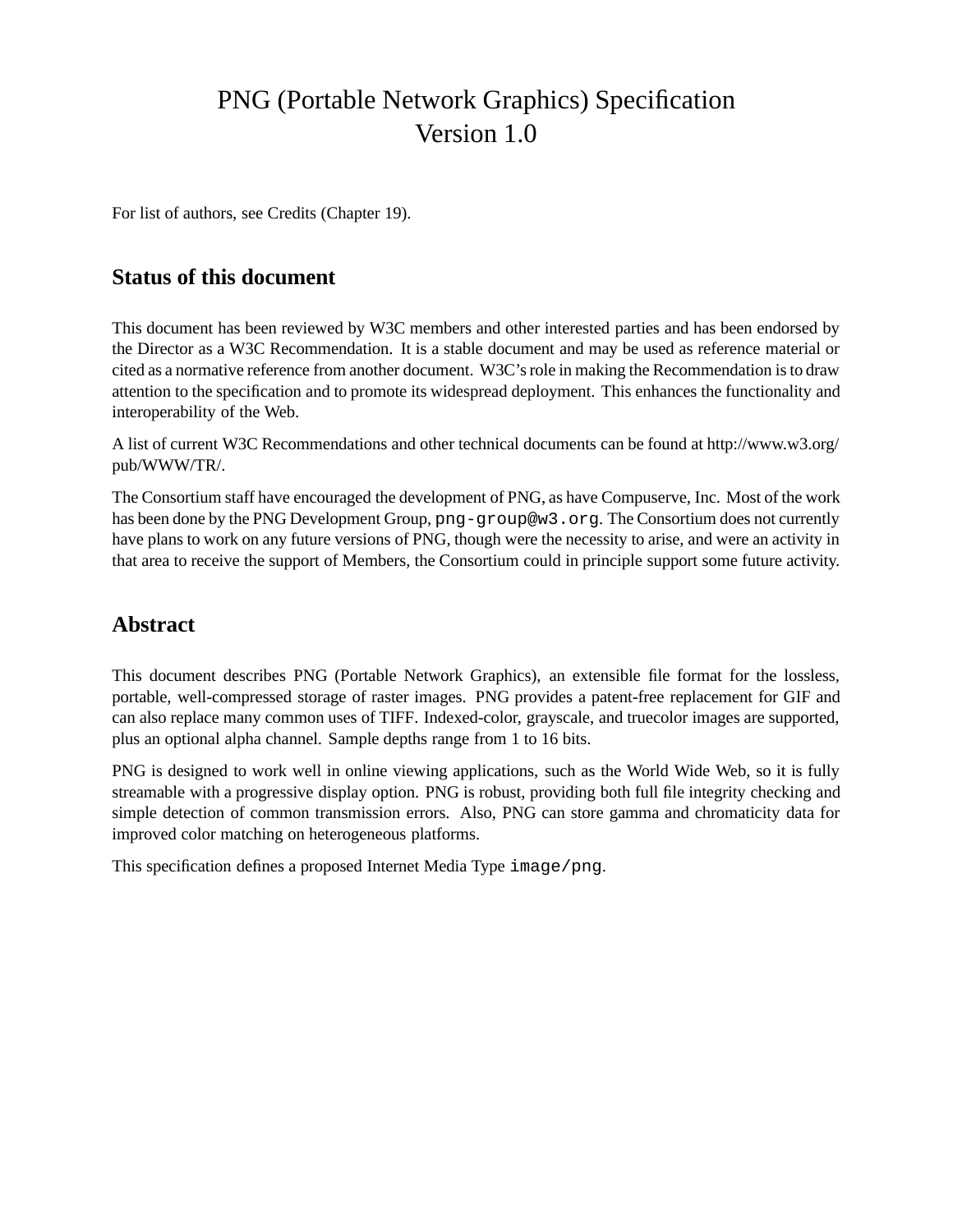# **Contents**

| 1                       |     | <b>Introduction</b>   |                             |                                                                                                 | 5              |
|-------------------------|-----|-----------------------|-----------------------------|-------------------------------------------------------------------------------------------------|----------------|
| $\overline{2}$          |     |                       | <b>Data Representation</b>  |                                                                                                 | 6              |
|                         | 2.1 |                       |                             |                                                                                                 | 6              |
|                         | 2.2 |                       |                             |                                                                                                 | 6              |
|                         | 2.3 |                       |                             |                                                                                                 | $\overline{7}$ |
|                         | 2.4 |                       |                             |                                                                                                 | 8              |
|                         | 2.5 |                       |                             |                                                                                                 | 8              |
|                         | 2.6 |                       |                             |                                                                                                 | 9              |
|                         | 2.7 |                       |                             |                                                                                                 | 10             |
|                         | 2.8 |                       |                             |                                                                                                 | 10             |
| $\overline{\mathbf{3}}$ |     | <b>File Structure</b> |                             |                                                                                                 | 10             |
|                         | 3.1 |                       |                             |                                                                                                 | 10             |
|                         | 3.2 |                       |                             |                                                                                                 | <sup>11</sup>  |
|                         | 3.3 |                       |                             |                                                                                                 | -11            |
|                         | 3.4 |                       |                             |                                                                                                 | 13             |
|                         |     |                       |                             |                                                                                                 |                |
| 4                       |     |                       | <b>Chunk Specifications</b> |                                                                                                 | 14             |
|                         | 4.1 |                       |                             |                                                                                                 | 14             |
|                         |     | 4.1.1                 |                             |                                                                                                 | 14             |
|                         |     | 4.1.2                 |                             |                                                                                                 | 15             |
|                         |     | 4.1.3                 | IDAT                        |                                                                                                 | 16             |
|                         |     | 4.1.4                 |                             |                                                                                                 | 17             |
|                         | 4.2 |                       |                             |                                                                                                 | 17             |
|                         |     | 4.2.1                 |                             | $bKGD$ Background color $\ldots \ldots \ldots \ldots \ldots \ldots \ldots \ldots \ldots \ldots$ | 17             |
|                         |     | 4.2.2                 | CHRM                        |                                                                                                 | 18             |
|                         |     | 4.2.3                 | gAMA                        |                                                                                                 | 18             |
|                         |     | 4.2.4                 | hIST                        |                                                                                                 | 19             |
|                         |     | 4.2.5                 | pHYs                        |                                                                                                 | 19             |
|                         |     | 4.2.6                 | SBIT                        |                                                                                                 | 20             |
|                         |     | 4.2.7                 | tEXt                        |                                                                                                 | 20             |
|                         |     | 4.2.8                 | <b>tIME</b>                 |                                                                                                 | 22             |
|                         |     | 4.2.9                 | tRNS                        |                                                                                                 | 22             |
|                         |     | 4.2.10 zTXt           |                             |                                                                                                 | 23             |
|                         | 4.3 |                       |                             |                                                                                                 | 24             |
|                         | 4.4 |                       |                             |                                                                                                 | 25             |
| 5                       |     |                       |                             | <b>Deflate/Inflate Compression</b>                                                              | 25             |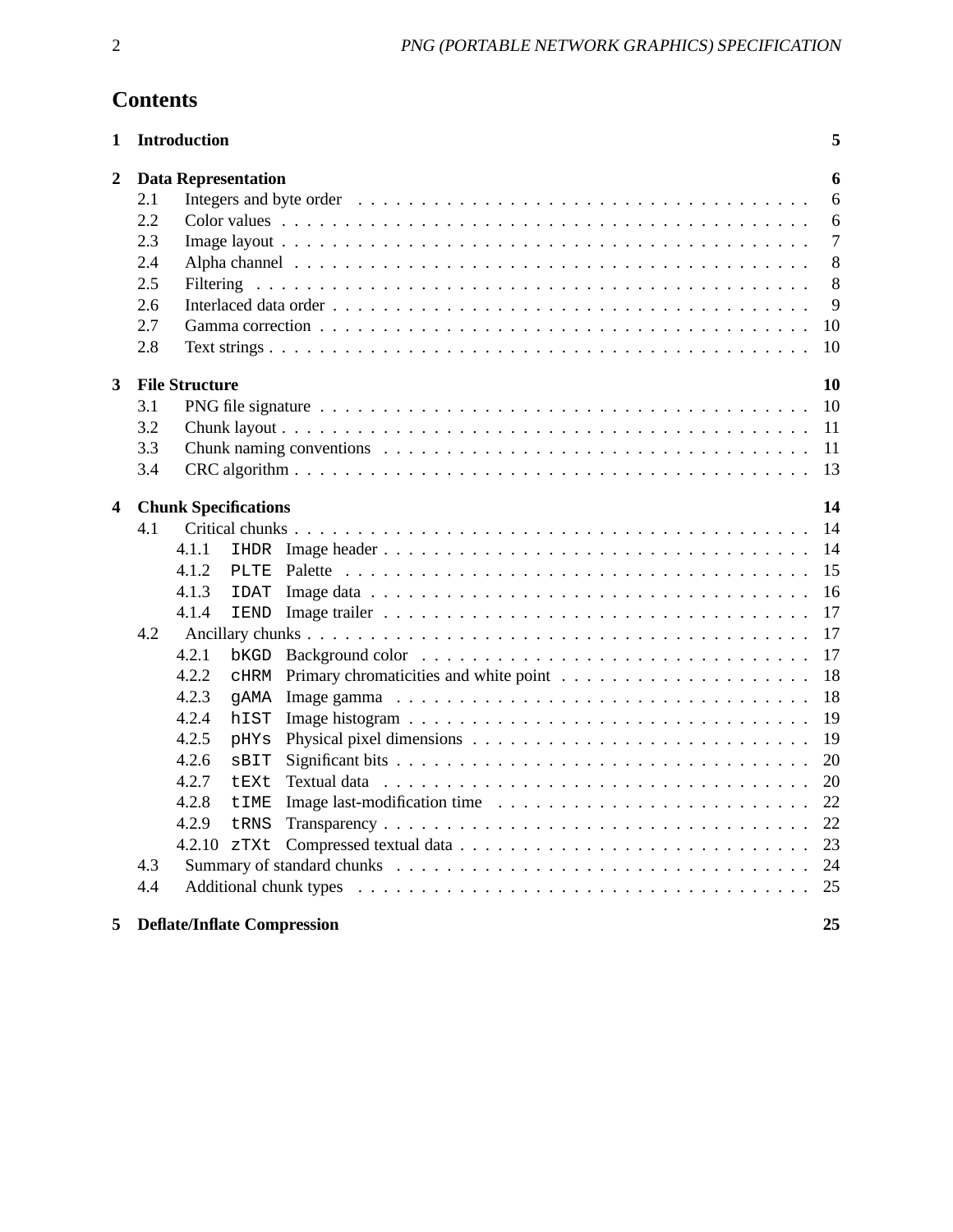| 6              |       | <b>Filter Algorithms</b>                                                                                                                                                                                                       | 26 |
|----------------|-------|--------------------------------------------------------------------------------------------------------------------------------------------------------------------------------------------------------------------------------|----|
|                | 6.1   |                                                                                                                                                                                                                                | 26 |
|                | 6.2   |                                                                                                                                                                                                                                |    |
|                | 6.3   |                                                                                                                                                                                                                                |    |
|                | 6.4   |                                                                                                                                                                                                                                |    |
|                | 6.5   |                                                                                                                                                                                                                                |    |
|                | 6.6   |                                                                                                                                                                                                                                |    |
| $\overline{7}$ |       | <b>Chunk Ordering Rules</b>                                                                                                                                                                                                    | 30 |
|                | 7.1   |                                                                                                                                                                                                                                | 31 |
|                | 7.2   |                                                                                                                                                                                                                                |    |
|                | 7.3   | Ordering of critical chunks entertainment is not an entertainment of critical chunks entertainment is not all the set of the set of the set of the set of the set of the set of the set of the set of the set of the set of th | 32 |
|                |       |                                                                                                                                                                                                                                | 32 |
| 8              | 8.1   | <b>Miscellaneous Topics</b>                                                                                                                                                                                                    | 32 |
|                | 8.2   |                                                                                                                                                                                                                                |    |
|                | 8.3   |                                                                                                                                                                                                                                |    |
|                | 8.4   |                                                                                                                                                                                                                                |    |
|                | 8.5   |                                                                                                                                                                                                                                | 33 |
|                |       |                                                                                                                                                                                                                                |    |
| 9              |       | <b>Recommendations for Encoders</b>                                                                                                                                                                                            | 33 |
|                | 9.1   |                                                                                                                                                                                                                                | 34 |
|                | 9.2   |                                                                                                                                                                                                                                | 35 |
|                | 9.3   |                                                                                                                                                                                                                                | 37 |
|                | 9.4   |                                                                                                                                                                                                                                |    |
|                | 9.5   |                                                                                                                                                                                                                                | 38 |
|                | 9.6   |                                                                                                                                                                                                                                | 39 |
|                | 9.7   |                                                                                                                                                                                                                                |    |
|                | 9.8   |                                                                                                                                                                                                                                | 40 |
|                | 9.9   |                                                                                                                                                                                                                                | 41 |
|                |       | <b>10 Recommendations for Decoders</b>                                                                                                                                                                                         | 41 |
|                | 10.1  |                                                                                                                                                                                                                                |    |
|                | 10.2  |                                                                                                                                                                                                                                |    |
|                | 10.3  | Truecolor image handling $\dots \dots \dots \dots \dots \dots \dots \dots \dots \dots \dots \dots \dots \dots \dots$                                                                                                           | 42 |
|                | 10.4  |                                                                                                                                                                                                                                | 42 |
|                | 10.5  |                                                                                                                                                                                                                                | 43 |
|                | 10.6  |                                                                                                                                                                                                                                | 45 |
|                | 10.7  |                                                                                                                                                                                                                                | 46 |
|                | 10.8  |                                                                                                                                                                                                                                | 46 |
|                | 10.9  | Progressive display                                                                                                                                                                                                            | 50 |
|                | 10.10 |                                                                                                                                                                                                                                | 51 |
|                |       |                                                                                                                                                                                                                                | 52 |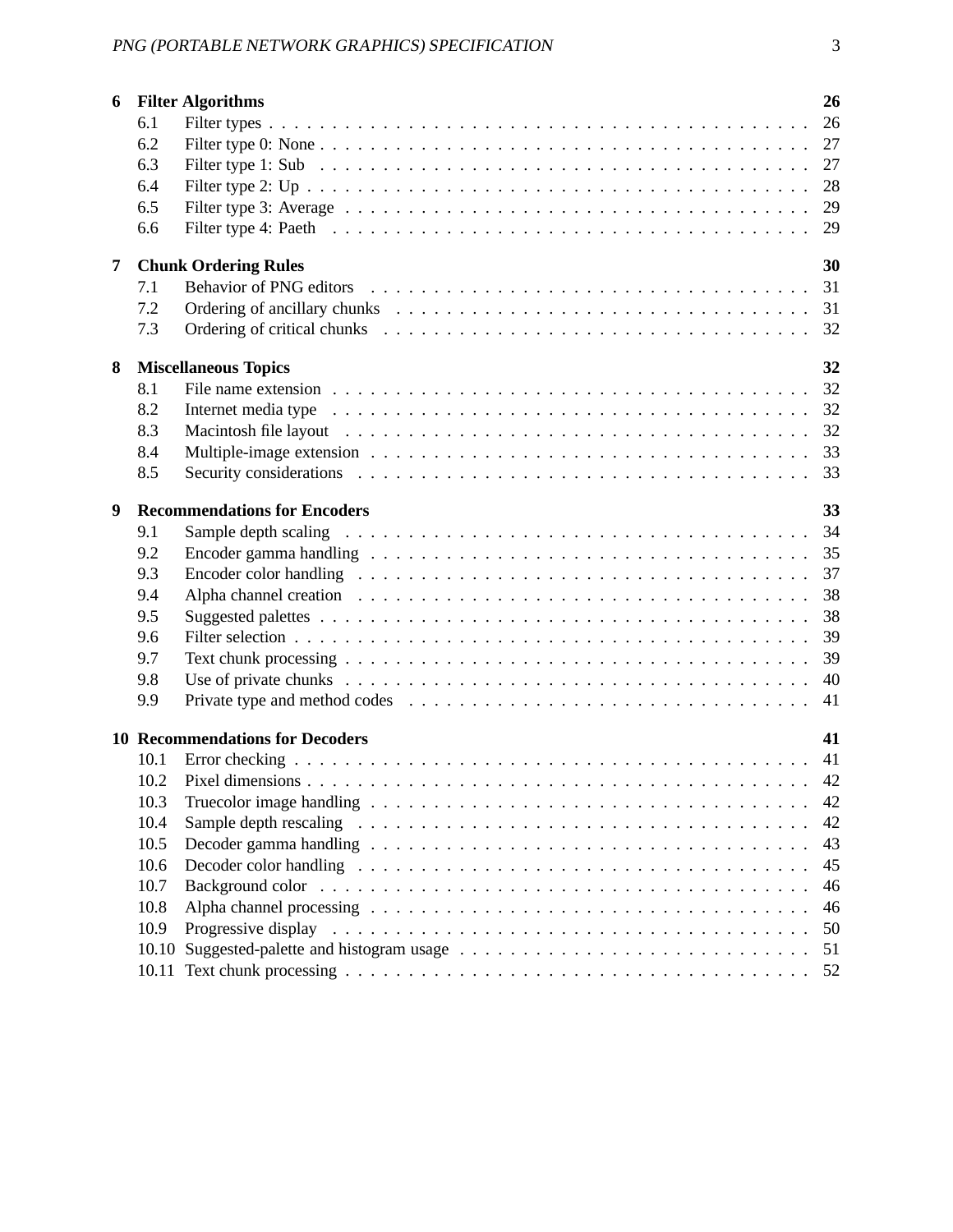# 11 Glossary

| ٠    |
|------|
|      |
| n an |

| 56<br>12 Appendix: Rationale               |                              |    |  |  |  |
|--------------------------------------------|------------------------------|----|--|--|--|
| 12.1                                       |                              | 56 |  |  |  |
| 12.2                                       |                              | 56 |  |  |  |
| 12.3                                       |                              | 57 |  |  |  |
| 12.4                                       |                              | 58 |  |  |  |
| 12.5                                       |                              | 58 |  |  |  |
| 12.6                                       |                              | 59 |  |  |  |
| 12.7                                       |                              | 59 |  |  |  |
| 12.8                                       |                              | 60 |  |  |  |
| 12.9                                       |                              | 60 |  |  |  |
|                                            |                              | 61 |  |  |  |
|                                            |                              | 61 |  |  |  |
|                                            |                              | 62 |  |  |  |
|                                            |                              | 62 |  |  |  |
|                                            |                              | 63 |  |  |  |
|                                            | 13 Appendix: Gamma Tutorial  | 64 |  |  |  |
| 70<br>14 Appendix: Color Tutorial          |                              |    |  |  |  |
|                                            | 15 Appendix: Sample CRC Code | 74 |  |  |  |
| 76<br><b>16 Appendix: Online Resources</b> |                              |    |  |  |  |
| 17 Appendix: Revision History<br>76        |                              |    |  |  |  |
| <b>18 References</b>                       |                              | 77 |  |  |  |
| 19 Credits<br>79                           |                              |    |  |  |  |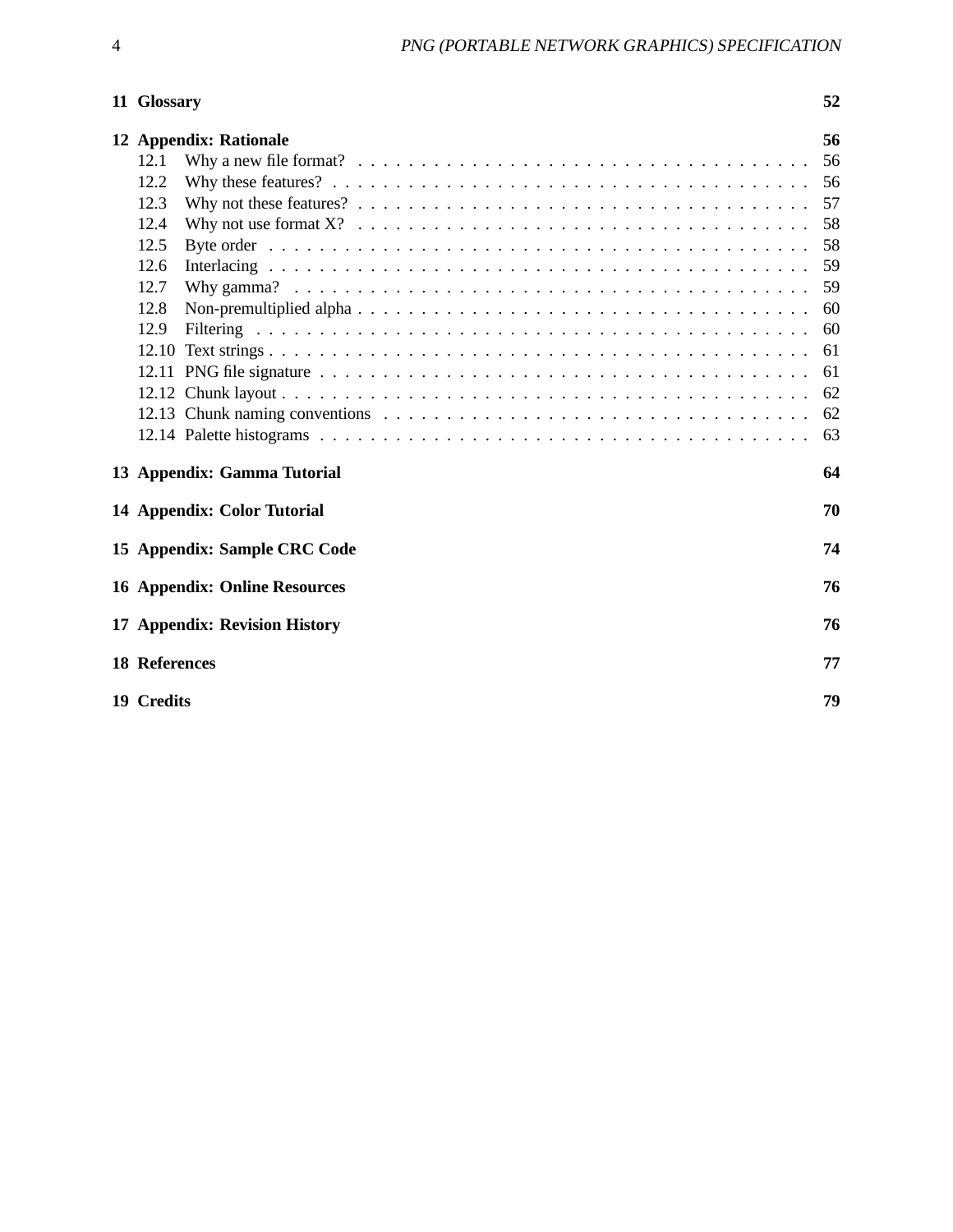# **1 Introduction**

The PNG format provides a portable, legally unencumbered, well-compressed, well-specified standard for lossless bitmapped image files.

Although the initial motivation for developing PNG was to replace GIF, the design provides some useful new features not available in GIF, with minimal cost to developers.

GIF features retained in PNG include:

- Indexed-color images of up to 256 colors.
- Streamability: files can be read and written serially, thus allowing the file format to be used as a communications protocol for on-the-fly generation and display of images.
- Progressive display: a suitably prepared image file can be displayed as it is received over a communications link, yielding a low-resolution image very quickly followed by gradual improvement of detail.
- Transparency: portions of the image can be marked as transparent, creating the effect of a nonrectangular image.
- Ancillary information: textual comments and other data can be stored within the image file.
- Complete hardware and platform independence.
- Effective, 100% lossless compression.

Important new features of PNG, not available in GIF, include:

- Truecolor images of up to 48 bits per pixel.
- Grayscale images of up to 16 bits per pixel.
- Full alpha channel (general transparency masks).
- Image gamma information, which supports automatic display of images with correct brightness/ contrast regardless of the machines used to originate and display the image.
- Reliable, straightforward detection of file corruption.
- Faster initial presentation in progressive display mode.

PNG is designed to be:

- Simple and portable: developers should be able to implement PNG easily.
- Legally unencumbered: to the best knowledge of the PNG authors, no algorithms under legal challenge are used. (Some considerable effort has been spent to verify this.)
- Well compressed: both indexed-color and truecolor images are compressed as effectively as in any other widely used lossless format, and in most cases more effectively.
- Interchangeable: any standard-conforming PNG decoder must read all conforming PNG files.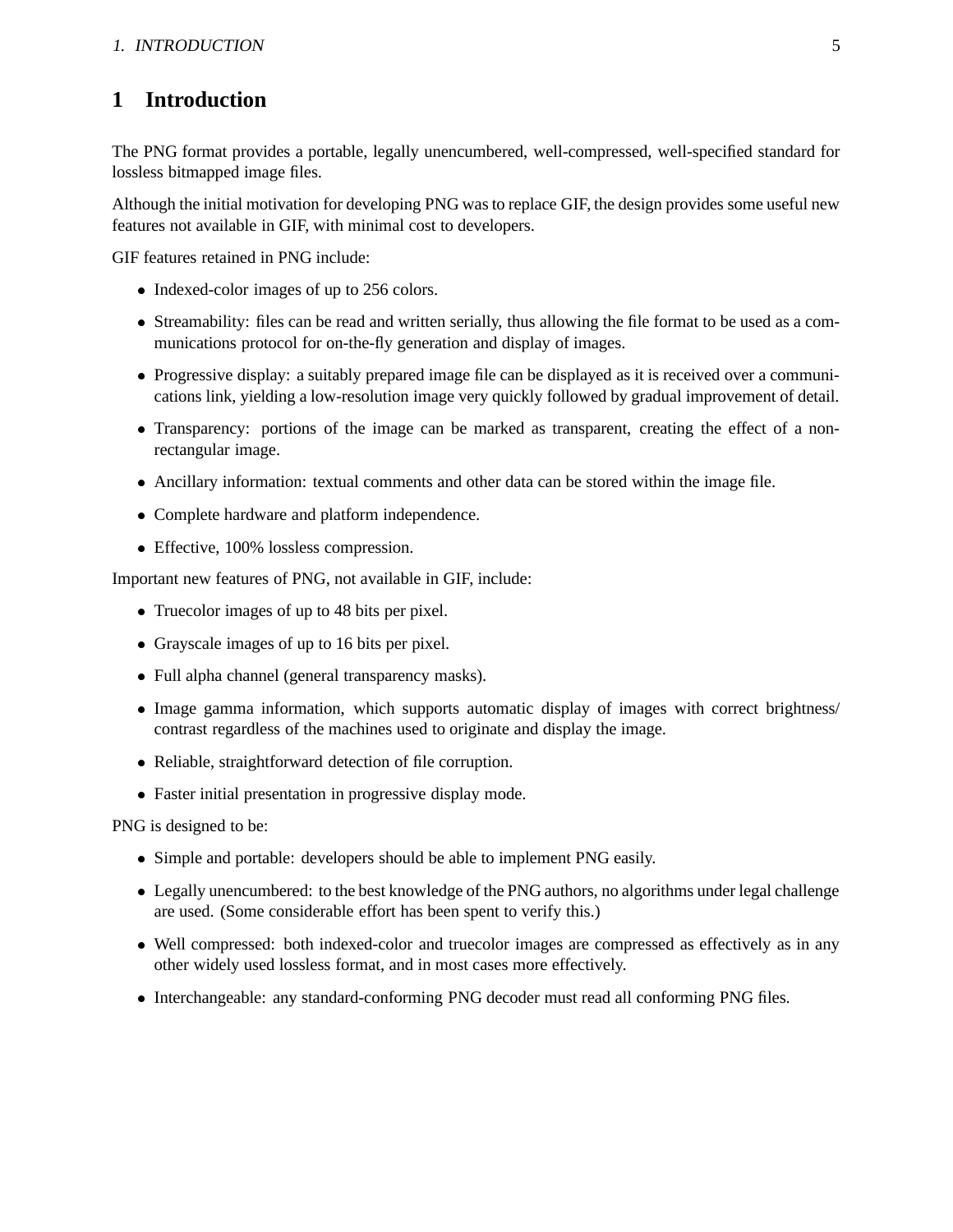- Flexible: the format allows for future extensions and private add-ons, without compromising interchangeability of basic PNG.
- Robust: the design supports full file integrity checking as well as simple, quick detection of common transmission errors.

The main part of this specification gives the definition of the file format and recommendations for encoder and decoder behavior. An appendix gives the rationale for many design decisions. Although the rationale is not part of the formal specification, reading it can help implementors understand the design. Cross-references in the main text point to relevant parts of the rationale. Additional appendixes, also not part of the formal specification, provide tutorials on gamma and color theory as well as other supporting material.

In this specification, the word "must" indicates a mandatory requirement, while "should" indicates recommended behavior.

See Rationale: Why a new file format? (Section 12.1), Why these features? (Section 12.2), Why not these features? (Section 12.3), Why not use format X? (Section 12.4).

### **Pronunciation**

PNG is pronounced "ping".

# **2 Data Representation**

This chapter discusses basic data representations used in PNG files, as well as the expected representation of the image data.

#### **2.1 Integers and byte order**

All integers that require more than one byte must be in network byte order: the most significant byte comes first, then the less significant bytes in descending order of significance (MSB LSB for two-byte integers, B3 B2 B1 B0 for four-byte integers). The highest bit (value 128) of a byte is numbered bit 7; the lowest bit (value 1) is numbered bit 0. Values are unsigned unless otherwise noted. Values explicitly noted as signed are represented in two's complement notation.

See Rationale: Byte order (Section 12.5).

#### **2.2 Color values**

Colors can be represented by either grayscale or RGB (red, green, blue) sample data. Grayscale data represents luminance; RGB data represents calibrated color information (if the cHRM chunk is present) or uncalibrated device-dependent color (if cHRM is absent). All color values range from zero (representing black) to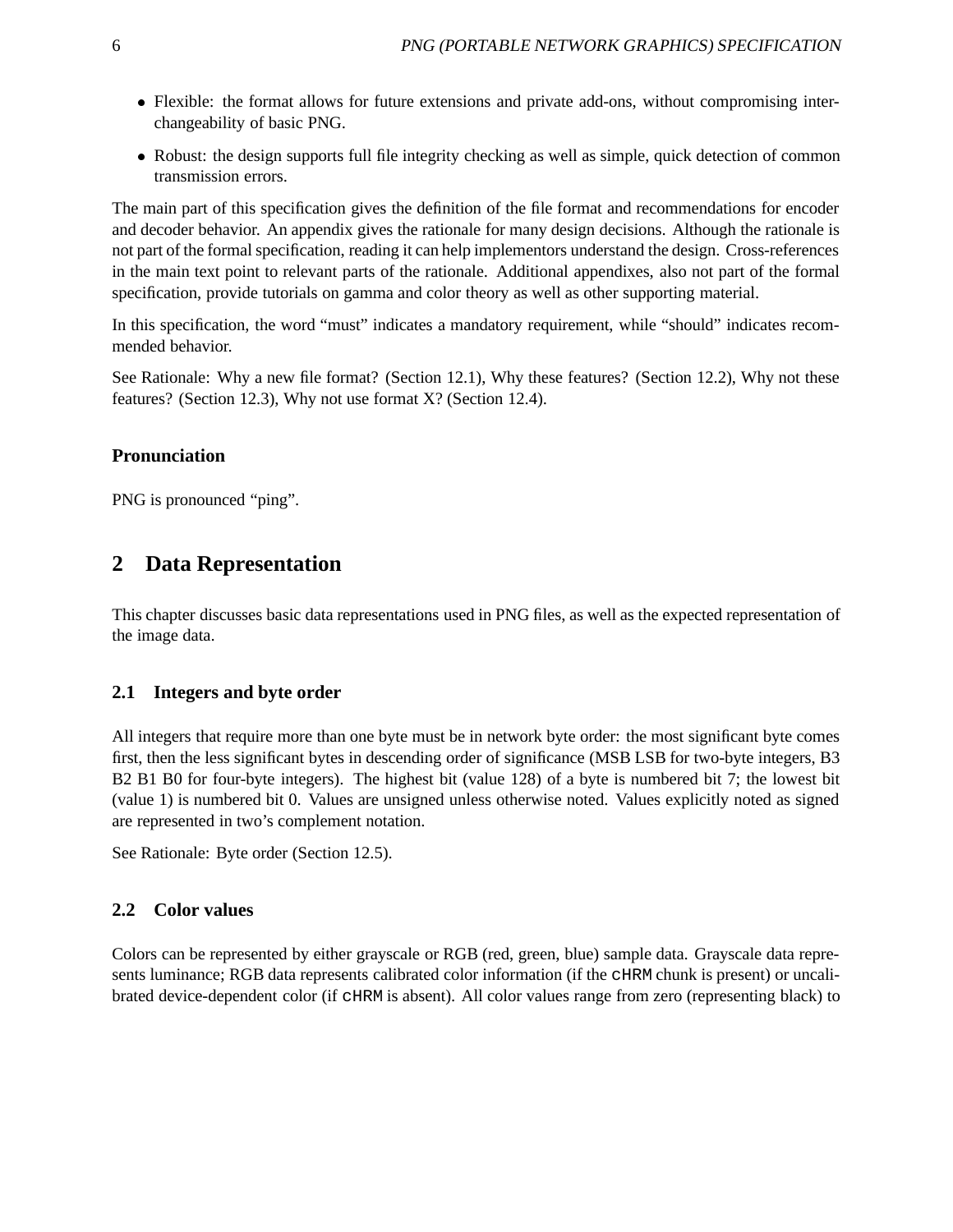most intense at the maximum value for the sample depth. Note that the maximum value at a given sample depth is (2ˆsampledepth)-1, not 2ˆsampledepth.

Sample values are not necessarily linear; the gAMA chunk specifies the gamma characteristic of the source device, and viewers are strongly encouraged to compensate properly. See Gamma correction (Section 2.7).

Source data with a precision not directly supported in PNG (for example, 5 bit/sample truecolor) must be scaled up to the next higher supported bit depth. This scaling is reversible with no loss of data, and it reduces the number of cases that decoders have to cope with. See Recommendations for Encoders: Sample depth scaling (Section 9.1) and Recommendations for Decoders: Sample depth rescaling (Section 10.4).

#### **2.3 Image layout**

Conceptually, a PNG image is a rectangular pixel array, with pixels appearing left-to-right within each scanline, and scanlines appearing top-to-bottom. (For progressive display purposes, the data may actually be transmitted in a different order; see Interlaced data order, Section 2.6.) The size of each pixel is determined by the *bit depth*, which is the number of bits per sample in the image data.

Three types of pixel are supported:

- An *indexed-color* pixel is represented by a single sample that is an index into a supplied palette. The image bit depth determines the maximum number of palette entries, but not the color precision within the palette.
- A *grayscale* pixel is represented by a single sample that is a grayscale level, where zero is black and the largest value for the bit depth is white.
- $\bullet$  A *truecolor* pixel is represented by three samples: red (zero = black, max = red) appears first, then green (zero = black, max = green), then blue (zero = black, max = blue). The bit depth specifies the size of each sample, not the total pixel size.

Optionally, grayscale and truecolor pixels can also include an alpha sample, as described in the next section.

Pixels are always packed into scanlines with no wasted bits between pixels. Pixels smaller than a byte never cross byte boundaries; they are packed into bytes with the leftmost pixel in the high-order bits of a byte, the rightmost in the low-order bits. Permitted bit depths and pixel types are restricted so that in all cases the packing is simple and efficient.

PNG permits multi-sample pixels only with 8- and 16-bit samples, so multiple samples of a single pixel are never packed into one byte. 16-bit samples are stored in network byte order (MSB first).

Scanlines always begin on byte boundaries. When pixels have fewer than 8 bits and the scanline width is not evenly divisible by the number of pixels per byte, the low-order bits in the last byte of each scanline are wasted. The contents of these wasted bits are unspecified.

An additional "filter type" byte is added to the beginning of every scanline (see Filtering, Section 2.5). The filter type byte is not considered part of the image data, but it is included in the datastream sent to the compression step.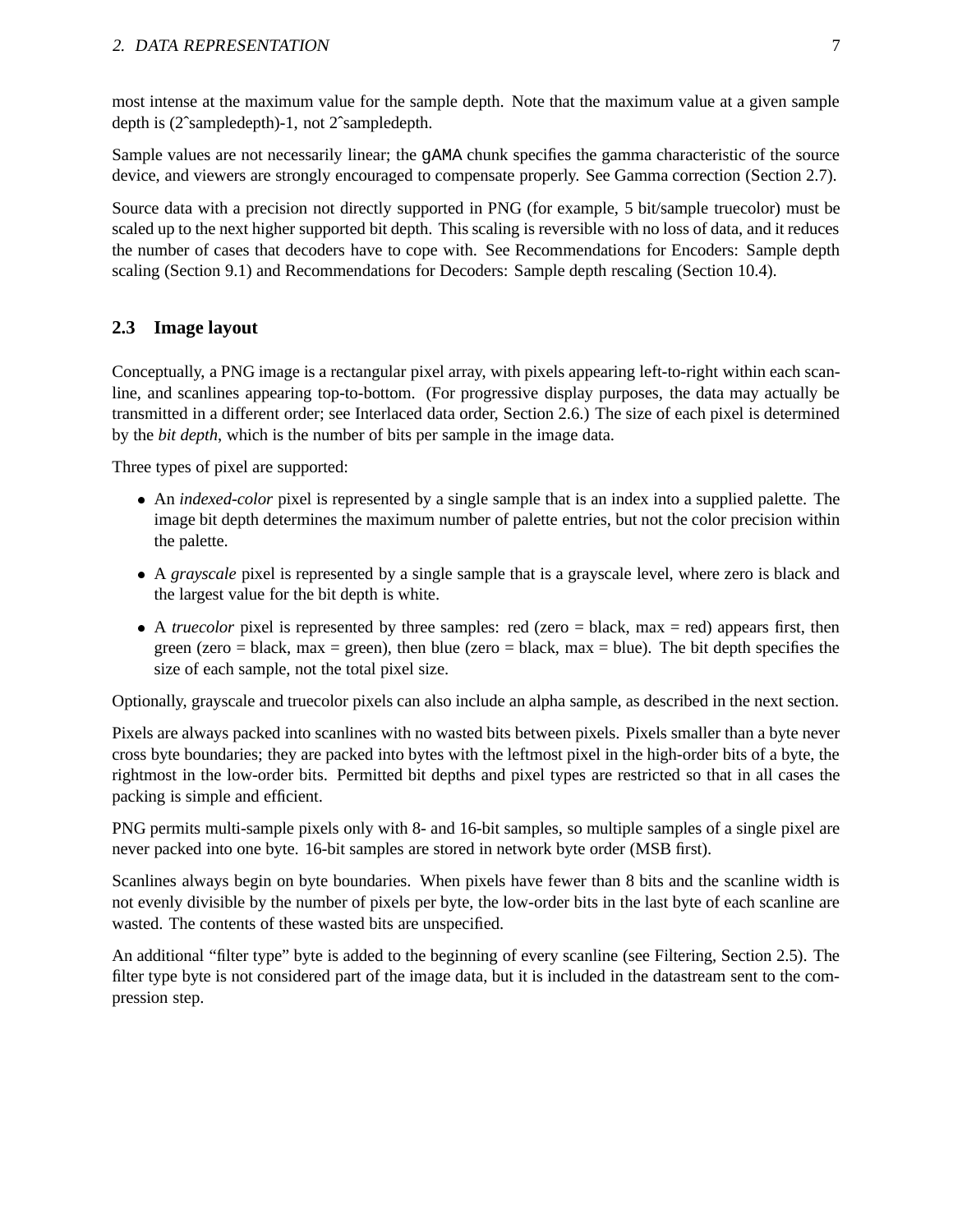# **2.4 Alpha channel**

An alpha channel, representing transparency information on a per-pixel basis, can be included in grayscale and truecolor PNG images.

An alpha value of zero represents full transparency, and a value of (2ˆbitdepth)-1 represents a fully opaque pixel. Intermediate values indicate partially transparent pixels that can be combined with a background image to yield a composite image. (Thus, alpha is really the degree of opacity of the pixel. But most people refer to alpha as providing transparency information, not opacity information, and we continue that custom here.)

Alpha channels can be included with images that have either 8 or 16 bits per sample, but not with images that have fewer than 8 bits per sample. Alpha samples are represented with the same bit depth used for the image samples. The alpha sample for each pixel is stored immediately following the grayscale or RGB samples of the pixel.

The color values stored for a pixel are not affected by the alpha value assigned to the pixel. This rule is sometimes called "unassociated" or "non-premultiplied" alpha. (Another common technique is to store sample values premultiplied by the alpha fraction; in effect, such an image is already composited against a black background. PNG does *not* use premultiplied alpha.)

Transparency control is also possible without the storage cost of a full alpha channel. In an indexed-color image, an alpha value can be defined for each palette entry. In grayscale and truecolor images, a single pixel value can be identified as being "transparent". These techniques are controlled by the tRNS ancillary chunk type.

If no alpha channel nor tRNS chunk is present, all pixels in the image are to be treated as fully opaque.

Viewers can support transparency control partially, or not at all.

See Rationale: Non-premultiplied alpha (Section 12.8), Recommendations for Encoders: Alpha channel creation (Section 9.4), and Recommendations for Decoders: Alpha channel processing (Section 10.8).

# **2.5 Filtering**

PNG allows the image data to be *filtered* before it is compressed. Filtering can improve the compressibility of the data. The filter step itself does not reduce the size of the data. All PNG filters are strictly lossless.

PNG defines several different filter algorithms, including "None" which indicates no filtering. The filter algorithm is specified for each scanline by a filter type byte that precedes the filtered scanline in the precompression datastream. An intelligent encoder can switch filters from one scanline to the next. The method for choosing which filter to employ is up to the encoder.

See Filter Algorithms (Chapter 6) and Rationale: Filtering (Section 12.9).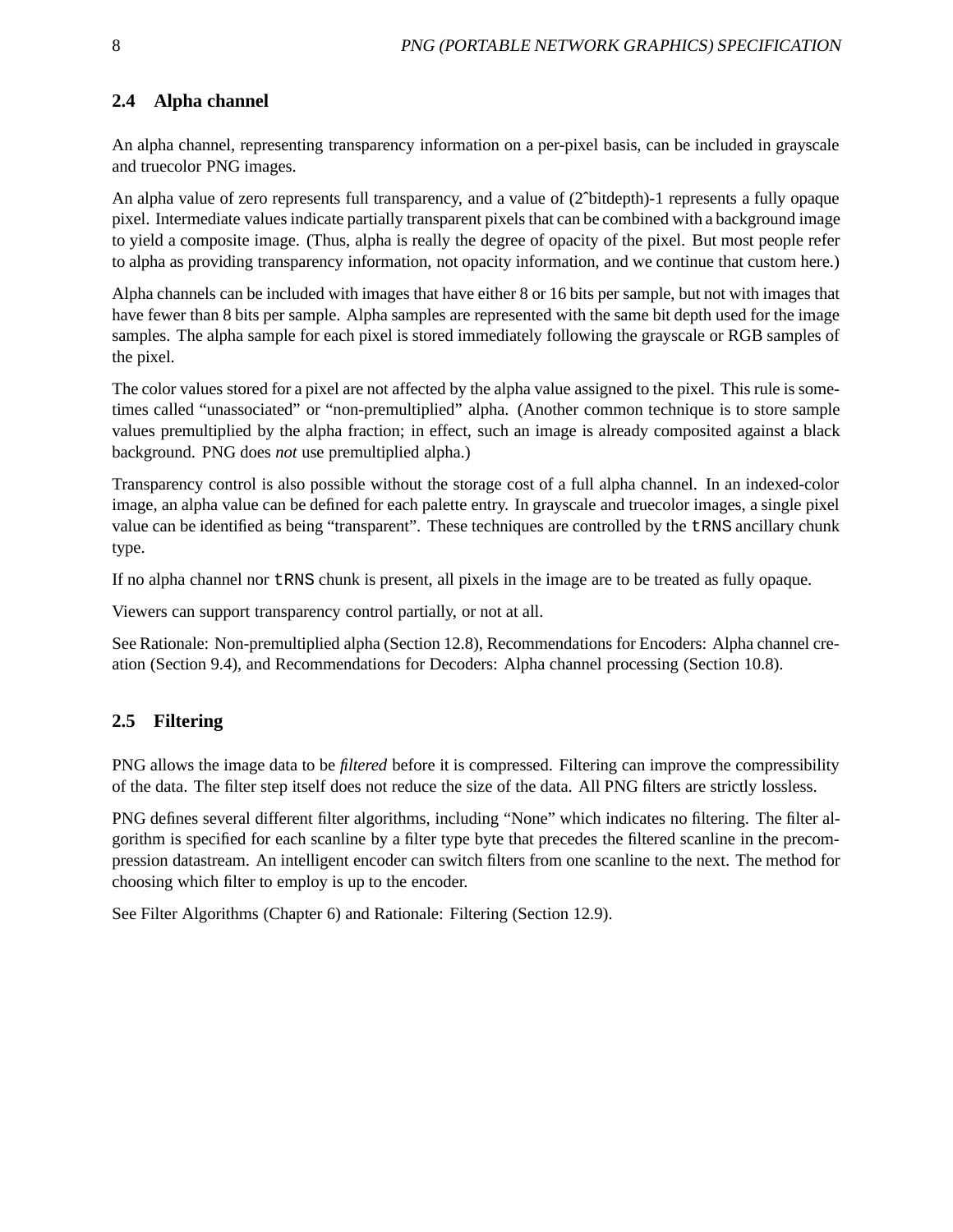#### **2.6 Interlaced data order**

A PNG image can be stored in interlaced order to allow progressive display. The purpose of this feature is to allow images to "fade in" when they are being displayed on-the-fly. Interlacing slightly expands the file size on average, but it gives the user a meaningful display much more rapidly. Note that decoders are required to be able to read interlaced images, whether or not they actually perform progressive display.

With interlace method 0, pixels are stored sequentially from left to right, and scanlines sequentially from top to bottom (no interlacing).

Interlace method 1, known as Adam7 after its author, Adam M. Costello, consists of seven distinct passes over the image. Each pass transmits a subset of the pixels in the image. The pass in which each pixel is transmitted is defined by replicating the following 8-by-8 pattern over the entire image, starting at the upper left corner:

| 1  | 6 |      |                 | 4 6 2 6         |                 | 4 | 6   |
|----|---|------|-----------------|-----------------|-----------------|---|-----|
| 7  | 7 | 7    | $7\phantom{.0}$ | $7^{\circ}$     | 7               | 7 | 7   |
| 5. | 6 | 5    | 6               | 5               | 6               | 5 | 6   |
| 7  |   | 7777 |                 |                 | $7\phantom{.0}$ | 7 | - 7 |
| 3  | 6 | 4    | $6\overline{6}$ | 3               | 6               | 4 | 6   |
| 7  | 7 | 7    | $7\overline{ }$ | $7\phantom{.0}$ | 7               | 7 | -7  |
| 5  | 6 | 5.   | 6               | 5               | 6               | 5 | 6   |
| 7  | 7 | 7    | 7               | 7               | 7               | 7 | 7   |

Within each pass, the selected pixels are transmitted left to right within a scanline, and selected scanlines sequentially from top to bottom. For example, pass 2 contains pixels 4, 12, 20, etc. of scanlines 0, 8, 16, etc. (numbering from 0,0 at the upper left corner). The last pass contains the entirety of scanlines 1, 3, 5, etc.

**The data within each pass is laid out as though it were a complete image of the appropriate dimensions.** For example, if the complete image is 16 by 16 pixels, then pass 3 will contain two scanlines, each containing four pixels. When pixels have fewer than 8 bits, each such scanline is padded as needed to fill an integral number of bytes (see Image layout, Section 2.3). Filtering is done on this reduced image in the usual way, and a filter type byte is transmitted before each of its scanlines (see Filter Algorithms, Chapter 6). Notice that the transmission order is defined so that all the scanlines transmitted in a pass will have the same number of pixels; this is necessary for proper application of some of the filters.

**Caution:** If the image contains fewer than five columns or fewer than five rows, some passes will be entirely empty. Encoders and decoders must handle this case correctly. In particular, filter type bytes are only associated with nonempty scanlines; no filter type bytes are present in an empty pass.

See Rationale: Interlacing (Section 12.6) and Recommendations for Decoders: Progressive display (Section 10.9).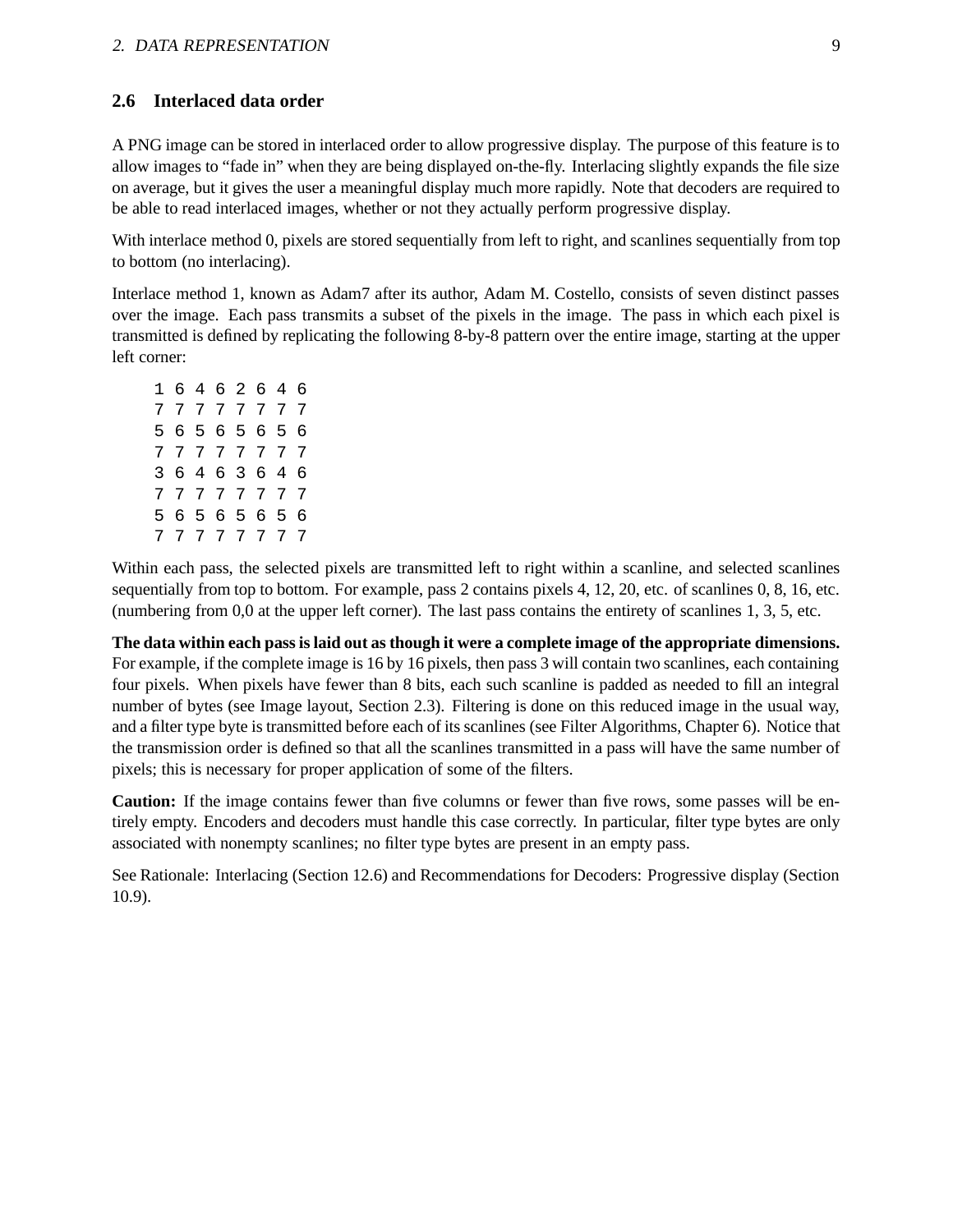# **2.7 Gamma correction**

PNG images can specify, via the gAMA chunk, the gamma characteristic of the image with respect to the original scene. Display programs are strongly encouraged to use this information, plus information about the display device they are using and room lighting, to present the image to the viewer in a way that reproduces what the image's original author saw as closely as possible. See Gamma Tutorial (Chapter 13) if you aren't already familiar with gamma issues.

Gamma correction is not applied to the alpha channel, if any. Alpha samples always represent a linear fraction of full opacity.

For high-precision applications, the exact chromaticity of the RGB data in a PNG image can be specified via the cHRM chunk, allowing more accurate color matching than gamma correction alone will provide. See Color Tutorial (Chapter 14) if you aren't already familiar with color representation issues.

See Rationale: Why gamma? (Section 12.7), Recommendations for Encoders: Encoder gamma handling (Section 9.2), and Recommendations for Decoders: Decoder gamma handling (Section 10.5).

# **2.8 Text strings**

A PNG file can store text associated with the image, such as an image description or copyright notice. Keywords are used to indicate what each text string represents.

ISO 8859-1 (Latin-1) is the character set recommended for use in text strings [ISO-8859]. This character set is a superset of 7-bit ASCII.

Character codes not defined in Latin-1 should not be used, because they have no platform-independent meaning. If a non-Latin-1 code does appear in a PNG text string, its interpretation will vary across platforms and decoders. Some systems might not even be able to display all the characters in Latin-1, but most modern systems can.

Provision is also made for the storage of compressed text.

See Rationale: Text strings (Section 12.10).

# **3 File Structure**

A PNG file consists of a PNG *signature* followed by a series of *chunks*. This chapter defines the signature and the basic properties of chunks. Individual chunk types are discussed in the next chapter.

# **3.1 PNG file signature**

The first eight bytes of a PNG file always contain the following (decimal) values: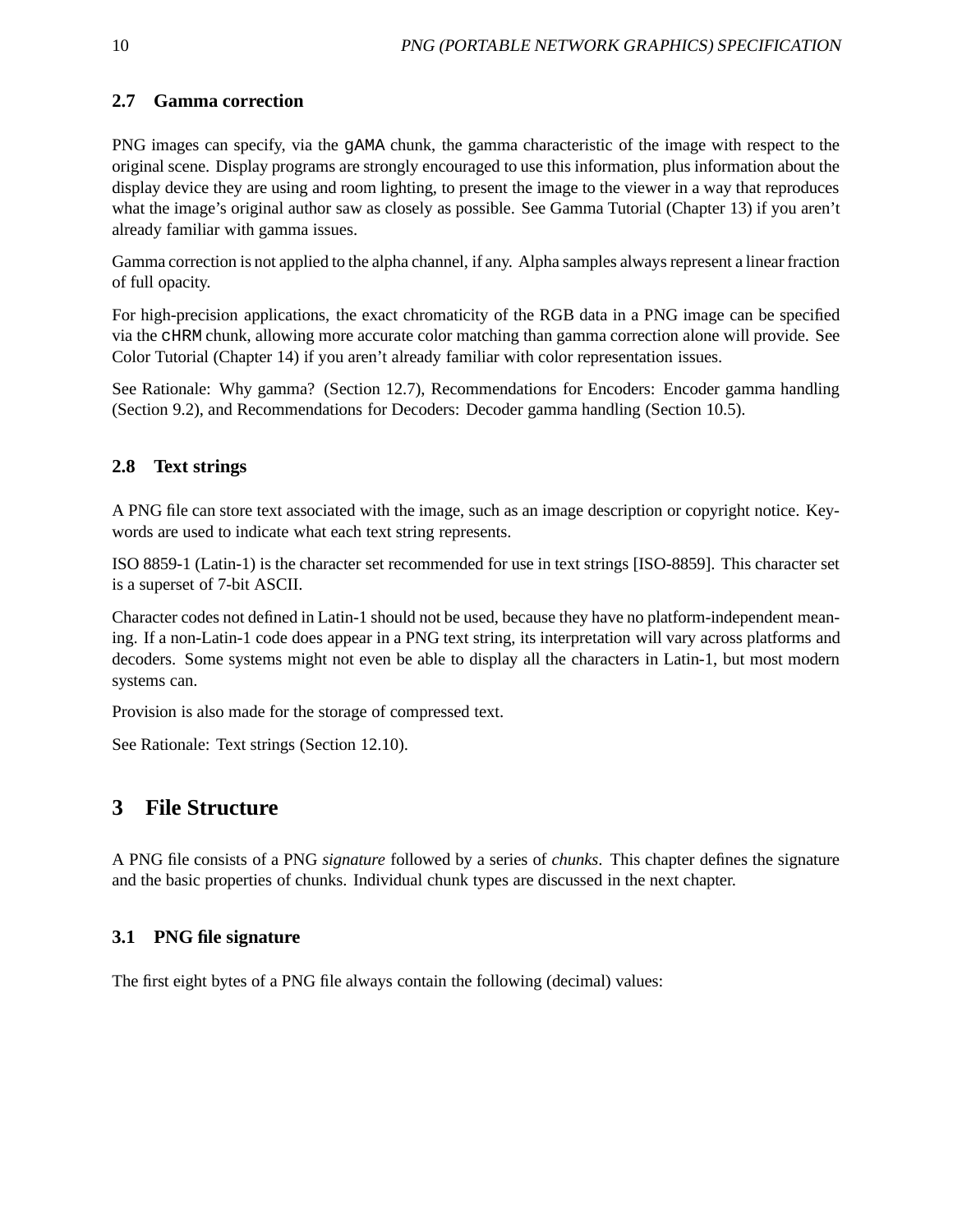137 80 78 71 13 10 26 10

This signature indicates that the remainder of the file contains a single PNG image, consisting of a series of chunks beginning with an IHDR chunk and ending with an IEND chunk.

See Rationale: PNG file signature (Section 12.11).

#### **3.2 Chunk layout**

Each chunk consists of four parts:

#### **Length**

A 4-byte unsigned integer giving the number of bytes in the chunk's data field. The length counts **only** the data field, **not** itself, the chunk type code, or the CRC. Zero is a valid length. Although encoders and decoders should treat the length as unsigned, its value must not exceed (2ˆ31)-1 bytes.

#### **Chunk Type**

A 4-byte chunk type code. For convenience in description and in examining PNG files, type codes are restricted to consist of uppercase and lowercase ASCII letters (A-Z and a-z, or 65-90 and 97-122 decimal). However, encoders and decoders must treat the codes as fixed binary values, not character strings. For example, it would not be correct to represent the type code IDAT by the EBCDIC equivalents of those letters. Additional naming conventions for chunk types are discussed in the next section.

#### **Chunk Data**

The data bytes appropriate to the chunk type, if any. This field can be of zero length.

#### **CRC**

A 4-byte CRC (Cyclic Redundancy Check) calculated on the preceding bytes in the chunk, including the chunk type code and chunk data fields, but **not** including the length field. The CRC is always present, even for chunks containing no data. See CRC algorithm (Section 3.4).

The chunk data length can be any number of bytes up to the maximum; therefore, implementors cannot assume that chunks are aligned on any boundaries larger than bytes.

Chunks can appear in any order, subject to the restrictions placed on each chunk type. (One notable restriction is that IHDR must appear first and IEND must appear last; thus the IEND chunk serves as an end-of-file marker.) Multiple chunks of the same type can appear, but only if specifically permitted for that type.

See Rationale: Chunk layout (Section 12.12).

#### **3.3 Chunk naming conventions**

Chunk type codes are assigned so that a decoder can determine some properties of a chunk even when it does not recognize the type code. These rules are intended to allow safe, flexible extension of the PNG format,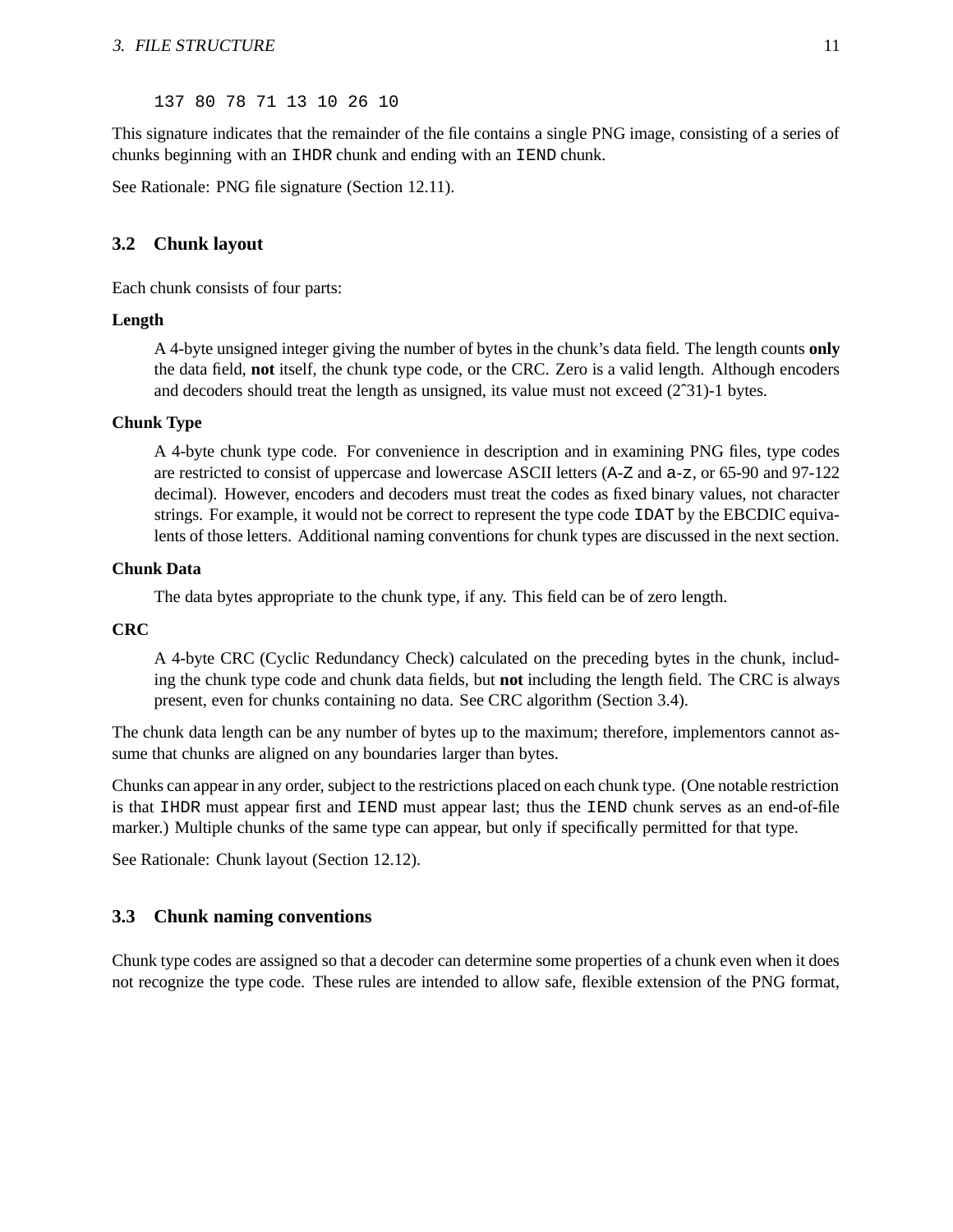by allowing a decoder to decide what to do when it encounters an unknown chunk. The naming rules are not normally of interest when the decoder does recognize the chunk's type.

Four bits of the type code, namely bit 5 (value 32) of each byte, are used to convey chunk properties. This choice means that a human can read off the assigned properties according to whether each letter of the type code is uppercase (bit 5 is 0) or lowercase (bit 5 is 1). However, decoders should test the properties of an unknown chunk by numerically testing the specified bits; testing whether a character is uppercase or lowercase is inefficient, and even incorrect if a locale-specific case definition is used.

It is worth noting that the property bits are an inherent part of the chunk name, and hence are fixed for any chunk type. Thus, TEXT and Text would be unrelated chunk type codes, not the same chunk with different properties. Decoders must recognize type codes by a simple four-byte literal comparison; it is incorrect to perform case conversion on type codes.

The semantics of the property bits are:

#### **Ancillary bit: bit 5 of first byte**

 $0$  (uppercase) = critical, 1 (lowercase) = ancillary.

Chunks that are not strictly necessary in order to meaningfully display the contents of the file are known as "ancillary" chunks. A decoder encountering an unknown chunk in which the ancillary bit is 1 can safely ignore the chunk and proceed to display the image. The time chunk  $(t \text{IME})$  is an example of an ancillary chunk.

Chunks that are necessary for successful display of the file's contents are called "critical" chunks. A decoder encountering an unknown chunk in which the ancillary bit is 0 must indicate to the user that the image contains information it cannot safely interpret. The image header chunk (IHDR) is an example of a critical chunk.

#### **Private bit: bit 5 of second byte**

 $0$  (uppercase) = public, 1 (lowercase) = private.

A public chunk is one that is part of the PNG specification or is registered in the list of PNG specialpurpose public chunk types. Applications can also define private (unregistered) chunks for their own purposes. The names of private chunks must have a lowercase second letter, while public chunks will always be assigned names with uppercase second letters. Note that decoders do not need to test the private-chunk property bit, since it has no functional significance; it is simply an administrative convenience to ensure that public and private chunk names will not conflict. See Additional chunk types (Section 4.4) and Recommendations for Encoders: Use of private chunks (Section 9.8).

#### **Reserved bit: bit 5 of third byte**

Must be 0 (uppercase) in files conforming to this version of PNG.

The significance of the case of the third letter of the chunk name is reserved for possible future expansion. At the present time all chunk names must have uppercase third letters. (Decoders should not complain about a lowercase third letter, however, as some future version of the PNG specification could define a meaning for this bit. It is sufficient to treat a chunk with a lowercase third letter in the same way as any other unknown chunk type.)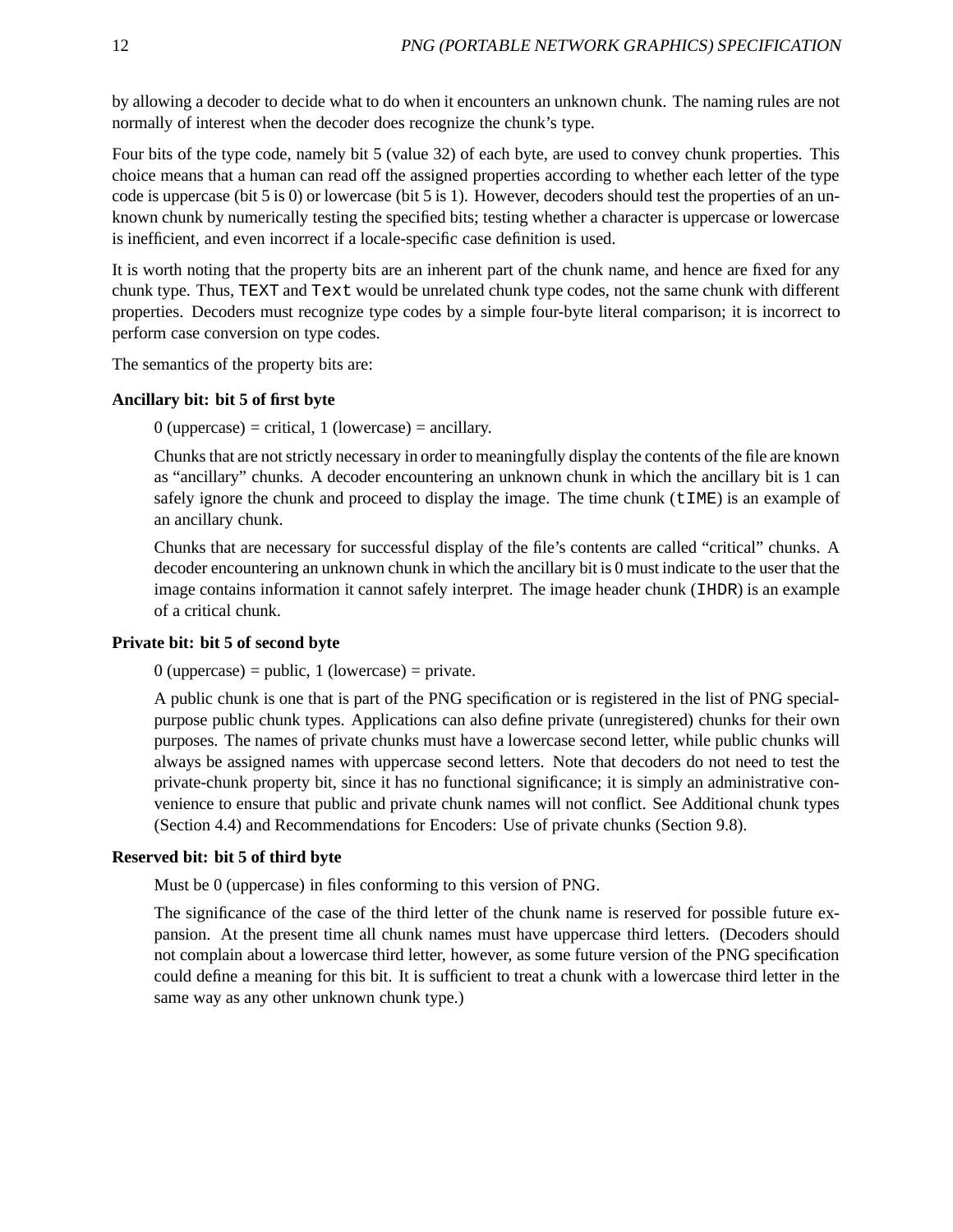#### **Safe-to-copy bit: bit 5 of fourth byte**

 $0$  (uppercase) = unsafe to copy, 1 (lowercase) = safe to copy.

This property bit is not of interest to pure decoders, but it is needed by PNG editors (programs that modify PNG files). This bit defines the proper handling of unrecognized chunks in a file that is being modified.

If a chunk's safe-to-copy bit is 1, the chunk may be copied to a modified PNG file whether or not the software recognizes the chunk type, and regardless of the extent of the file modifications.

If a chunk's safe-to-copy bit is 0, it indicates that the chunk depends on the image data. If the program has made *any* changes to *critical* chunks, including addition, modification, deletion, or reordering of critical chunks, then unrecognized unsafe chunks must **not** be copied to the output PNG file. (Of course, if the program **does** recognize the chunk, it can choose to output an appropriately modified version.)

A PNG editor is always allowed to copy all unrecognized chunks if it has only added, deleted, modified, or reordered *ancillary* chunks. This implies that it is not permissible for ancillary chunks to depend on other ancillary chunks.

PNG editors that do not recognize a *critical* chunk must report an error and refuse to process that PNG file at all. The safe/unsafe mechanism is intended for use with ancillary chunks. The safe-to-copy bit will always be 0 for critical chunks.

Rules for PNG editors are discussed further in Chunk Ordering Rules (Chapter 7).

For example, the hypothetical chunk type name "bLOb" has the property bits:

```
bLOb <- 32 bit chunk type code represented in text form
||||
|||+- Safe-to-copy bit is 1 (lower case letter; bit 5 is 1)
||+- Reserved bit is 0 (upper case letter; bit 5 is 0)
|+- Private bit is 0 (upper case letter; bit 5 is 0)
+--- Ancillary bit is 1 (lower case letter; bit 5 is 1)
```
Therefore, this name represents an ancillary, public, safe-to-copy chunk.

See Rationale: Chunk naming conventions (Section 12.13).

### **3.4 CRC algorithm**

Chunk CRCs are calculated using standard CRC methods with pre and post conditioning, as defined by ISO 3309 [ISO-3309] or ITU-T V.42 [ITU-V42]. The CRC polynomial employed is

 $x^{32} + x^{26} + x^{23} + x^{22} + x^{16} + x^{12} + x^{11} + x^{10} + x^8 + x^7 + x^5 + x^4 + x^2 + x + 1$ 

The 32-bit CRC register is initialized to all 1's, and then the data from each byte is processed from the least significant bit (1) to the most significant bit (128). After all the data bytes are processed, the CRC register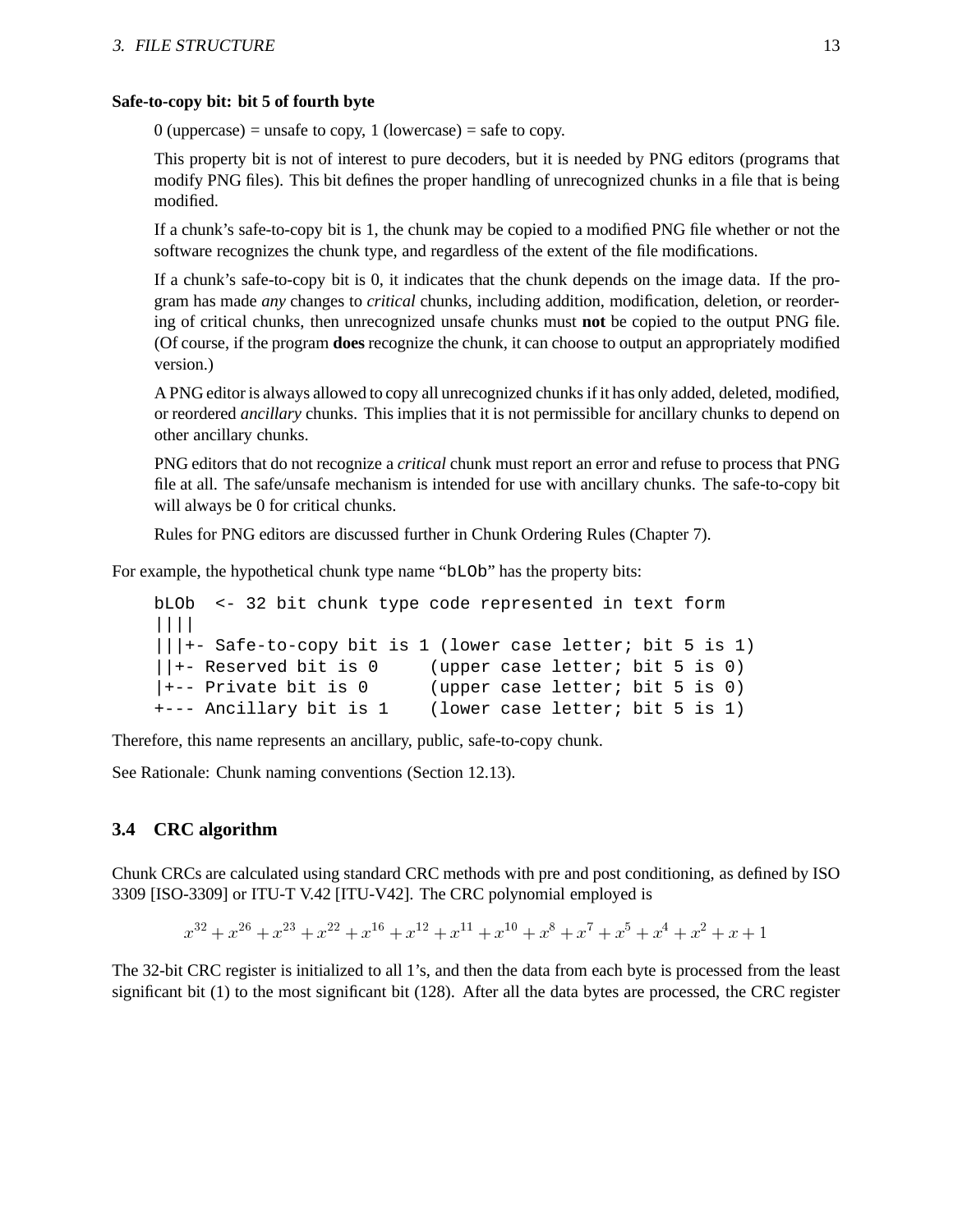is inverted (its ones complement is taken). This value is transmitted (stored in the file) MSB first. For the purpose of separating into bytes and ordering, the least significant bit of the 32-bit CRC is defined to be the coefficient of the  $x^{31}$  term.

Practical calculation of the CRC always employs a precalculated table to greatly accelerate the computation. See Sample CRC Code (Chapter 15).

# **4 Chunk Specifications**

This chapter defines the standard types of PNG chunks.

### **4.1 Critical chunks**

All implementations must understand and successfully render the standard critical chunks. A valid PNG image must contain an IHDR chunk, one or more IDAT chunks, and an IEND chunk.

#### **4.1.1 IHDR Image header**

The IHDR chunk must appear FIRST. It contains:

| Width:              | 4 bytes |
|---------------------|---------|
| Height:             | 4 bytes |
| Bit depth:          | 1 byte  |
| Color type:         | 1 byte  |
| Compression method: | 1 byte  |
| Filter method:      | 1 byte  |
| Interlace method:   | 1 byte  |

Width and height give the image dimensions in pixels. They are 4-byte integers. Zero is an invalid value. The maximum for each is (2ˆ31)-1 in order to accommodate languages that have difficulty with unsigned 4-byte values.

Bit depth is a single-byte integer giving the number of bits per sample or per palette index (not per pixel). Valid values are 1, 2, 4, 8, and 16, although not all values are allowed for all color types.

Color type is a single-byte integer that describes the interpretation of the image data. Color type codes represent sums of the following values: 1 (palette used), 2 (color used), and 4 (alpha channel used). Valid values are 0, 2, 3, 4, and 6.

Bit depth restrictions for each color type are imposed to simplify implementations and to prohibit combinations that do not compress well. Decoders must support all legal combinations of bit depth and color type. The allowed combinations are: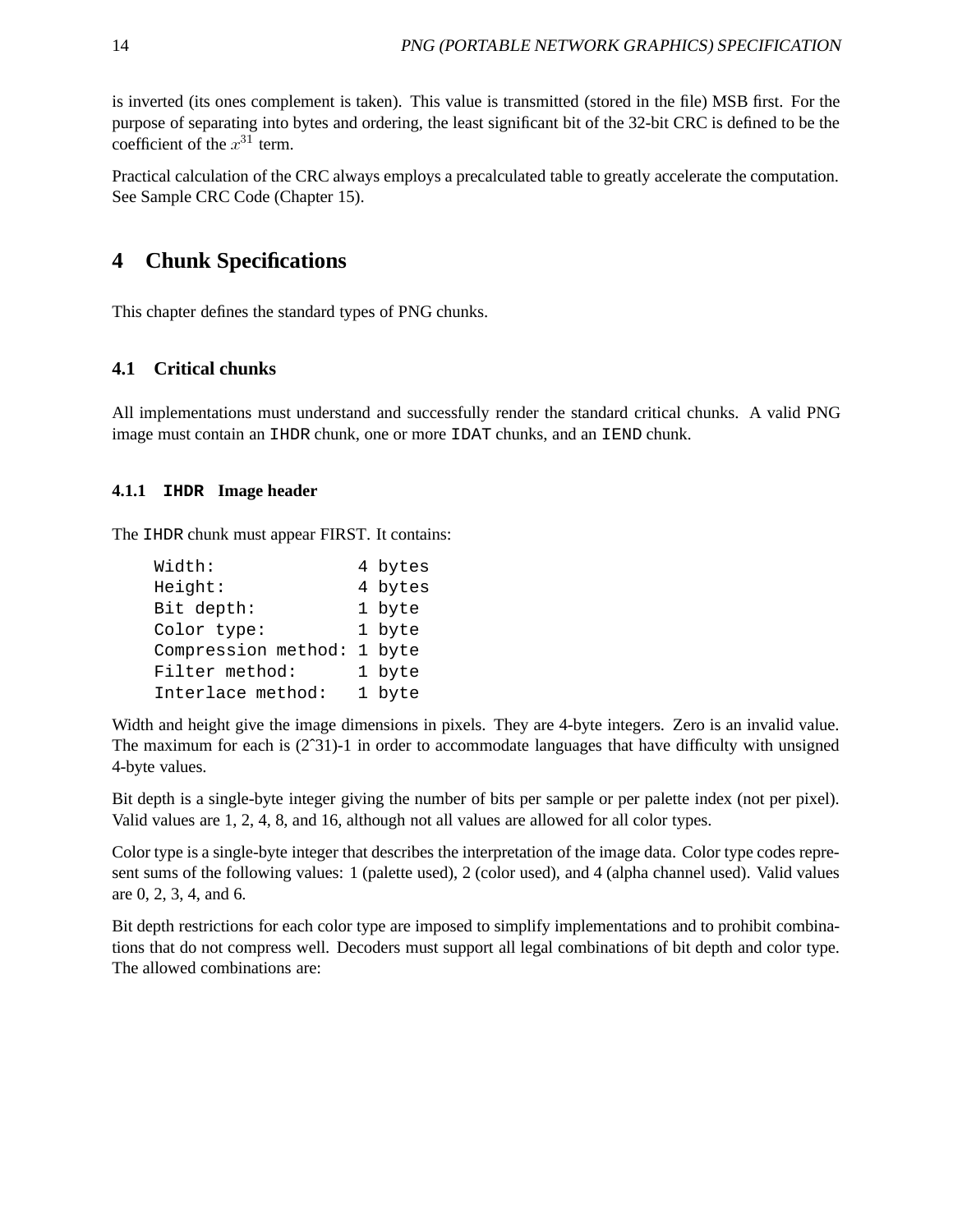| Color<br>Type | Allowed<br>Bit Depths | Interpretation                                                    |
|---------------|-----------------------|-------------------------------------------------------------------|
| 0             |                       | $1, 2, 4, 8, 16$ Each pixel is a grayscale sample.                |
| 2             | 8,16                  | Each pixel is an R.G.B triple.                                    |
| 3             | 1, 2, 4, 8            | Each pixel is a palette index;<br>a PLTE chunk must appear.       |
| 4             | 8,16                  | Each pixel is a grayscale sample,<br>followed by an alpha sample. |
| 6             | 8,16                  | Each pixel is an R, G, B triple,<br>followed by an alpha sample.  |

The sample depth is the same as the bit depth except in the case of color type 3, in which the sample depth is always 8 bits.

Compression method is a single-byte integer that indicates the method used to compress the image data. At present, only compression method 0 (deflate/inflate compression with a 32K sliding window) is defined. All standard PNG images must be compressed with this scheme. The compression method field is provided for possible future expansion or proprietary variants. Decoders must check this byte and report an error if it holds an unrecognized code. See Deflate/Inflate Compression (Chapter 5) for details.

Filter method is a single-byte integer that indicates the preprocessing method applied to the image data before compression. At present, only filter method 0 (adaptive filtering with five basic filter types) is defined. As with the compression method field, decoders must check this byte and report an error if it holds an unrecognized code. See Filter Algorithms (Chapter 6) for details.

Interlace method is a single-byte integer that indicates the transmission order of the image data. Two values are currently defined: 0 (no interlace) or 1 (Adam7 interlace). See Interlaced data order (Section 2.6) for details.

#### **4.1.2 PLTE Palette**

The PLTE chunk contains from 1 to 256 palette entries, each a three-byte series of the form:

```
Red: 1 byte (0 = black, 255 = red)Green: 1 byte (0 = black, 255 = green)Blue: 1 byte (0 = black, 255 = blue)
```
The number of entries is determined from the chunk length. A chunk length not divisible by 3 is an error.

This chunk must appear for color type 3, and can appear for color types 2 and 6; it must not appear for color types 0 and 4. If this chunk does appear, it must precede the first IDAT chunk. There must not be more than one PLTE chunk.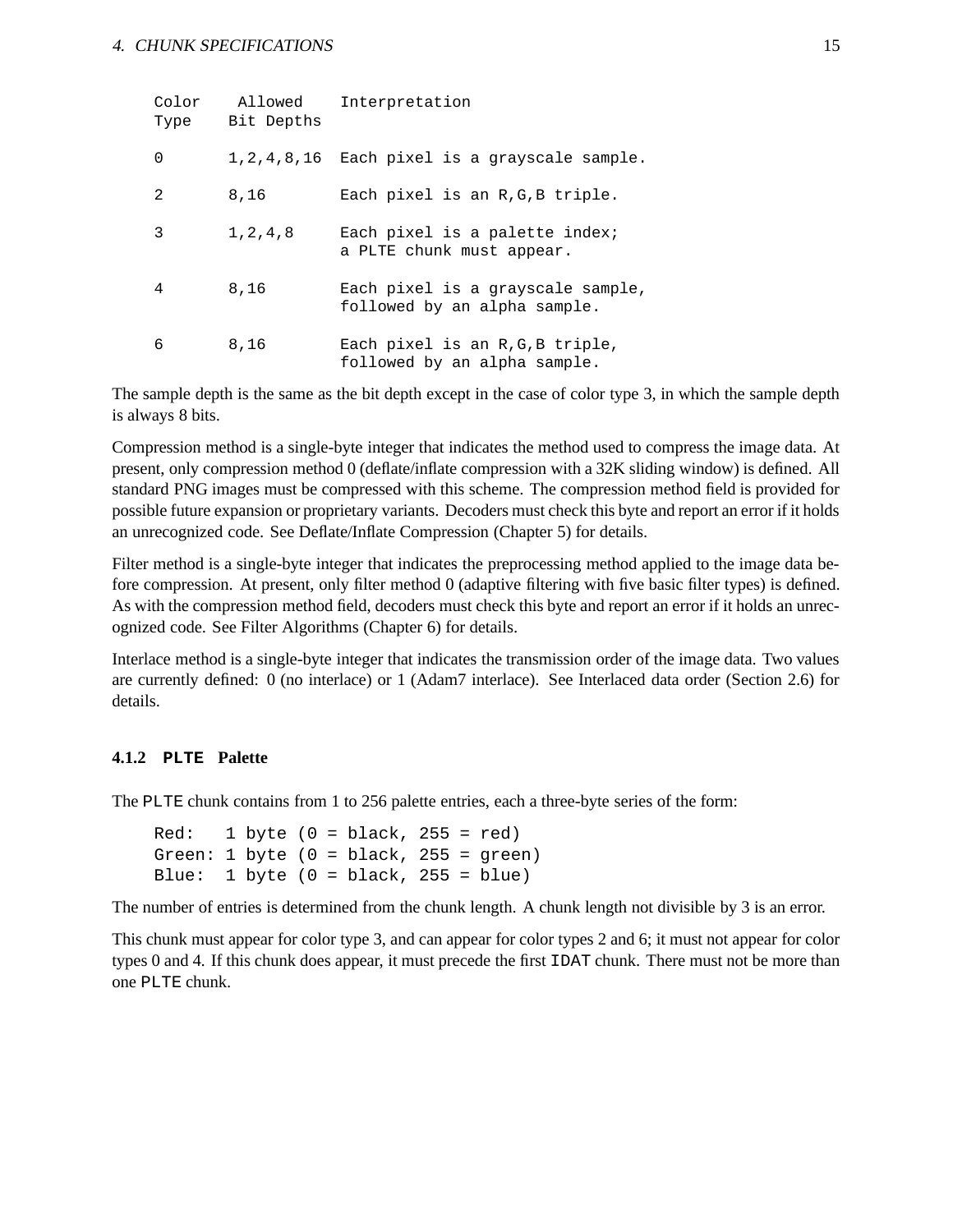For color type 3 (indexed color), the PLTE chunk is required. The first entry in PLTE is referenced by pixel value 0, the second by pixel value 1, etc. The number of palette entries must not exceed the range that can be represented in the image bit depth (for example,  $2^4 = 16$  for a bit depth of 4). It is permissible to have fewer entries than the bit depth would allow. In that case, any out-of-range pixel value found in the image data is an error.

For color types 2 and 6 (truecolor and truecolor with alpha), the PLTE chunk is optional. If present, it provides a suggested set of from 1 to 256 colors to which the truecolor image can be quantized if the viewer cannot display truecolor directly. If PLTE is not present, such a viewer will need to select colors on its own, but it is often preferable for this to be done once by the encoder. (See Recommendations for Encoders: Suggested palettes, Section 9.5.)

Note that the palette uses 8 bits (1 byte) per sample regardless of the image bit depth specification. In particular, the palette is 8 bits deep even when it is a suggested quantization of a 16-bit truecolor image.

There is no requirement that the palette entries all be used by the image, nor that they all be different.

#### **4.1.3 IDAT Image data**

The IDAT chunk contains the actual image data. To create this data:

- 1. Begin with image scanlines represented as described in Image layout (Section 2.3); the layout and total size of this raw data are determined by the fields of IHDR.
- 2. Filter the image data according to the filtering method specified by the IHDR chunk. (Note that with filter method 0, the only one currently defined, this implies prepending a filter type byte to each scanline.)
- 3. Compress the filtered data using the compression method specified by the IHDR chunk.

The IDAT chunk contains the output datastream of the compression algorithm.

To read the image data, reverse this process.

There can be multiple IDAT chunks; if so, they must appear consecutively with no other intervening chunks. The compressed datastream is then the concatenation of the contents of all the IDAT chunks. The encoder can divide the compressed datastream into IDAT chunks however it wishes. (Multiple IDAT chunks are allowed so that encoders can work in a fixed amount of memory; typically the chunk size will correspond to the encoder's buffer size.) It is important to emphasize that IDAT chunk boundaries have no semantic significance and can occur at any point in the compressed datastream. A PNG file in which each IDAT chunk contains only one data byte is legal, though remarkably wasteful of space. (For that matter, zero-length IDAT chunks are legal, though even more wasteful.)

See Filter Algorithms (Chapter 6) and Deflate/Inflate Compression (Chapter 5) for details.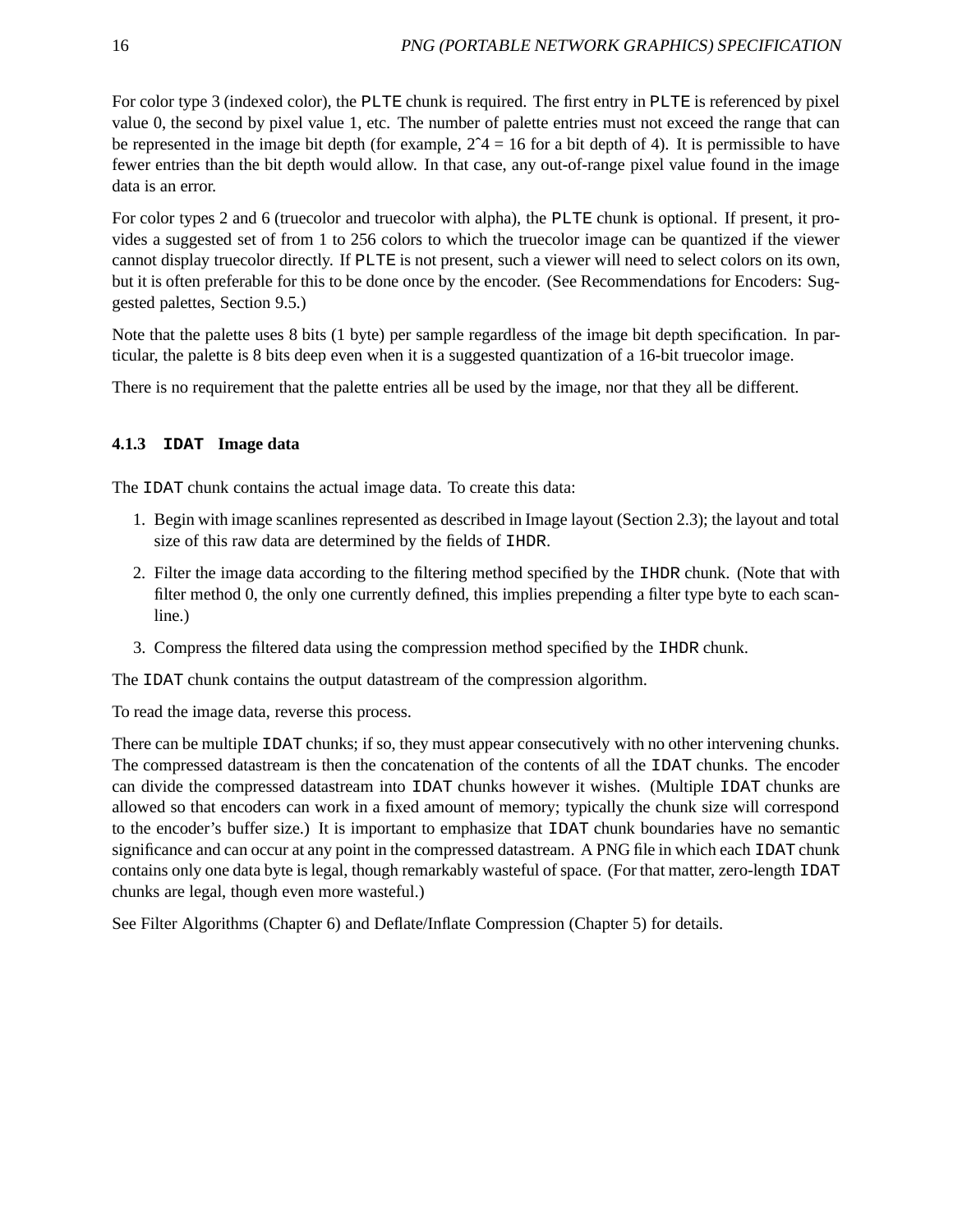#### **4.1.4 IEND Image trailer**

The IEND chunk must appear LAST. It marks the end of the PNG datastream. The chunk's data field is empty.

#### **4.2 Ancillary chunks**

All ancillary chunks are optional, in the sense that encoders need not write them and decoders can ignore them. However, encoders are encouraged to write the standard ancillary chunks when the information is available, and decoders are encouraged to interpret these chunks when appropriate and feasible.

The standard ancillary chunks are listed in alphabetical order. This is not necessarily the order in which they would appear in a file.

#### **4.2.1 bKGD Background color**

The bKGD chunk specifies a default background color to present the image against. Note that viewers are not bound to honor this chunk; a viewer can choose to use a different background.

For color type 3 (indexed color), the bKGD chunk contains:

Palette index: 1 byte

The value is the palette index of the color to be used as background.

For color types 0 and 4 (grayscale, with or without alpha), bKGD contains:

Gray: 2 bytes, range 0 .. (2ˆbitdepth)-1

(For consistency, 2 bytes are used regardless of the image bit depth.) The value is the gray level to be used as background.

For color types 2 and 6 (truecolor, with or without alpha), bKGD contains:

```
Red: 2 bytes, range 0 .. (2ˆbitdepth)-1
Green: 2 bytes, range 0 .. (2^bitdepth)-1
Blue: 2 bytes, range 0 .. (2ˆbitdepth)-1
```
(For consistency, 2 bytes per sample are used regardless of the image bit depth.) This is the RGB color to be used as background.

When present, the bKGD chunk must precede the first IDAT chunk, and must follow the PLTE chunk, if any.

See Recommendations for Decoders: Background color (Section 10.7).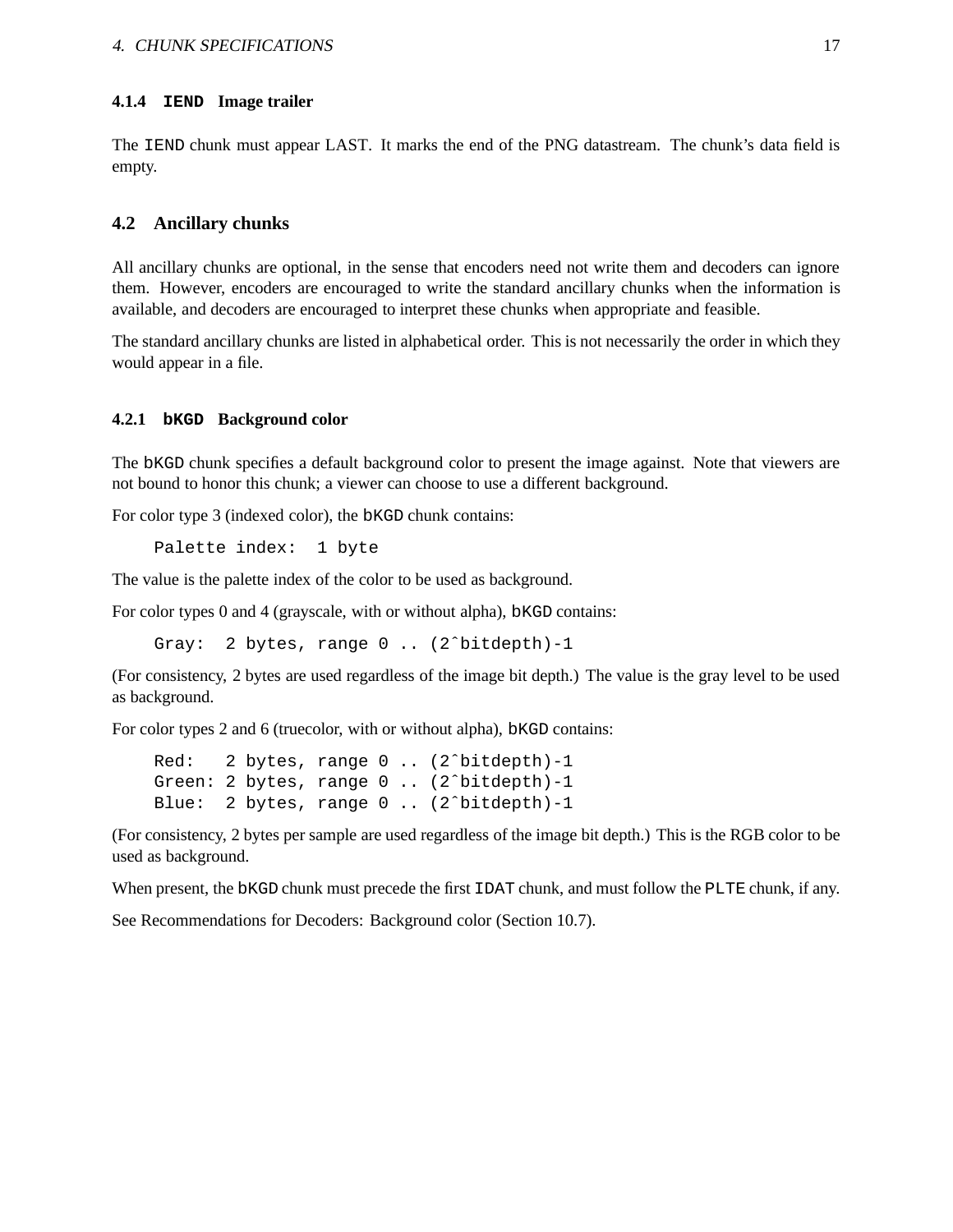#### **4.2.2 cHRM Primary chromaticities and white point**

Applications that need device-independent specification of colors in a PNG file can use the CHRM chunk to specify the 1931 CIE *x,y* chromaticities of the red, green, and blue primaries used in the image, and the referenced white point. See Color Tutorial (Chapter 14) for more information.

The cHRM chunk contains:

```
White Point x: 4 bytes
White Point y: 4 bytes
Red x: 4 bytes
Red y: 4 bytes
Green x: 4 bytes
Green y: 4 bytes
Blue x: 4 bytes
Blue y: 4 bytes
```
Each value is encoded as a 4-byte unsigned integer, representing the *x* or *y* value times 100000. For example, a value of 0.3127 would be stored as the integer 31270.

cHRM is allowed in all PNG files, although it is of little value for grayscale images.

If the encoder does not know the chromaticity values, it should not write a cHRM chunk; the absence of a cHRM chunk indicates that the image's primary colors are device-dependent.

If the cHRM chunk appears, it must precede the first IDAT chunk, and it must also precede the PLTE chunk if present.

See Recommendations for Encoders: Encoder color handling (Section 9.3), and Recommendations for Decoders: Decoder color handling (Section 10.6).

#### **4.2.3 gAMA Image gamma**

The gAMA chunk specifies the gamma of the camera (or simulated camera) that produced the image, and thus the gamma of the image with respect to the original scene. More precisely, the gAMA chunk encodes the file\_gamma value, as defined in Gamma Tutorial (Chapter 13).

The gAMA chunk contains:

Image gamma: 4 bytes

The value is encoded as a 4-byte unsigned integer, representing gamma times 100000. For example, a gamma of 0.45 would be stored as the integer 45000.

If the encoder does not know the image's gamma value, it should not write a gAMA chunk; the absence of a gAMA chunk indicates that the gamma is unknown.

If the gAMA chunk appears, it must precede the first IDAT chunk, and it must also precede the PLTE chunk if present.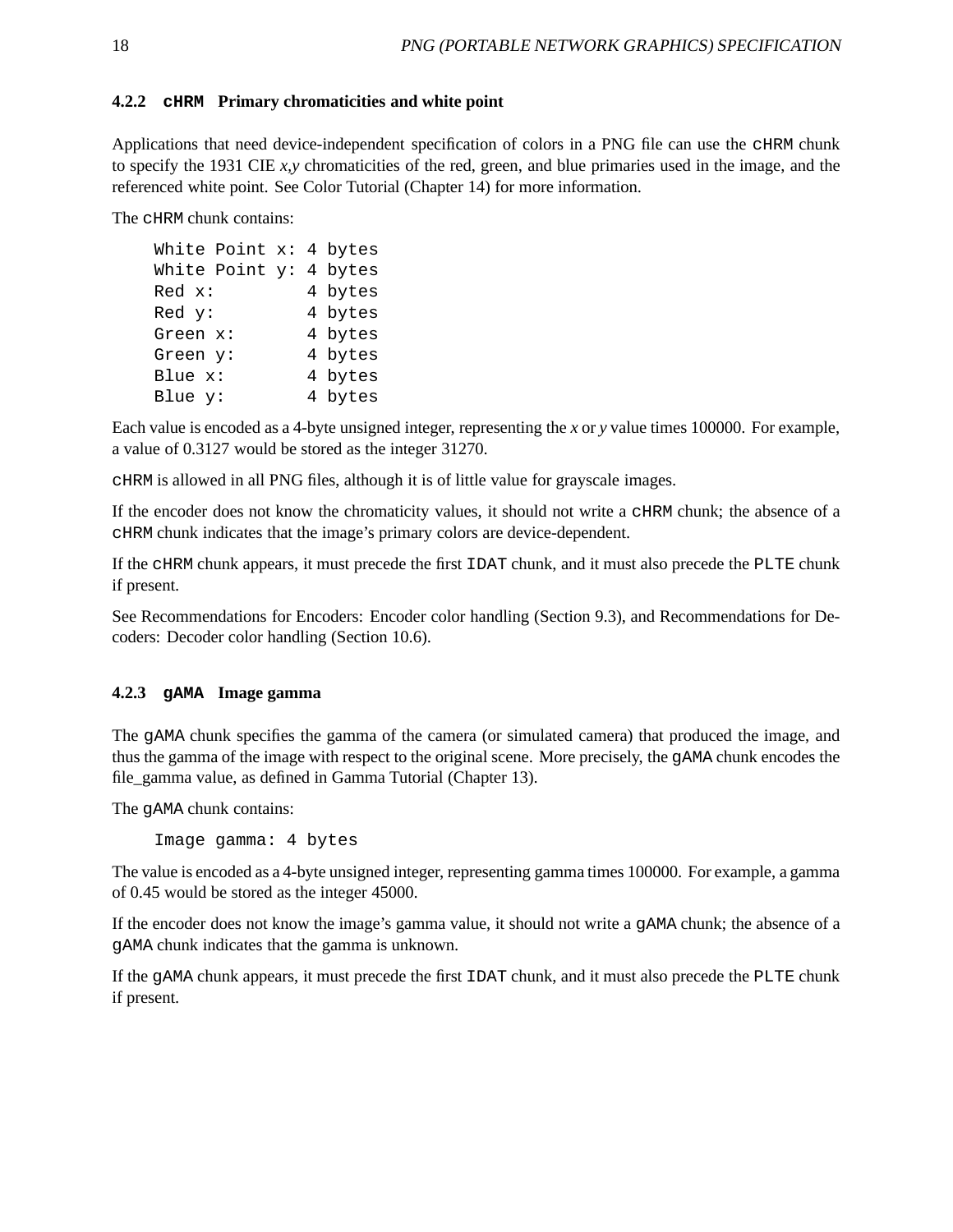#### 4. CHUNK SPECIFICATIONS 19

See Gamma correction (Section 2.7), Recommendations for Encoders: Encoder gamma handling (Section 9.2), and Recommendations for Decoders: Decoder gamma handling (Section 10.5).

#### **4.2.4 hIST Image histogram**

The hIST chunk gives the approximate usage frequency of each color in the color palette. A histogram chunk can appear only when a palette chunk appears. If a viewer is unable to provide all the colors listed in the palette, the histogram may help it decide how to choose a subset of the colors for display.

The hIST chunk contains a series of 2-byte (16 bit) unsigned integers. There must be exactly one entry for each entry in the PLTE chunk. Each entry is proportional to the fraction of pixels in the image that have that palette index; the exact scale factor is chosen by the encoder.

Histogram entries are approximate, with the exception that a zero entry specifies that the corresponding palette entry is not used at all in the image. It is required that a histogram entry be nonzero if there are any pixels of that color.

When the palette is a suggested quantization of a truecolor image, the histogram is necessarily approximate, since a decoder may map pixels to palette entries differently than the encoder did. In this situation, zero entries should not appear.

The hIST chunk, if it appears, must follow the PLTE chunk, and must precede the first IDAT chunk.

See Rationale: Palette histograms (Section 12.14), and Recommendations for Decoders: Suggested-palette and histogram usage (Section 10.10).

#### **4.2.5 pHYs Physical pixel dimensions**

The pHYs chunk specifies the intended pixel size or aspect ratio for display of the image. It contains:

Pixels per unit, X axis: 4 bytes (unsigned integer) Pixels per unit, Y axis: 4 bytes (unsigned integer) Unit specifier: 1 byte

The following values are legal for the unit specifier:

0: unit is unknown 1: unit is the meter

When the unit specifier is 0, the pHYs chunk defines pixel aspect ratio only; the actual size of the pixels remains unspecified.

Conversion note: one inch is equal to exactly 0.0254 meters.

If this ancillary chunk is not present, pixels are assumed to be square, and the physical size of each pixel is unknown.

If present, this chunk must precede the first IDAT chunk.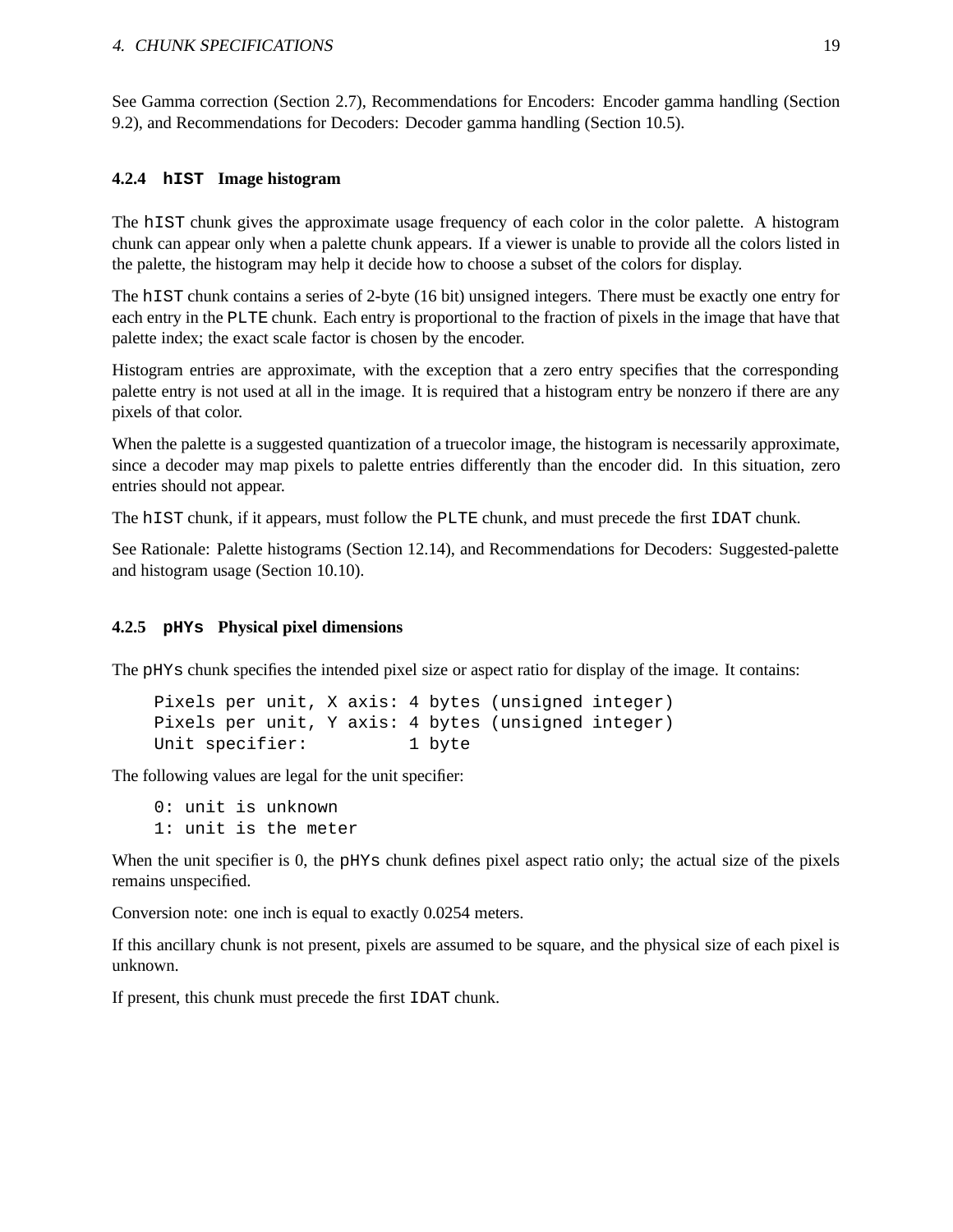See Recommendations for Decoders: Pixel dimensions (Section 10.2).

#### **4.2.6 sBIT Significant bits**

To simplify decoders, PNG specifies that only certain sample depths can be used, and further specifies that sample values should be scaled to the full range of possible values at the sample depth. However, the SBIT chunk is provided in order to store the original number of significant bits. This allows decoders to recover the original data losslessly even if the data had a sample depth not directly supported by PNG. We recommend that an encoder emit an sBIT chunk if it has converted the data from a lower sample depth.

For color type 0 (grayscale), the sBIT chunk contains a single byte, indicating the number of bits that were significant in the source data.

For color type 2 (truecolor), the sBIT chunk contains three bytes, indicating the number of bits that were significant in the source data for the red, green, and blue channels, respectively.

For color type 3 (indexed color), the sBIT chunk contains three bytes, indicating the number of bits that were significant in the source data for the red, green, and blue components of the palette entries, respectively.

For color type 4 (grayscale with alpha channel), the sBIT chunk contains two bytes, indicating the number of bits that were significant in the source grayscale data and the source alpha data, respectively.

For color type 6 (truecolor with alpha channel), the sBIT chunk contains four bytes, indicating the number of bits that were significant in the source data for the red, green, blue and alpha channels, respectively.

Each depth specified in sBIT must be greater than zero and less than or equal to the sample depth (which is 8 for indexed-color images, and the bit depth given in IHDR for other color types).

A decoder need not pay attention to sBIT: the stored image is a valid PNG file of the sample depth indicated by IHDR. However, if the decoder wishes to recover the original data at its original precision, this can be done by right-shifting the stored samples (the stored palette entries, for an indexed-color image). The encoder must scale the data in such a way that the high-order bits match the original data.

If the sBIT chunk appears, it must precede the first IDAT chunk, and it must also precede the PLTE chunk if present.

See Recommendations for Encoders: Sample depth scaling (Section 9.1) and Recommendations for Decoders: Sample depth rescaling (Section 10.4).

#### **4.2.7 tEXt Textual data**

Textual information that the encoder wishes to record with the image can be stored in tEXt chunks. Each tEXt chunk contains a keyword and a text string, in the format:

Keyword: 1-79 bytes (character string) Null separator: 1 byte Text: n bytes (character string)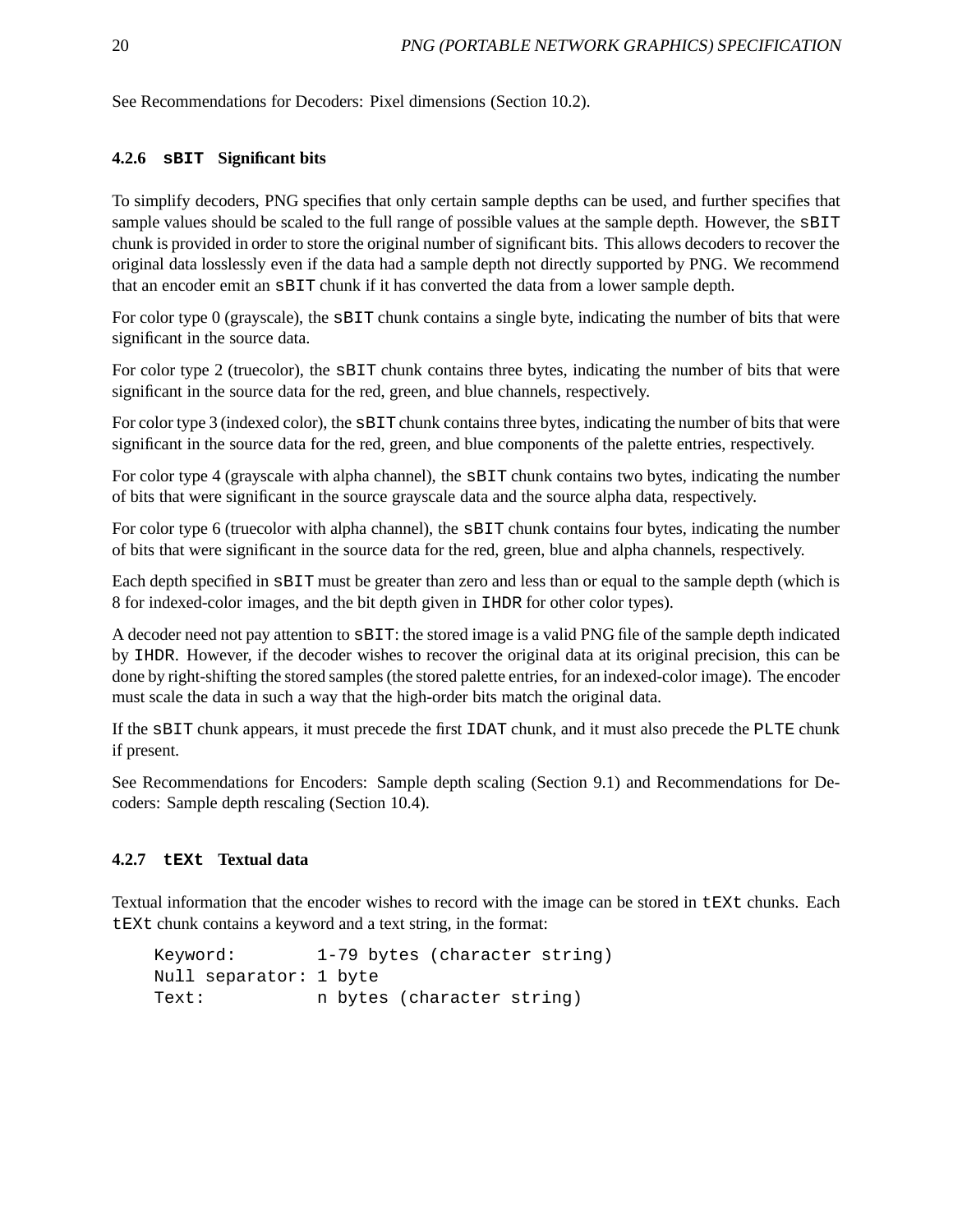#### 4. CHUNK SPECIFICATIONS 21

The keyword and text string are separated by a zero byte (null character). Neither the keyword nor the text string can contain a null character. Note that the text string is *not* null-terminated (the length of the chunk is sufficient information to locate the ending). The keyword must be at least one character and less than 80 characters long. The text string can be of any length from zero bytes up to the maximum permissible chunk size less the length of the keyword and separator.

Any number of  $E X t$  chunks can appear, and more than one with the same keyword is permissible.

The keyword indicates the type of information represented by the text string. The following keywords are predefined and should be used where appropriate:

| Title         | Short (one line) title or caption for image |  |  |  |
|---------------|---------------------------------------------|--|--|--|
| Author        | Name of image's creator                     |  |  |  |
| Description   | Description of image (possibly long)        |  |  |  |
| Copyright     | Copyright notice                            |  |  |  |
| Creation Time | Time of original image creation             |  |  |  |
| Software      | Software used to create the image           |  |  |  |
| Disclaimer    | Legal disclaimer                            |  |  |  |
| Warning       | Warning of nature of content                |  |  |  |
| Source        | Device used to create the image             |  |  |  |
| Comment       | Miscellaneous comment; conversion from      |  |  |  |
|               | GIF comment                                 |  |  |  |

For the Creation Time keyword, the date format defined in section 5.2.14 of RFC 1123 is suggested, but not required [RFC-1123]. Decoders should allow for free-format text associated with this or any other keyword.

Other keywords may be invented for other purposes. Keywords of general interest can be registered with the maintainers of the PNG specification. However, it is also permitted to use private unregistered keywords. (Private keywords should be reasonably self-explanatory, in order to minimize the chance that the same keyword will be used for incompatible purposes by different people.)

Both keyword and text are interpreted according to the ISO 8859-1 (Latin-1) character set [ISO-8859]. The text string can contain any Latin-1 character. Newlines in the text string should be represented by a single linefeed character (decimal 10); use of other control characters in the text is discouraged.

Keywords must contain only printable Latin-1 characters and spaces; that is, only character codes 32-126 and 161-255 decimal are allowed. To reduce the chances for human misreading of a keyword, leading and trailing spaces are forbidden, as are consecutive spaces. Note also that the non-breaking space (code 160) is not permitted in keywords, since it is visually indistinguishable from an ordinary space.

Keywords must be spelled exactly as registered, so that decoders can use simple literal comparisons when looking for particular keywords. In particular, keywords are considered case-sensitive.

See Recommendations for Encoders: Text chunk processing (Section 9.7) and Recommendations for Decoders: Text chunk processing (Section 10.11).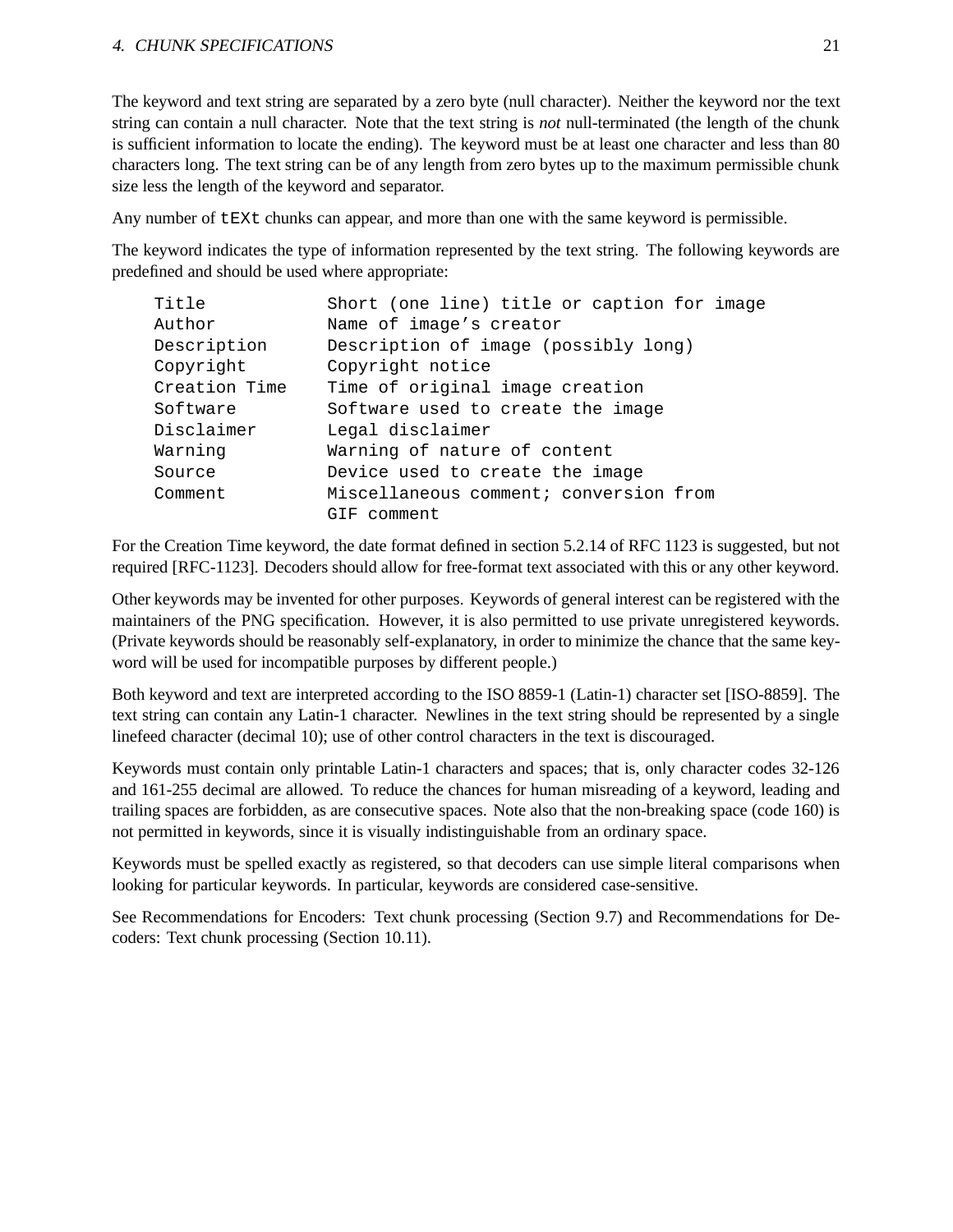#### **4.2.8 tIME Image last-modification time**

The tIME chunk gives the time of the last image modification (*not* the time of initial image creation). It contains:

```
Year: 2 bytes (complete; for example, 1995, not 95)
Month: 1 byte (1-12)
Day: 1 \text{ byte } (1-31)Hour: 1 \text{ byte } (0-23)Minute: 1 byte (0-59)
Second: 1 byte (0-60) (yes, 60, for leap seconds; not 61,
                           a common error)
```
Universal Time (UTC, also called GMT) should be specified rather than local time.

The tIME chunk is intended for use as an automatically-applied time stamp that is updated whenever the image data is changed. It is recommended that tIME not be changed by PNG editors that do not change the image data. See also the Creation Time tEXt keyword, which can be used for a user-supplied time.

#### **4.2.9 tRNS Transparency**

The tRNS chunk specifies that the image uses simple transparency: either alpha values associated with palette entries (for indexed-color images) or a single transparent color (for grayscale and truecolor images). Although simple transparency is not as elegant as the full alpha channel, it requires less storage space and is sufficient for many common cases.

For color type 3 (indexed color), the tRNS chunk contains a series of one-byte alpha values, corresponding to entries in the PLTE chunk:

```
Alpha for palette index 0: 1 byte
Alpha for palette index 1: 1 byte
... etc ...
```
Each entry indicates that pixels of the corresponding palette index must be treated as having the specified alpha value. Alpha values have the same interpretation as in an 8-bit full alpha channel: 0 is fully transparent, 255 is fully opaque, regardless of image bit depth. The tRNS chunk must not contain more alpha values than there are palette entries, but tRNS *can contain fewer values than there are palette entries*. In this case, the alpha value for all remaining palette entries is assumed to be 255. In the common case in which only palette index 0 need be made transparent, only a one-byte tRNS chunk is needed.

For color type 0 (grayscale), the tRNS chunk contains a single gray level value, stored in the format:

Gray: 2 bytes, range 0 .. (2ˆbitdepth)-1

(For consistency, 2 bytes are used regardless of the image bit depth.) Pixels of the specified gray level are to be treated as transparent (equivalent to alpha value 0); all other pixels are to be treated as fully opaque (alpha value (2<sup>o</sup>bitdepth)-1).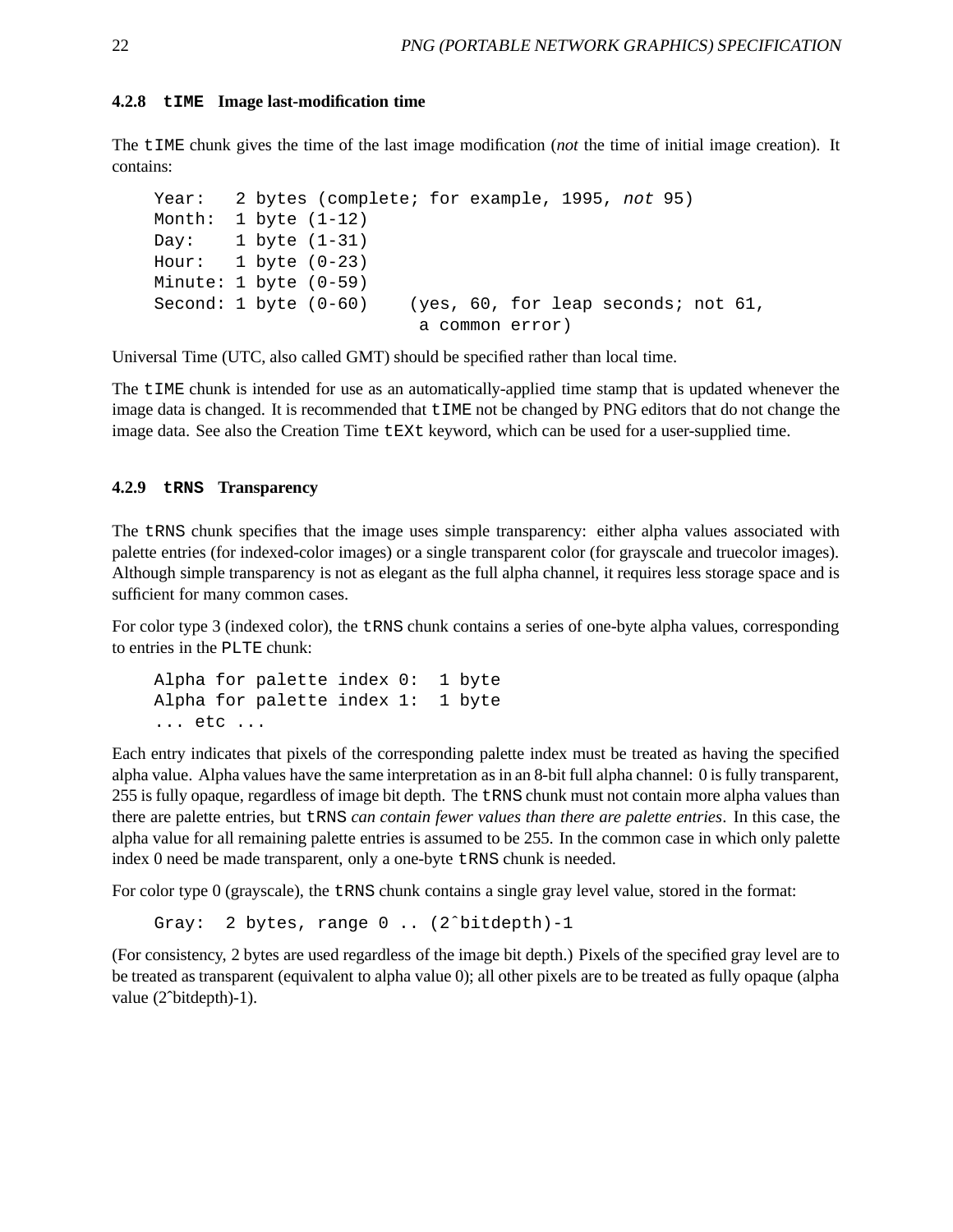For color type 2 (truecolor), the tRNS chunk contains a single RGB color value, stored in the format:

```
Red: 2 bytes, range 0 .. (2ˆbitdepth)-1
Green: 2 bytes, range 0 .. (2^bitdepth)-1
Blue: 2 bytes, range 0 .. (2ˆbitdepth)-1
```
(For consistency, 2 bytes per sample are used regardless of the image bit depth.) Pixels of the specified color value are to be treated as transparent (equivalent to alpha value 0); all other pixels are to be treated as fully opaque (alpha value (2ˆbitdepth)-1).

tRNS is prohibited for color types 4 and 6, since a full alpha channel is already present in those cases.

Note: when dealing with 16-bit grayscale or truecolor data, it is important to compare both bytes of the sample values to determine whether a pixel is transparent. Although decoders may drop the low-order byte of the samples for display, this must not occur until after the data has been tested for transparency. For example, if the grayscale level 0x0001 is specified to be transparent, it would be incorrect to compare only the high-order byte and decide that 0x0002 is also transparent.

When present, the tRNS chunk must precede the first IDAT chunk, and must follow the PLTE chunk, if any.

### **4.2.10 zTXt Compressed textual data**

The zTXt chunk contains textual data, just as tEXt does; however, zTXt takes advantage of compression. zTXt and tEXt chunks are semantically equivalent, but zTXt is recommended for storing large blocks of text.

A zTXt chunk contains:

```
Keyword: 1-79 bytes (character string)
Null separator: 1 byte
Compression method: 1 byte
Compressed text: n bytes
```
The keyword and null separator are exactly the same as in the tEXt chunk. Note that the keyword is not compressed. The compression method byte identifies the compression method used in this zTXt chunk. The only value presently defined for it is 0 (deflate/inflate compression). The compression method byte is followed by a compressed datastream that makes up the remainder of the chunk. For compression method 0, this datastream adheres to the zlib datastream format (see Deflate/Inflate Compression, Chapter 5). Decompression of this datastream yields Latin-1 text that is identical to the text that would be stored in an equivalent tEXt chunk.

Any number of zTXt and tEXt chunks can appear in the same file. See the preceding definition of the tEXt chunk for the predefined keywords and the recommended format of the text.

See Recommendations for Encoders: Text chunk processing (Section 9.7), and Recommendations for Decoders: Text chunk processing (Section 10.11).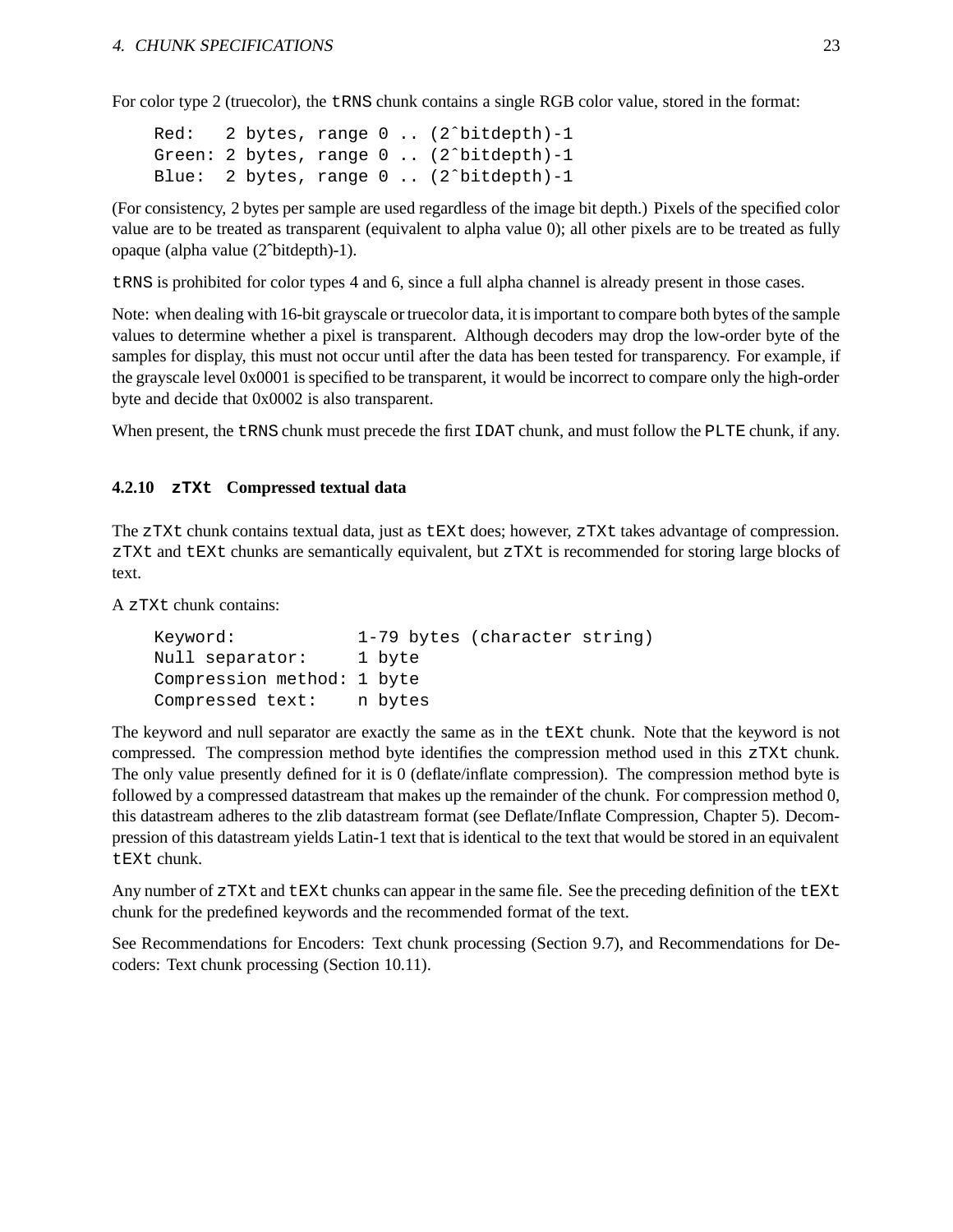#### **4.3 Summary of standard chunks**

This table summarizes some properties of the standard chunk types.

Critical chunks (must appear in this order, except PLTE is optional): Name Multiple Ordering constraints OK? IHDR No Must be first PLTE No Before IDAT IDAT Yes Multiple IDATs must be consecutive IEND No Must be last Ancillary chunks (need not appear in this order): Name Multiple Ordering constraints OK? cHRM No Before PLTE and IDAT gAMA No Before PLTE and IDAT sBIT No Before PLTE and IDAT bKGD No After PLTE; before IDAT hIST No After PLTE; before IDAT tRNS No After PLTE; before IDAT pHYs No Before IDAT tIME No None

Standard keywords for tEXt and zTXt chunks:

tEXt Yes None zTXt Yes None

| Title         | Short (one line) title or caption for image |  |  |  |  |
|---------------|---------------------------------------------|--|--|--|--|
| Author        | Name of image's creator                     |  |  |  |  |
| Description   | Description of image (possibly long)        |  |  |  |  |
| Copyright     | Copyright notice                            |  |  |  |  |
| Creation Time | Time of original image creation             |  |  |  |  |
| Software      | Software used to create the image           |  |  |  |  |
| Disclaimer    | Legal disclaimer                            |  |  |  |  |
| Warning       | Warning of nature of content                |  |  |  |  |
| Source        | Device used to create the image             |  |  |  |  |
| Comment       | Miscellaneous comment; conversion from      |  |  |  |  |
|               | GIF comment                                 |  |  |  |  |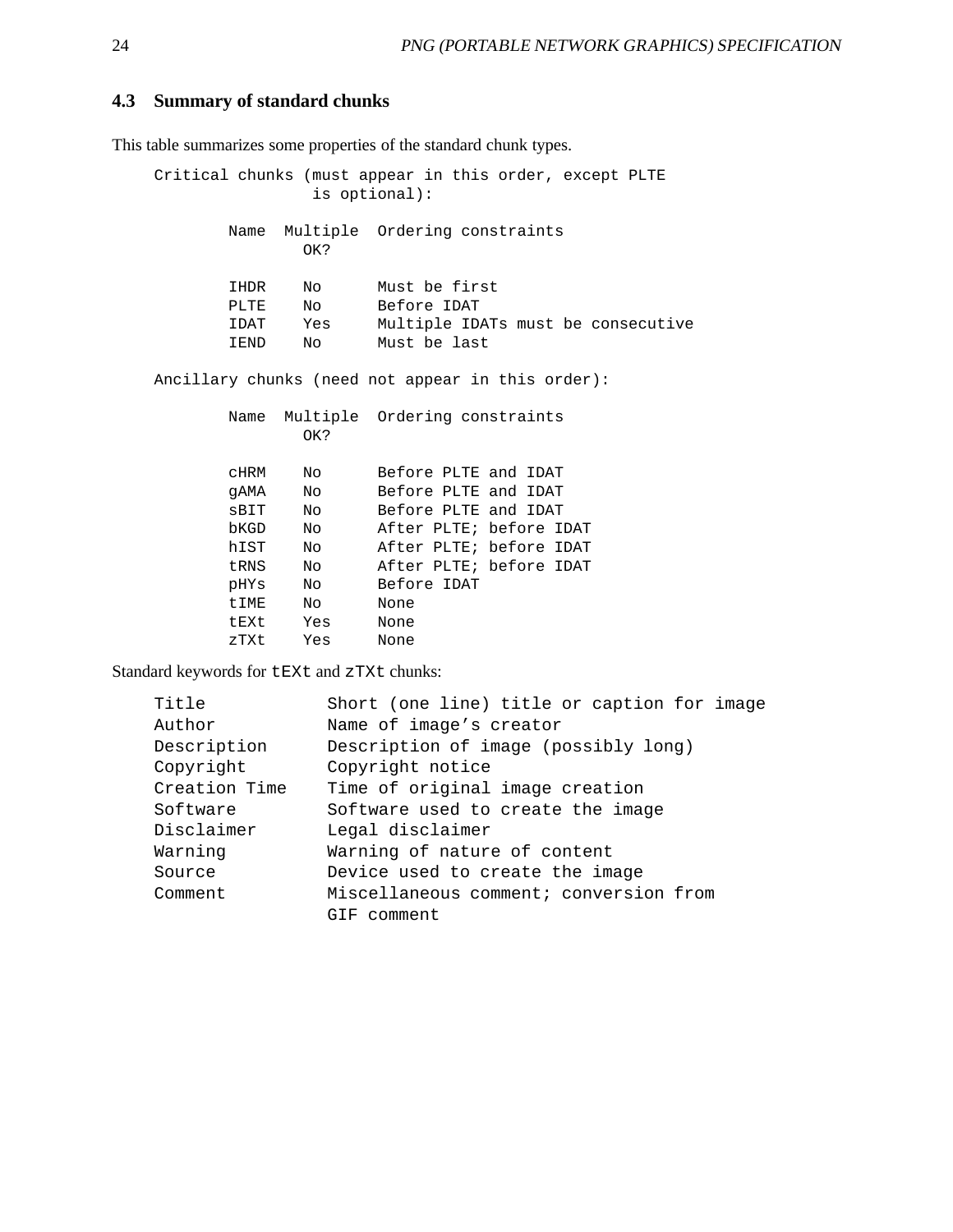### **4.4 Additional chunk types**

Additional public PNG chunk types are defined in the document "PNG Special-Purpose Public Chunks" [PNG-EXTENSIONS]. Chunks described there are expected to be less widely supported than those defined in this specification. However, application authors are encouraged to use those chunk types whenever appropriate for their applications. Additional chunk types can be proposed for inclusion in that list by contacting the PNG specification maintainers at png-info@uunet.uu.net or at png-group@w3.org.

New public chunks will only be registered if they are of use to others and do not violate the design philosophy of PNG. Chunk registration is not automatic, although it is the intent of the authors that it be straightforward when a new chunk of potentially wide application is needed. Note that the creation of new critical chunk types is discouraged unless absolutely necessary.

Applications can also use private chunk types to carry data that is not of interest to other applications. See Recommendations for Encoders: Use of private chunks (Section 9.8).

Decoders must be prepared to encounter unrecognized public or private chunk type codes. Unrecognized chunk types must be handled as described in Chunk naming conventions (Section 3.3).

# **5 Deflate/Inflate Compression**

PNG compression method 0 (the only compression method presently defined for PNG) specifies deflate/ inflate compression with a 32K sliding window. Deflate compression is an LZ77 derivative used in zip, gzip, pkzip and related programs. Extensive research has been done supporting its patent-free status. Portable C implementations are freely available.

Deflate-compressed datastreams within PNG are stored in the "zlib" format, which has the structure:

| Compression method/flags code: 1 byte |         |
|---------------------------------------|---------|
| Additional flags/check bits:          | 1 byte  |
| Compressed data blocks:               | n bytes |
| Check value:                          | 4 bytes |

Further details on this format are given in the zlib specification [RFC-1950].

For PNG compression method 0, the zlib compression method/flags code must specify method code 8 ("deflate" compression) and an LZ77 window size of not more than 32K. Note that the zlib compression method number is not the same as the PNG compression method number. The additional flags must not specify a preset dictionary.

The compressed data within the zlib datastream is stored as a series of blocks, each of which can represent raw (uncompressed) data, LZ77-compressed data encoded with fixed Huffman codes, or LZ77-compressed data encoded with custom Huffman codes. A marker bit in the final block identifies it as the last block, allowing the decoder to recognize the end of the compressed datastream. Further details on the compression algorithm and the encoding are given in the deflate specification [RFC-1951].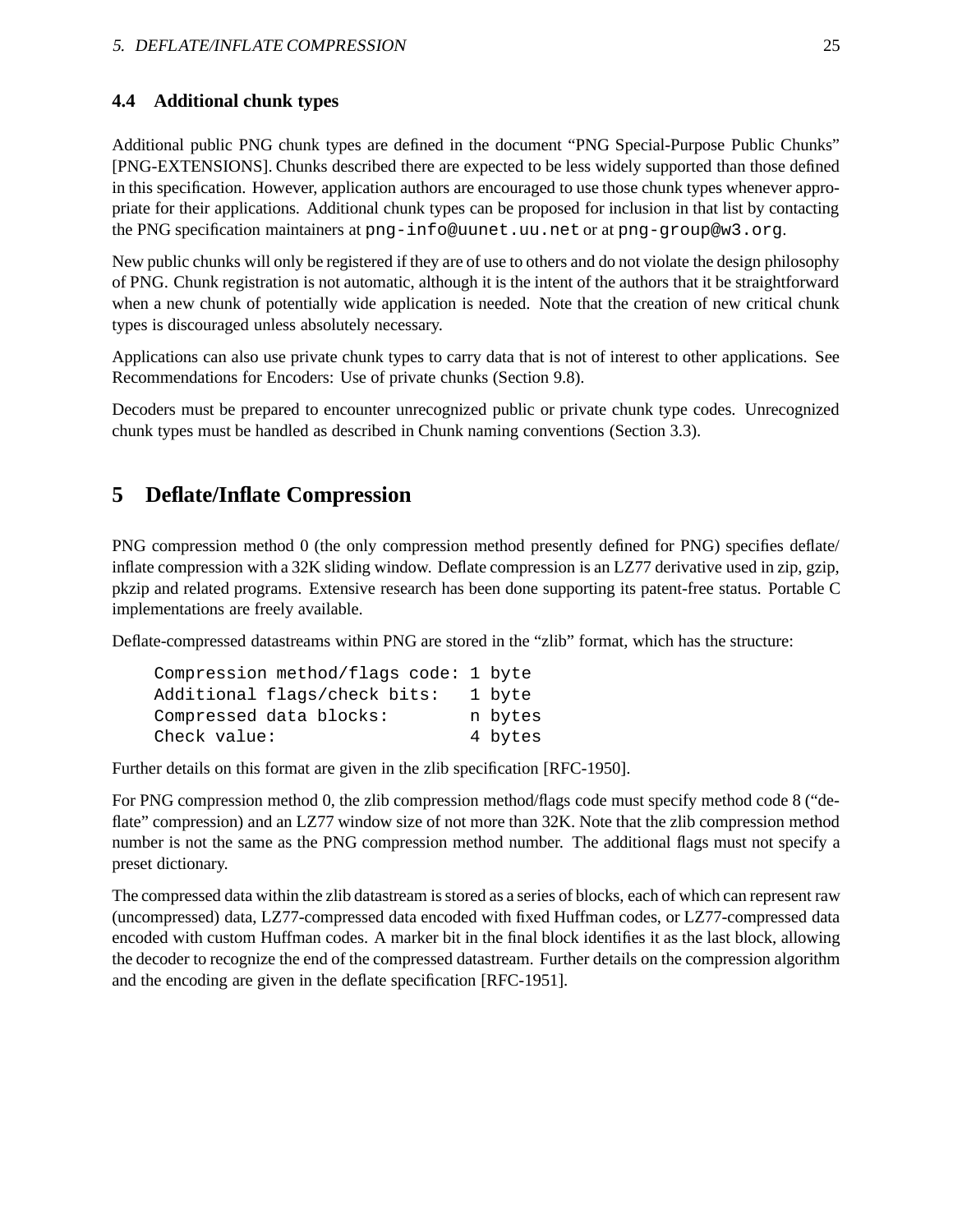The check value stored at the end of the zlib datastream is calculated on the uncompressed data represented by the datastream. Note that the algorithm used is not the same as the CRC calculation used for PNG chunk check values. The zlib check value is useful mainly as a cross-check that the deflate and inflate algorithms are implemented correctly. Verifying the chunk CRCs provides adequate confidence that the PNG file has been transmitted undamaged.

In a PNG file, the concatenation of the contents of all the IDAT chunks makes up a zlib datastream as specified above. This datastream decompresses to filtered image data as described elsewhere in this document.

It is important to emphasize that the boundaries between IDAT chunks are arbitrary and can fall anywhere in the zlib datastream. There is not necessarily any correlation between IDAT chunk boundaries and deflate block boundaries or any other feature of the zlib data. For example, it is entirely possible for the terminating zlib check value to be split across IDAT chunks.

In the same vein, there is no required correlation between the structure of the image data (i.e., scanline boundaries) and deflate block boundaries or IDAT chunk boundaries. The complete image data is represented by a single zlib datastream that is stored in some number of IDAT chunks; a decoder that assumes any more than this is incorrect. (Of course, some encoder implementations may emit files in which some of these structures are indeed related. But decoders cannot rely on this.)

PNG also uses zlib datastreams in zTXt chunks. In a zTXt chunk, the remainder of the chunk following the compression method byte is a zlib datastream as specified above. This datastream decompresses to the user-readable text described by the chunk's keyword. Unlike the image data, such datastreams are not split across chunks; each zTXt chunk contains an independent zlib datastream.

Additional documentation and portable C code for deflate and inflate are available from the Info-ZIP archives at <sup>&</sup>lt;URL:ftp://ftp.uu.net/pub/archiving/zip/>.

# **6 Filter Algorithms**

This chapter describes the filter algorithms that can be applied before compression. The purpose of these filters is to prepare the image data for optimum compression.

# **6.1 Filter types**

PNG filter method 0 defines five basic filter types:

| Type | Name    |
|------|---------|
| 0    | None    |
| 1    | Sub     |
| 2.   | Up      |
| 3    | Average |
|      | Paeth   |
|      |         |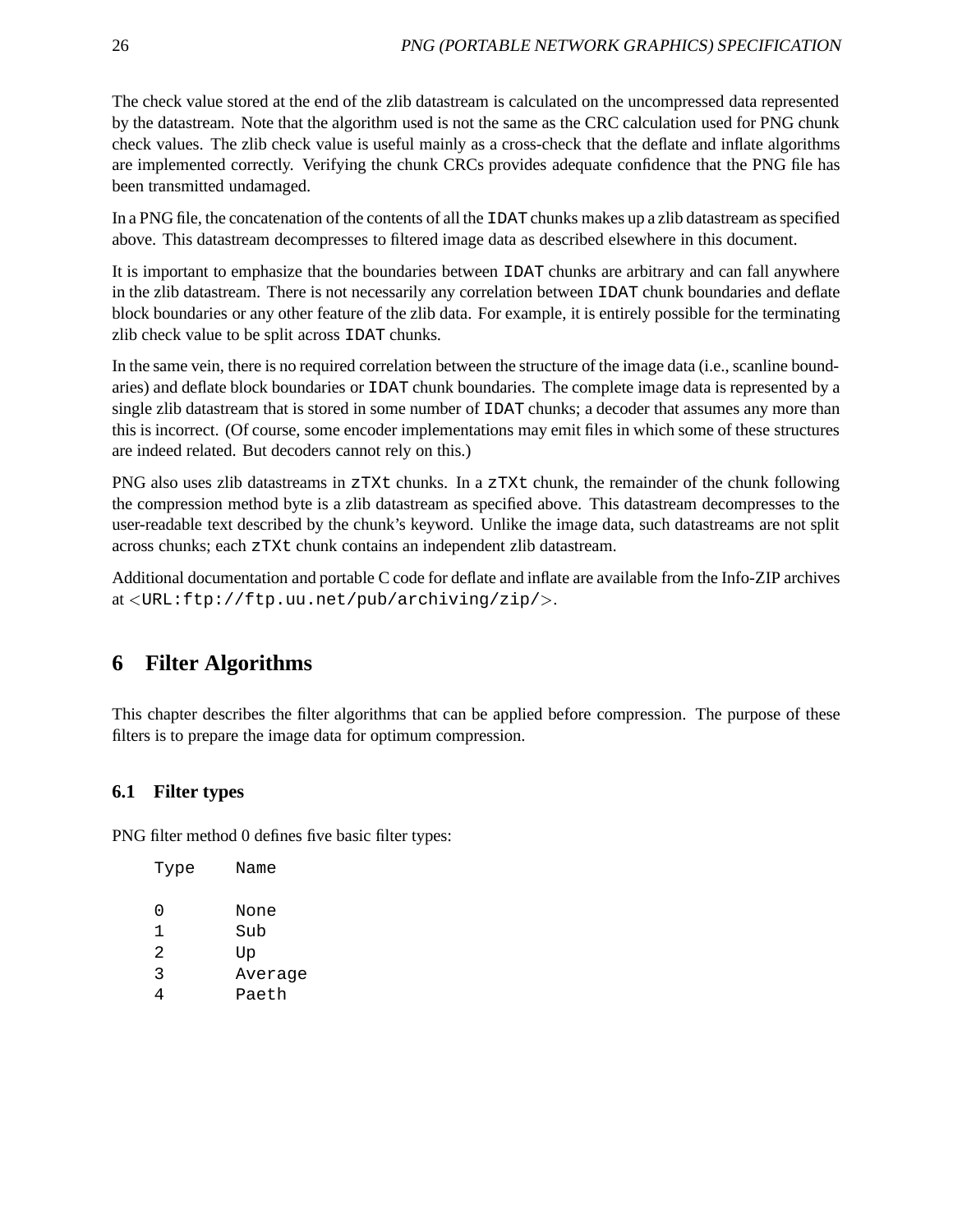(Note that filter method 0 in IHDR specifies exactly this set of five filter types. If the set of filter types is ever extended, a different filter method number will be assigned to the extended set, so that decoders need not decompress the data to discover that it contains unsupported filter types.)

The encoder can choose which of these filter algorithms to apply on a scanline-by-scanline basis. In the image data sent to the compression step, each scanline is preceded by a filter type byte that specifies the filter algorithm used for that scanline.

Filtering algorithms are applied to **bytes**, not to pixels, regardless of the bit depth or color type of the image. The filtering algorithms work on the byte sequence formed by a scanline that has been represented as described in Image layout (Section 2.3). If the image includes an alpha channel, the alpha data is filtered in the same way as the image data.

When the image is interlaced, each pass of the interlace pattern is treated as an independent image for filtering purposes. The filters work on the byte sequences formed by the pixels actually transmitted during a pass, and the "previous scanline" is the one previously transmitted in the same pass, not the one adjacent in the complete image. Note that the subimage transmitted in any one pass is always rectangular, but is of smaller width and/or height than the complete image. Filtering is not applied when this subimage is empty.

For all filters, the bytes "to the left of" the first pixel in a scanline must be treated as being zero. For filters that refer to the prior scanline, the entire prior scanline must be treated as being zeroes for the first scanline of an image (or of a pass of an interlaced image).

To reverse the effect of a filter, the decoder must use the decoded values of the prior pixel on the same line, the pixel immediately above the current pixel on the prior line, and the pixel just to the left of the pixel above. This implies that at least one scanline's worth of image data will have to be stored by the decoder at all times. Even though some filter types do not refer to the prior scanline, the decoder will always need to store each scanline as it is decoded, since the next scanline might use a filter that refers to it.

PNG imposes no restriction on which filter types can be applied to an image. However, the filters are not equally effective on all types of data. See Recommendations for Encoders: Filter selection (Section 9.6).

See also Rationale: Filtering (Section 12.9).

### **6.2 Filter type 0: None**

With the None filter, the scanline is transmitted unmodified; it is only necessary to insert a filter type byte before the data.

### **6.3 Filter type 1: Sub**

The Sub filter transmits the difference between each byte and the value of the corresponding byte of the prior pixel.

To compute the Sub filter, apply the following formula to each byte of the scanline: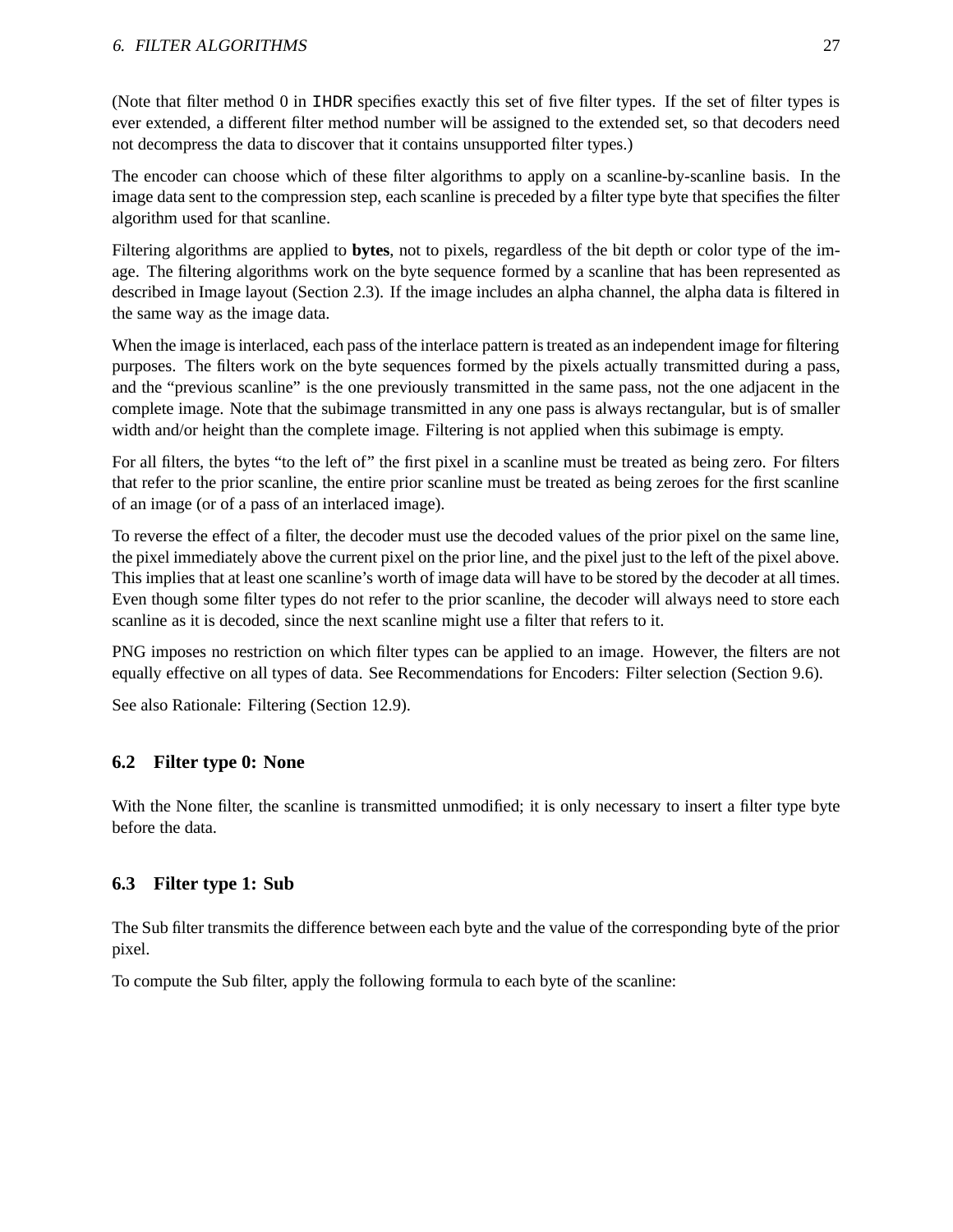$Sub(x) = Raw(x) - Raw(x-bpp)$ 

where x ranges from zero to the number of bytes representing the scanline minus one, Raw(x) refers to the raw data byte at that byte position in the scanline, and bpp is defined as the number of bytes per complete pixel, rounding up to one. For example, for color type 2 with a bit depth of 16, bpp is equal to 6 (three samples, two bytes per sample); for color type 0 with a bit depth of 2, bpp is equal to 1 (rounding up); for color type 4 with a bit depth of 16, bpp is equal to 4 (two-byte grayscale sample, plus two-byte alpha sample).

Note this computation is done for each **byte**, regardless of bit depth. In a 16-bit image, each MSB is predicted from the preceding MSB and each LSB from the preceding LSB, because of the way that bpp is defined.

Unsigned arithmetic modulo 256 is used, so that both the inputs and outputs fit into bytes. The sequence of Sub values is transmitted as the filtered scanline.

For all  $x < 0$ , assume Raw $(x) = 0$ .

To reverse the effect of the Sub filter after decompression, output the following value:

 $Sub(x) + Raw(x-bpp)$ 

(computed mod 256), where Raw refers to the bytes already decoded.

### **6.4 Filter type 2: Up**

The Up filter is just like the Sub filter except that the pixel immediately above the current pixel, rather than just to its left, is used as the predictor.

To compute the Up filter, apply the following formula to each byte of the scanline:

 $Up(x) = Raw(x) - Prior(x)$ 

where x ranges from zero to the number of bytes representing the scanline minus one,  $\text{Raw}(x)$  refers to the raw data byte at that byte position in the scanline, and Prior(x) refers to the unfiltered bytes of the prior scanline.

Note this is done for each **byte**, regardless of bit depth. Unsigned arithmetic modulo 256 is used, so that both the inputs and outputs fit into bytes. The sequence of Up values is transmitted as the filtered scanline.

On the first scanline of an image (or of a pass of an interlaced image), assume  $Prior(x) = 0$  for all x.

To reverse the effect of the Up filter after decompression, output the following value:

 $Up(x) + Prior(x)$ 

(computed mod 256), where Prior refers to the decoded bytes of the prior scanline.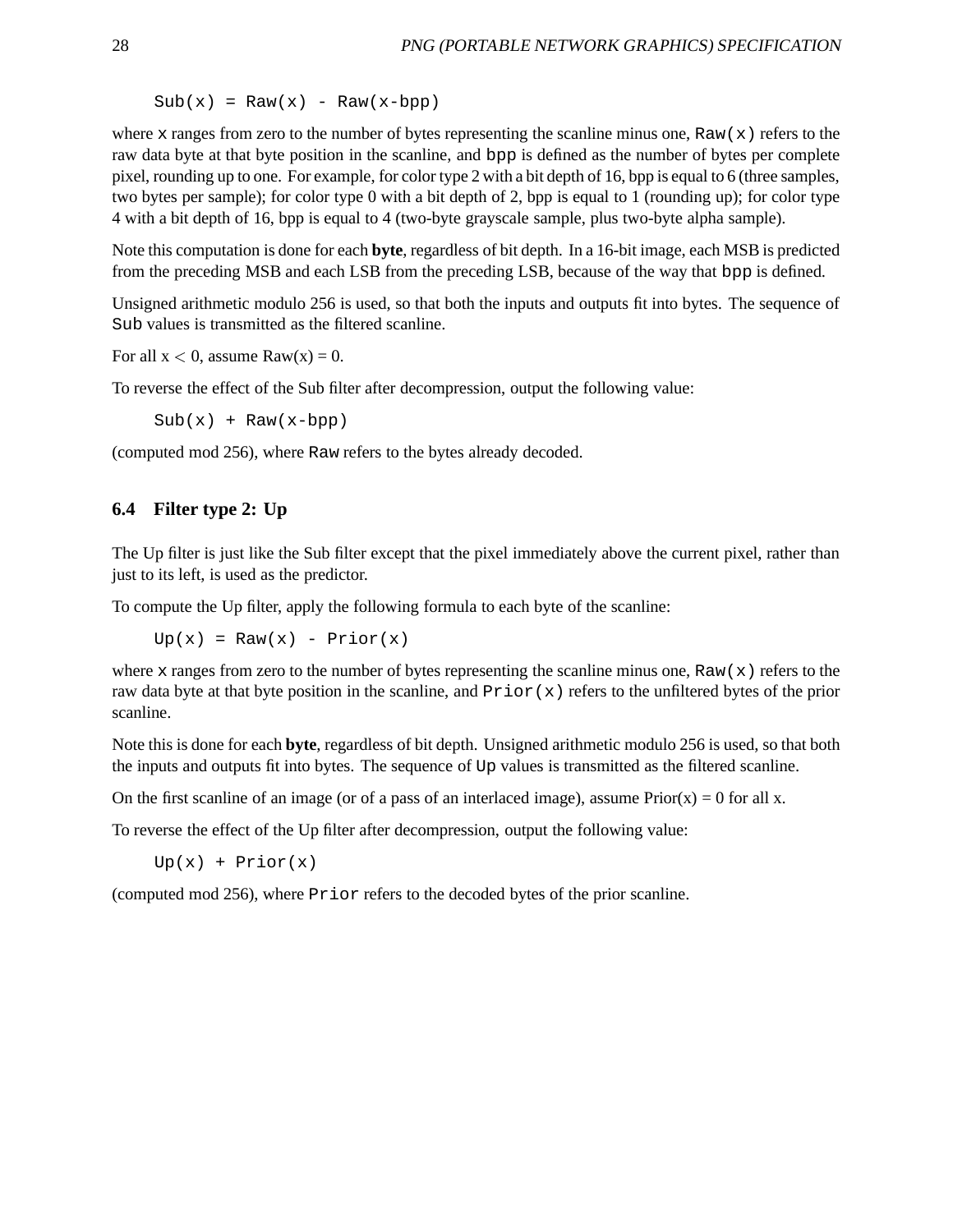### **6.5 Filter type 3: Average**

The Average filter uses the average of the two neighboring pixels (left and above) to predict the value of a pixel.

To compute the Average filter, apply the following formula to each byte of the scanline:

 $Average(x) = Raw(x) - floor((Raw(x-bpp)+Prior(x))/2)$ 

where x ranges from zero to the number of bytes representing the scanline minus one, Raw(x) refers to the raw data byte at that byte position in the scanline,  $\text{Prior}(x)$  refers to the unfiltered bytes of the prior scanline, and bpp is defined as for the Sub filter.

Note this is done for each **byte**, regardless of bit depth. The sequence of Average values is transmitted as the filtered scanline.

The subtraction of the predicted value from the raw byte must be done modulo 256, so that both the inputs and outputs fit into bytes. However, the sum Raw(x-bpp)+Prior(x) must be formed without overflow (using at least nine-bit arithmetic). floor() indicates that the result of the division is rounded to the next lower integer if fractional; in other words, it is an integer division or right shift operation.

For all  $x < 0$ , assume Raw(x) = 0. On the first scanline of an image (or of a pass of an interlaced image), assume  $Prior(x) = 0$  for all x.

To reverse the effect of the Average filter after decompression, output the following value:

 $Average(x) + floor((Raw(x-bpp)+Prior(x))/2)$ 

where the result is computed mod 256, but the prediction is calculated in the same way as for encoding. Raw refers to the bytes already decoded, and Prior refers to the decoded bytes of the prior scanline.

#### **6.6 Filter type 4: Paeth**

The Paeth filter computes a simple linear function of the three neighboring pixels (left, above, upper left), then chooses as predictor the neighboring pixel closest to the computed value. This technique is due to Alan W. Paeth [PAETH].

To compute the Paeth filter, apply the following formula to each byte of the scanline:

```
Paeth(x) = Raw(x) - PaethPredictor(Raw(x-bpp), Prior(x),
                                   Prior(x-bpp))
```
where x ranges from zero to the number of bytes representing the scanline minus one,  $\text{Raw}(x)$  refers to the raw data byte at that byte position in the scanline,  $Prior(x)$  refers to the unfiltered bytes of the prior scanline, and bpp is defined as for the Sub filter.

Note this is done for each **byte**, regardless of bit depth. Unsigned arithmetic modulo 256 is used, so that both the inputs and outputs fit into bytes. The sequence of Paeth values is transmitted as the filtered scanline.

The PaethPredictor function is defined by the following pseudocode: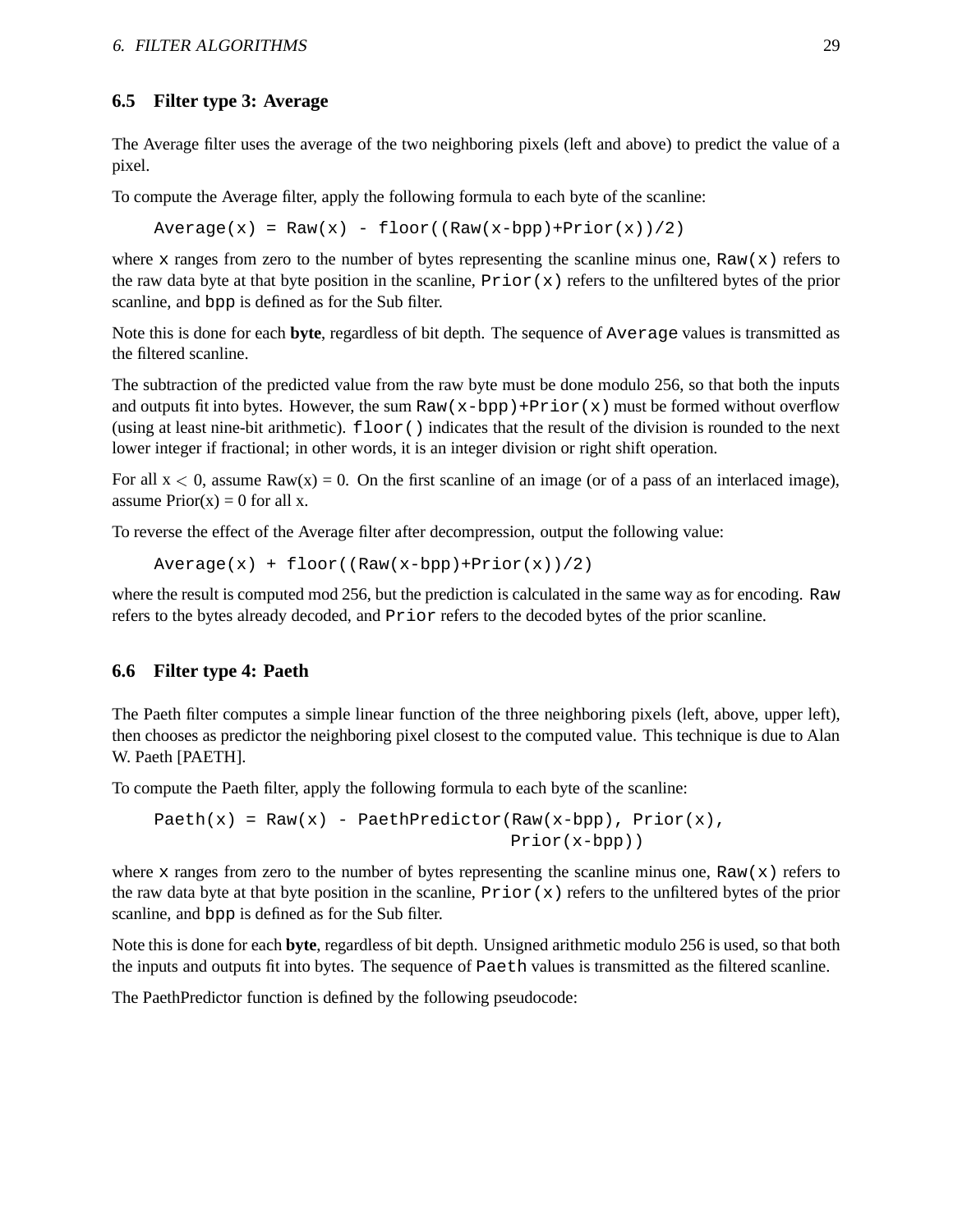```
function PaethPredictor (a, b, c)
begin
     ; a = left, b = above, c = upper leftp := a + b - c ; initial estimate
    pa := abs(p - a) ; distances to a, b, c
    pb := abs(p - b)pc := abs(p - c); return nearest of a,b,c,
     ; breaking ties in order a,b,c.
     if pa <= pb AND pa <= pc then return a
     else if pb <= pc then return b
     else return c
end
```
The calculations within the PaethPredictor function must be performed exactly, without overflow. Arithmetic modulo 256 is to be used only for the final step of subtracting the function result from the target byte value.

**Note that the order in which ties are broken is critical and must not be altered.** The tie break order is: pixel to the left, pixel above, pixel to the upper left. (This order differs from that given in Paeth's article.)

For all  $x < 0$ , assume Raw(x) = 0 and Prior(x) = 0. On the first scanline of an image (or of a pass of an interlaced image), assume  $Prior(x) = 0$  for all x.

To reverse the effect of the Paeth filter after decompression, output the following value:

```
Paeth(x) + PaethPredictor(Raw(x-bpp), Prior(x), Prior(x-bpp))
```
(computed mod 256), where Raw and Prior refer to bytes already decoded. Exactly the same PaethPredictor function is used by both encoder and decoder.

# **7 Chunk Ordering Rules**

To allow new chunk types to be added to PNG, it is necessary to establish rules about the ordering requirements for all chunk types. Otherwise a PNG editing program cannot know what to do when it encounters an unknown chunk.

We define a "PNG editor" as a program that modifies a PNG file and wishes to preserve as much as possible of the ancillary information in the file. Two examples of PNG editors are a program that adds or modifies text chunks, and a program that adds a suggested palette to a truecolor PNG file. Ordinary image editors are not PNG editors in this sense, because they usually discard all unrecognized information while reading in an image. (Note: we strongly encourage programs handling PNG files to preserve ancillary information whenever possible.)

As an example of possible problems, consider a hypothetical new ancillary chunk type that is safe-to-copy and is required to appear after PLTE if PLTE is present. If our program to add a suggested PLTE does not recognize this new chunk, it may insert PLTE in the wrong place, namely after the new chunk. We could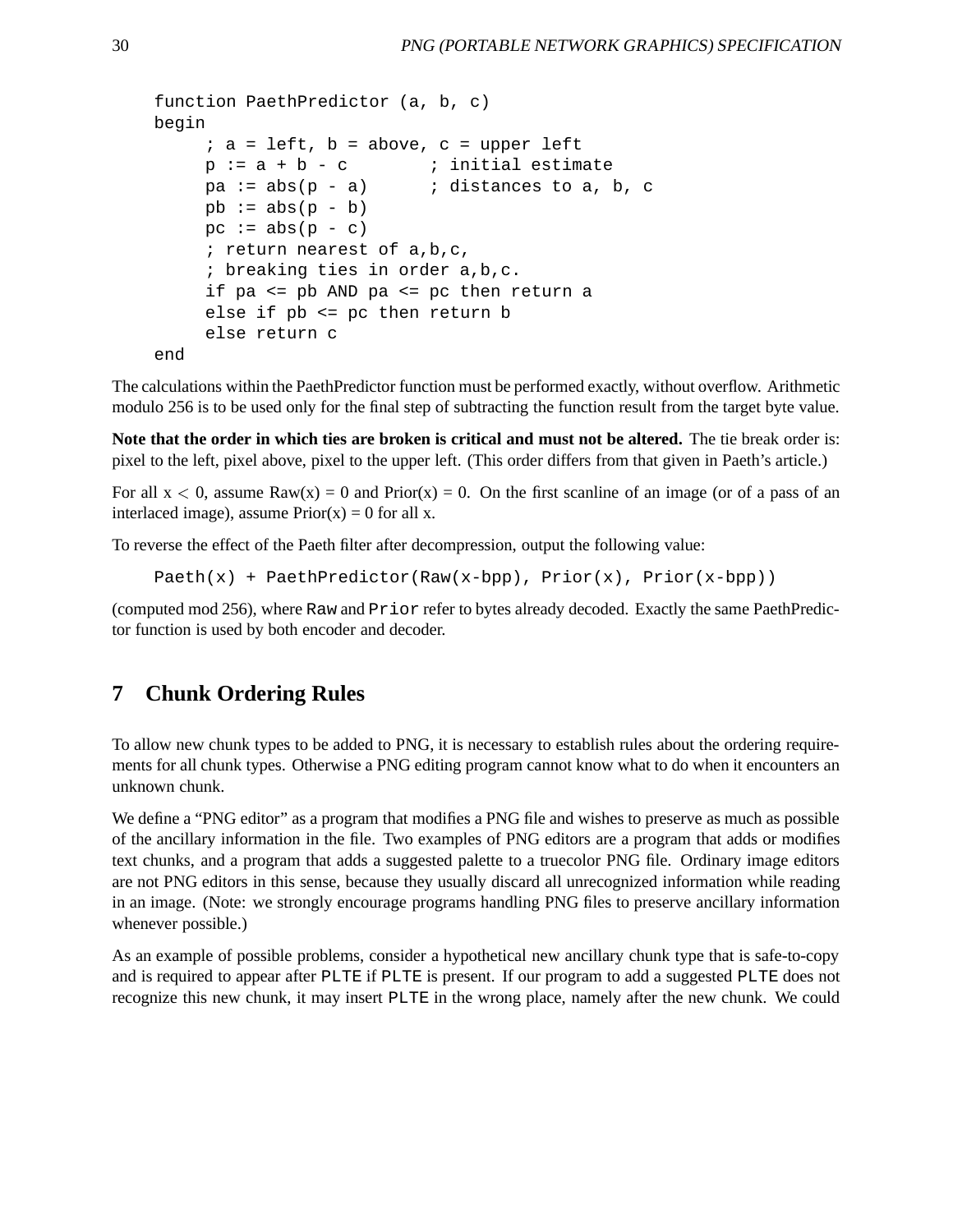prevent such problems by requiring PNG editors to discard all unknown chunks, but that is a very unattractive solution. Instead, PNG requires ancillary chunks not to have ordering restrictions like this.

To prevent this type of problem while allowing for future extension, we put some constraints on both the behavior of PNG editors and the allowed ordering requirements for chunks.

## **7.1 Behavior of PNG editors**

The rules for PNG editors are:

- When copying an unknown unsafe-to-copy ancillary chunk, a PNG editor must not move the chunk relative to any critical chunk. It can relocate the chunk freely relative to other ancillary chunks that occur between the same pair of critical chunks. (This is well defined since the editor must not add, delete, modify, or reorder critical chunks if it is preserving unknown unsafe-to-copy chunks.)
- When copying an unknown safe-to-copy ancillary chunk, a PNG editor must not move the chunk from before IDAT to after IDAT or vice versa. (This is well defined because IDAT is always present.) Any other reordering is permitted.
- When copying a *known* ancillary chunk type, an editor need only honor the specific chunk ordering rules that exist for that chunk type. However, it can always choose to apply the above general rules instead.
- PNG editors must give up on encountering an unknown critical chunk type, because there is no way to be certain that a valid file will result from modifying a file containing such a chunk. (Note that simply discarding the chunk is not good enough, because it might have unknown implications for the interpretation of other chunks.)

These rules are expressed in terms of copying chunks from an input file to an output file, but they apply in the obvious way if a PNG file is modified in place.

See also Chunk naming conventions (Section 3.3).

### **7.2 Ordering of ancillary chunks**

The ordering rules for an ancillary chunk type cannot be any stricter than this:

- Unsafe-to-copy chunks can have ordering requirements relative to critical chunks.
- Safe-to-copy chunks can have ordering requirements relative to IDAT.

The actual ordering rules for any particular ancillary chunk type may be weaker. See for example the ordering rules for the standard ancillary chunk types (Summary of standard chunks, Section 4.3).

**Decoders must not assume more about the positioning of any ancillary chunk than is specified by the chunk ordering rules.** In particular, it is never valid to assume that a specific ancillary chunk type occurs with any particular positioning relative to other ancillary chunks. (For example, it is unsafe to assume that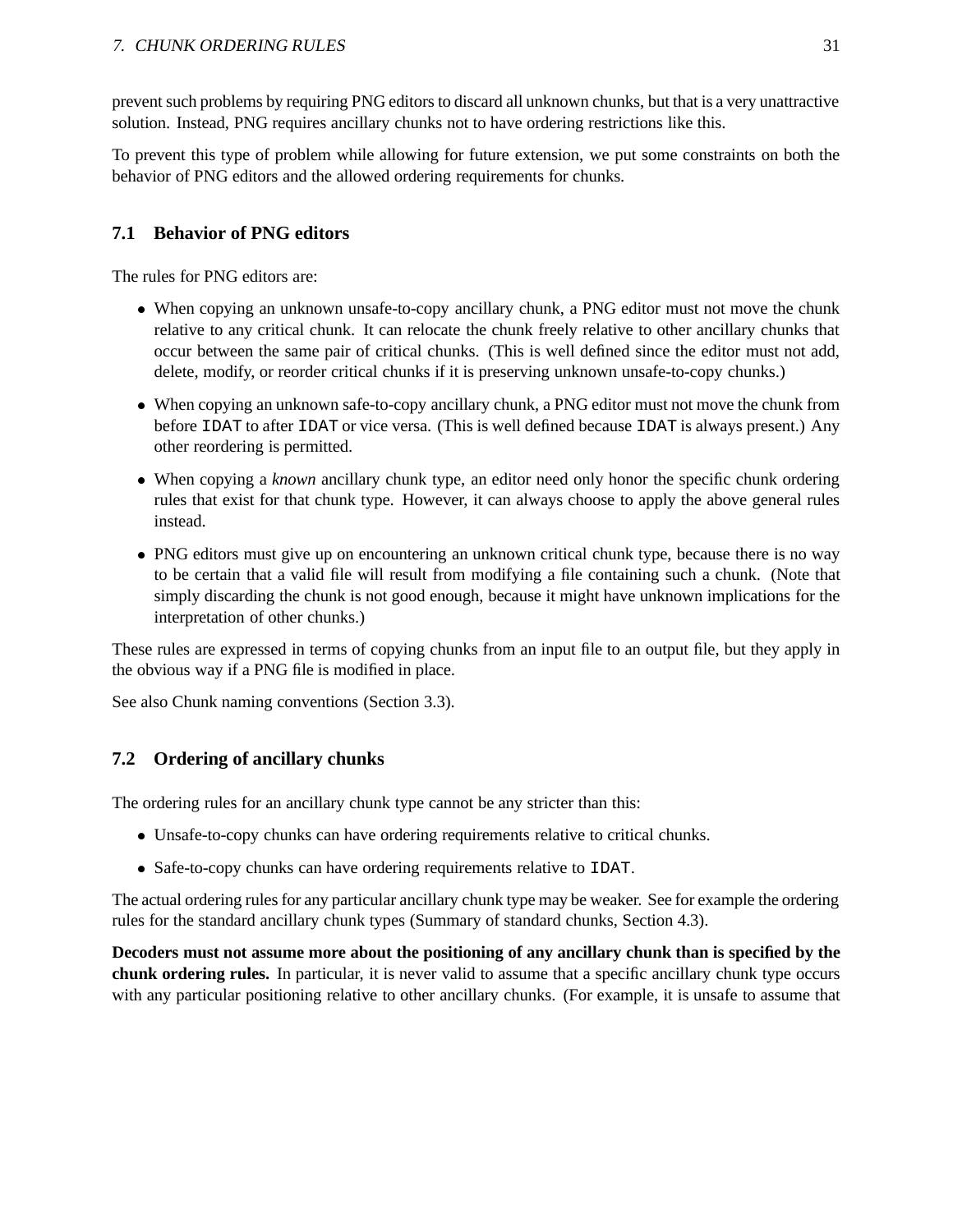your private ancillary chunk occurs immediately before IEND. Even if your application always writes it there, a PNG editor might have inserted some other ancillary chunk after it. But you can safely assume that your chunk will remain somewhere between IDAT and IEND.)

## **7.3 Ordering of critical chunks**

Critical chunks can have arbitrary ordering requirements, because PNG editors are required to give up if they encounter unknown critical chunks. For example, IHDR has the special ordering rule that it must always appear first. A PNG editor, or indeed any PNG-writing program, must know and follow the ordering rules for any critical chunk type that it can emit.

# **8 Miscellaneous Topics**

## **8.1 File name extension**

On systems where file names customarily include an extension signifying file type, the extension ".png" is recommended for PNG files. Lower case ".png" is preferred if file names are case-sensitive.

## **8.2 Internet media type**

The PNG authors intend to register "image/png" as the Internet Media Type for PNG [RFC-1521, RFC-1590]. At the date of this document, the media type registration process had not been completed. It is recommended that implementations also recognize the interim media type "image/x-png".

### **8.3 Macintosh file layout**

In the Apple Macintosh system, the following conventions are recommended:

- The four-byte file type code for PNG files is "PNGf". (This code has been registered with Apple for PNG files.) The creator code will vary depending on the creating application.
- The contents of the data fork must be a PNG file exactly as described in the rest of this specification.
- The contents of the resource fork are unspecified. It may be empty or may contain applicationdependent resources.
- When transferring a Macintosh PNG file to a non-Macintosh system, only the data fork should be transferred.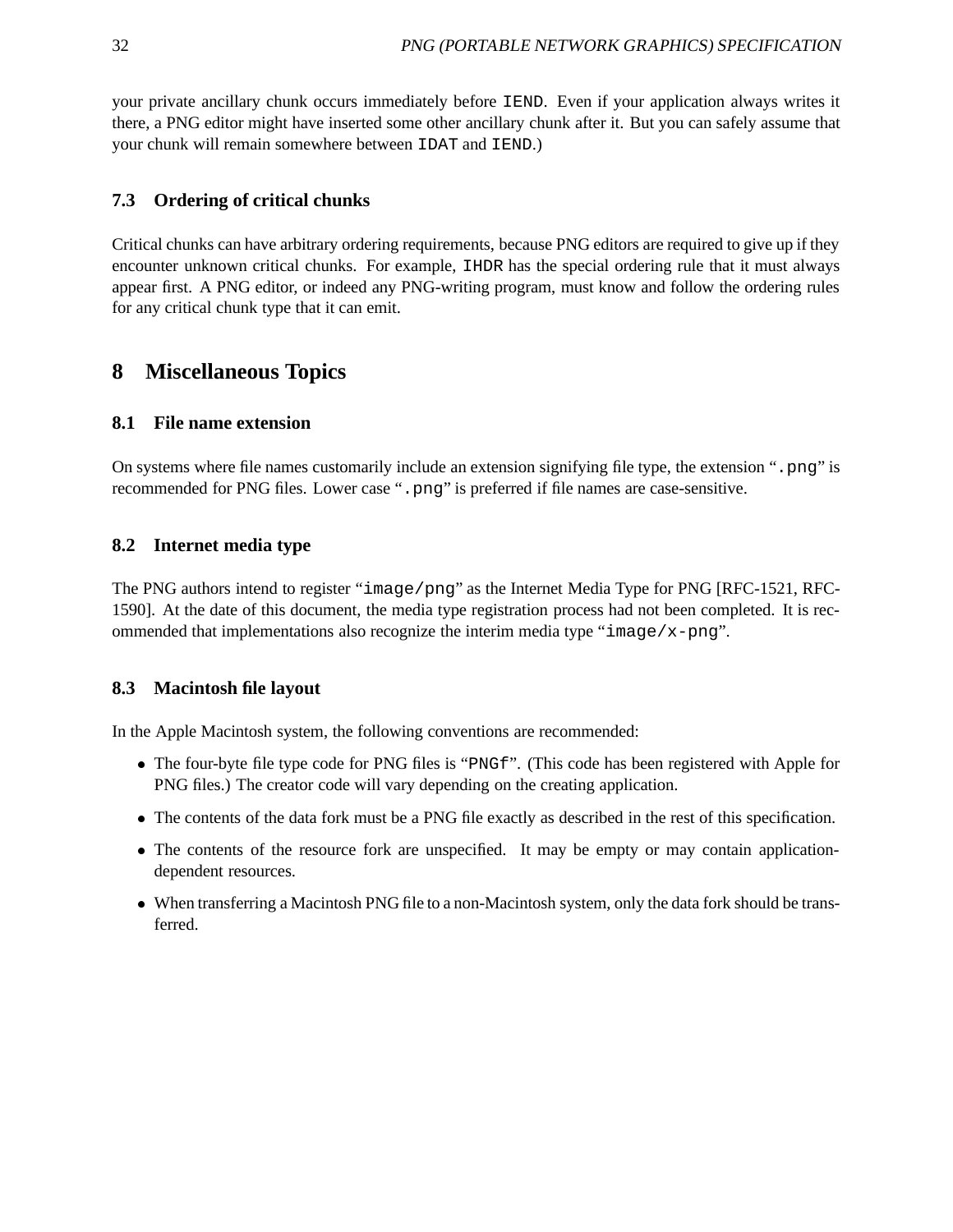### **8.4 Multiple-image extension**

PNG itself is strictly a single-image format. However, it may be necessary to store multiple images within one file; for example, this is needed to convert some GIF files. In the future, a multiple-image format based on PNG may be defined. Such a format will be considered a separate file format and will have a different signature. PNG-supporting applications may or may not choose to support the multiple-image format.

See Rationale: Why not these features? (Section 12.3).

### **8.5 Security considerations**

A PNG file or datastream is composed of a collection of explicitly typed "chunks". Chunks whose contents are defined by the specification could actually contain anything, including malicious code. But there is no known risk that such malicious code could be executed on the recipient's computer as a result of decoding the PNG image.

The possible security risks associated with future chunk types cannot be specified at this time. Security issues will be considered when evaluating chunks proposed for registration as public chunks. There is no additional security risk associated with unknown or unimplemented chunk types, because such chunks will be ignored, or at most be copied into another PNG file.

The tEXt and zTXt chunks contain data that is meant to be displayed as plain text. It is possible that if the decoder displays such text without filtering out control characters, especially the ESC (escape) character, certain systems or terminals could behave in undesirable and insecure ways. We recommend that decoders filter out control characters to avoid this risk; see Recommendations for Decoders: Text chunk processing (Section 10.11).

Because every chunk's length is available at its beginning, and because every chunk has a CRC trailer, there is a very robust defense against corrupted data and against fraudulent chunks that attempt to overflow the decoder's buffers. Also, the PNG signature bytes provide early detection of common file transmission errors.

A decoder that fails to check CRCs could be subject to data corruption. The only likely consequence of such corruption is incorrectly displayed pixels within the image. Worse things might happen if the CRC of the IHDR chunk is not checked and the width or height fields are corrupted. See Recommendations for Decoders: Error checking (Section 10.1).

A poorly written decoder might be subject to buffer overflow, because chunks can be extremely large, up to (2ˆ31)-1 bytes long. But properly written decoders will handle large chunks without difficulty.

# **9 Recommendations for Encoders**

This chapter gives some recommendations for encoder behavior. The only absolute requirement on a PNG encoder is that it produce files that conform to the format specified in the preceding chapters. However, best results will usually be achieved by following these recommendations.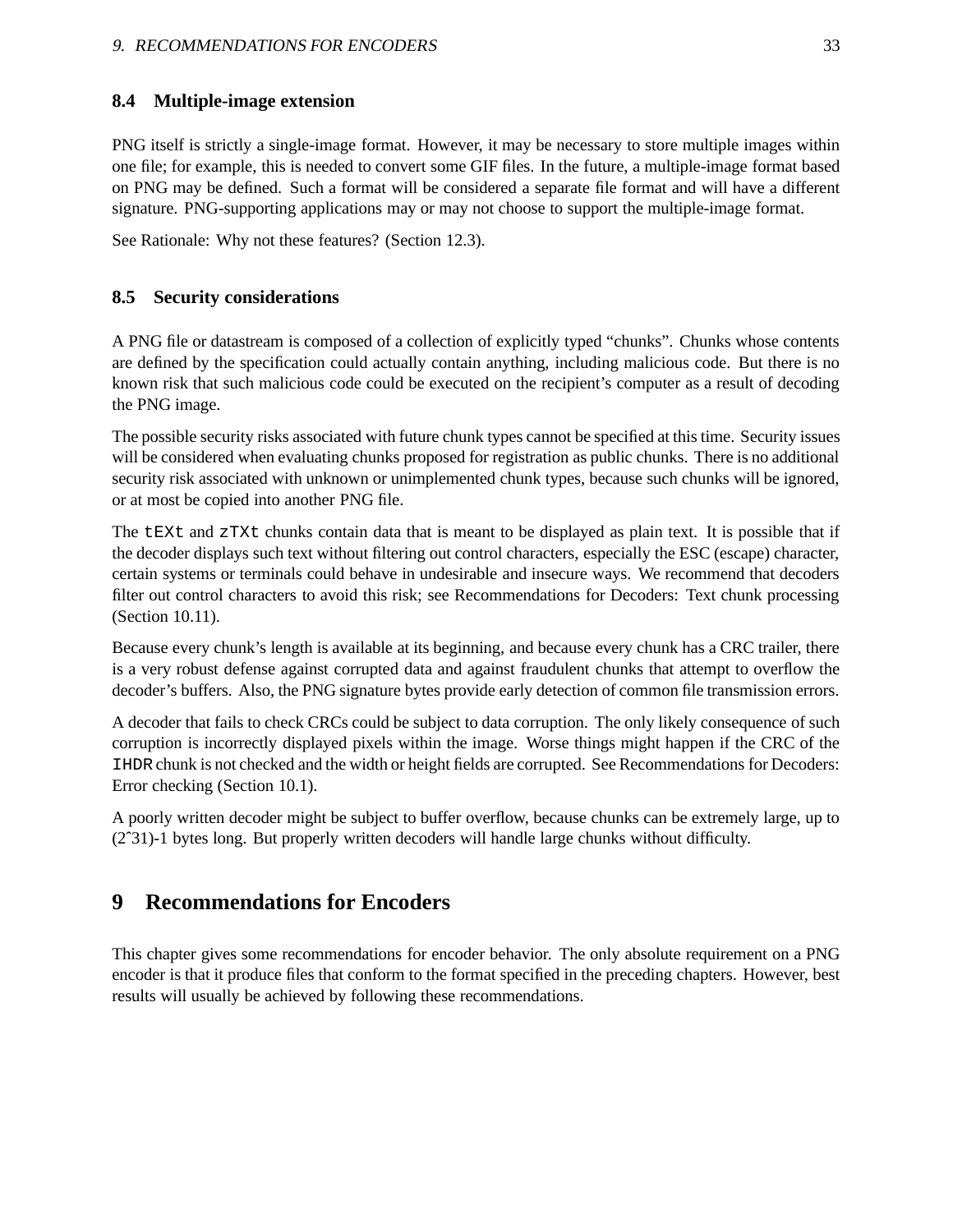### **9.1 Sample depth scaling**

When encoding input samples that have a sample depth that cannot be directly represented in PNG, the encoder must scale the samples up to a sample depth that is allowed by PNG. The most accurate scaling method is the linear equation

```
output = ROUND(input * MAXOUTSAMPLE / MAXINSAMPLE)
```
where the input samples range from 0 to MAXINSAMPLE and the outputs range from 0 to MAXOUTSAM-PLE (which is (2ˆsampledepth)-1).

A close approximation to the linear scaling method can be achieved by "left bit replication", which is shifting the valid bits to begin in the most significant bit and repeating the most significant bits into the open bits. This method is often faster to compute than linear scaling. As an example, assume that 5-bit samples are being scaled up to 8 bits. If the source sample value is 27 (in the range from 0-31), then the original bits are:

43210 ------ 11011

Left bit replication gives a value of 222:

```
76543 210
-----------
11011 110
|=======| |===|
         Leftmost Bits Repeated to Fill Open Bits
   |
Original Bits
```
which matches the value computed by the linear equation. Left bit replication usually gives the same value as linear scaling, and is never off by more than one.

A distinctly less accurate approximation is obtained by simply left-shifting the input value and filling the low order bits with zeroes. This scheme cannot reproduce white exactly, since it does not generate an allones maximum value; the net effect is to darken the image slightly. This method is not recommended in general, but it does have the effect of improving compression, particularly when dealing with greater-thaneight-bit sample depths. Since the relative error introduced by zero-fill scaling is small at high sample depths, some encoders may choose to use it. Zero-fill must **not** be used for alpha channel data, however, since many decoders will special-case alpha values of all zeroes and all ones. It is important to represent both those values exactly in the scaled data.

When the encoder writes an  $SBIT$  chunk, it is required to do the scaling in such a way that the high-order bits of the stored samples match the original data. That is, if the sBIT chunk specifies a sample depth of S, the high-order S bits of the stored data must agree with the original S-bit data values. This allows decoders to recover the original data by shifting right. The added low-order bits are not constrained. Note that all the above scaling methods meet this restriction.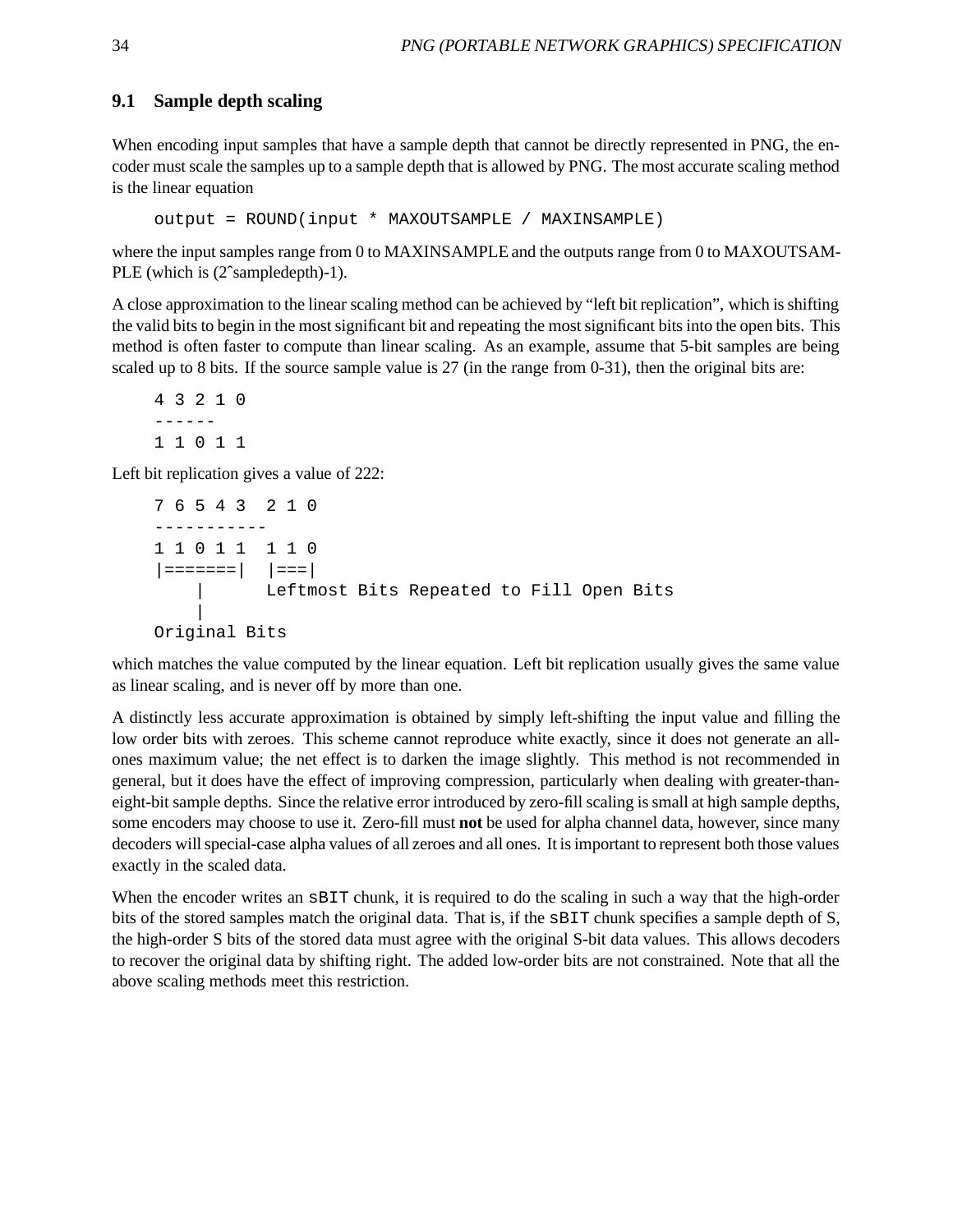When scaling up source data, it is recommended that the low-order bits be filled consistently for all samples; that is, the same source value should generate the same sample value at any pixel position. This improves compression by reducing the number of distinct sample values. However, this is not a requirement, and some encoders may choose not to follow it. For example, an encoder might instead dither the low-order bits, improving displayed image quality at the price of increasing file size.

In some applications the original source data may have a range that is not a power of 2. The linear scaling equation still works for this case, although the shifting methods do not. It is recommended that an sBIT chunk not be written for such images, since sBIT suggests that the original data range was exactly 0..2ˆS-1.

## **9.2 Encoder gamma handling**

See Gamma Tutorial (Chapter 13) if you aren't already familiar with gamma issues.

Proper handling of gamma encoding and the gAMA chunk in an encoder depends on the prior history of the sample values and on whether these values have already been quantized to integers.

If the encoder has access to sample intensity values in floating-point or high-precision integer form (perhaps from a computer image renderer), then it is recommended that the encoder perform its own gamma encoding *before* quantizing the data to integer values for storage in the file. Applying gamma encoding at this stage results in images with fewer banding artifacts at a given sample depth, or allows smaller samples while retaining the same visual quality.

A linear intensity level, expressed as a floating-point value in the range 0 to 1, can be converted to a gammaencoded sample value by

sample = ROUND((intensity ^ encoder\_gamma) \* MAXSAMPLE)

The file\_gamma value to be written in the PNG gAMA chunk is the same as encoder\_gamma in this equation, since we are assuming the initial intensity value is linear (in effect, camera\_gamma is 1.0).

If the image is being written to a file only, the encoder\_gamma value can be selected somewhat arbitrarily. Values of 0.45 or 0.5 are generally good choices because they are common in video systems, and so most PNG decoders should do a good job displaying such images.

Some image renderers may simultaneously write the image to a PNG file and display it on-screen. The displayed pixels should be gamma corrected for the display system and viewing conditions in use, so that the user sees a proper representation of the intended scene. An appropriate gamma correction value is

```
screen_gc = viewing_gamma / display_gamma
```
If the renderer wants to write the same gamma-corrected sample values to the PNG file, avoiding a separate gamma-encoding step for file output, then this screen\_gc value should be written in the gAMA chunk. This will allow a PNG decoder to reproduce what the file's originator saw on screen during rendering (provided the decoder properly supports arbitrary values in a gAMA chunk).

However, it is equally reasonable for a renderer to apply gamma correction for screen display using a gamma appropriate to the viewing conditions, and to separately gamma-encode the sample values for file storage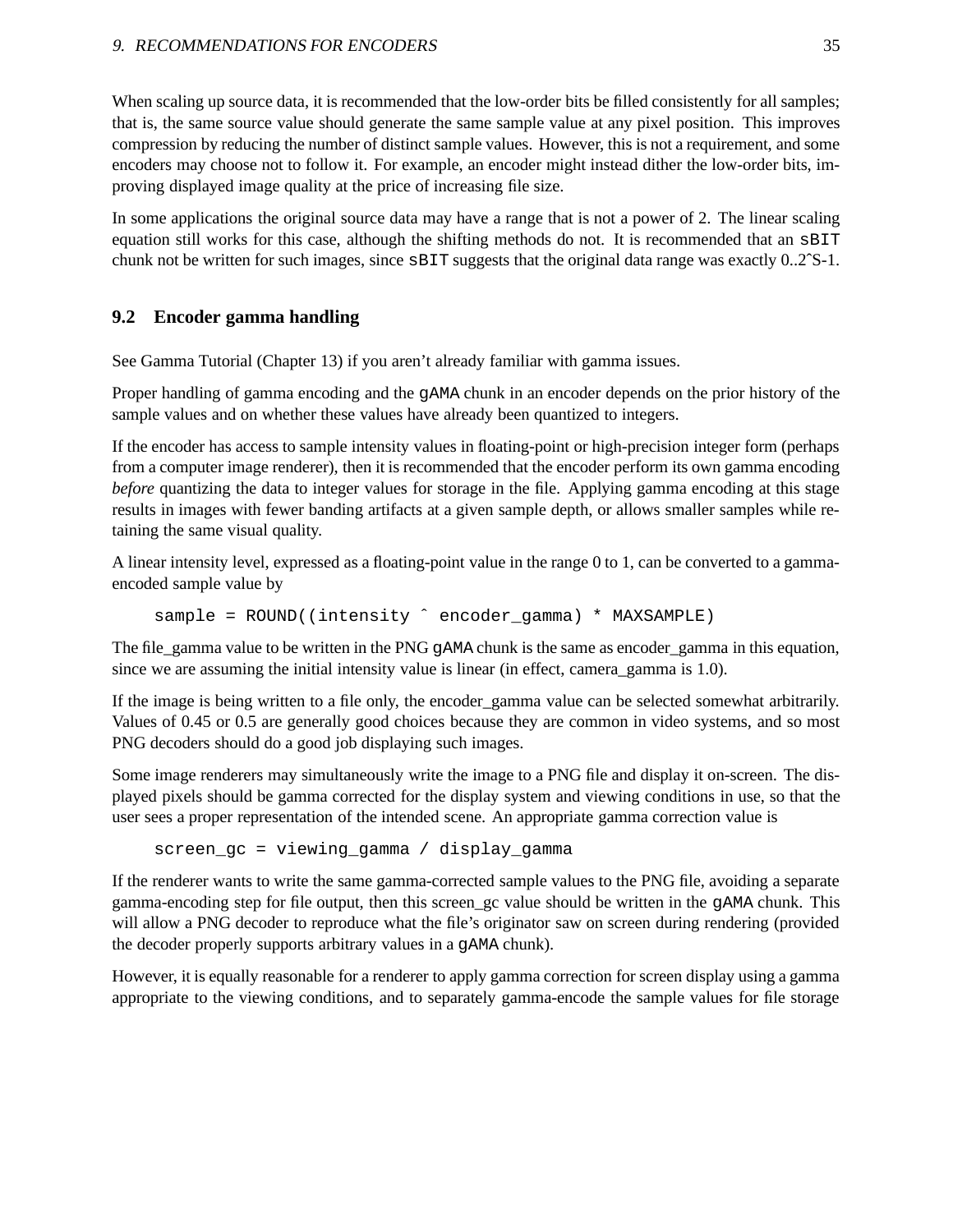using a standard value of gamma such as 0.5. In fact, this is preferable, since some PNG decoders may not accurately display images with unusual gAMA values.

Computer graphics renderers often do not perform gamma encoding, instead making sample values directly proportional to scene light intensity. If the PNG encoder receives sample values that have already been quantized into linear-light integer values, there is no point in doing gamma encoding on them; that would just result in further loss of information. The encoder should just write the sample values to the PNG file. This "linear" sample encoding is equivalent to gamma encoding with a gamma of 1.0, so graphics programs that produce linear samples should always emit a gAMA chunk specifying a gamma of 1.0.

When the sample values come directly from a piece of hardware, the correct gAMA value is determined by the gamma characteristic of the hardware. In the case of video digitizers ("frame grabbers"), gAMA should be 0.45 or 0.5 for NTSC (possibly less for PAL or SECAM) since video camera transfer functions are standardized. Image scanners are less predictable. Their output samples may be linear (gamma 1.0) since CCD sensors themselves are linear, or the scanner hardware may have already applied gamma correction designed to compensate for dot gain in subsequent printing (gamma of about 0.57), or the scanner may have corrected the samples for display on a CRT (gamma of 0.4-0.5). You will need to refer to the scanner's manual, or even scan a calibrated gray wedge, to determine what a particular scanner does.

File format converters generally should not attempt to convert supplied images to a different gamma. Store the data in the PNG file without conversion, and record the source gamma if it is known. Gamma alteration at file conversion time causes re-quantization of the set of intensity levels that are represented, introducing further roundoff error with little benefit. It's almost always better to just copy the sample values intact from the input to the output file.

In some cases, the supplied image may be in an image format (e.g., TIFF) that can describe the gamma characteristic of the image. In such cases, a file format converter is strongly encouraged to write a PNG gAMA chunk that corresponds to the known gamma of the source image. Note that some file formats specify the gamma of the display system, not the camera. If the input file's gamma value is greater than 1.0, it is almost certainly a display system gamma, and you should use its reciprocal for the PNG gAMA.

If the encoder or file format converter does not know how an image was originally created, but does know that the image has been displayed satisfactorily on a display with gamma display\_gamma under lighting conditions where a particular viewing\_gamma is appropriate, then the image can be marked as having the file\_gamma:

```
file gamma = viewing gamma / display gamma
```
This will allow viewers of the PNG file to see the same image that the person running the file format converter saw. Although this may not be precisely the correct value of the image gamma, it's better to write a gAMA chunk with an approximately right value than to omit the chunk and force PNG decoders to guess at an appropriate gamma.

On the other hand, if the image file is being converted as part of a "bulk" conversion, with no one looking at each image, then it is better to omit the gAMA chunk entirely. If the image gamma has to be guessed at, leave it to the decoder to do the guessing.

Gamma does not apply to alpha samples; alpha is always represented linearly.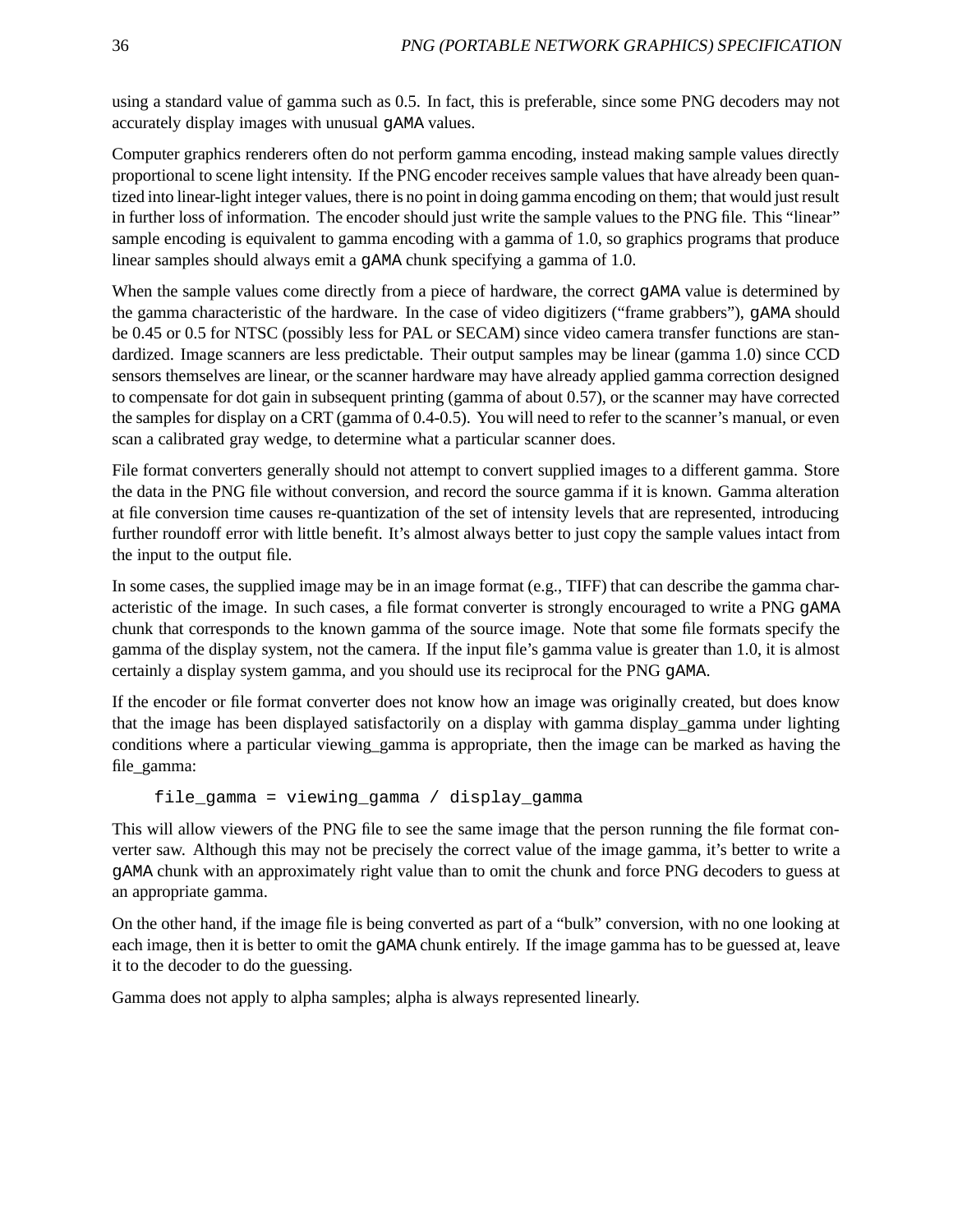See also Recommendations for Decoders: Decoder gamma handling (Section 10.5).

#### **9.3 Encoder color handling**

See Color Tutorial (Chapter 14) if you aren't already familiar with color issues.

If it is possible for the encoder to determine the chromaticities of the source display primaries, or to make a strong guess based on the origin of the image or the hardware running it, then the encoder is strongly encouraged to output the cHRM chunk. If it does so, the gAMA chunk should also be written; decoders can do little with cHRM if gAMA is missing.

Video created with recent video equipment probably uses the CCIR 709 primaries and D65 white point [ITU-BT709], which are:

|             |       | $G_{\tau}$ | R     | White  |
|-------------|-------|------------|-------|--------|
| $\mathbf x$ | 0.640 | 0.300      | 0.150 | 0.3127 |
|             | 0.330 | 0.600      | 0.060 | 0.3290 |

An older but still very popular video standard is SMPTE-C [SMPTE-170M]:

|   |       | G     | R.    | White  |
|---|-------|-------|-------|--------|
| X | 0.630 | 0.310 | 0.155 | 0.3127 |
| v | 0.340 | 0.595 | 0.070 | 0.3290 |

The original NTSC color primaries have not been used in decades. Although you may still find the NTSC numbers listed in standards documents, you won't find any images that actually use them.

Scanners that produce PNG files as output should insert the filter chromaticities into a cHRM chunk and the camera\_gamma into a gAMA chunk.

In the case of hand-drawn or digitally edited images, you have to determine what monitor they were viewed on when being produced. Many image editing programs allow you to specify what type of monitor you are using. This is often because they are working in some device-independent space internally. Such programs have enough information to write valid cHRM and gAMA chunks, and should do so automatically.

If the encoder is compiled as a portion of a computer image renderer that performs full-spectral rendering, the monitor values that were used to convert from the internal device-independent color space to RGB should be written into the cHRM chunk. Any colors that are outside the gamut of the chosen RGB device should be clipped or otherwise constrained to be within the gamut; PNG does not store out of gamut colors.

If the computer image renderer performs calculations directly in device-dependent RGB space, a cHRM chunk should not be written unless the scene description and rendering parameters have been adjusted to look good on a particular monitor. In that case, the data for that monitor (if known) should be used to construct a cHRM chunk.

There are often cases where an image's exact origins are unknown, particularly if it began life in some other format. A few image formats store calibration information, which can be used to fill in the cHRM chunk. For example, all PhotoCD images use the CCIR 709 primaries and D65 whitepoint, so these values can be written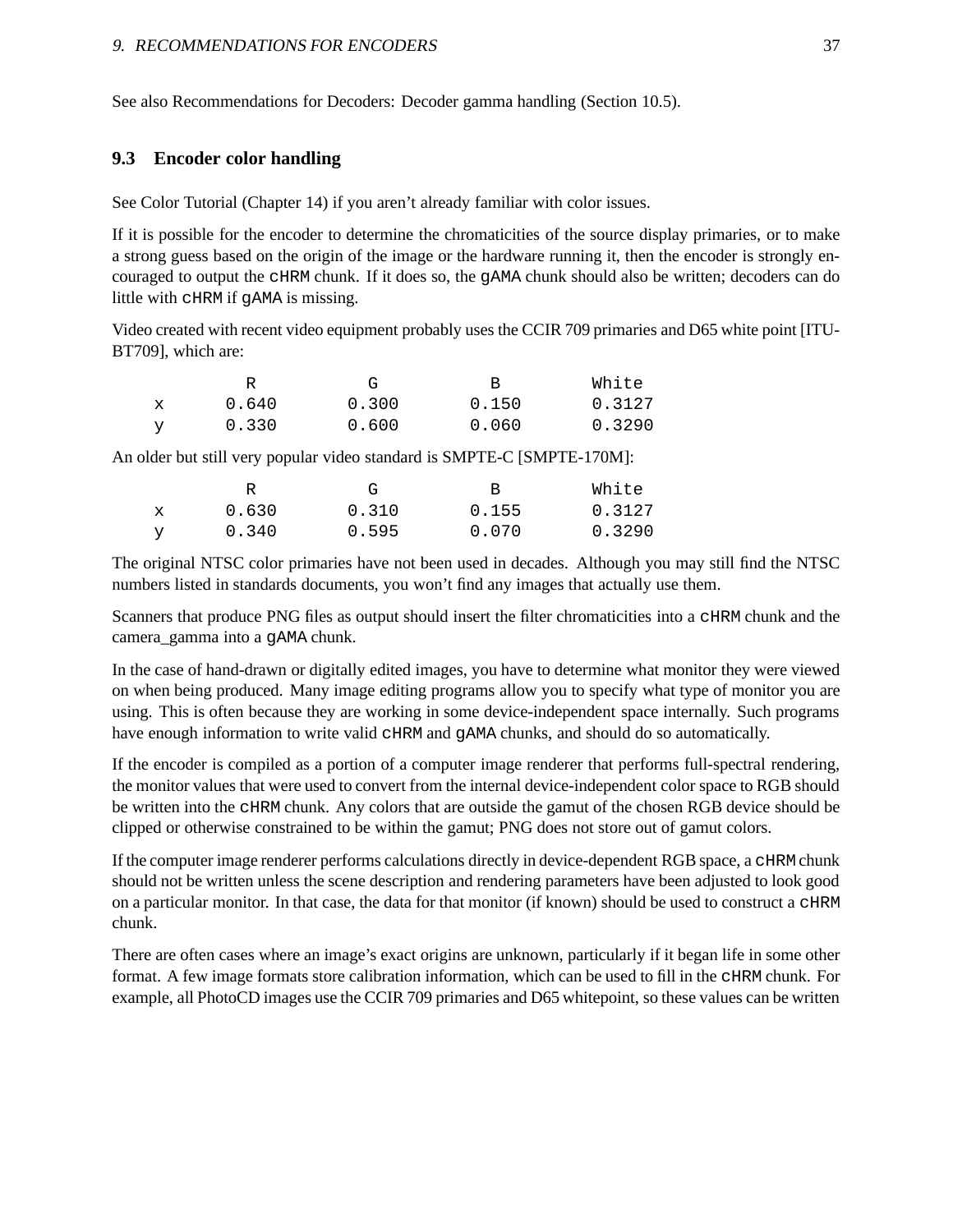into the cHRM chunk when converting a PhotoCD file. PhotoCD also uses the SMPTE-170M transfer function, which is closely approximated by a gAMA of 0.5. (PhotoCD can store colors outside the RGB gamut, so the image data will require gamut mapping before writing to PNG format.) TIFF 6.0 files can optionally store calibration information, which if present should be used to construct the cHRM chunk. GIF and most other formats do not store any calibration information.

It is **not** recommended that file format converters attempt to convert supplied images to a different RGB color space. Store the data in the PNG file without conversion, and record the source primary chromaticities if they are known. Color space transformation at file conversion time is a bad idea because of gamut mismatches and rounding errors. As with gamma conversions, it's better to store the data losslessly and incur at most one conversion when the image is finally displayed.

See also Recommendations for Decoders: Decoder color handling (Section 10.6).

### **9.4 Alpha channel creation**

The alpha channel can be regarded either as a mask that temporarily hides transparent parts of the image, or as a means for constructing a non-rectangular image. In the first case, the color values of fully transparent pixels should be preserved for future use. In the second case, the transparent pixels carry no useful data and are simply there to fill out the rectangular image area required by PNG. In this case, fully transparent pixels should all be assigned the same color value for best compression.

Image authors should keep in mind the possibility that a decoder will ignore transparency control. Hence, the colors assigned to transparent pixels should be reasonable background colors whenever feasible.

For applications that do not require a full alpha channel, or cannot afford the price in compression efficiency, the tRNS transparency chunk is also available.

If the image has a known background color, this color should be written in the bKGD chunk. Even decoders that ignore transparency may use the bKGD color to fill unused screen area.

If the original image has premultiplied (also called "associated") alpha data, convert it to PNG's nonpremultiplied format by dividing each sample value by the corresponding alpha value, then multiplying by the maximum value for the image bit depth, and rounding to the nearest integer. In valid premultiplied data, the sample values never exceed their corresponding alpha values, so the result of the division should always be in the range 0 to 1. If the alpha value is zero, output black (zeroes).

### **9.5 Suggested palettes**

A PLTE chunk can appear in truecolor PNG files. In such files, the chunk is not an essential part of the image data, but simply represents a suggested palette that viewers may use to present the image on indexed-color display hardware. A suggested palette is of no interest to viewers running on truecolor hardware.

If an encoder chooses to provide a suggested palette, it is recommended that a hIST chunk also be written to indicate the relative importance of the palette entries. The histogram values are most easily computed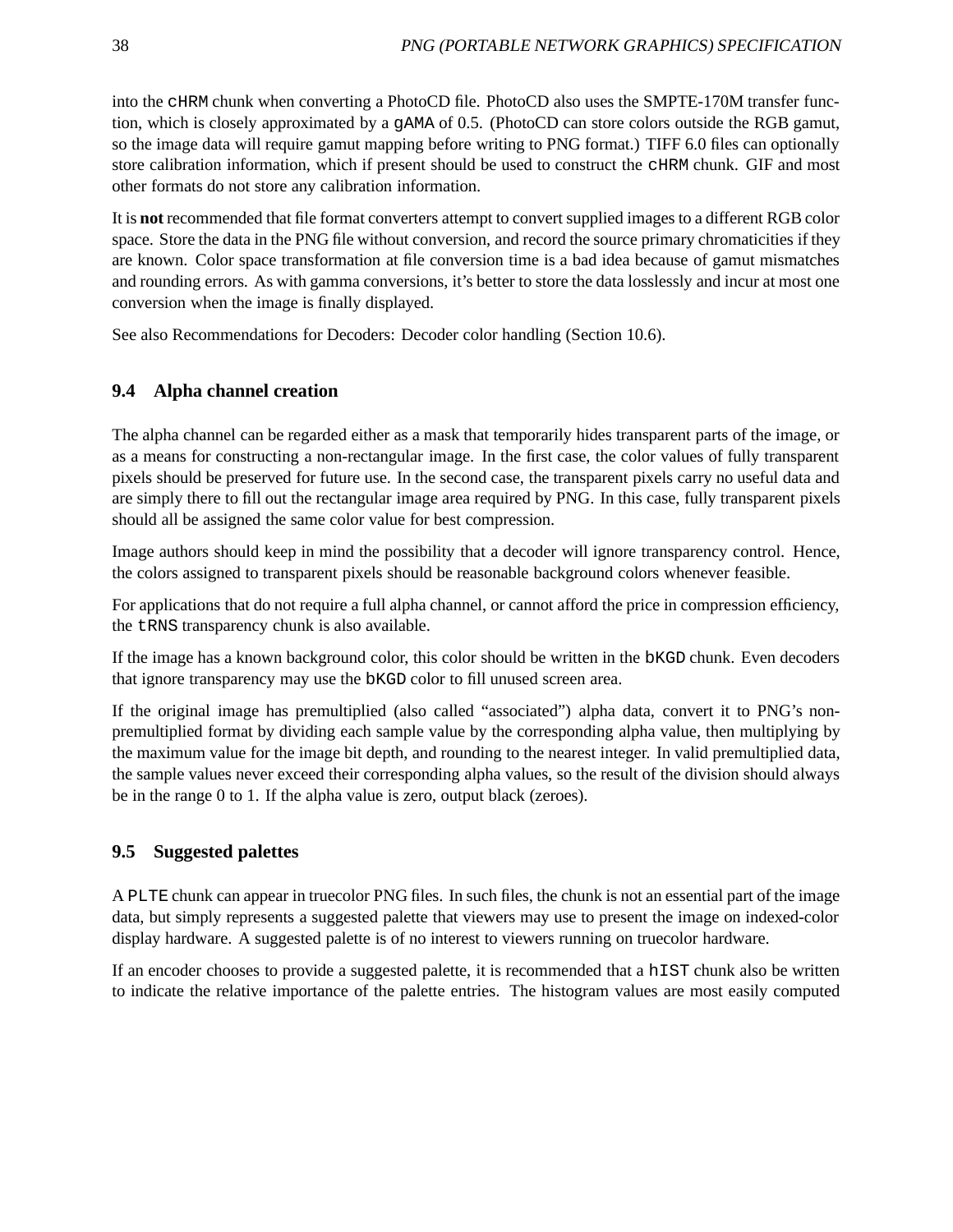as "nearest neighbor" counts, that is, the approximate usage of each palette entry if no dithering is applied. (These counts will often be available for free as a consequence of developing the suggested palette.)

For images of color type 2 (truecolor without alpha channel), it is recommended that the palette and histogram be computed with reference to the RGB data only, ignoring any transparent-color specification. If the file uses transparency (has a tRNS chunk), viewers can easily adapt the resulting palette for use with their intended background color. They need only replace the palette entry closest to the tRNS color with their background color (which may or may not match the file's bKGD color, if any).

For images of color type 6 (truecolor with alpha channel), it is recommended that a bKGD chunk appear and that the palette and histogram be computed with reference to the image as it would appear after compositing against the specified background color. This definition is necessary to ensure that useful palette entries are generated for pixels having fractional alpha values. The resulting palette will probably only be useful to viewers that present the image against the same background color. It is recommended that PNG editors delete or recompute the palette if they alter or remove the bKGD chunk in an image of color type 6. If PLTE appears without bKGD in an image of color type 6, the circumstances under which the palette was computed are unspecified.

## **9.6 Filter selection**

For images of color type 3 (indexed color), filter type 0 (None) is usually the most effective. Note that color images with 256 or fewer colors should almost always be stored in indexed color format; truecolor format is likely to be much larger.

Filter type 0 is also recommended for images of bit depths less than 8. For low-bit-depth grayscale images, it may be a net win to expand the image to 8-bit representation and apply filtering, but this is rare.

For truecolor and grayscale images, any of the five filters may prove the most effective. If an encoder uses a fixed filter, the Paeth filter is most likely to be the best.

For best compression of truecolor and grayscale images, we recommend an adaptive filtering approach in which a filter is chosen for each scanline. The following simple heuristic has performed well in early tests: compute the output scanline using all five filters, and select the filter that gives the smallest sum of absolute values of outputs. (Consider the output bytes as signed differences for this test.) This method usually outperforms any single fixed filter choice. However, it is likely that much better heuristics will be found as more experience is gained with PNG.

Filtering according to these recommendations is effective on interlaced as well as noninterlaced images.

## **9.7 Text chunk processing**

A nonempty keyword *must* be provided for each text chunk. The generic keyword "Comment" can be used if no better description of the text is available. If a user-supplied keyword is used, be sure to check that it meets the restrictions on keywords.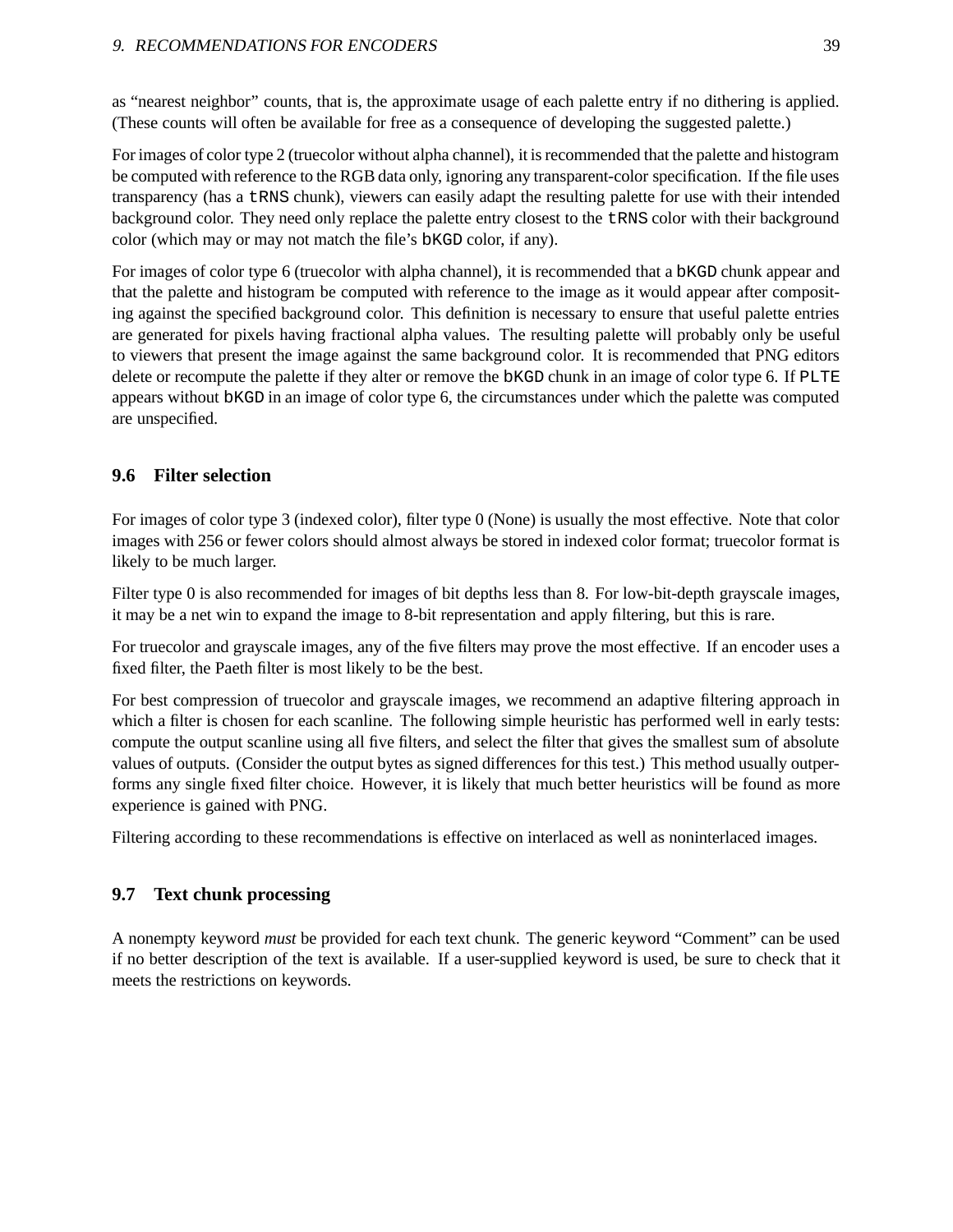PNG text strings are expected to use the Latin-1 character set. Encoders should avoid storing characters that are not defined in Latin-1, and should provide character code remapping if the local system's character set is not Latin-1.

Encoders should discourage the creation of single lines of text longer than 79 characters, in order to facilitate easy reading.

It is recommended that text items less than 1K (1024 bytes) in size should be output using uncompressed tEXt chunks. In particular, it is recommended that the basic title and author keywords should always be output using uncompressed tEXt chunks. Lengthy disclaimers, on the other hand, are ideal candidates for zTXt.

Placing large tEXt and zTXt chunks after the image data (after IDAT) can speed up image display in some situations, since the decoder won't have to read over the text to get to the image data. But it is recommended that small text chunks, such as the image title, appear before IDAT.

## **9.8 Use of private chunks**

Applications can use PNG private chunks to carry information that need not be understood by other applications. Such chunks must be given names with lowercase second letters, to ensure that they can never conflict with any future public chunk definition. Note, however, that there is no guarantee that some other application will not use the same private chunk name. If you use a private chunk type, it is prudent to store additional identifying information at the beginning of the chunk data.

Use an ancillary chunk type (lowercase first letter), not a critical chunk type, for all private chunks that store information that is not absolutely essential to view the image. Creation of private critical chunks is discouraged because they render PNG files unportable. Such chunks should not be used in publicly available software or files. If private critical chunks are essential for your application, it is recommended that one appear near the start of the file, so that a standard decoder need not read very far before discovering that it cannot handle the file.

If you want others outside your organization to understand a chunk type that you invent, contact the maintainers of the PNG specification to submit a proposed chunk name and definition for addition to the list of special-purpose public chunks (see Additional chunk types, Section 4.4). Note that a proposed public chunk name (with uppercase second letter) must not be used in publicly available software or files until registration has been approved.

If an ancillary chunk contains textual information that might be of interest to a human user, you should **not** create a special chunk type for it. Instead use a tEXt chunk and define a suitable keyword. That way, the information will be available to users not using your software.

Keywords in tEXt chunks should be reasonably self-explanatory, since the idea is to let other users figure out what the chunk contains. If of general usefulness, new keywords can be registered with the maintainers of the PNG specification. But it is permissible to use keywords without registering them first.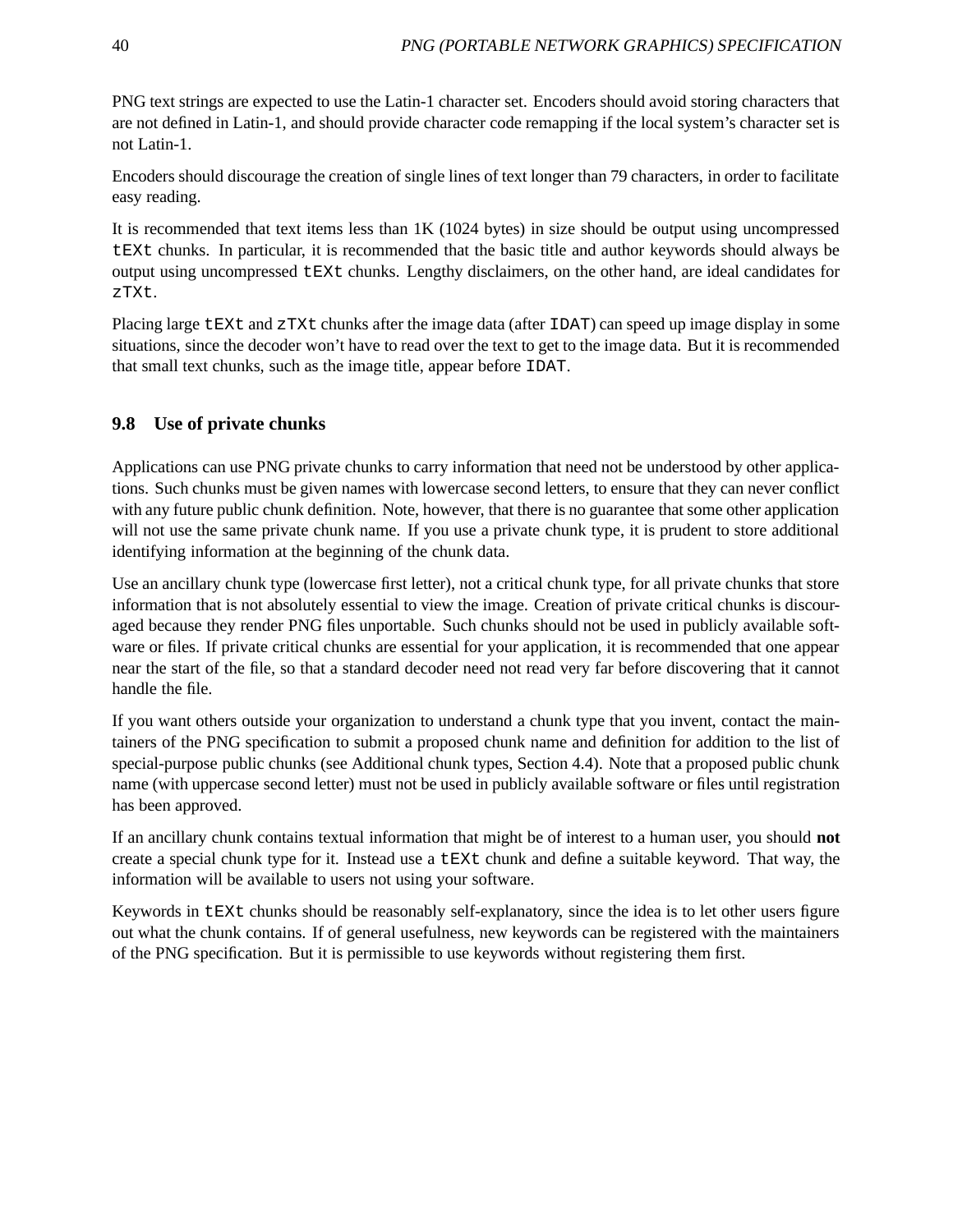#### **9.9 Private type and method codes**

This specification defines the meaning of only some of the possible values of some fields. For example, only compression method 0 and filter types 0 through 4 are defined. Numbers greater than 127 must be used when inventing experimental or private definitions of values for any of these fields. Numbers below 128 are reserved for possible future public extensions of this specification. Note that use of private type codes may render a file unreadable by standard decoders. Such codes are strongly discouraged except for experimental purposes, and should not appear in publicly available software or files.

## **10 Recommendations for Decoders**

This chapter gives some recommendations for decoder behavior. The only absolute requirement on a PNG decoder is that it successfully read any file conforming to the format specified in the preceding chapters. However, best results will usually be achieved by following these recommendations.

#### **10.1 Error checking**

To ensure early detection of common file-transfer problems, decoders should verify that all eight bytes of the PNG file signature are correct. (See Rationale: PNG file signature, Section 12.11.) A decoder can have additional confidence in the file's integrity if the next eight bytes are an IHDR chunk header with the correct chunk length.

Unknown chunk types must be handled as described in Chunk naming conventions (Section 3.3). An unknown chunk type is *not* to be treated as an error unless it is a critical chunk.

It is strongly recommended that decoders should verify the CRC on each chunk.

In some situations it is desirable to check chunk headers (length and type code) before reading the chunk data and CRC. The chunk type can be checked for plausibility by seeing whether all four bytes are ASCII letters (codes 65-90 and 97-122); note that this need only be done for unrecognized type codes. If the total file size is known (from file system information, HTTP protocol, etc), the chunk length can be checked for plausibility as well.

If CRCs are not checked, dropped/added data bytes or an erroneous chunk length can cause the decoder to get out of step and misinterpret subsequent data as a chunk header. Verifying that the chunk type contains letters is an inexpensive way of providing early error detection in this situation.

For known-length chunks such as IHDR, decoders should treat an unexpected chunk length as an error. Future extensions to this specification will not add new fields to existing chunks; instead, new chunk types will be added to carry new information.

Unexpected values in fields of known chunks (for example, an unexpected compression method in the IHDR chunk) must be checked for and treated as errors. However, it is recommended that unexpected field values be treated as fatal errors only in *critical* chunks. An unexpected value in an ancillary chunk can be handled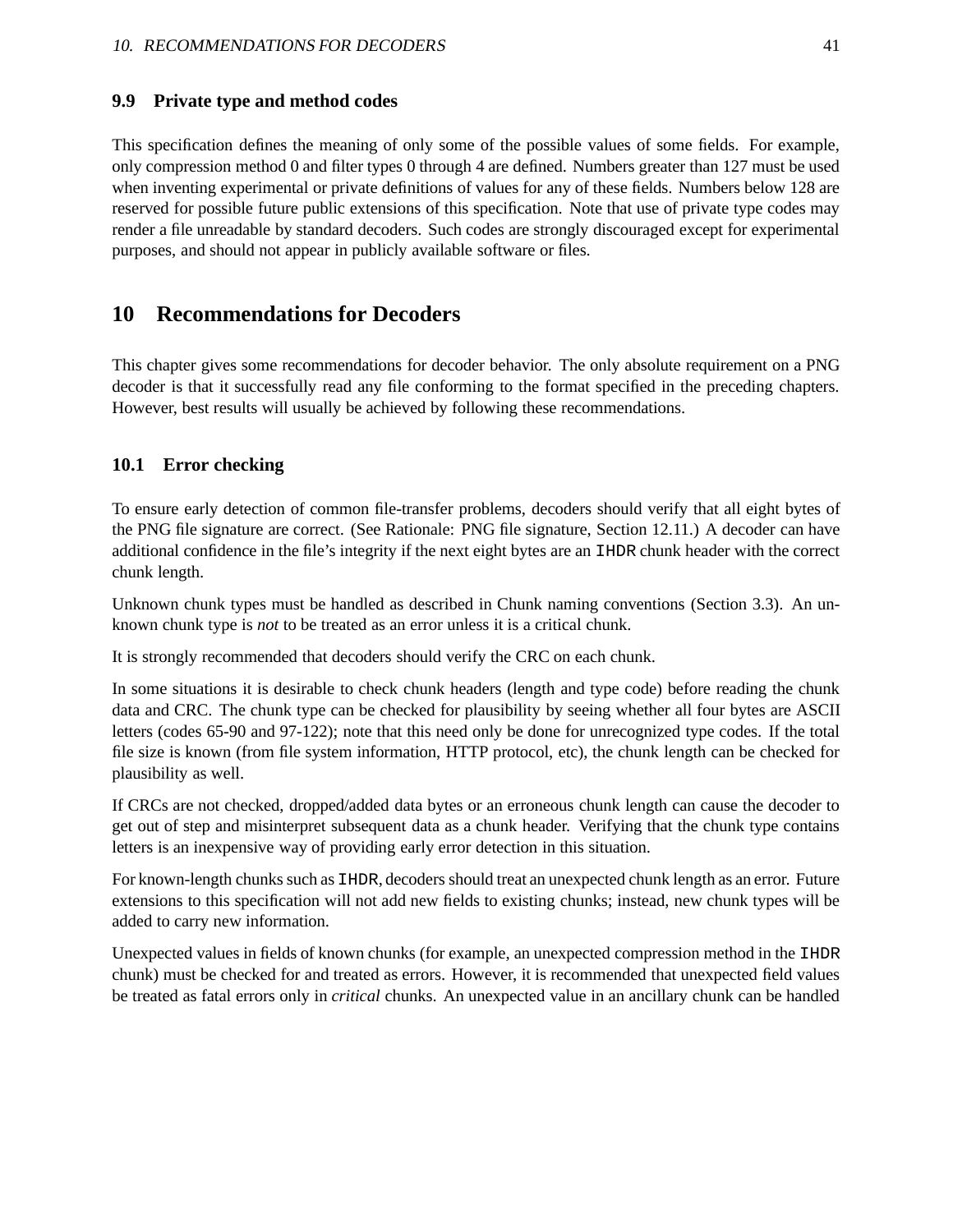by ignoring the whole chunk as though it were an unknown chunk type. (This recommendation assumes that the chunk's CRC has been verified. In decoders that do not check CRCs, it is safer to treat any unexpected value as indicating a corrupted file.)

## **10.2 Pixel dimensions**

Non-square pixels can be represented (see the pHYs chunk), but viewers are not required to account for them; a viewer can present any PNG file as though its pixels are square.

Conversely, viewers running on display hardware with non-square pixels are strongly encouraged to rescale images for proper display.

## **10.3 Truecolor image handling**

To achieve PNG's goal of universal interchangeability, decoders are required to accept all types of PNG image: indexed-color, truecolor, and grayscale. Viewers running on indexed-color display hardware need to be able to reduce truecolor images to indexed format for viewing. This process is usually called "color quantization".

A simple, fast way of doing this is to reduce the image to a fixed palette. Palettes with uniform color spacing ("color cubes") are usually used to minimize the per-pixel computation. For photograph-like images, dithering is recommended to avoid ugly contours in what should be smooth gradients; however, dithering introduces graininess that can be objectionable.

The quality of rendering can be improved substantially by using a palette chosen specifically for the image, since a color cube usually has numerous entries that are unused in any particular image. This approach requires more work, first in choosing the palette, and second in mapping individual pixels to the closest available color. PNG allows the encoder to supply a suggested palette in a PLTE chunk, but not all encoders will do so, and the suggested palette may be unsuitable in any case (it may have too many or too few colors). High-quality viewers will therefore need to have a palette selection routine at hand. A large lookup table is usually the most feasible way of mapping individual pixels to palette entries with adequate speed.

Numerous implementations of color quantization are available. The PNG reference implementation, libpng, includes code for the purpose.

## **10.4 Sample depth rescaling**

Decoders may wish to scale PNG data to a lesser sample depth (data precision) for display. For example, 16-bit data will need to be reduced to 8-bit depth for use on most present-day display hardware. Reduction of 8-bit data to 5-bit depth is also common.

The most accurate scaling is achieved by the linear equation

```
output = ROUND(input * MAXOUTSAMPLE / MAXINSAMPLE)
```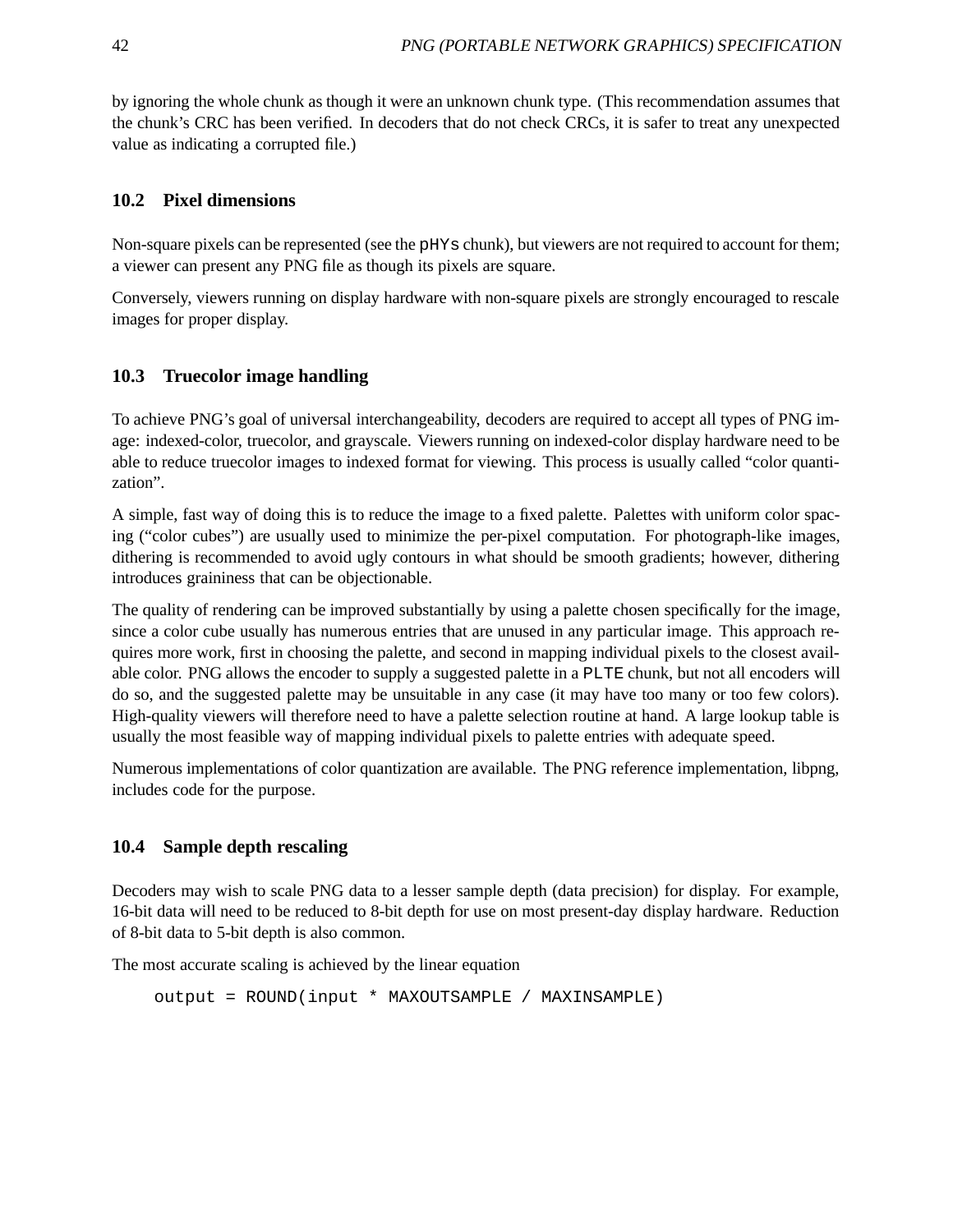where

```
MAXINSAMPLE = (2<sup>^</sup> sample depth) -1MAXOUTSAMPLE = (2ˆdesired_sampledepth)-1
```
A slightly less accurate conversion is achieved by simply shifting right by sampledepth-desired\_sampledepth places. For example, to reduce 16-bit samples to 8-bit, one need only discard the low-order byte. In many situations the shift method is sufficiently accurate for display purposes, and it is certainly much faster. (But if gamma correction is being done, sample rescaling can be merged into the gamma correction lookup table, as is illustrated in Decoder gamma handling, Section 10.5.)

When an  $SBIT$  chunk is present, the original pre-PNG data can be recovered by shifting right to the sample depth specified by sBIT. Note that linear scaling will not necessarily reproduce the original data, because the encoder is not required to have used linear scaling to scale the data up. However, the encoder is required to have used a method that preserves the high-order bits, so shifting always works. This is the only case in which shifting might be said to be more accurate than linear scaling.

When comparing pixel values to  $t$ RNS chunk values to detect transparent pixels, it is necessary to do the comparison exactly. Therefore, transparent pixel detection must be done before reducing sample precision.

#### **10.5 Decoder gamma handling**

See Gamma Tutorial (Chapter 13) if you aren't already familiar with gamma issues.

To produce correct tone reproduction, a good image display program should take into account the gammas of the image file and the display device, as well as the viewing\_gamma appropriate to the lighting conditions near the display. This can be done by calculating

```
gbright = insample / MAXINSAMPLE
bright = gbright \hat{ } (1.0 / file_gamma)
vbright = bright ˆ viewing_gamma
gcvideo = vbright ˆ (1.0 / display_gamma)
fbval = ROUND(gcvideo * MAXFBVAL)
```
where MAXINSAMPLE is the maximum sample value in the file (255 for 8-bit, 65535 for 16-bit, etc), MAXFBVAL is the maximum value of a frame buffer sample (255 for 8-bit, 31 for 5-bit, etc), insample is the value of the sample in the PNG file, and fbval is the value to write into the frame buffer. The first line converts from integer samples into a normalized 0 to 1 floating point value, the second undoes the gamma encoding of the image file to produce a linear intensity value, the third adjusts for the viewing conditions, the fourth corrects for the display system's gamma value, and the fifth converts to an integer frame buffer sample. In practice, the second through fourth lines can be merged into

```
gcvideo = gbrightˆ(viewing_gamma / (file_gamma*display_gamma))
```
so as to perform only one power calculation. For color images, the entire calculation is performed separately for R, G, and B values.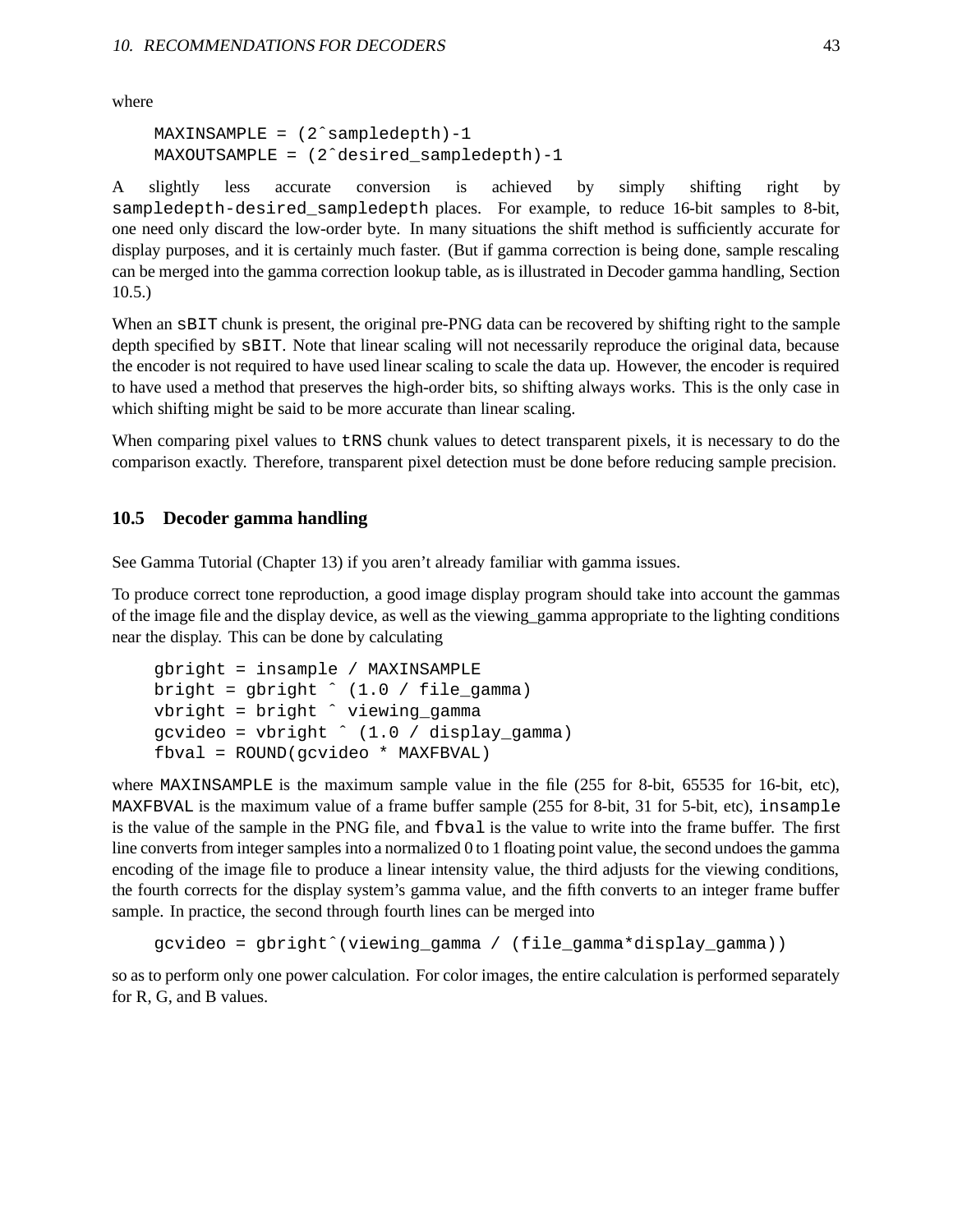It is *not* necessary to perform transcendental math for every pixel. Instead, compute a lookup table that gives the correct output value for every possible sample value. This requires only 256 calculations per image (for 8-bit accuracy), not one or three calculations per pixel. For an indexed-color image, a one-time correction of the palette is sufficient, unless the image uses transparency and is being displayed against a nonuniform background.

In some cases even the cost of computing a gamma lookup table may be a concern. In these cases, viewers are encouraged to have precomputed gamma correction tables for file\_gamma values of 1.0 and 0.5 with some reasonable choice of viewing gamma and display gamma, and to use the table closest to the gamma indicated in the file. This will produce acceptable results for the majority of real files.

When the incoming image has unknown gamma (no gAMA chunk), choose a likely default file\_gamma value, but allow the user to select a new one if the result proves too dark or too light.

In practice, it is often difficult to determine what value of display\_gamma should be used. In systems with no built-in gamma correction, the display gamma is determined entirely by the CRT. Assuming a CRT gamma of 2.5 is recommended, unless you have detailed calibration measurements of this particular CRT available.

However, many modern frame buffers have lookup tables that are used to perform gamma correction, and on these systems the display\_gamma value should be the gamma of the lookup table and CRT combined. You may not be able to find out what the lookup table contains from within an image viewer application, so you may have to ask the user what the system's gamma value is. Unfortunately, different manufacturers use different ways of specifying what should go into the lookup table, so interpretation of the system gamma value is system-dependent. Gamma Tutorial (Chapter 13) gives some examples.

The response of real displays is actually more complex than can be described by a single number (display\_gamma). If actual measurements of the monitor's light output as a function of voltage input are available, the fourth and fifth lines of the computation above can be replaced by a lookup in these measurements, to find the actual frame buffer value that most nearly gives the desired brightness.

The value of viewing gamma depends on lighting conditions; see Gamma Tutorial (Chapter 13) for more detail. Ideally, a viewer would allow the user to specify viewing gamma, either directly numerically, or via selecting from "bright surround", "dim surround", and "dark surround" conditions. Viewers that don't want to do this should just assume a value for viewing\_gamma of 1.0, since most computer displays live in brightly-lit rooms.

When viewing images that are digitized from video, or that are destined to become video frames, the user might want to set the viewing\_gamma to about 1.25 regardless of the actual level of room lighting. This value of viewing\_gamma is "built into" NTSC video practice, and displaying an image with that viewing\_gamma allows the user to see what a TV set would show under the current room lighting conditions. (This is not the same thing as trying to obtain the most accurate rendition of the content of the scene, which would require adjusting viewing\_gamma to correspond to the room lighting level.) This is another reason viewers might want to allow users to adjust viewing\_gamma directly.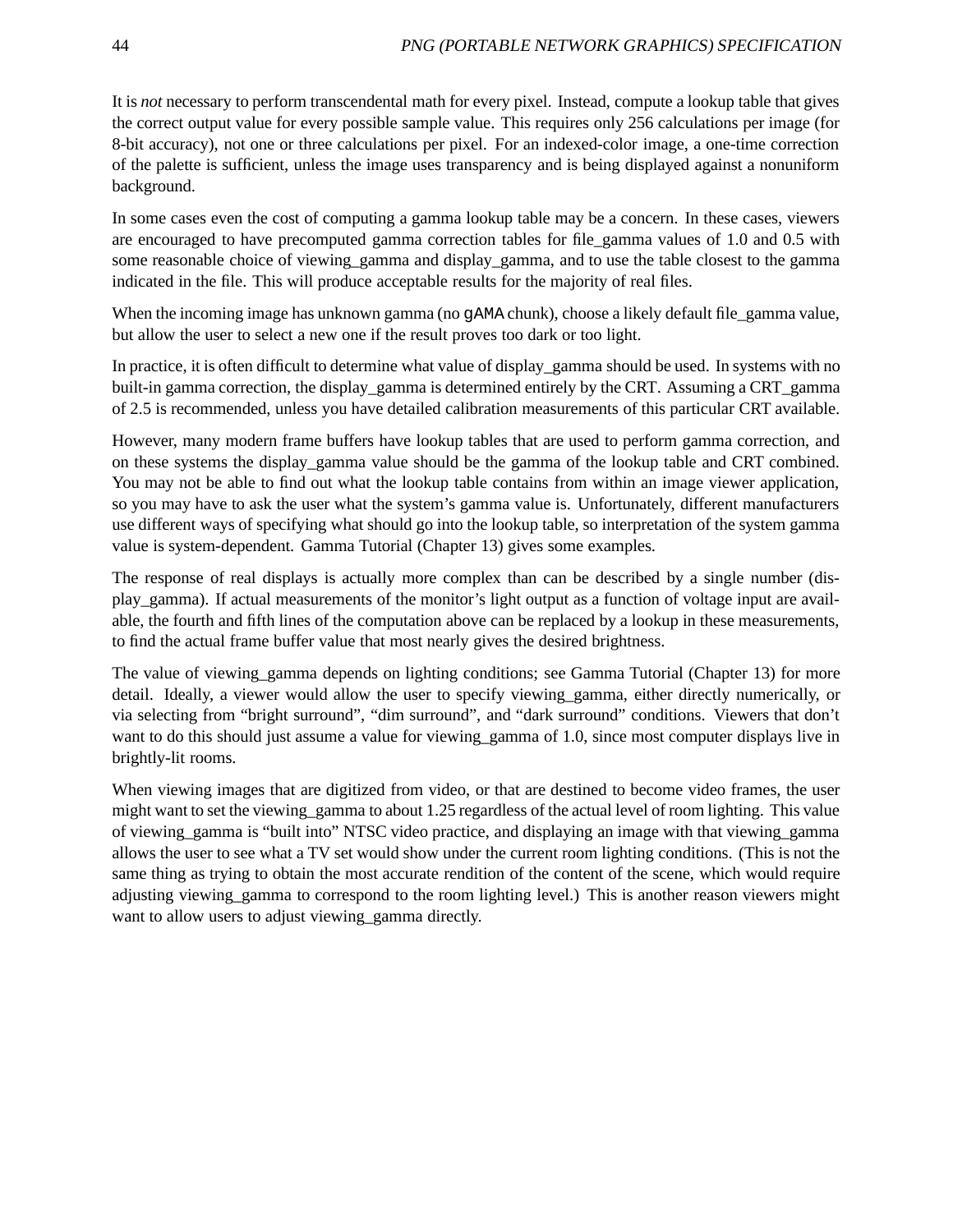#### **10.6 Decoder color handling**

See Color Tutorial (Chapter 14) if you aren't already familiar with color issues.

In many cases, decoders will treat image data in PNG files as device-dependent RGB data and display it without modification (except for appropriate gamma correction). This provides the fastest display of PNG images. But unless the viewer uses exactly the same display hardware as the original image author used, the colors will not be exactly the same as the original author saw, particularly for darker or near-neutral colors. The cHRM chunk provides information that allows closer color matching than that provided by gamma correction alone.

Decoders can use the cHRM data to transform the image data from RGB to XYZ and thence into a perceptually linear color space such as CIE LAB. They can then partition the colors to generate an optimal palette, because the geometric distance between two colors in CIE LAB is strongly related to how different those colors appear (unlike, for example, RGB or XYZ spaces). The resulting palette of colors, once transformed back into RGB color space, could be used for display or written into a PLTE chunk.

Decoders that are part of image processing applications might also transform image data into CIE LAB space for analysis.

In applications where color fidelity is critical, such as product design, scientific visualization, medicine, architecture, or advertising, decoders can transform the image data from source\_RGB to the display\_RGB space of the monitor used to view the image. This involves calculating the matrix to go from source\_RGB to XYZ and the matrix to go from XYZ to display\_RGB, then combining them to produce the overall transformation. The decoder is responsible for implementing gamut mapping.

Decoders running on platforms that have a Color Management System (CMS) can pass the image data, gAMA and cHRM values to the CMS for display or further processing.

Decoders that provide color printing facilities can use the facilities in Level 2 PostScript to specify image data in calibrated RGB space or in a device-independent color space such as XYZ. This will provide better color fidelity than a simple RGB to CMYK conversion. The PostScript Language Reference manual gives examples of this process [POSTSCRIPT]. Such decoders are responsible for implementing gamut mapping between source RGB (specified in the cHRM chunk) and the target printer. The PostScript interpreter is then responsible for producing the required colors.

Decoders can use the cHRM data to calculate an accurate grayscale representation of a color image. Conversion from RGB to gray is simply a case of calculating the Y (luminance) component of XYZ, which is a weighted sum of the R G and B values. The weights depend on the monitor type, i.e., the values in the  $CHRM$ chunk. Decoders may wish to do this for PNG files with no cHRM chunk. In that case, a reasonable default would be the CCIR 709 primaries [ITU-BT709]. Do *not* use the original NTSC primaries, unless you really do have an image color-balanced for such a monitor. Few monitors ever used the NTSC primaries, so such images are probably nonexistent these days.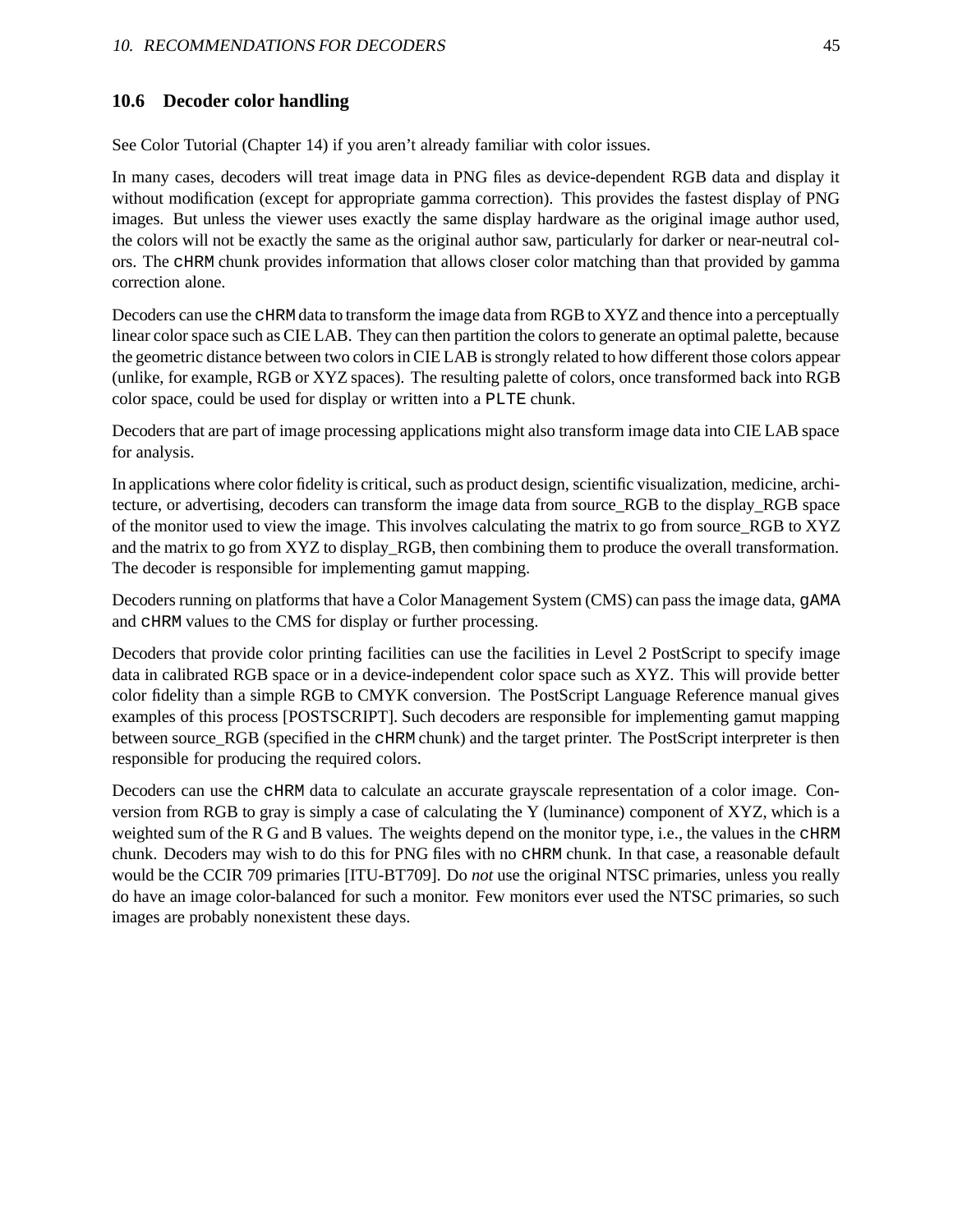## **10.7 Background color**

The background color given by bKGD will typically be used to fill unused screen space around the image, as well as any transparent pixels within the image. (Thus, bKGD is valid and useful even when the image does not use transparency.) If no bKGD chunk is present, the viewer will need to make its own decision about a suitable background color.

Viewers that have a specific background against which to present the image (such as Web browsers) should ignore the bKGD chunk, in effect overriding bKGD with their preferred background color or background image.

The background color given by bKGD is not to be considered transparent, even if it happens to match the color given by tRNS (or, in the case of an indexed-color image, refers to a palette index that is marked as transparent by tRNS). Otherwise one would have to imagine something "behind the background" to composite against. The background color is either used as background or ignored; it is not an intermediate layer between the PNG image and some other background.

Indeed, it will be common that bKGD and  $\text{LRNS}$  specify the same color, since then a decoder that does not implement transparency processing will give the intended display, at least when no partially-transparent pixels are present.

## **10.8 Alpha channel processing**

In the most general case, the alpha channel can be used to composite a foreground image against a background image; the PNG file defines the foreground image and the transparency mask, but not the background image. Decoders are *not* required to support this most general case. It is expected that most will be able to support compositing against a single background color, however.

The equation for computing a composited sample value is

```
output = alpha * foreground + (1-alpha) * background
```
where alpha and the input and output sample values are expressed as fractions in the range 0 to 1. This computation should be performed with linear (non-gamma-encoded) sample values. For color images, the computation is done separately for R, G, and B samples.

The following code illustrates the general case of compositing a foreground image over a background image. It assumes that you have the original pixel data available for the background image, and that output is to a frame buffer for display. Other variants are possible; see the comments below the code. The code allows the sample depths and gamma values of foreground image, background image, and frame buffer/CRT all to be different. Don't assume they are the same without checking.

This code is standard C, with line numbers added for reference in the comments below.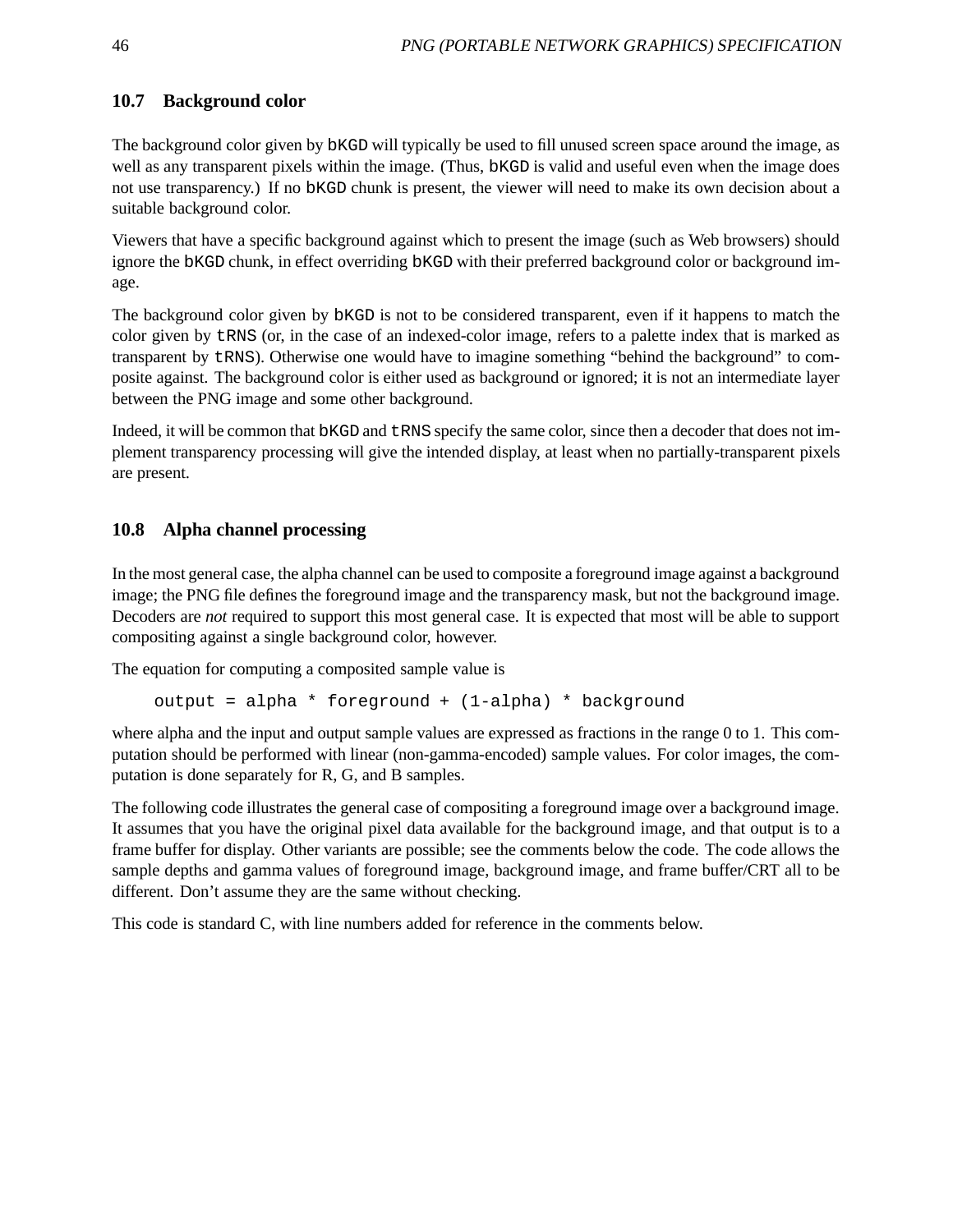```
01 int foreground[4]; /* image pixel: R, G, B, A */
02 int background[3]; /* background pixel: R, G, B */
03 int fbpix[3]; /* frame buffer pixel */
04 int fg_maxsample; /* foreground max sample */
05 int bg_maxsample; /* background max sample */
06 int fb_maxsample; /* frame buffer max sample */
07 int ialpha;
08 float alpha, compalpha;
09 float gamfg, linfg, gambg, linbg, comppix, gcvideo;
    /* Get max sample values in data and frame buffer */
10 fg\_maxsample = (1 * fg\_sample\_depth) - 1;11 bg_maxsample = (1 \times bg\_sample\_depth) - 1;
12 fb_maxsample = (1 « frame_buffer_sample_depth) - 1;
   /*
    * Get integer version of alpha.
     * Check for opaque and transparent special cases;
     * no compositing needed if so.
     *
     * We show the whole gamma decode/correct process in
     * floating point, but it would more likely be done
     * with lookup tables.
     */
13 ialpha = foreground[3];
```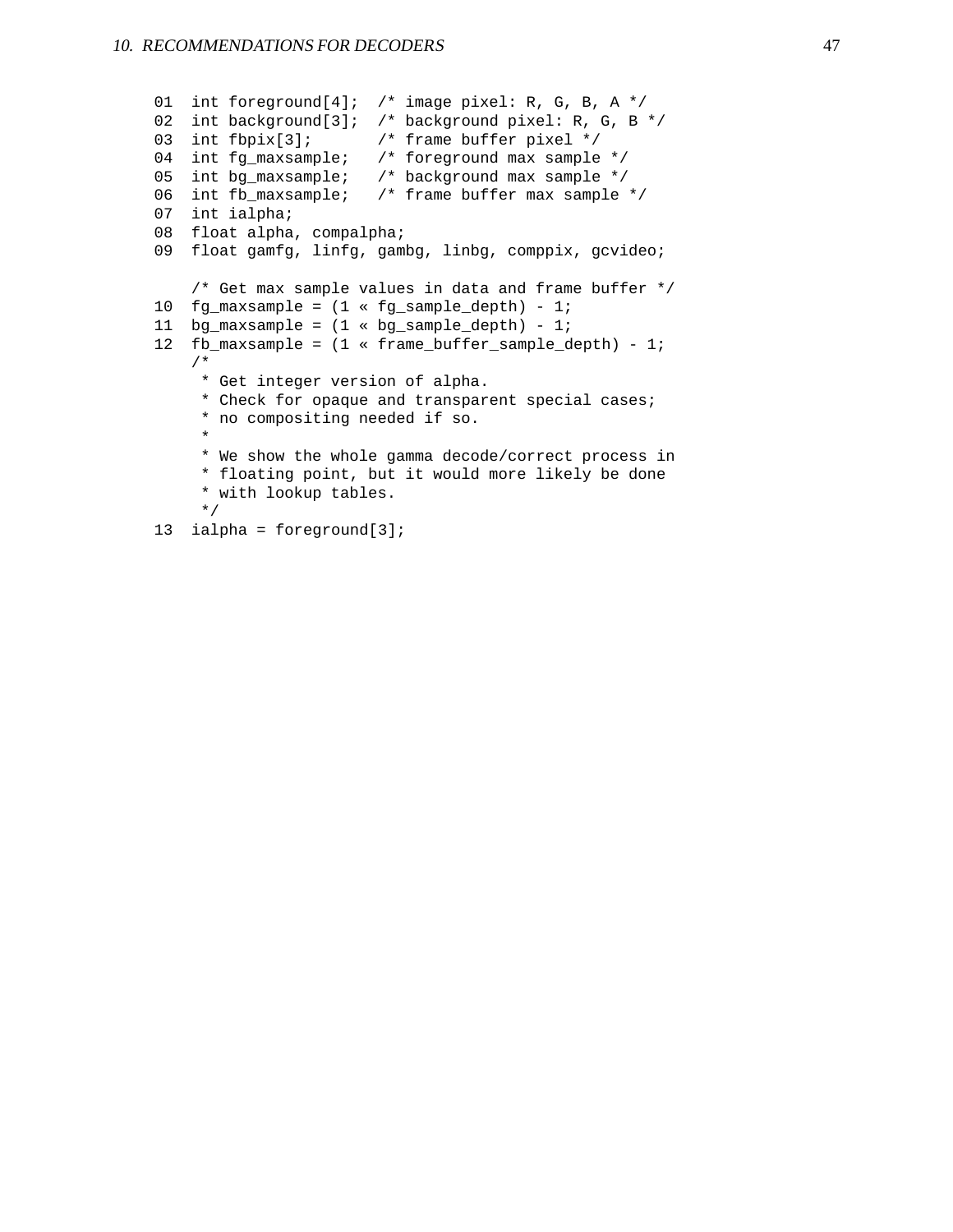```
14 if (ialpha == 0) {
       /*
        * Foreground image is transparent here.
        * If the background image is already in the frame
        * buffer, there is nothing to do.
        */
15 ;
16 } else if (ialpha == fg_maxsample) {
       /*
        * Copy foreground pixel to frame buffer.
        */
17 for (i = 0; i < 3; i++) {
18 gamfg = (float) foreground[i] / fg_maxsample;
19 \text{linfq} = \text{pow}(\text{qamfq}, 1.0/fq \text{qamma});20 comppix = linfg;
21 gcvideo = pow(comppix,viewing_gamma/display_gamma);
22 fbpix[i] = (int) (gcvideo * fb_maxsample + 0.5);
23 }
24 } else {
       /*
        * Compositing is necessary.
        * Get floating-point alpha and its complement.
        * Note: alpha is always linear; gamma does not
        * affect it.
        */
25 alpha = (float) ialpha / fg_maxsample;
26 compalpha = 1.0 - alpha;
27 for (i = 0; i < 3; i++) {
           /*
            * Convert foreground and background to floating
            * point, then linearize (undo gamma encoding).
            */
28 gamfg = (float) foreground[i] / fg_maxsample;
29 linfg = pow(gamfg, 1.0/fg_{\text{g}}amma);
30 gambg = (float) background[i] / bg_maxsample;
31 linbg = pow(gambg, 1.0) bg gamma);
           /*
            * Composite.
            */
32 comppix = linfg * alpha + linbg * compalpha;
           /*
            * Gamma correct for display.
            * Convert to integer frame buffer pixel.
            */
33 gcvideo = pow(comppix,viewing_gamma/display_gamma);
34 fbpix[i] = (int) (gcvideo * fb_maxsample + 0.5);
35 }
36 }
```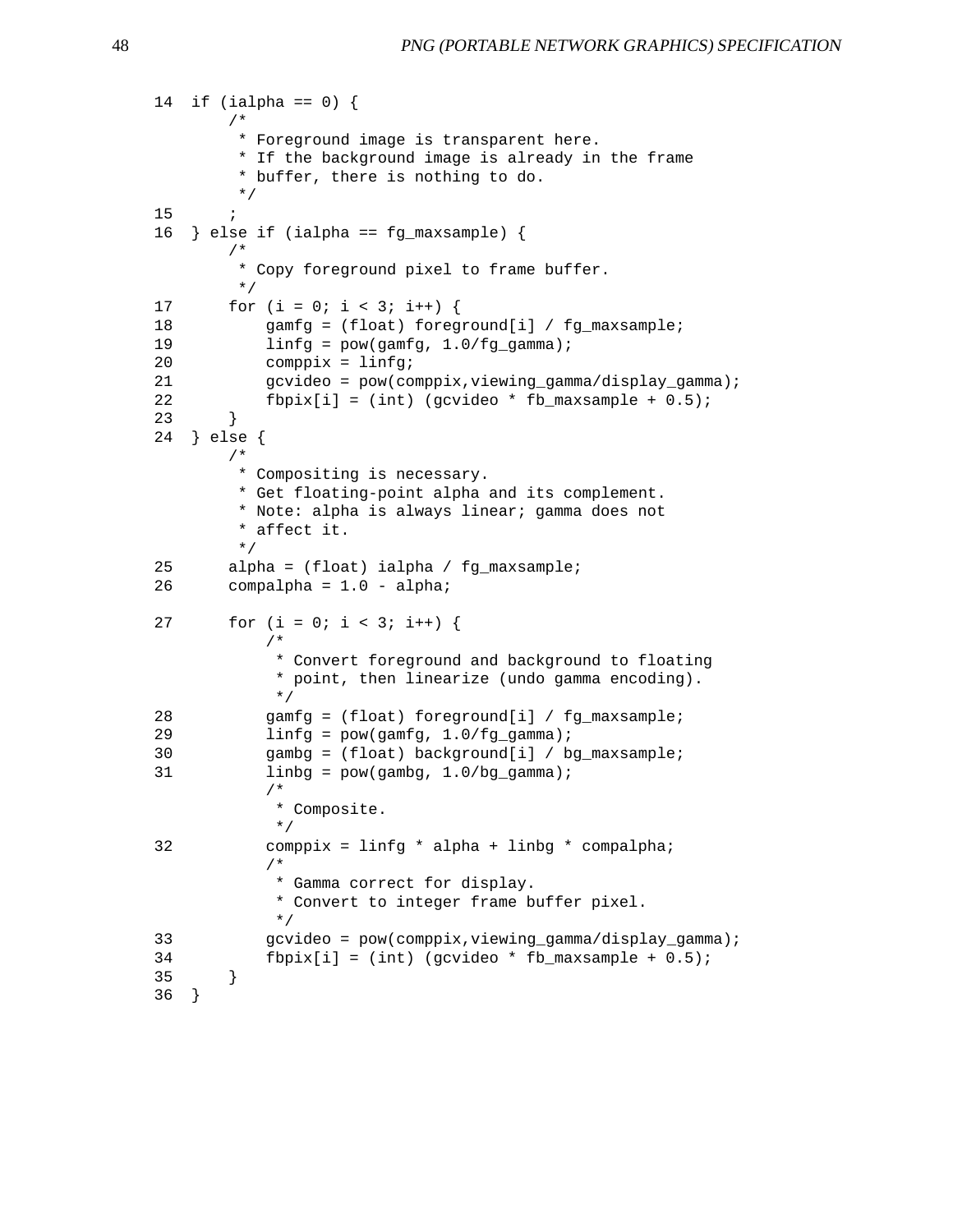Variations:

1. If output is to another PNG image file instead of a frame buffer, lines 21, 22, 33, and 34 should be changed to be something like

```
/*
 * Gamma encode for storage in output file.
 * Convert to integer sample value.
 */
qamout = pow(compix, outfile gamma);output[i] = (int) (gamount * out_maxsample + 0.5);
```
Also, it becomes necessary to process background pixels when alpha is zero, rather than just skipping pixels. Thus, line 15 will need to be replaced by copies of lines 17-23, but processing background instead of foreground pixel values.

- 2. If the sample depths of the output file, foreground file, and background file are all the same, and the three gamma values also match, then the no-compositing code in lines 14-23 reduces to nothing more than copying pixel values from the input file to the output file if alpha is one, or copying pixel values from background to output file if alpha is zero. Since alpha is typically either zero or one for the vast majority of pixels in an image, this is a great savings. No gamma computations are needed for most pixels.
- 3. When the sample depths and gamma values all match, it may appear attractive to skip the gamma decoding and encoding (lines 28-31, 33-34) and just perform line 32 using gamma-encoded sample values. Although this doesn't hurt image quality too badly, the time savings are small if alpha values of zero and one are special-cased as recommended here.
- 4. If the original pixel values of the background image are no longer available, only processed frame buffer pixels left by display of the background image, then lines 30 and 31 need to extract intensity from the frame buffer pixel values using code like

```
/*
 * Decode frame buffer value back into linear space.
 */
gcvideo = (float) fbpix[i] / fb_maxsample;
linbg = pow(gcvideo, display_gamma / viewing_gamma);
```
However, some roundoff error can result, so it is better to have the original background pixels available if at all possible.

- 5. Note that lines 18-22 are performing exactly the same gamma computation that is done when no alpha channel is present. So, if you handle the no-alpha case with a lookup table, you can use the same lookup table here. Lines 28-31 and 33-34 can also be done with (different) lookup tables.
- 6. Of course, everything here can be done in integer arithmetic. Just be careful to maintain sufficient precision all the way through.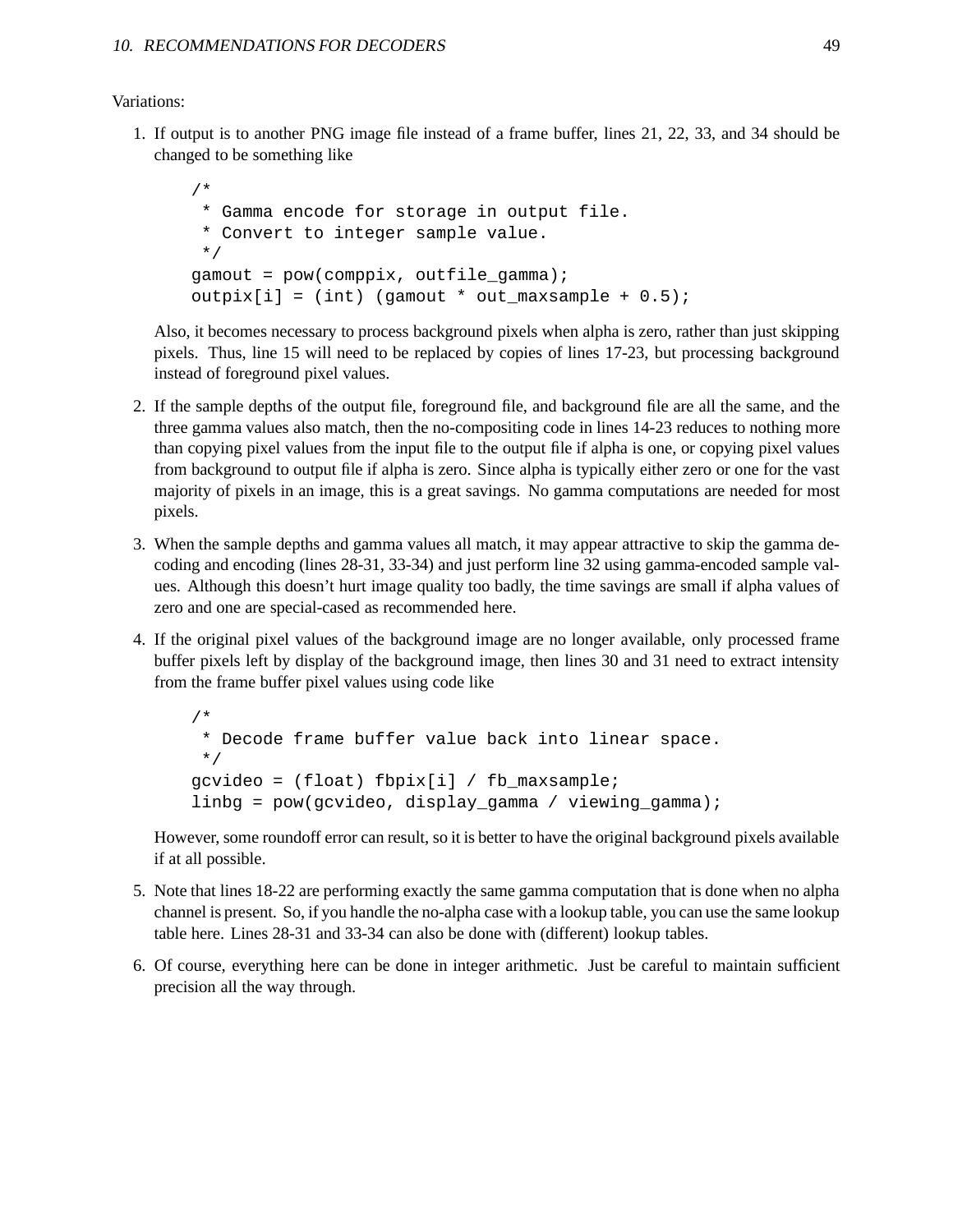Note: in floating point, no overflow or underflow checks are needed, because the input sample values are guaranteed to be between 0 and 1, and compositing always yields a result that is in between the input values (inclusive). With integer arithmetic, some roundoff-error analysis might be needed to guarantee no overflow or underflow.

When displaying a PNG image with full alpha channel, it is important to be able to composite the image against some background, even if it's only black. Ignoring the alpha channel will cause PNG images that have been converted from an associated-alpha representation to look wrong. (Of course, if the alpha channel is a separate transparency mask, then ignoring alpha is a useful option: it allows the hidden parts of the image to be recovered.)

Even if the decoder author does not wish to implement true compositing logic, it is simple to deal with images that contain only zero and one alpha values. (This is implicitly true for grayscale and truecolor PNG files that use a tRNS chunk; for indexed-color PNG files, it is easy to check whether tRNS contains any values other than 0 and 255.) In this simple case, transparent pixels are replaced by the background color, while others are unchanged. If a decoder contains only this much transparency capability, it should deal with a full alpha channel by treating all nonzero alpha values as fully opaque; that is, do not replace partially transparent pixels by the background. This approach will not yield very good results for images converted from associatedalpha formats, but it's better than doing nothing.

## **10.9 Progressive display**

When receiving images over slow transmission links, decoders can improve perceived performance by displaying interlaced images progressively. This means that as each pass is received, an approximation to the complete image is displayed based on the data received so far. One simple yet pleasing effect can be obtained by expanding each received pixel to fill a rectangle covering the yet-to-be-transmitted pixel positions below and to the right of the received pixel. This process can be described by the following pseudocode:

```
Starting Row [1..7] = \{ 0, 0, 4, 0, 2, 0, 1 \}Starting_Col [1..7] = \{ 0, 4, 0, 2, 0, 1, 0 \}Row_Increment [1..7] = \{ 8, 8, 8, 4, 4, 2, 2 \}Col_Increment [1..7] = \{ 8, 8, 4, 4, 2, 2, 1 \}Block_Height [1..7] = { 8, 8, 4, 4, 2, 2, 1 }
Block_Width [1..7] = \{ 8, 4, 4, 2, 2, 1, 1 \}pass := 1while pass <= 7
begin
    row := Starting_Row[pass]
    while row < height
    begin
        col := Starting_Col[pass]
```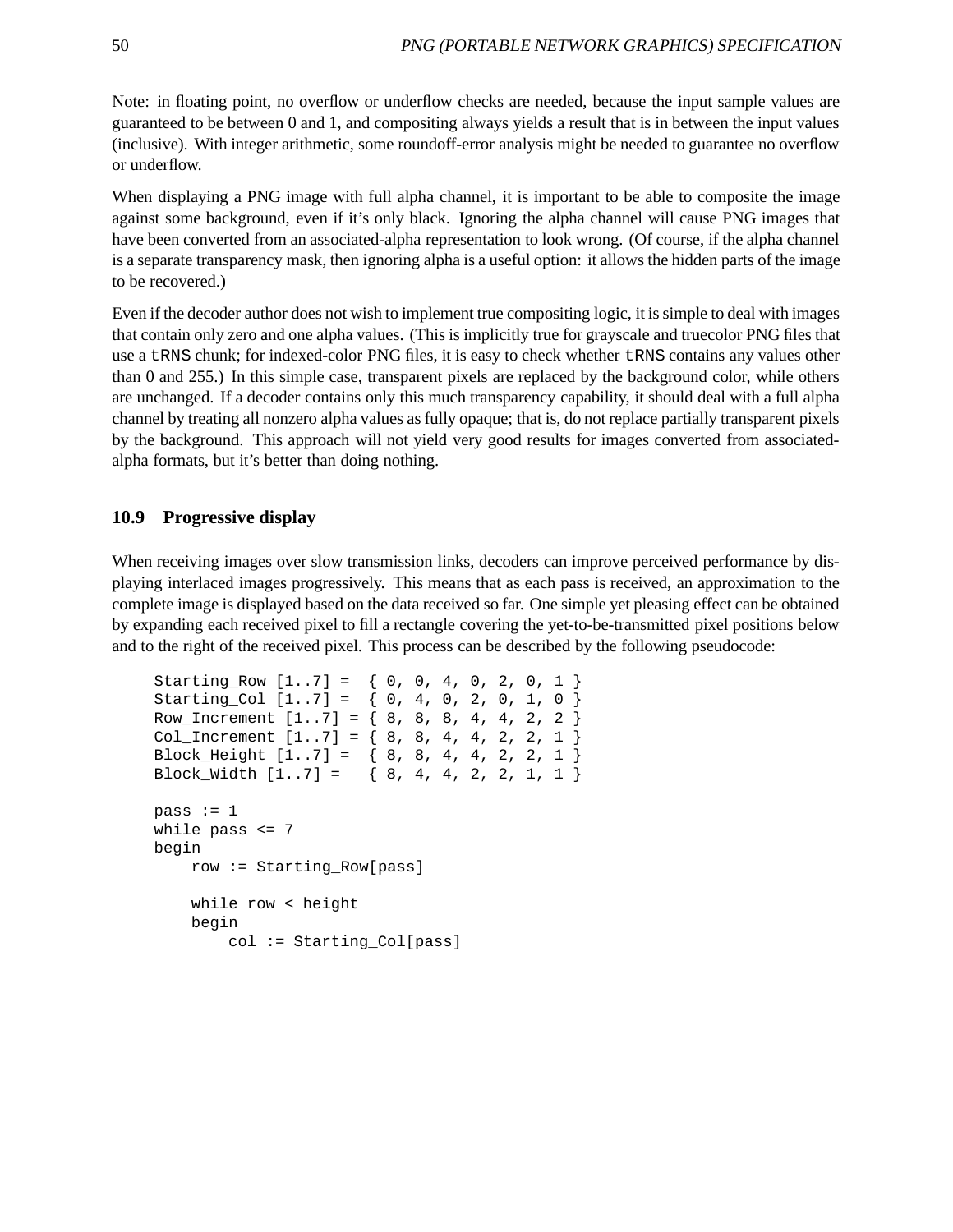```
while col < width
       begin
            visit (row, col,
                   min (Block_Height[pass], height - row),
                   min (Block_Width[pass], width - col))
            col := col + Col_Increment[pass]
        end
       row := row + Row_Increment[pass]
   end
   pass := pass +1end
```
Here, the function "visit(row,column,height,width)" obtains the next transmitted pixel and paints a rectangle of the specified height and width, whose upper-left corner is at the specified row and column, using the color indicated by the pixel. Note that row and column are measured from 0,0 at the upper left corner.

If the decoder is merging the received image with a background image, it may be more convenient just to paint the received pixel positions; that is, the "visit()" function sets only the pixel at the specified row and column, not the whole rectangle. This produces a "fade-in" effect as the new image gradually replaces the old. An advantage of this approach is that proper alpha or transparency processing can be done as each pixel is replaced. Painting a rectangle as described above will overwrite background-image pixels that may be needed later, if the pixels eventually received for those positions turn out to be wholly or partially transparent. Of course, this is only a problem if the background image is not stored anywhere offscreen.

#### **10.10 Suggested-palette and histogram usage**

In truecolor PNG files, the encoder may have provided a suggested PLTE chunk for use by viewers running on indexed-color hardware.

If the image has a tRNS chunk, the viewer will need to adapt the suggested palette for use with its desired background color. To do this, replace the palette entry closest to the tRNS color with the desired background color; or just add a palette entry for the background color, if the viewer can handle more colors than there are PLTE entries.

For images of color type 6 (truecolor with alpha channel), any suggested palette should have been designed for display of the image against a uniform background of the color specified by bKGD. Viewers should probably ignore the palette if they intend to use a different background, or if the bKGD chunk is missing. Viewers can use a suggested palette for display against a different background than it was intended for, but the results may not be very good.

If the viewer presents a transparent truecolor image against a background that is more complex than a single color, it is unlikely that the suggested palette will be optimal for the composite image. In this case it is best to perform a truecolor compositing step on the truecolor PNG image and background image, then color-quantize the resulting image.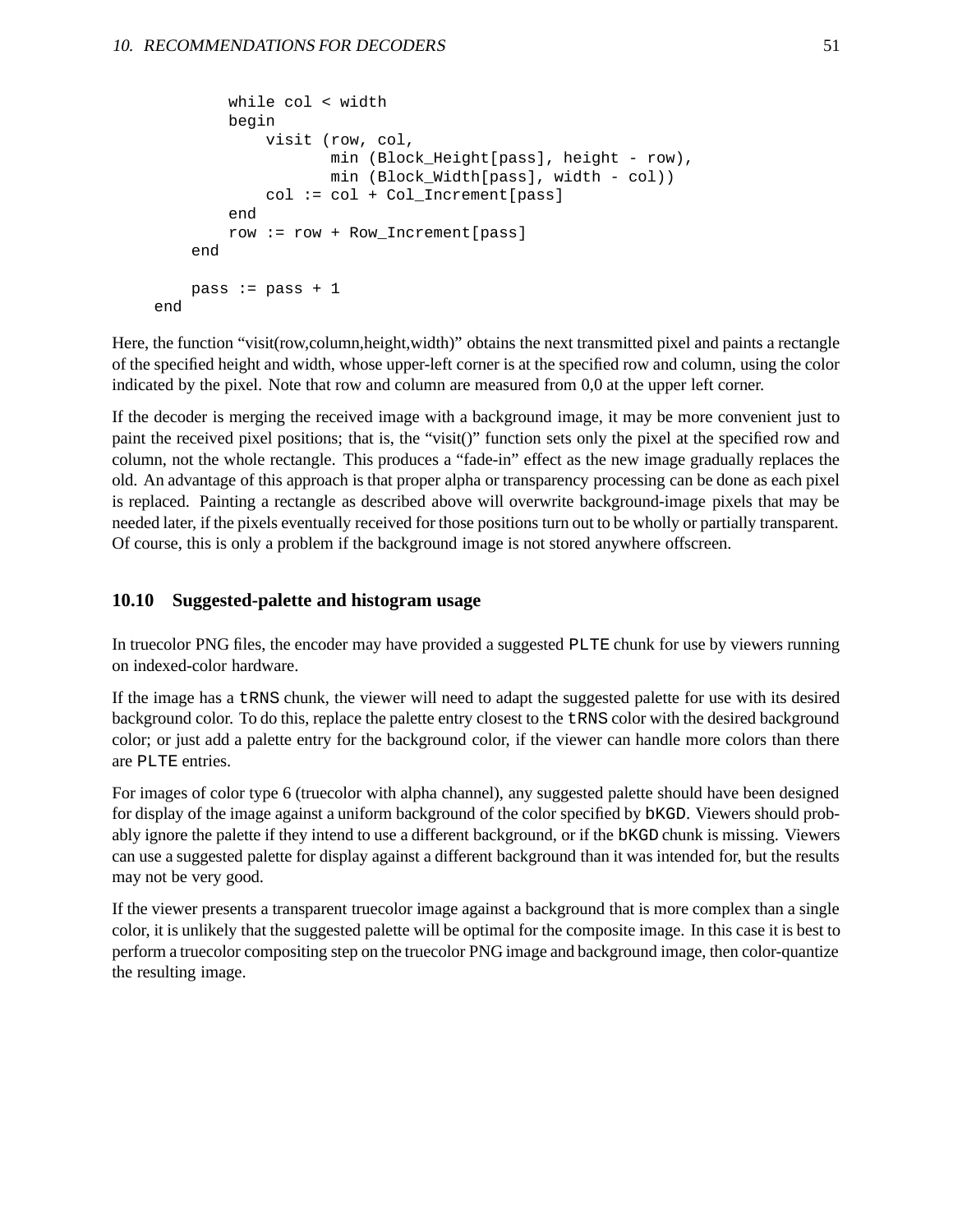The histogram chunk is useful when the viewer cannot provide as many colors as are used in the image's palette. If the viewer is only short a few colors, it is usually adequate to drop the least-used colors from the palette. To reduce the number of colors substantially, it's best to choose entirely new representative colors, rather than trying to use a subset of the existing palette. This amounts to performing a new color quantization step; however, the existing palette and histogram can be used as the input data, thus avoiding a scan of the image data.

If no palette or histogram chunk is provided, a decoder can develop its own, at the cost of an extra pass over the image data. Alternatively, a default palette (probably a color cube) can be used.

See also Recommendations for Encoders: Suggested palettes (Section 9.5).

## **10.11 Text chunk processing**

If practical, decoders should have a way to display to the user all tEXt and zTXt chunks found in the file. Even if the decoder does not recognize a particular text keyword, the user might be able to understand it.

PNG text is not supposed to contain any characters outside the ISO 8859-1 "Latin-1" character set (that is, no codes 0-31 or 127-159), except for the newline character (decimal 10). But decoders might encounter such characters anyway. Some of these characters can be safely displayed (e.g., TAB, FF, and CR, decimal 9, 12, and 13, respectively), but others, especially the ESC character (decimal 27), could pose a security hazard because unexpected actions may be taken by display hardware or software. To prevent such hazards, decoders should not attempt to directly display any non-Latin-1 characters (except for newline and perhaps TAB, FF, CR) encountered in a tEXt or zTXt chunk. Instead, ignore them or display them in a visible notation such as "\nnn". See Security considerations (Section 8.5).

Even though encoders are supposed to represent newlines as LF, it is recommended that decoders not rely on this; it's best to recognize all the common newline combinations (CR, LF, and CR-LF) and display each as a single newline. TAB can be expanded to the proper number of spaces needed to arrive at a column multiple of 8.

Decoders running on systems with non-Latin-1 character set encoding should provide character code remapping so that Latin-1 characters are displayed correctly. Some systems may not provide all the characters defined in Latin-1. Mapping unavailable characters to a visible notation such as "\nnn" is a good fallback. In particular, character codes 127-255 should be displayed only if they are printable characters on the decoding system. Some systems may interpret such codes as control characters; for security, decoders running on such systems should not display such characters literally.

Decoders should be prepared to display text chunks that contain any number of printing characters between newline characters, even though encoders are encouraged to avoid creating lines in excess of 79 characters.

# **11 Glossary**

 $a^{\wedge}b$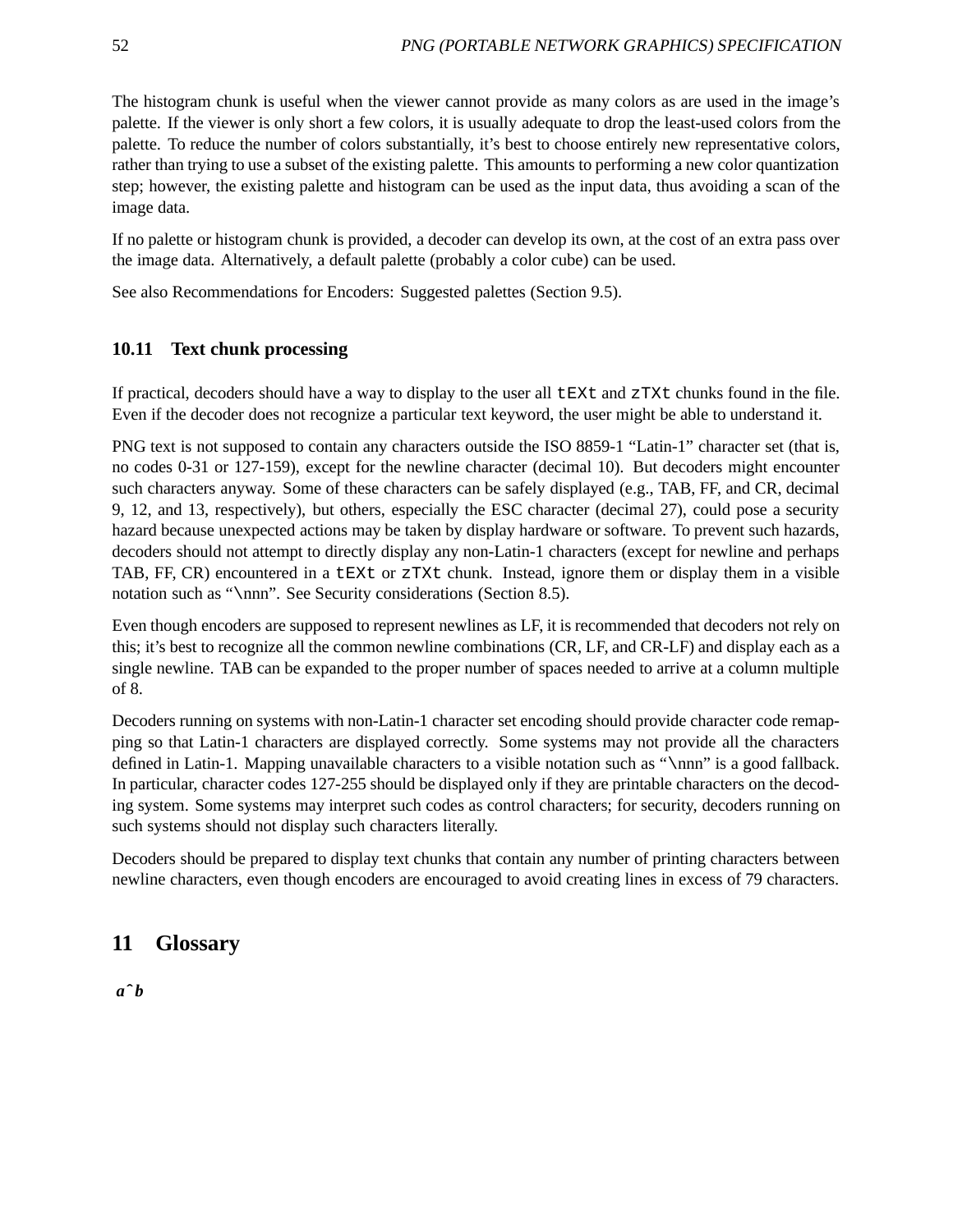#### 11. GLOSSARY 53

Exponentiation; *a* raised to the power *b*. C programmers should be careful not to misread this notation as exclusive-or. Note that in gamma-related calculations, zero raised to any power is valid and must give a zero result.

#### **Alpha**

A value representing a pixel's degree of transparency. The more transparent a pixel, the less it hides the background against which the image is presented. In PNG, alpha is really the degree of opacity: zero alpha represents a completely transparent pixel, maximum alpha represents a completely opaque pixel. But most people refer to alpha as providing transparency information, not opacity information, and we continue that custom here.

#### **Ancillary chunk**

A chunk that provides additional information. A decoder can still produce a meaningful image, though not necessarily the best possible image, without processing the chunk.

#### **Bit depth**

The number of bits per palette index (in indexed-color PNGs) or per sample (in other color types). This is the same value that appears in IHDR.

#### **Byte**

Eight bits; also called an octet.

#### **Channel**

The set of all samples of the same kind within an image; for example, all the blue samples in a truecolor image. (The term "component" is also used, but not in this specification.) A sample is the intersection of a channel and a pixel.

### **Chromaticity**

A pair of values *x,y* that precisely specify the hue, though not the absolute brightness, of a perceived color.

#### **Chunk**

A section of a PNG file. Each chunk has a type indicated by its chunk type name. Most types of chunks also include some data. The format and meaning of the data within the chunk are determined by the type name.

#### **Composite**

As a verb, to form an image by merging a foreground image and a background image, using transparency information to determine where the background should be visible. The foreground image is said to be "composited against" the background.

#### **CRC**

Cyclic Redundancy Check. A CRC is a type of check value designed to catch most transmission errors. A decoder calculates the CRC for the received data and compares it to the CRC that the encoder calculated, which is appended to the data. A mismatch indicates that the data was corrupted in transit.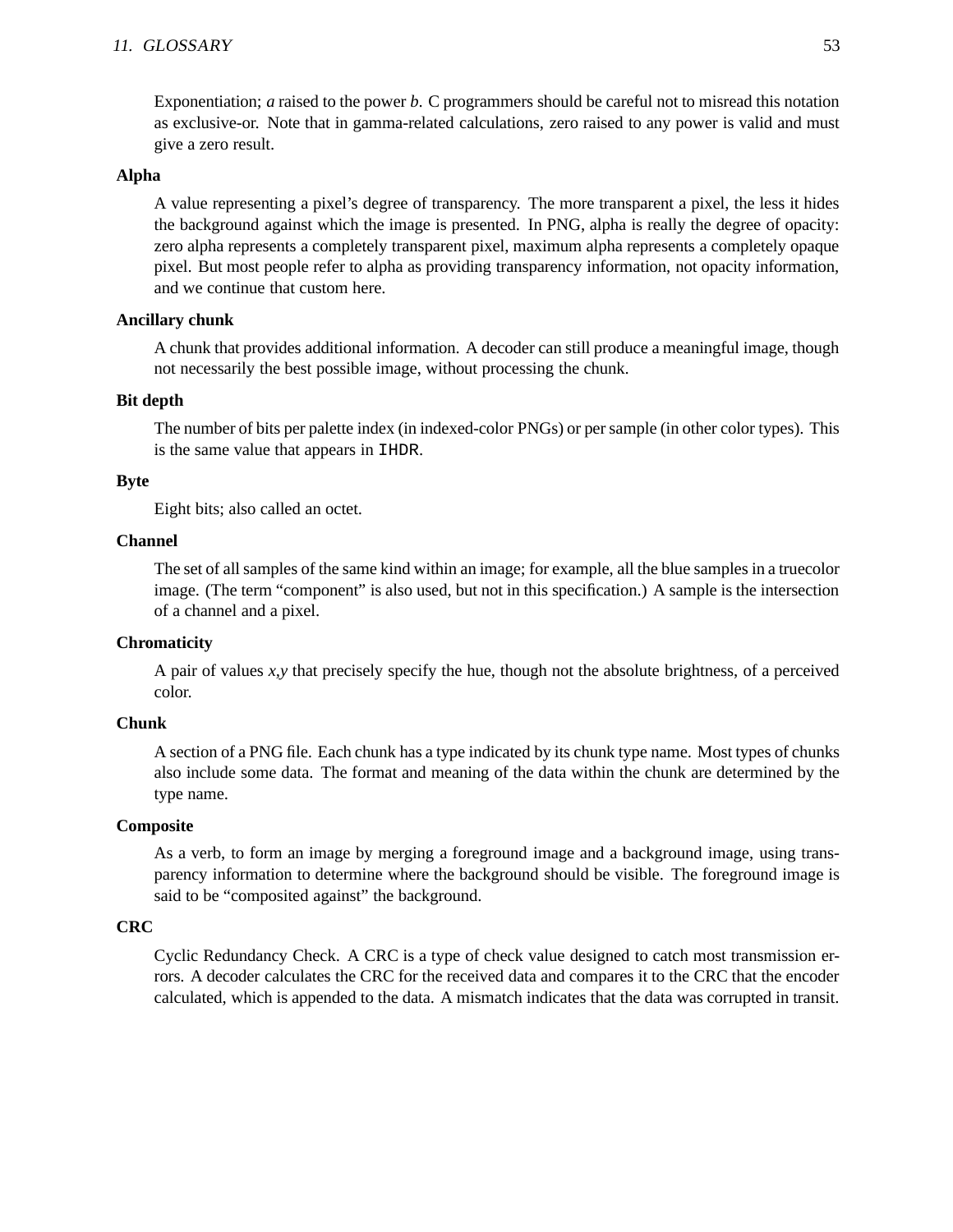### **Critical chunk**

A chunk that must be understood and processed by the decoder in order to produce a meaningful image from a PNG file.

### **CRT**

Cathode Ray Tube: a common type of computer display hardware.

#### **Datastream**

A sequence of bytes. This term is used rather than "file" to describe a byte sequence that is only a portion of a file. We also use it to emphasize that a PNG image might be generated and consumed "on the fly", never appearing in a stored file at all.

#### **Deflate**

The name of the compression algorithm used in standard PNG files, as well as in zip, gzip, pkzip, and other compression programs. Deflate is a member of the LZ77 family of compression methods.

### **Filter**

A transformation applied to image data in hopes of improving its compressibility. PNG uses only lossless (reversible) filter algorithms.

#### **Frame buffer**

The final digital storage area for the image shown by a computer display. Software causes an image to appear onscreen by loading it into the frame buffer.

#### **Gamma**

The brightness of mid-level tones in an image. More precisely, a parameter that describes the shape of the transfer function for one or more stages in an imaging pipeline. The transfer function is given by the expression

output = input ˆ gamma

where both input and output are scaled to the range 0 to 1.

#### **Grayscale**

An image representation in which each pixel is represented by a single sample value representing overall luminance (on a scale from black to white). PNG also permits an alpha sample to be stored for each pixel of a grayscale image.

#### **Indexed color**

An image representation in which each pixel is represented by a single sample that is an index into a palette or lookup table. The selected palette entry defines the actual color of the pixel.

#### **Lossless compression**

Any method of data compression that guarantees the original data can be reconstructed exactly, bitfor-bit.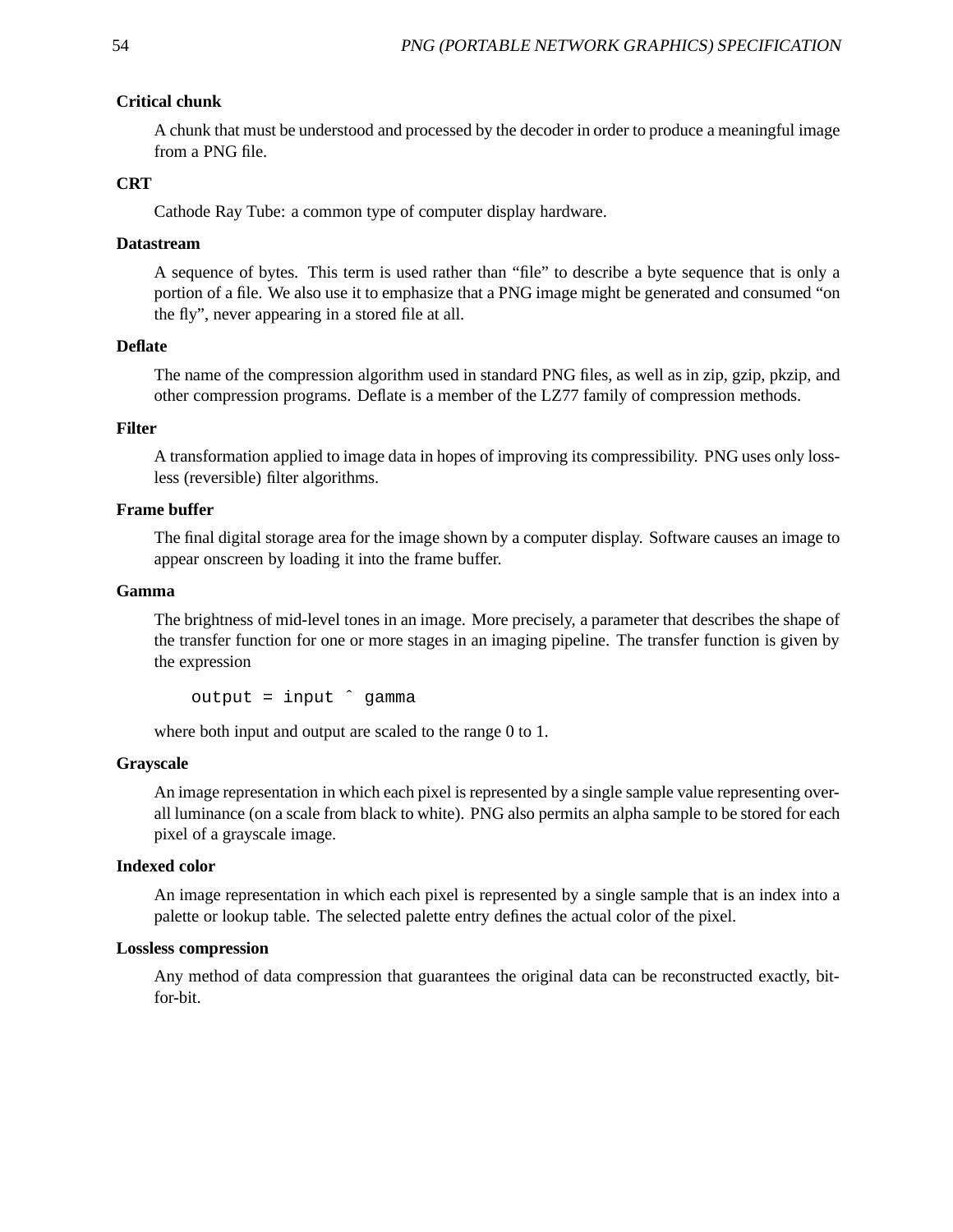#### **Lossy compression**

Any method of data compression that reconstructs the original data approximately, rather than exactly.

### **LSB**

Least Significant Byte of a multi-byte value.

### **Luminance**

Perceived brightness, or grayscale level, of a color. Luminance and chromaticity together fully define a perceived color.

### **LUT**

Look Up Table. In general, a table used to transform data. In frame buffer hardware, a LUT can be used to map indexed-color pixels into a selected set of truecolor values, or to perform gamma correction. In software, a LUT can be used as a fast way of implementing any one-variable mathematical function.

### **MSB**

Most Significant Byte of a multi-byte value.

### **Palette**

The set of colors available in an indexed-color image. In PNG, a palette is an array of colors defined by red, green, and blue samples. (Alpha values can also be defined for palette entries, via the tRNS chunk.)

### **Pixel**

The information stored for a single grid point in the image. The complete image is a rectangular array of pixels.

#### **PNG editor**

A program that modifies a PNG file and preserves ancillary information, including chunks that it does not recognize. Such a program must obey the rules given in Chunk Ordering Rules (Chapter 7).

#### **Sample**

A single number in the image data; for example, the red value of a pixel. A pixel is composed of one or more samples. When discussing physical data layout (in particular, in Image layout, Section 2.3), we use "sample" to mean a number stored in the image array. It would be more precise but much less readable to say "sample or palette index" in that context. Elsewhere in the specification, "sample" means a color value or alpha value. In the indexed-color case, these are palette entries not palette indexes.

#### **Sample depth**

The precision, in bits, of color values and alpha values. In indexed-color PNGs the sample depth is always 8 by definition of the PLTE chunk. In other color types it is the same as the bit depth.

#### **Scanline**

One horizontal row of pixels within an image.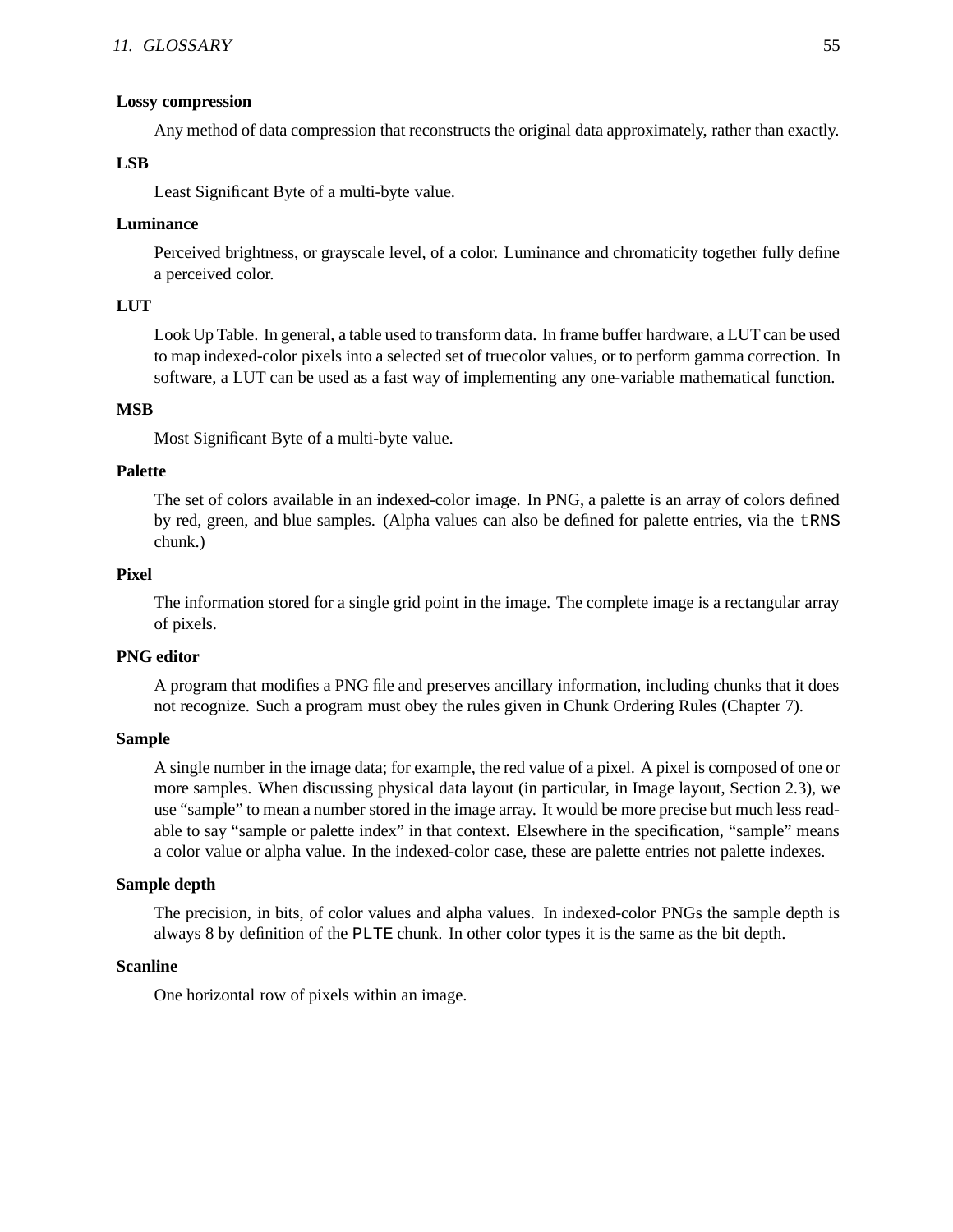#### **Truecolor**

An image representation in which pixel colors are defined by storing three samples for each pixel, representing red, green, and blue intensities respectively. PNG also permits an alpha sample to be stored for each pixel of a truecolor image.

### **White point**

The chromaticity of a computer display's nominal white value.

#### **zlib**

A particular format for data that has been compressed using deflate-style compression. Also the name of a library implementing this method. PNG implementations need not use the zlib library, but they must conform to its format for compressed data.

# **12 Appendix: Rationale**

(This appendix is not part of the formal PNG specification.)

This appendix gives the reasoning behind some of the design decisions in PNG. Many of these decisions were the subject of considerable debate. The authors freely admit that another group might have made different decisions; however, we believe that our choices are defensible and consistent.

### **12.1 Why a new file format?**

Does the world really need yet another graphics format? We believe so. GIF is no longer freely usable, but no other commonly used format can directly replace it, as is discussed in more detail below. We might have used an adaptation of an existing format, for example GIF with an unpatented compression scheme. But this would require new code anyway; it would not be all that much easier to implement than a whole new file format. (PNG is designed to be simple to implement, with the exception of the compression engine, which would be needed in any case.) We feel that this is an excellent opportunity to design a new format that fixes some of the known limitations of GIF.

### **12.2 Why these features?**

The features chosen for PNG are intended to address the needs of applications that previously used the special strengths of GIF. In particular, GIF is well adapted for online communications because of its streamability and progressive display capability. PNG shares those attributes.

We have also addressed some of the widely known shortcomings of GIF. In particular, PNG supports truecolor images. We know of no widely used image format that losslessly compresses truecolor images as effectively as PNG does. We hope that PNG will make use of truecolor images more practical and widespread.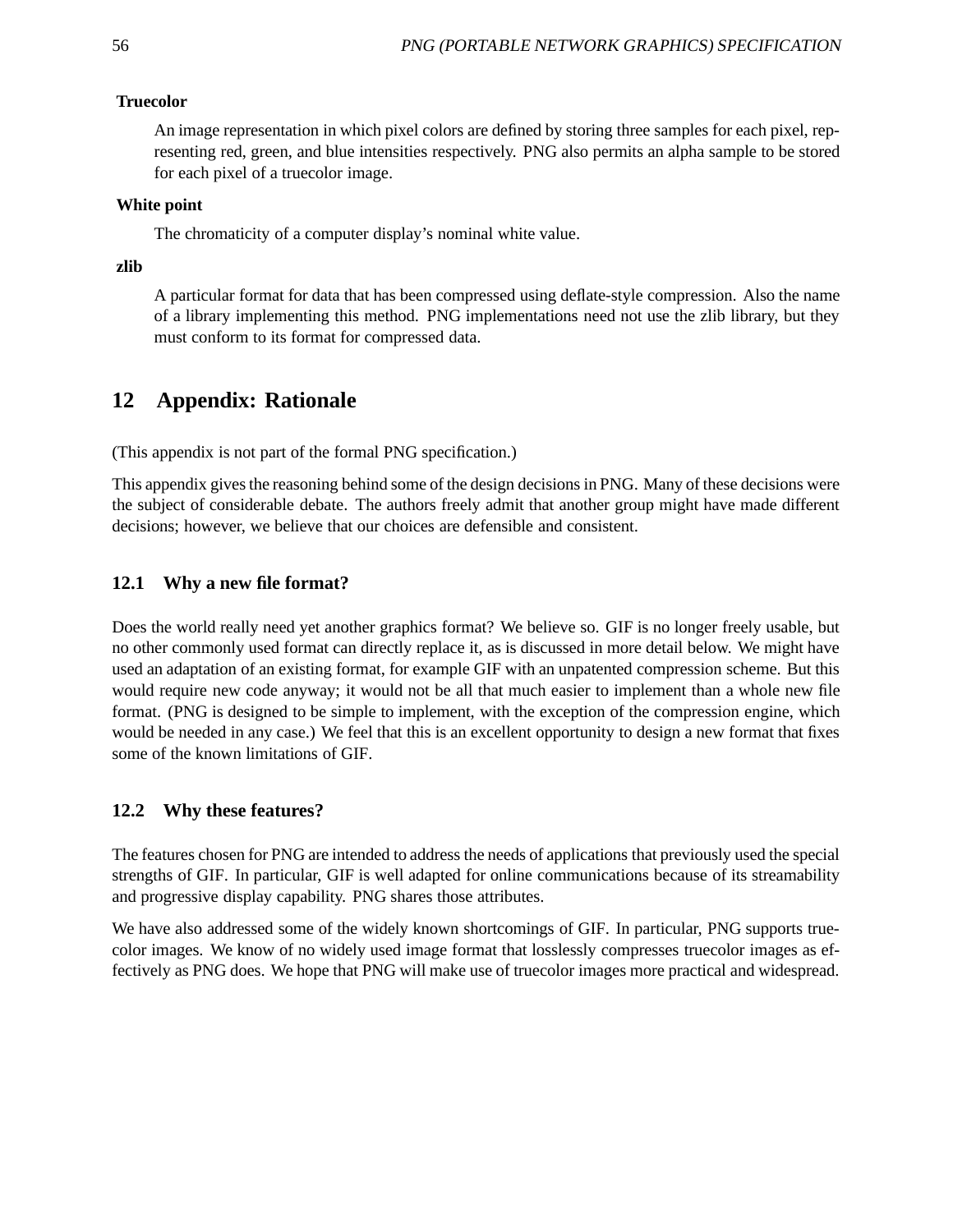Some form of transparency control is desirable for applications in which images are displayed against a background or together with other images. GIF provided a simple transparent-color specification for this purpose. PNG supports a full alpha channel as well as transparent-color specifications. This allows both highly flexible transparency and compression efficiency.

Robustness against transmission errors has been an important consideration. For example, images transferred across Internet are often mistakenly processed as text, leading to file corruption. PNG is designed so that such errors can be detected quickly and reliably.

PNG has been expressly designed not to be completely dependent on a single compression technique. Although deflate/inflate compression is mentioned in this document, PNG would still exist without it.

## **12.3 Why not these features?**

Some features have been deliberately omitted from PNG. These choices were made to simplify implementation of PNG, promote portability and interchangeability, and make the format as simple and foolproof as possible for users. In particular:

- There is no uncompressed variant of PNG. It is possible to store uncompressed data by using only uncompressed deflate blocks (a feature normally used to guarantee that deflate does not make incompressible data much larger). However, PNG software must support full deflate/inflate; any software that does not is not compliant with the PNG standard. The two most important features of PNG—portability and compression—are absolute requirements for online applications, and users demand them. Failure to support full deflate/inflate compromises both of these objectives.
- There is no lossy compression in PNG. Existing formats such as JFIF already handle lossy compression well. Furthermore, available lossy compression methods (e.g., JPEG) are far from foolproof — a poor choice of quality level can ruin an image. To avoid user confusion and unintentional loss of information, we feel it is best to keep lossy and lossless formats strictly separate. Also, lossy compression is complex to implement. Adding JPEG support to a PNG decoder might increase its size by an order of magnitude. This would certainly cause some decoders to omit support for the feature, which would destroy our goal of interchangeability.
- There is no support for CMYK or other unusual color spaces. Again, this is in the name of promoting portability. CMYK, in particular, is far too device-dependent to be useful as a portable image representation.
- There is no standard chunk for thumbnail views of images. In discussions with software vendors who use thumbnails in their products, it has become clear that most would not use a "standard" thumbnail chunk. For one thing, every vendor has a different idea of what the dimensions and characteristics of a thumbnail ought to be. Also, some vendors keep thumbnails in separate files to accommodate varied image formats; they are not going to stop doing that simply because of a thumbnail chunk in one new format. Proprietary chunks containing vendor-specific thumbnails appear to be more practical than a common thumbnail format.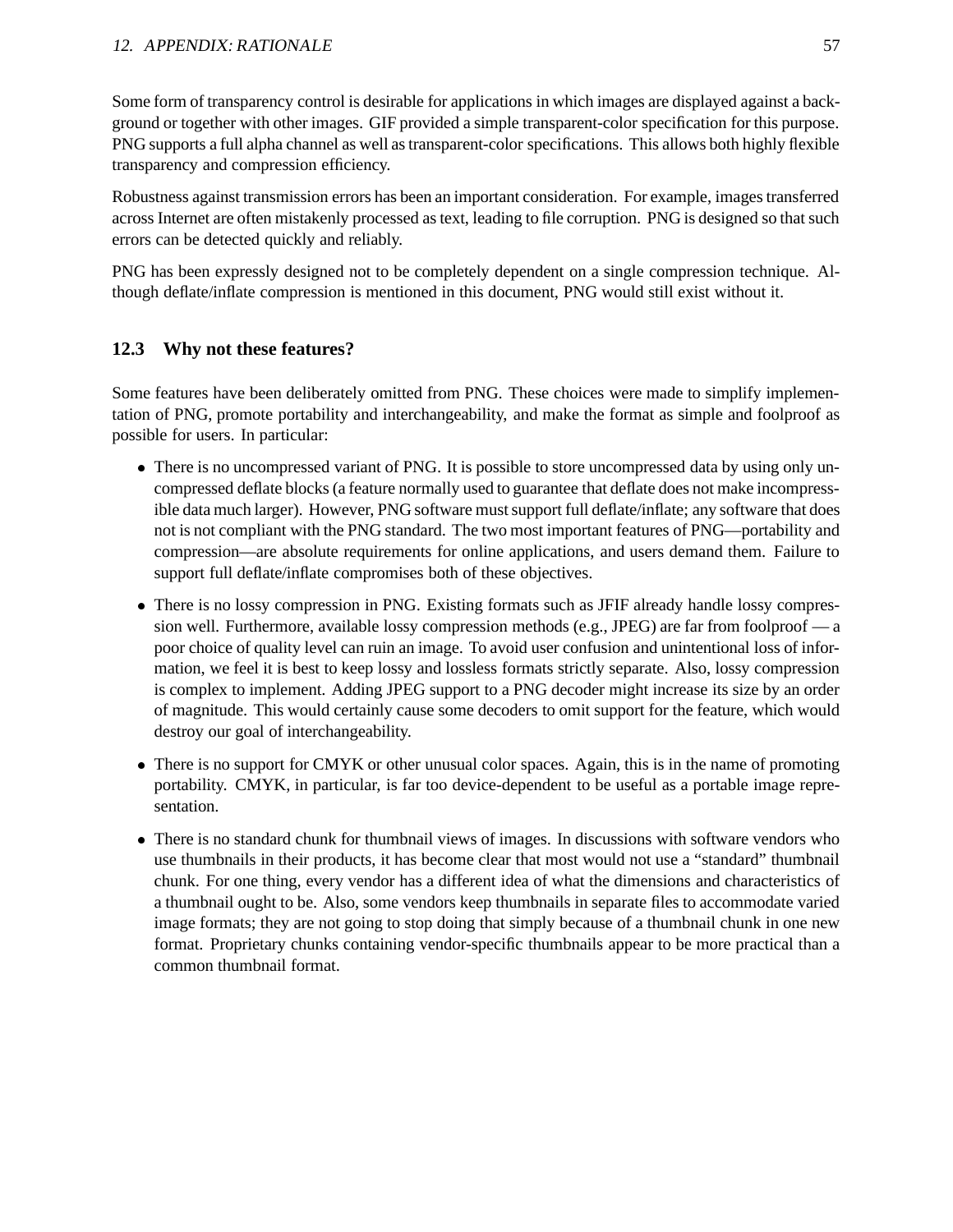It is worth noting that private extensions to PNG could easily add these features. We will not, however, include them as part of the basic PNG standard.

PNG also does not support multiple images in one file. This restriction is a reflection of the reality that many applications do not need and will not support multiple images per file. In any case, single images are a fundamentally different sort of object from sequences of images. Rather than make false promises of interchangeability, we have drawn a clear distinction between single-image and multi-image formats. PNG is a singleimage format. (But see Multiple-image extension, Section 8.4.)

## **12.4 Why not use format X?**

Numerous existing formats were considered before deciding to develop PNG. None could meet the requirements we felt were important for PNG.

GIF is no longer suitable as a universal standard because of legal entanglements. Although just replacing GIF's compression method would avoid that problem, GIF does not support truecolor images, alpha channels, or gamma correction. The spec has more subtle problems too. Only a small subset of the GIF89 spec is actually portable across a variety of implementations, but there is no codification of the most portable part of the spec.

TIFF is far too complex to meet our goals of simplicity and interchangeability. Defining a TIFF subset would meet that objection, but would frustrate users making the reasonable assumption that a file saved as TIFF from their existing software would load into a program supporting our flavor of TIFF. Furthermore, TIFF is not designed for stream processing, has no provision for progressive display, and does not currently provide any good, legally unencumbered, lossless compression method.

IFF has also been suggested, but is not suitable in detail: available image representations are too machinespecific or not adequately compressed. The overall chunk structure of IFF is a useful concept that PNG has liberally borrowed from, but we did not attempt to be bit-for-bit compatible with IFF chunk structure. Again this is due to detailed issues, notably the fact that IFF FORMs are not designed to be serially writable.

Lossless JPEG is not suitable because it does not provide for the storage of indexed-color images. Furthermore, its lossless truecolor compression is often inferior to that of PNG.

## **12.5 Byte order**

It has been asked why PNG uses network byte order. We have selected one byte ordering and used it consistently. Which order in particular is of little relevance, but network byte order has the advantage that routines to convert to and from it are already available on any platform that supports TCP/IP networking, **including** all PC platforms. The functions are trivial and will be included in the reference implementation.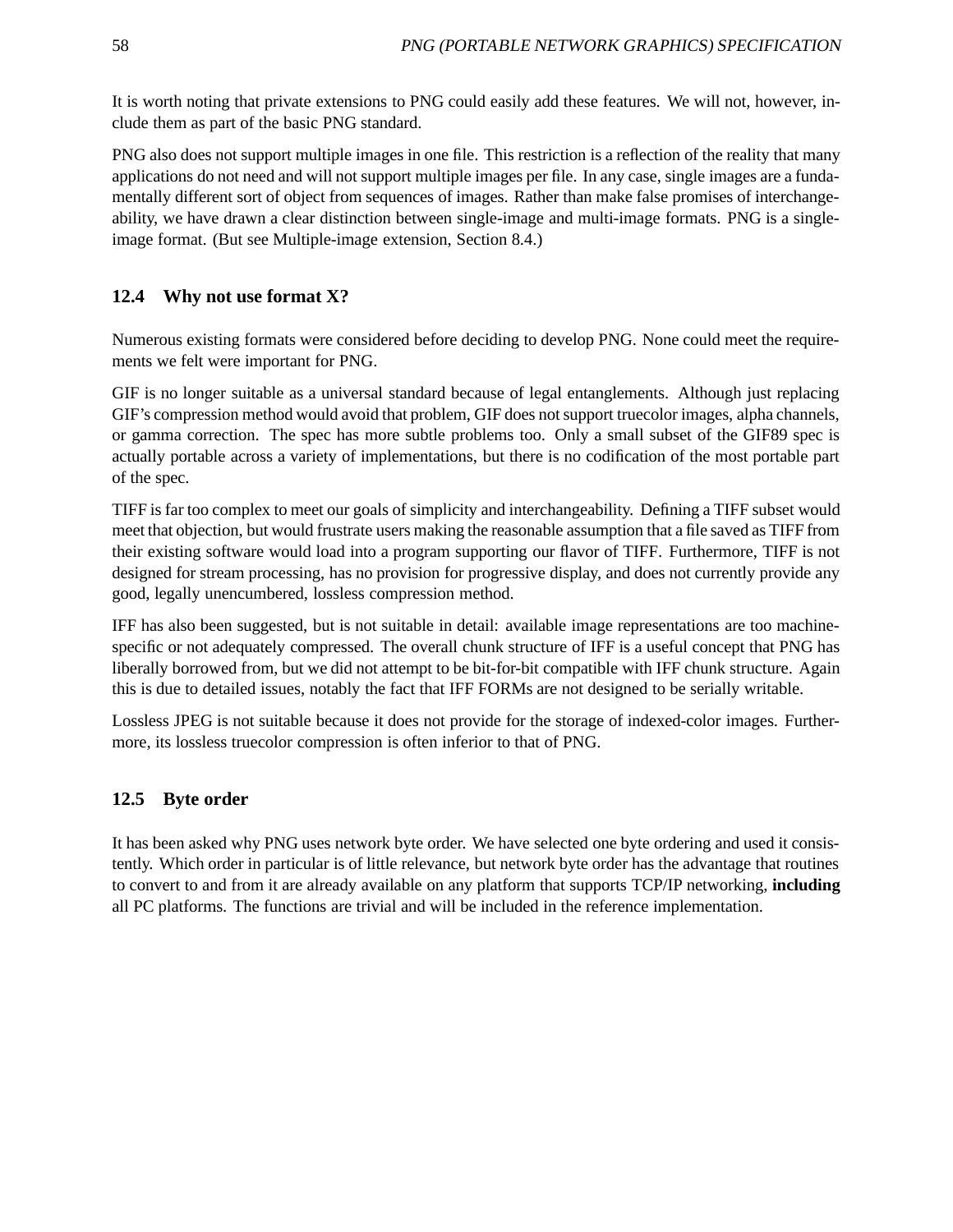### **12.6 Interlacing**

PNG's two-dimensional interlacing scheme is more complex to implement than GIF's line-wise interlacing. It also costs a little more in file size. However, it yields an initial image *eight times* faster than GIF (the first pass transmits only 1/64th of the pixels, compared to 1/8th for GIF). Although this initial image is coarse, it is useful in many situations. For example, if the image is a World Wide Web imagemap that the user has seen before, PNG's first pass is often enough to determine where to click. The PNG scheme also looks better than GIF's, because horizontal and vertical resolution never differ by more than a factor of two; this avoids the odd "stretched" look seen when interlaced GIFs are filled in by replicating scanlines. Preliminary results show that small text in an interlaced PNG image is typically readable about twice as fast as in an equivalent GIF, i.e., after PNG's fifth pass or 25% of the image data, instead of after GIF's third pass or 50%. This is again due to PNG's more balanced increase in resolution.

### **12.7 Why gamma?**

It might seem natural to standardize on storing sample values that are linearly proportional to light intensity (that is, have gamma of 1.0). But in fact, it is common for images to have a gamma of less than 1. There are three good reasons for this:

- For reasons detailed in Gamma Tutorial (Chapter 13), all video cameras apply a "gamma correction" function to the intensity information. This causes the video signal to have a gamma of about 0.5 relative to the light intensity in the original scene. Thus, images obtained by frame-grabbing video already have a gamma of about 0.5.
- The human eye has a nonlinear response to intensity, so linear encoding of samples either wastes sample codes in bright areas of the image, or provides too few sample codes to avoid banding artifacts in dark areas of the image, or both. At least 12 bits per sample are needed to avoid visible artifacts in linear encoding with a 100:1 image intensity range. An image gamma in the range 0.3 to 0.5 allocates sample values in a way that roughly corresponds to the eye's response, so that 8 bits/sample are enough to avoid artifacts caused by insufficient sample precision in almost all images. This makes "gamma encoding" a much better way of storing digital images than the simpler linear encoding.
- Many images are created on PCs or workstations with no gamma correction hardware and no software willing to provide gamma correction either. In these cases, the images have had their lighting and color chosen to look best on this platform — they can be thought of as having "manual" gamma correction built in. To see what the image author intended, it is necessary to treat such images as having a file gamma value in the range 0.4-0.6, depending on the room lighting level that the author was working in.

In practice, image gamma values around 1.0 and around 0.5 are both widely found. Older image standards such as GIF often do not account for this fact. The JFIF standard specifies that images in that format should use linear samples, but many JFIF images found on the Internet actually have a gamma somewhere near 0.4 or 0.5. The variety of images found and the variety of systems that people display them on have led to widespread problems with images appearing "too dark" or "too light".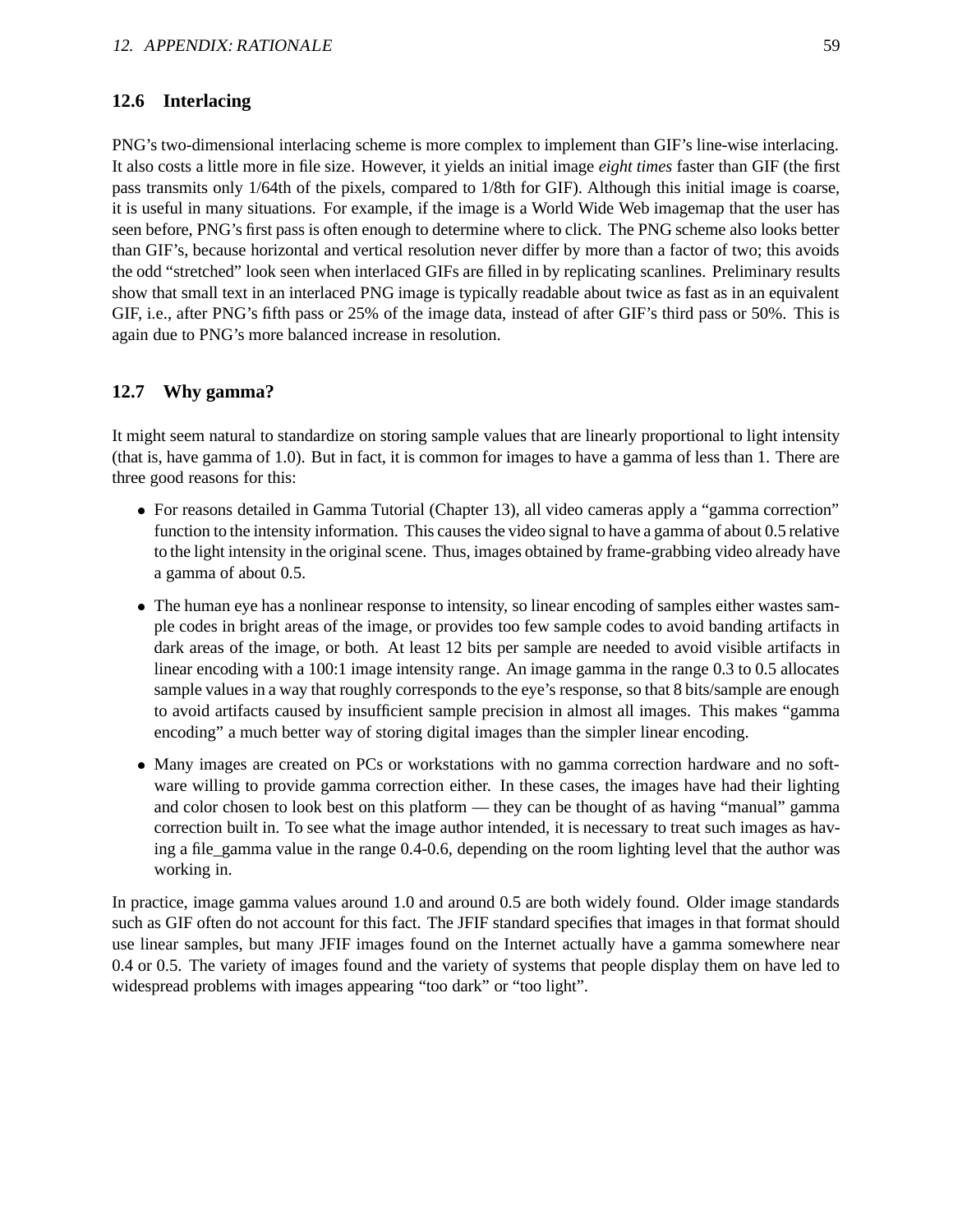PNG expects viewers to compensate for image gamma at the time that the image is displayed. Another possible approach is to expect encoders to convert all images to a uniform gamma at encoding time. While that method would speed viewers slightly, it has fundamental flaws:

- Gamma correction is inherently lossy due to quantization and roundoff error. Requiring conversion at encoding time thus causes irreversible loss. Since PNG is intended to be a lossless storage format, this is undesirable; we should store unmodified source data.
- The encoder might not know the source gamma value. If the decoder does gamma correction at viewing time, it can adjust the gamma (change the displayed brightness) in response to feedback from a human user. The encoder has no such recourse.
- Whatever "standard" gamma we settled on would be wrong for some displays. Hence viewers would still need gamma correction capability.

Since there will always be images with no gamma or an incorrect recorded gamma, good viewers will need to incorporate gamma adjustment code anyway. Gamma correction at viewing time is thus the right way to go.

See Gamma Tutorial (Chapter 13) for more information.

## **12.8 Non-premultiplied alpha**

PNG uses "unassociated" or "non-premultiplied" alpha so that images with separate transparency masks can be stored losslessly. Another common technique, "premultiplied alpha", stores pixel values premultiplied by the alpha fraction; in effect, the image is already composited against a black background. Any image data hidden by the transparency mask is irretrievably lost by that method, since multiplying by a zero alpha value always produces zero.

Some image rendering techniques generate images with premultiplied alpha (the alpha value actually represents how much of the pixel is covered by the image). This representation can be converted to PNG by dividing the sample values by alpha, except where alpha is zero. The result will look good if displayed by a viewer that handles alpha properly, but will not look very good if the viewer ignores the alpha channel.

Although each form of alpha storage has its advantages, we did not want to require all PNG viewers to handle both forms. We standardized on non-premultiplied alpha as being the lossless and more general case.

## **12.9 Filtering**

PNG includes filtering capability because filtering can significantly reduce the compressed size of truecolor and grayscale images. Filtering is also sometimes of value on indexed-color images, although this is less common.

The filter algorithms are defined to operate on bytes, rather than pixels; this gains simplicity and speed with very little cost in compression performance. Tests have shown that filtering is usually ineffective for images with fewer than 8 bits per sample, so providing pixelwise filtering for such images would be pointless. For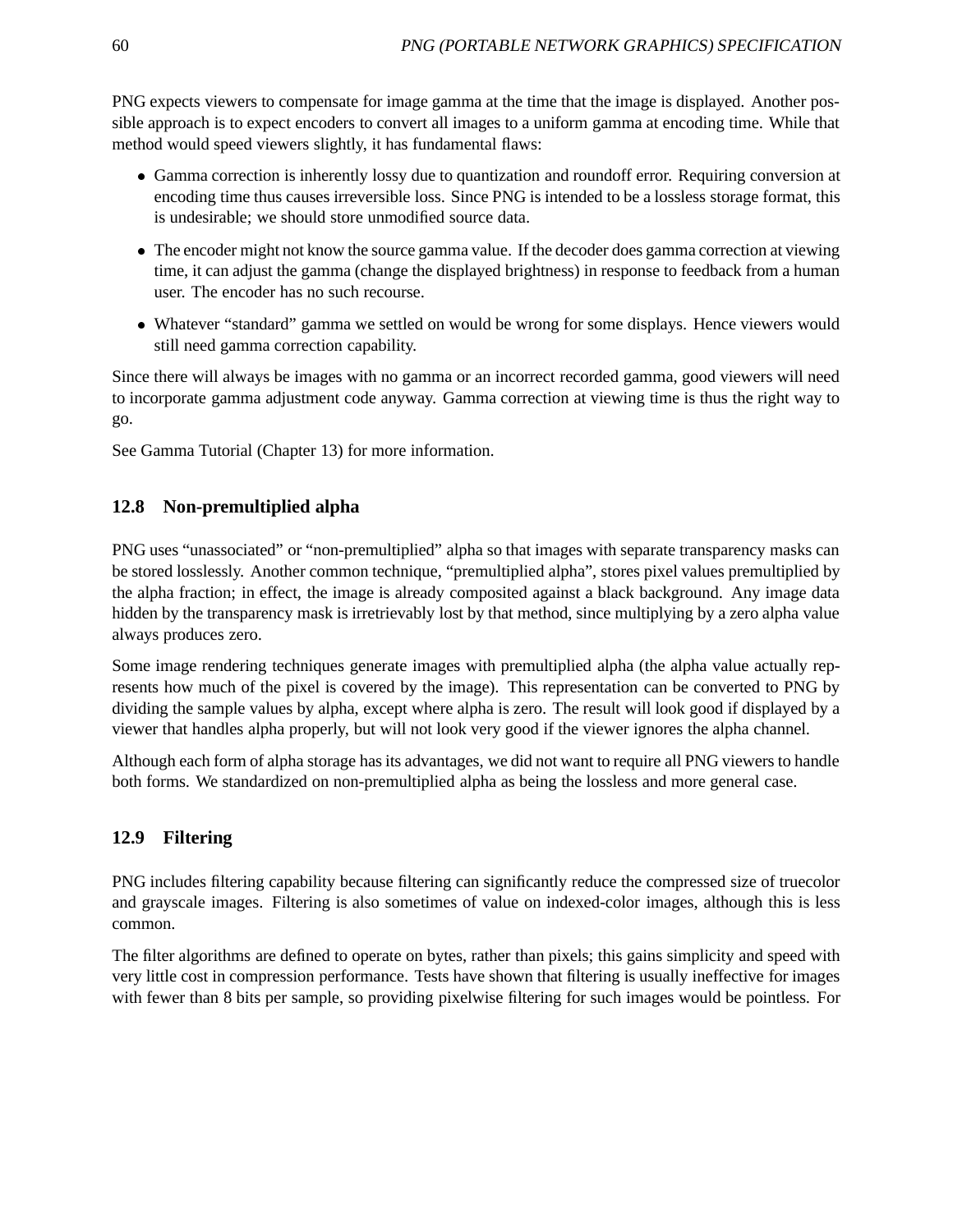16 bit/sample data, bytewise filtering is nearly as effective as pixelwise filtering, because MSBs are predicted from adjacent MSBs, and LSBs are predicted from adjacent LSBs.

The encoder is allowed to change filters for each new scanline. This creates no additional complexity for decoders, since a decoder is required to contain defiltering logic for every filter type anyway. The only cost is an extra byte per scanline in the pre-compression datastream. Our tests showed that when the same filter is selected for all scanlines, this extra byte compresses away to almost nothing, so there is little storage cost compared to a fixed filter specified for the whole image. And the potential benefits of adaptive filtering are too great to ignore. Even with the simplistic filter-choice heuristics so far discovered, adaptive filtering usually outperforms fixed filters. In particular, an adaptive filter can change behavior for successive passes of an interlaced image; a fixed filter cannot.

## **12.10 Text strings**

Most graphics file formats include the ability to store some textual information along with the image. But many applications need more than that: they want to be able to store several identifiable pieces of text. For example, a database using PNG files to store medical X-rays would likely want to include patient's name, doctor's name, etc. A simple way to do this in PNG would be to invent new private chunks holding text. The disadvantage of such an approach is that other applications would have no idea what was in those chunks, and would simply ignore them. Instead, we recommend that textual information be stored in standard  $\text{E}\Sigma\text{t}$ chunks with suitable keywords. Use of tEXt tells any PNG viewer that the chunk contains text that might be of interest to a human user. Thus, a person looking at the file with another viewer will still be able to see the text, and even understand what it is if the keywords are reasonably self-explanatory. (To this end, we recommend spelled-out keywords, not abbreviations that will be hard for a person to understand. Saving a few bytes on a keyword is false economy.)

The ISO 8859-1 (Latin-1) character set was chosen as a compromise between functionality and portability. Some platforms cannot display anything more than 7-bit ASCII characters, while others can handle characters beyond the Latin-1 set. We felt that Latin-1 represents a widely useful and reasonably portable character set. Latin-1 is a direct subset of character sets commonly used on popular platforms such as Microsoft Windows and X Windows. It can also be handled on Macintosh systems with a simple remapping of characters.

There is presently no provision for text employing character sets other than Latin-1. We recognize that the need for other character sets will increase. However, PNG already requires that programmers implement a number of new and unfamiliar features, and text representation is not PNG's primary purpose. Since PNG provides for the creation and public registration of new ancillary chunks of general interest, we expect that text chunks for other character sets, such as Unicode, eventually will be registered and increase gradually in popularity.

## **12.11 PNG file signature**

The first eight bytes of a PNG file always contain the following values: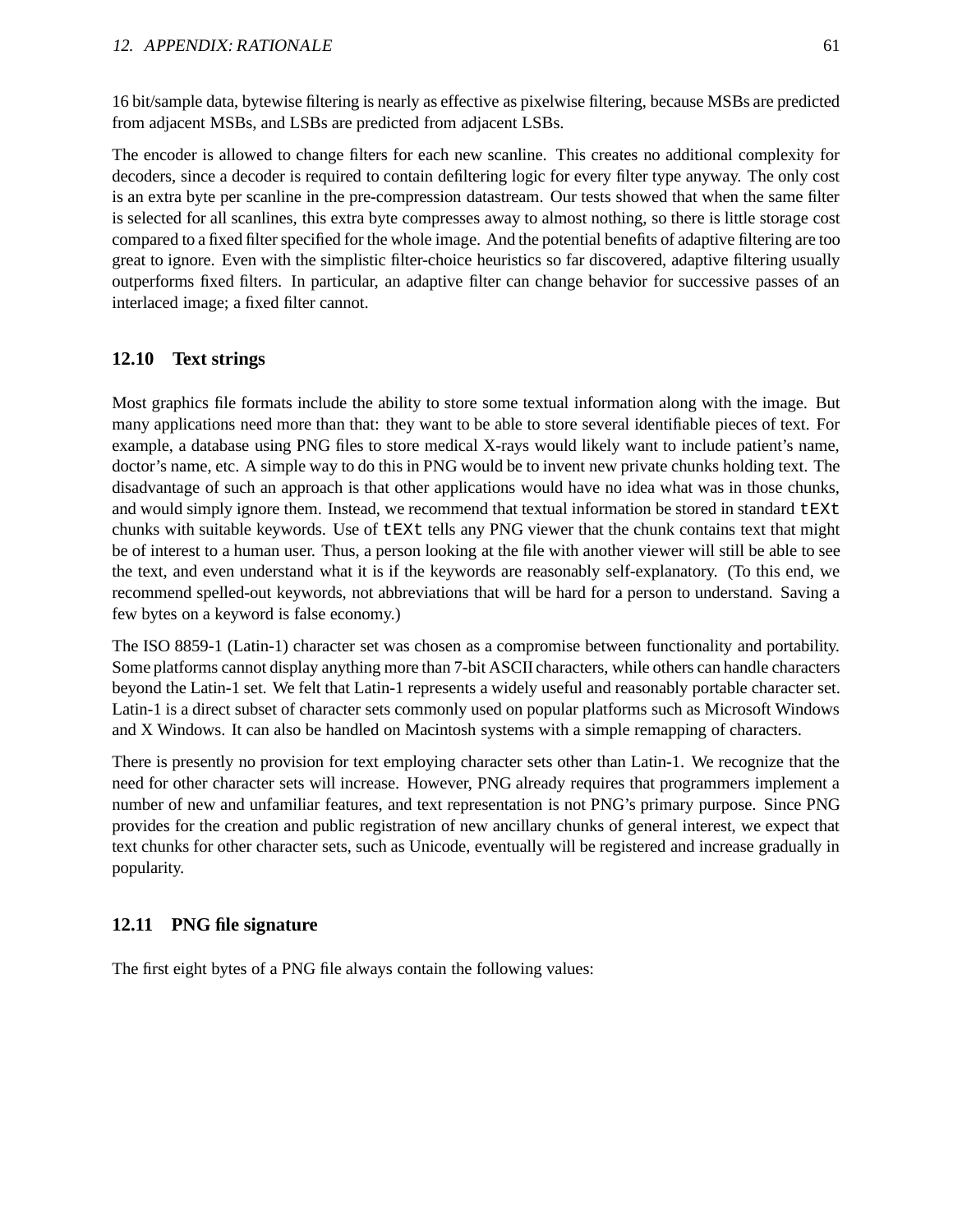| (decimal)                                                                    |  |  |  | 137 80 78 71 13 10 26 10 |  |
|------------------------------------------------------------------------------|--|--|--|--------------------------|--|
| (hexadecimal)                                                                |  |  |  | 89 50 4e 47 0d 0a 1a 0a  |  |
| (ASCII C notation) $\{211 \quad P \quad N \quad G \quad r \quad 032 \quad n$ |  |  |  |                          |  |

This signature both identifies the file as a PNG file and provides for immediate detection of common filetransfer problems. The first two bytes distinguish PNG files on systems that expect the first two bytes to identify the file type uniquely. The first byte is chosen as a non-ASCII value to reduce the probability that a text file may be misrecognized as a PNG file; also, it catches bad file transfers that clear bit 7. Bytes two through four name the format. The CR-LF sequence catches bad file transfers that alter newline sequences. The control-Z character stops file display under MS-DOS. The final line feed checks for the inverse of the CR-LF translation problem.

A decoder may further verify that the next eight bytes contain an IHDR chunk header with the correct chunk length; this will catch bad transfers that drop or alter null (zero) bytes.

Note that there is no version number in the signature, nor indeed anywhere in the file. This is intentional: the chunk mechanism provides a better, more flexible way to handle format extensions, as explained in Chunk naming conventions (Section 12.13).

## **12.12 Chunk layout**

The chunk design allows decoders to skip unrecognized or uninteresting chunks: it is simply necessary to skip the appropriate number of bytes, as determined from the length field.

Limiting chunk length to (2ˆ31)-1 bytes avoids possible problems for implementations that cannot conveniently handle 4-byte unsigned values. In practice, chunks will usually be much shorter than that anyway.

A separate CRC is provided for each chunk in order to detect badly-transferred images as quickly as possible. In particular, critical data such as the image dimensions can be validated before being used.

The chunk length is excluded from the CRC so that the CRC can be calculated as the data is generated; this avoids a second pass over the data in cases where the chunk length is not known in advance. Excluding the length from the CRC does not create any extra risk of failing to discover file corruption, since if the length is wrong, the CRC check will fail: the CRC will be computed on the wrong set of bytes and then be tested against the wrong value from the file.

## **12.13 Chunk naming conventions**

The chunk naming conventions allow safe, flexible extension of the PNG format. This mechanism is much better than a format version number, because it works on a feature-by-feature basis rather than being an overall indicator. Decoders can process newer files if and only if the files use no unknown critical features (as indicated by finding unknown critical chunks). Unknown ancillary chunks can be safely ignored. We decided against having an overall format version number because experience has shown that format version numbers hurt portability as much as they help. Version numbers tend to be set unnecessarily high, leading to older decoders rejecting files that they could have processed (this was a serious problem for several years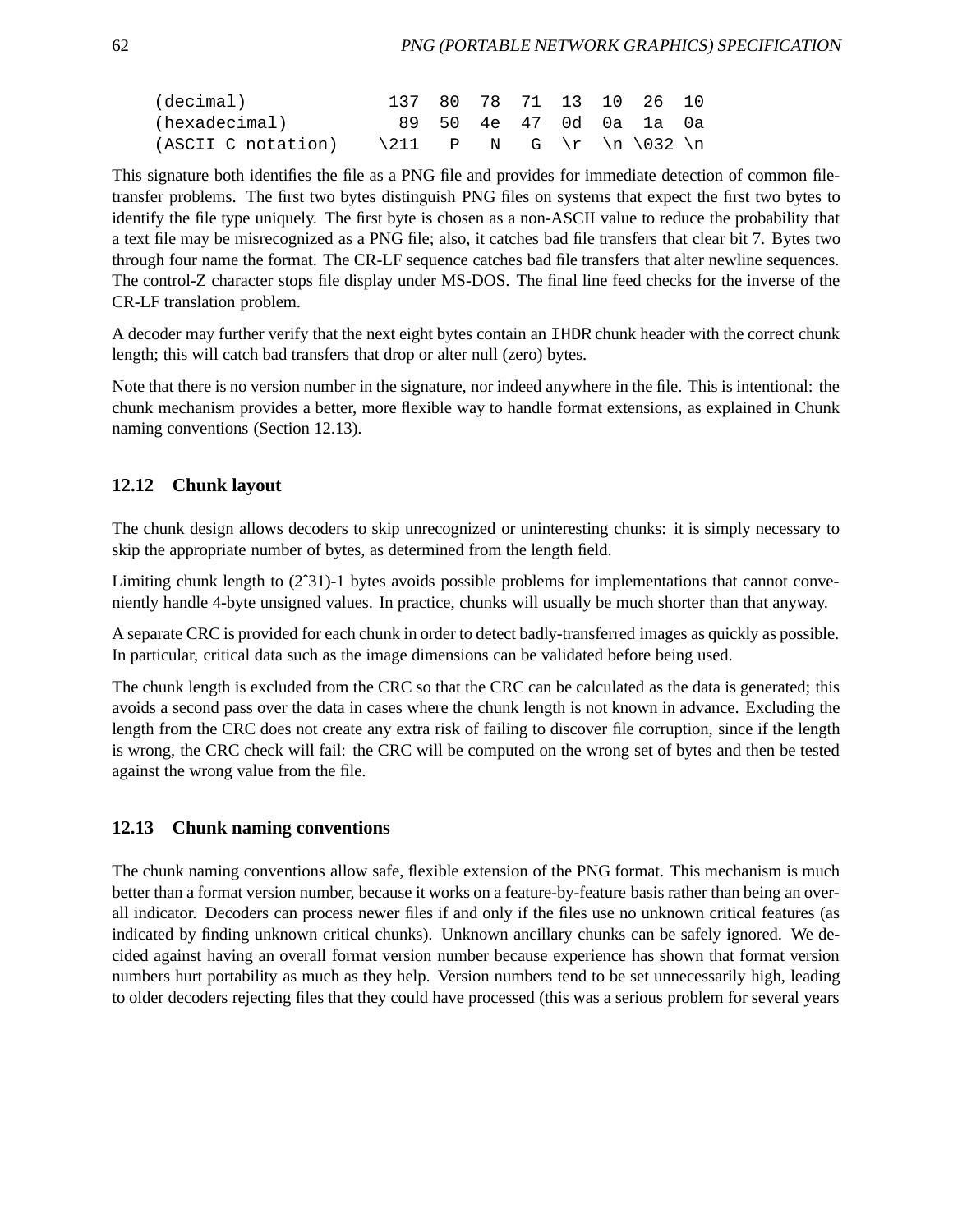after the GIF89 spec came out, for example). Furthermore, private extensions can be made either critical or ancillary, and standard decoders should react appropriately; overall version numbers are no help for private extensions.

A hypothetical chunk for vector graphics would be a critical chunk, since if ignored, important parts of the intended image would be missing. A chunk carrying the Mandelbrot set coordinates for a fractal image would be ancillary, since other applications could display the image without understanding what the image represents. In general, a chunk type should be made critical only if it is impossible to display a reasonable representation of the intended image without interpreting that chunk.

The public/private property bit ensures that any newly defined public chunk type name cannot conflict with proprietary chunks that could be in use somewhere. However, this does not protect users of private chunk names from the possibility that someone else may use the same chunk name for a different purpose. It is a good idea to put additional identifying information at the start of the data for any private chunk type.

When a PNG file is modified, certain ancillary chunks may need to be changed to reflect changes in other chunks. For example, a histogram chunk needs to be changed if the image data changes. If the file editor does not recognize histogram chunks, copying them blindly to a new output file is incorrect; such chunks should be dropped. The safe/unsafe property bit allows ancillary chunks to be marked appropriately.

Not all possible modification scenarios are covered by the safe/unsafe semantics. In particular, chunks that are dependent on the total file contents are not supported. (An example of such a chunk is an index of IDAT chunk locations within the file: adding a comment chunk would inadvertently break the index.) Definition of such chunks is discouraged. If absolutely necessary for a particular application, such chunks can be made critical chunks, with consequent loss of portability to other applications. In general, ancillary chunks can depend on critical chunks but not on other ancillary chunks. It is expected that mutually dependent information should be put into a single chunk.

In some situations it may be unavoidable to make one ancillary chunk dependent on another. Although the chunk property bits are insufficient to represent this case, a simple solution is available: in the dependent chunk, record the CRC of the chunk depended on. It can then be determined whether that chunk has been changed by some other program.

The same technique can be useful for other purposes. For example, if a program relies on the palette being in a particular order, it can store a private chunk containing the CRC of the PLTE chunk. If this value matches when the file is again read in, then it provides high confidence that the palette has not been tampered with. Note that it is not necessary to mark the private chunk unsafe-to-copy when this technique is used; thus, such a private chunk can survive other editing of the file.

## **12.14 Palette histograms**

A viewer may not be able to provide as many colors as are listed in the image's palette. (For example, some colors could be reserved by a window system.) To produce the best results in this situation, it is helpful to have information about the frequency with which each palette index actually appears, in order to choose the best palette for dithering or to drop the least-used colors. Since images are often created once and viewed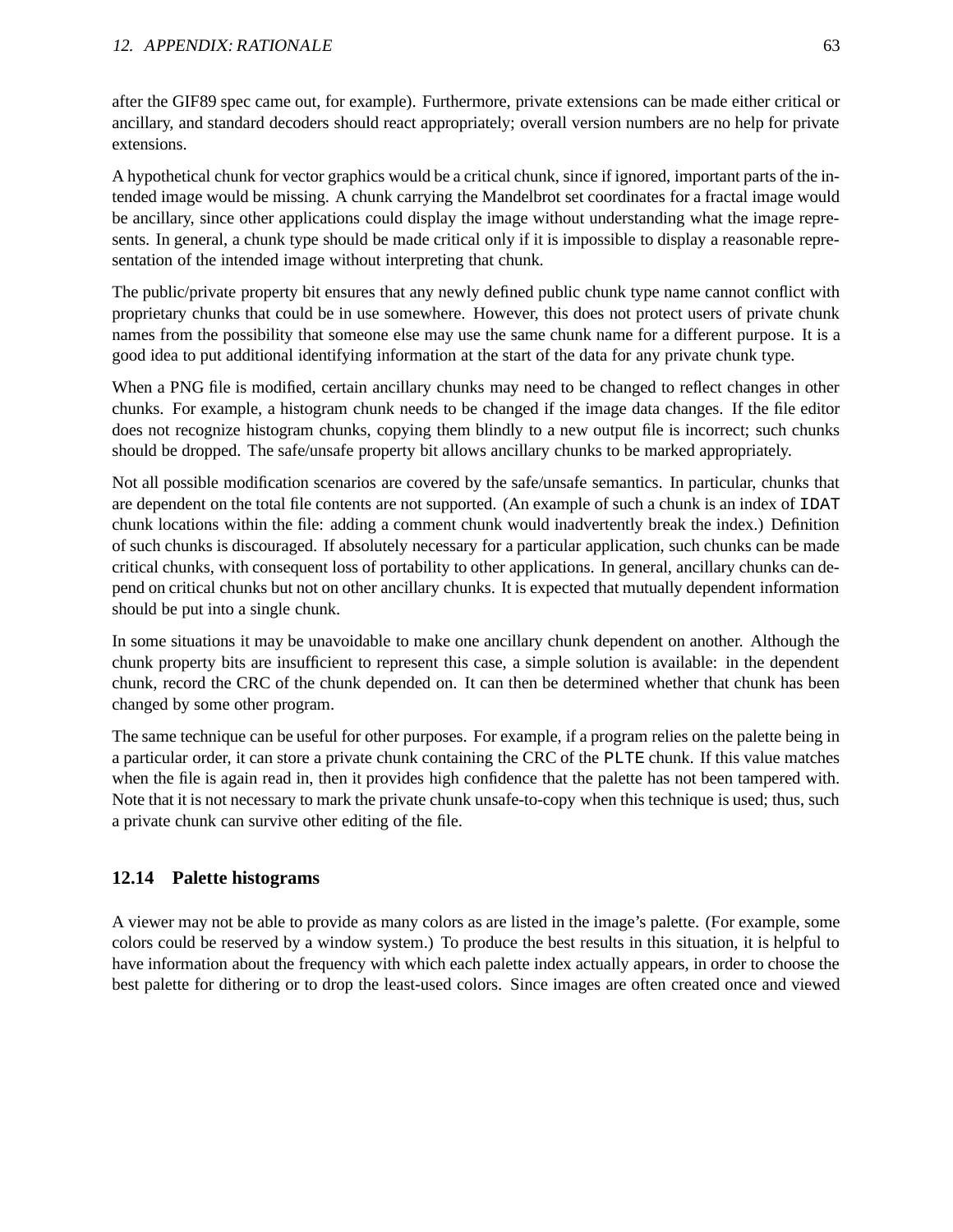many times, it makes sense to calculate this information in the encoder, although it is not mandatory for the encoder to provide it.

Other image formats have usually addressed this problem by specifying that the palette entries should appear in order of frequency of use. That is an inferior solution, because it doesn't give the viewer nearly as much information: the viewer can't determine how much damage will be done by dropping the last few colors. Nor does a sorted palette give enough information to choose a target palette for dithering, in the case that the viewer needs to reduce the number of colors substantially. A palette histogram provides the information needed to choose such a target palette without making a pass over the image data.

# **13 Appendix: Gamma Tutorial**

(This appendix is not part of the formal PNG specification.)

It would be convenient for graphics programmers if all of the components of an imaging system were linear. The voltage coming from an electronic camera would be directly proportional to the intensity (power) of light in the scene, the light emitted by a CRT would be directly proportional to its input voltage, and so on. However, real-world devices do not behave in this way. All CRT displays, almost all photographic film, and many electronic cameras have nonlinear signal-to-light-intensity or intensity-to-signal characteristics.

Fortunately, all of these nonlinear devices have a transfer function that is approximated fairly well by a single type of mathematical function: a power function. This power function has the general equation

output = input ˆ gamma

where  $\hat{ }$  denotes exponentiation, and "gamma" (often printed using the Greek letter gamma, thus the name) is simply the exponent of the power function.

By convention, "input" and "output" are both scaled to the range 0..1, with 0 representing black and 1 representing maximum white (or red, etc). Normalized in this way, the power function is completely described by a single number, the exponent "gamma".

So, given a particular device, we can measure its output as a function of its input, fit a power function to this measured transfer function, extract the exponent, and call it gamma. We often say "this device has a gamma of 2.5" as a shorthand for "this device has a power-law response with an exponent of 2.5". We can also talk about the gamma of a mathematical transform, or of a lookup table in a frame buffer, so long as the input and output of the thing are related by the power-law expression above.

## **How do gammas combine?**

Real imaging systems will have several components, and more than one of these can be nonlinear. If all of the components have transfer characteristics that are power functions, then the transfer function of the entire system is also a power function. The exponent (gamma) of the whole system's transfer function is just the product of all of the individual exponents (gammas) of the separate stages in the system.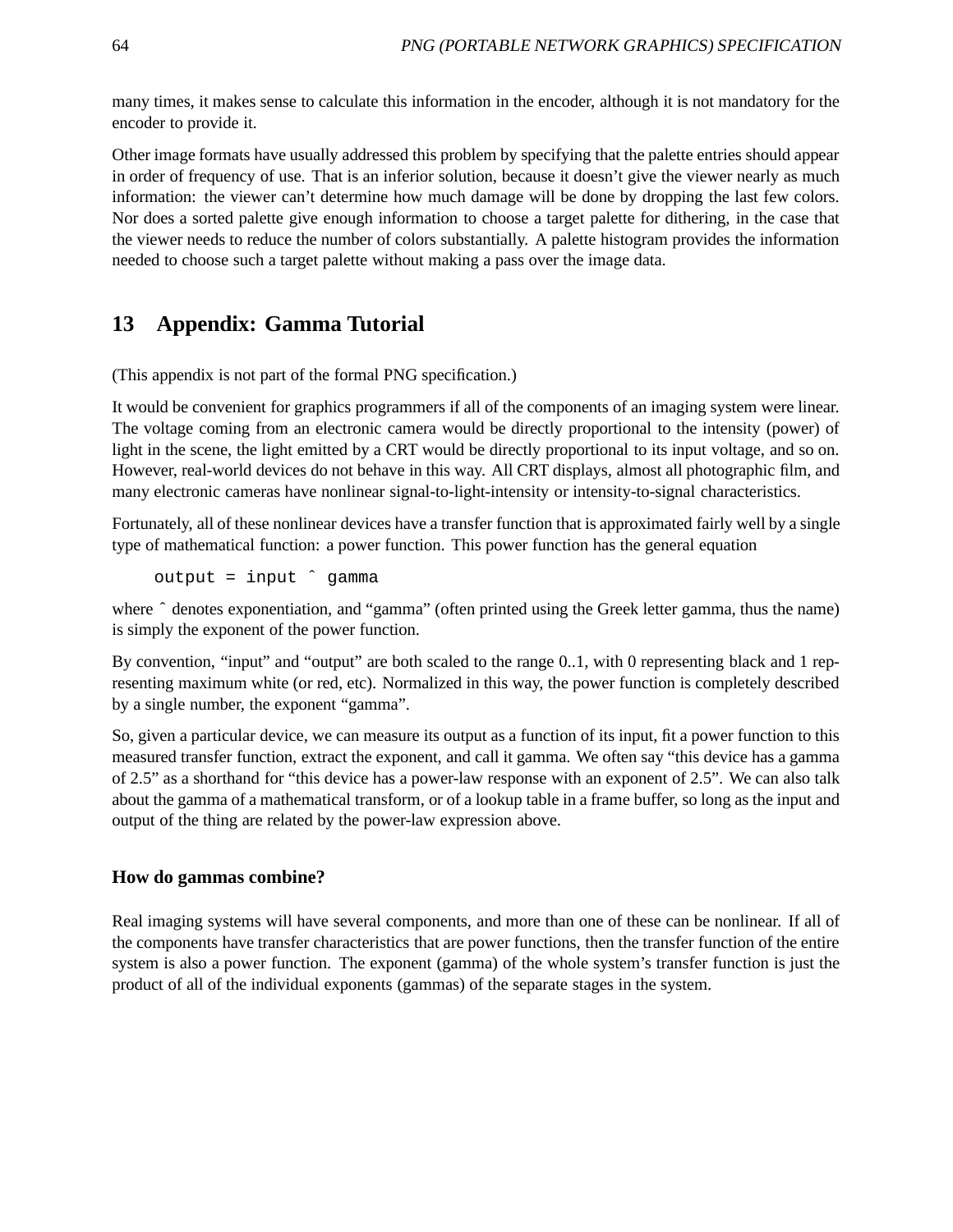Also, stages that are linear pose no problem, since a power function with an exponent of 1.0 is really a linear function. So a linear transfer function is just a special case of a power function, with a gamma of 1.0.

Thus, as long as our imaging system contains only stages with linear and power-law transfer functions, we can meaningfully talk about the gamma of the entire system. This is indeed the case with most real imaging systems.

## **What should overall gamma be?**

If the overall gamma of an imaging system is 1.0, its output is linearly proportional to its input. This means that the ratio between the intensities of any two areas in the reproduced image will be the same as it was in the original scene. It might seem that this should always be the goal of an imaging system: to accurately reproduce the tones of the original scene. Alas, that is not the case.

When the reproduced image is to be viewed in "bright surround" conditions, where other white objects nearby in the room have about the same brightness as white in the image, then an overall gamma of 1.0 does indeed give real-looking reproduction of a natural scene. Photographic prints viewed under room light and computer displays in bright room light are typical "bright surround" viewing conditions.

However, sometimes images are intended to be viewed in "dark surround" conditions, where the room is substantially black except for the image. This is typical of the way movies and slides (transparencies) are viewed by projection. Under these circumstances, an accurate reproduction of the original scene results in an image that human viewers judge as "flat" and lacking in contrast. It turns out that the projected image needs to have a gamma of about 1.5 relative to the original scene for viewers to judge it "natural". Thus, slide film is designed to have a gamma of about 1.5, not 1.0.

There is also an intermediate condition called "dim surround", where the rest of the room is still visible to the viewer, but is noticeably darker than the reproduced image itself. This is typical of television viewing, at least in the evening, as well as subdued-light computer work areas. In dim surround conditions, the reproduced image needs to have a gamma of about 1.25 relative to the original scene in order to look natural.

The requirement for boosted contrast (gamma) in dark surround conditions is due to the way the human visual system works, and applies equally well to computer monitors. Thus, a PNG viewer trying to achieve the maximum realism for the images it displays really needs to know what the room lighting conditions are, and adjust the gamma of the displayed image accordingly.

If asking the user about room lighting conditions is inappropriate or too difficult, just assume that the overall gamma (viewing\_gamma as defined below) should be 1.0 or 1.25. That's all that most systems that implement gamma correction do.

## **What is a CRT's gamma?**

All CRT displays have a power-law transfer characteristic with a gamma of about 2.5. This is due to the physical processes involved in controlling the electron beam in the electron gun, and has nothing to do with the phosphor.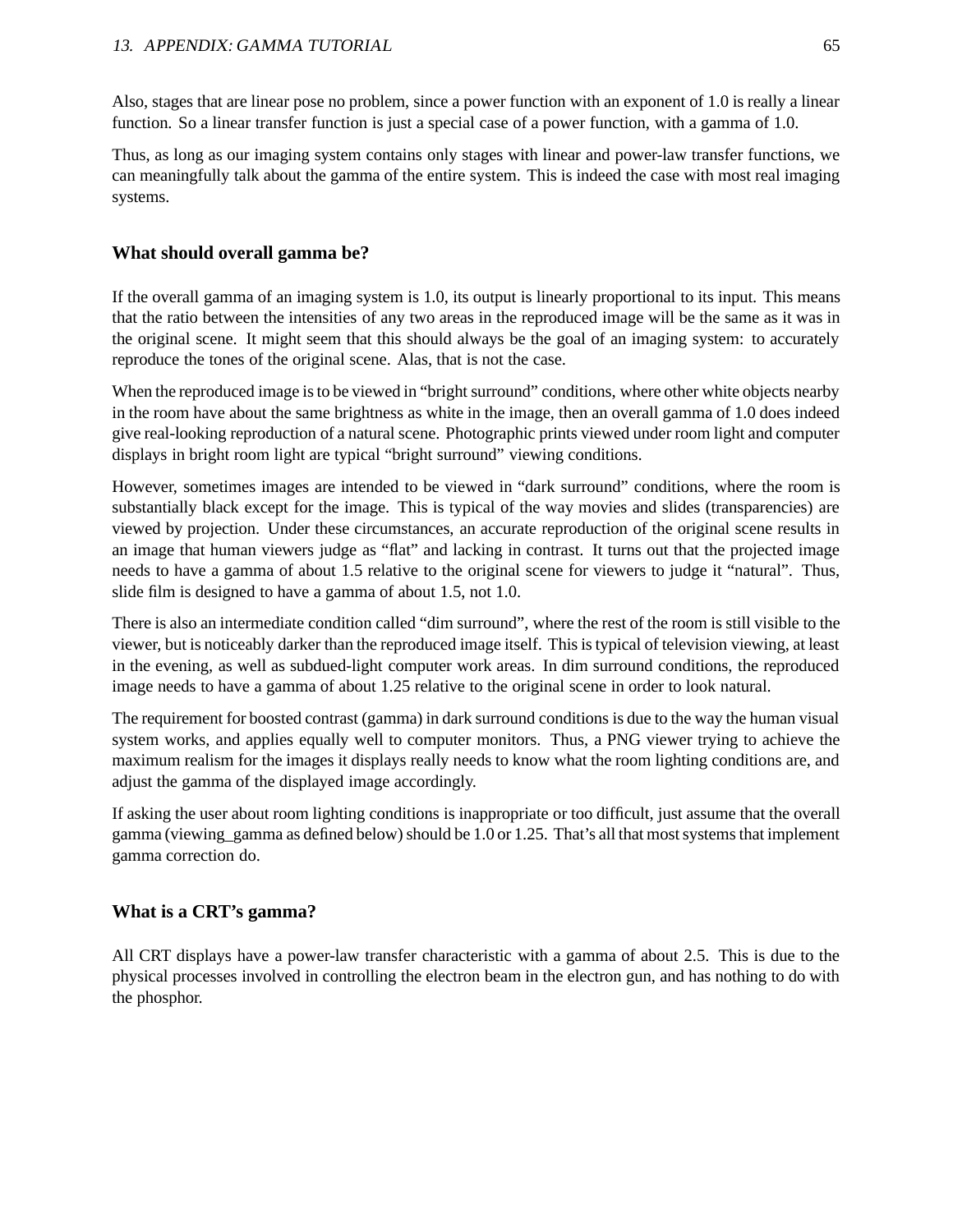An exception to this rule is fancy "calibrated" CRTs that have internal electronics to alter their transfer function. If you have one of these, you probably should believe what the manufacturer tells you its gamma is. But in all other cases, assuming 2.5 is likely to be pretty accurate.

There are various images around that purport to measure gamma, usually by comparing the intensity of an area containing alternating white and black with a series of areas of continuous gray of different intensity. These are usually not reliable. Test images that use a "checkerboard" pattern of black and white are the worst, because a single white pixel will be reproduced considerably darker than a large area of white. An image that uses alternating black and white horizontal lines (such as the "gamma.png" test image at ftp://ftp.uu.net/graphics/png/images/suite/gamma.png) is much better, but even it may be inaccurate at high "picture" settings on some CRTs.

If you have a good photometer, you can measure the actual light output of a CRT as a function of input voltage and fit a power function to the measurements. However, note that this procedure is very sensitive to the CRT's black level adjustment, somewhat sensitive to its picture adjustment, and also affected by ambient light. Furthermore, CRTs spread some light from bright areas of an image into nearby darker areas; a single bright spot against a black background may be seen to have a "halo". Your measuring technique will need to minimize the effects of this.

Because of the difficulty of measuring gamma, using either test images or measuring equipment, you're usually better off just assuming gamma is 2.5 rather than trying to measure it.

### **What is gamma correction?**

A CRT has a gamma of 2.5, and we can't change that. To get an overall gamma of 1.0 (or somewhere near that) for an imaging system, we need to have at least one other component of the "image pipeline" that is nonlinear. If, in fact, there is only one nonlinear stage in addition to the CRT, then it's traditional to say that the CRT has a certain gamma, and that the other nonlinear stage provides "gamma correction" to compensate for the CRT. However, exactly where the "correction" is done depends on circumstance.

In all broadcast video systems, gamma correction is done in the camera. This choice was made in the days when television electronics were all analog, and a good gamma-correction circuit was expensive to build. The original NTSC video standard required cameras to have a transfer function with a gamma of 1/2.2, or about 0.45. Recently, a more complex two-part transfer function has been adopted [SMPTE-170M], but its behavior can be well approximated by a power function with a gamma of 0.5. When the resulting image is displayed on a CRT with a gamma of 2.5, the image on screen ends up with a gamma of about 1.25 relative to the original scene, which is appropriate for "dim surround" viewing.

These days, video signals are often digitized and stored in computer frame buffers. This works fine, but remember that gamma correction is "built into" the video signal, and so the digitized video has a gamma of about 0.5 relative to the original scene.

Computer rendering programs often produce linear samples. To display these correctly, intensity on the CRT needs to be directly proportional to the sample values in the frame buffer. This can be done with a special hardware lookup table between the frame buffer and the CRT hardware. The lookup table (often called LUT)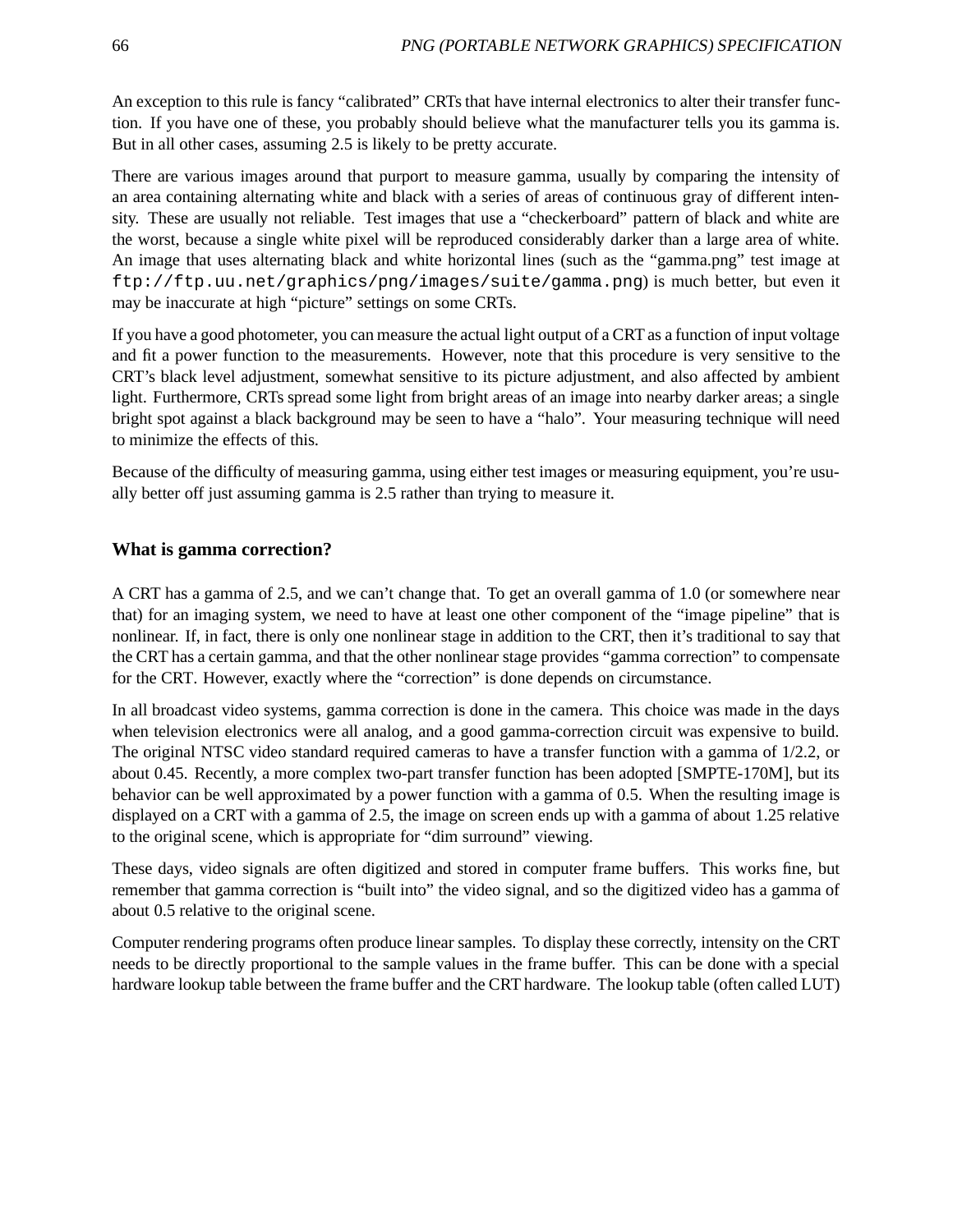is loaded with a mapping that implements a power function with a gamma of 0.4, thus providing "gamma correction" for the CRT gamma.

Thus, gamma correction sometimes happens before the frame buffer, sometimes after. As long as images created in a particular environment are always displayed in that environment, everything is fine. But when people try to exchange images, differences in gamma correction conventions often result in images that seem far too bright and washed out, or far too dark and contrasty.

### **Gamma-encoded samples are good**

So, is it better to do gamma correction before or after the frame buffer?

In an ideal world, sample values would be stored in floating point, there would be lots of precision, and it wouldn't really matter much. But in reality, we're always trying to store images in as few bits as we can.

If we decide to use samples that are linearly proportional to intensity, and do the gamma correction in the frame buffer LUT, it turns out that we need to use at least 12 bits for each of red, green, and blue to have enough precision in intensity. With any less than that, we will sometimes see "contour bands" or "Mach bands" in the darker areas of the image, where two adjacent sample values are still far enough apart in intensity for the difference to be visible.

However, through an interesting coincidence, the human eye's subjective perception of brightness is related to the physical stimulation of light intensity in a manner that is very much like the power function used for gamma correction. If we apply gamma correction to measured (or calculated) light intensity before quantizing to an integer for storage in a frame buffer, we can get away with using many fewer bits to store the image. In fact, 8 bits per color is almost always sufficient to avoid contouring artifacts. This is because, since gamma correction is so closely related to human perception, we are assigning our 256 available sample codes to intensity values in a manner that approximates how visible those intensity changes are to the eye. Compared to a linear-sample image, we allocate fewer sample values to brighter parts of the tonal range and more sample values to the darker portions of the tonal range.

Thus, for the same apparent image quality, images using gamma-encoded sample values need only about two-thirds as many bits of storage as images using linear samples.

## **General gamma handling**

When more than two nonlinear transfer functions are involved in the image pipeline, the term "gamma correction" becomes too vague. If we consider a pipeline that involves capturing (or calculating) an image, storing it in an image file, reading the file, and displaying the image on some sort of display screen, there are at least 5 places in the pipeline that could have nonlinear transfer functions. Let's give each a specific name for their characteristic gamma:

### **camera\_gamma**

the characteristic of the image sensor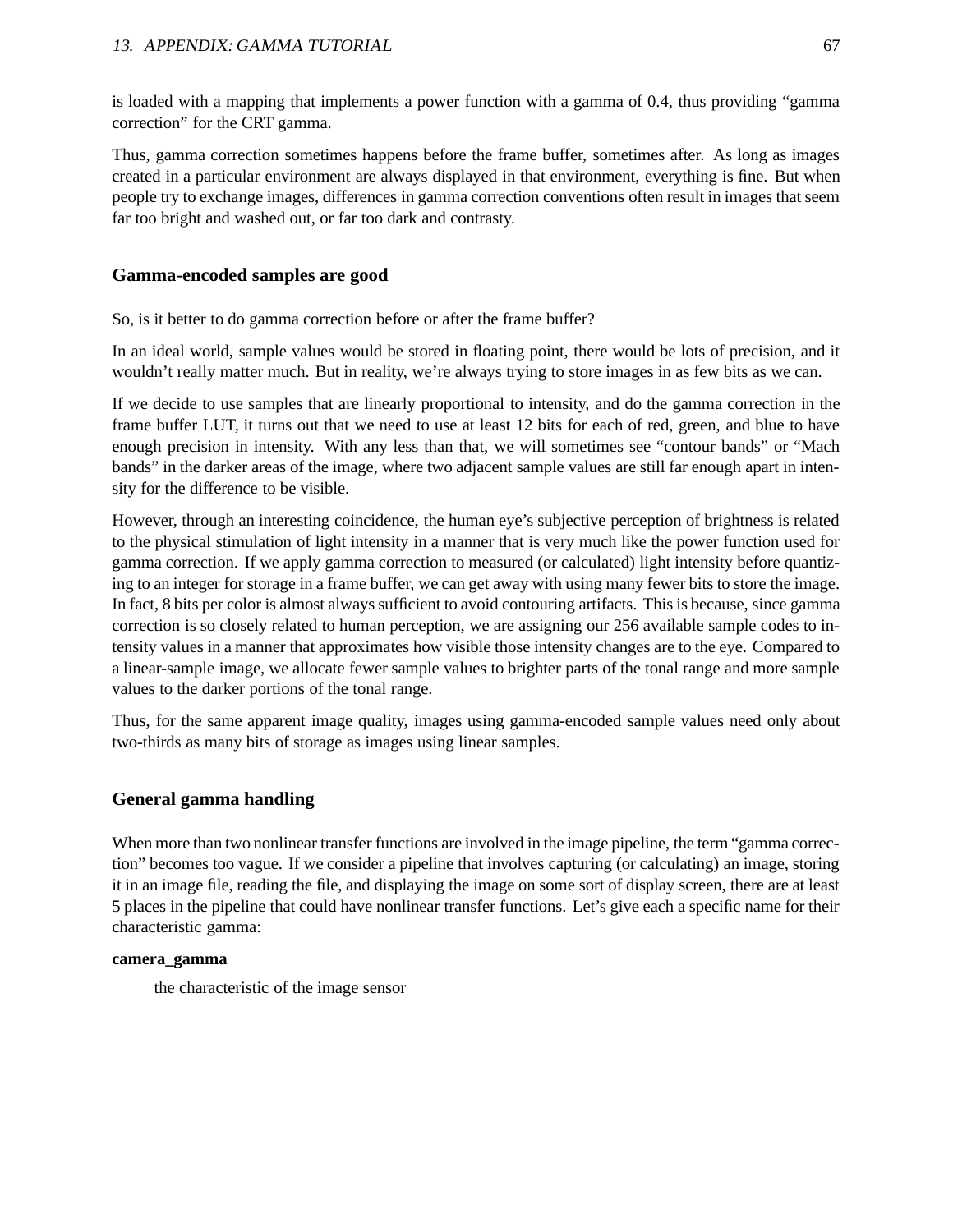#### **encoding\_gamma**

the gamma of any transformation performed by the software writing the image file

#### **decoding\_gamma**

the gamma of any transformation performed by the software reading the image file

#### **LUT\_gamma**

the gamma of the frame buffer LUT, if present

#### **CRT\_gamma**

the gamma of the CRT, generally 2.5

In addition, let's add a few other names:

#### **file\_gamma**

the gamma of the image in the file, relative to the original scene. This is

file\_gamma = camera\_gamma \* encoding\_gamma

#### **display\_gamma**

the gamma of the "display system" downstream of the frame buffer. This is

display\_gamma = LUT\_gamma \* CRT\_gamma

#### **viewing\_gamma**

the overall gamma that we want to obtain to produce pleasing images — generally 1.0 to 1.5.

The file\_gamma value, as defined above, is what goes in the gAMA chunk in a PNG file. If file\_gamma is not 1.0, we know that gamma correction has been done on the sample values in the file, and we could call them "gamma corrected" samples. However, since there can be so many different values of gamma in the image display chain, and some of them are not known at the time the image is written, the samples are not really being "corrected" for a specific display condition. We are really using a power function in the process of encoding an intensity range into a small integer field, and so it is more correct to say "gamma encoded" samples instead of "gamma corrected" samples.

When displaying an image file, the image decoding program is responsible for making the overall gamma of the system equal to the desired viewing\_gamma, by selecting the decoding\_gamma appropriately. When displaying a PNG file, the gAMA chunk provides the file\_gamma value. The display\_gamma may be known for this machine, or it might be obtained from the system software, or the user might have to be asked what it is. The correct viewing\_gamma depends on lighting conditions, and that will generally have to come from the user.

Ultimately, you should have

```
file_gamma * decoding_gamma * display_gamma = viewing_gamma
```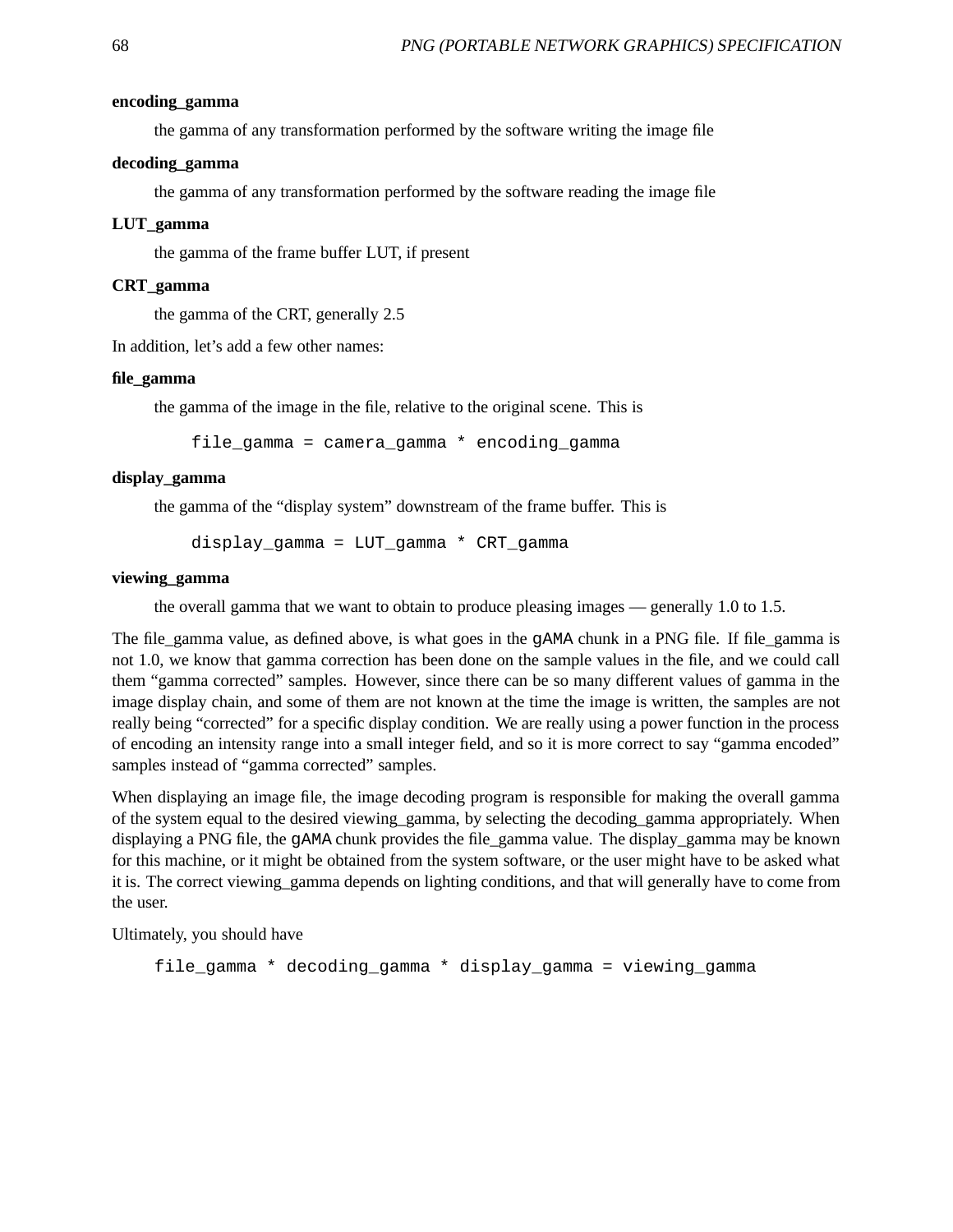### **Some specific examples**

In digital video systems, camera\_gamma is about 0.5 by declaration of the various video standards documents. CRT gamma is 2.5 as usual, while encoding gamma, decoding gamma, and LUT gamma are all 1.0. As a result, viewing\_gamma ends up being about 1.25.

On frame buffers that have hardware gamma correction tables, and that are calibrated to display linear samples correctly, display\_gamma is 1.0.

Many workstations and X terminals and PC displays lack gamma correction lookup tables. Here, LUT gamma is always 1.0, so display gamma is 2.5.

On the Macintosh, there is a LUT. By default, it is loaded with a table whose gamma is about 0.72, giving a display gamma (LUT and CRT combined) of about 1.8. Some Macs have a "Gamma" control panel that allows gamma to be changed to 1.0, 1.2, 1.4, 1.8, or 2.2. These settings load alternate LUTs that are designed to give a display\_gamma that is equal to the label on the selected button. Thus, the "Gamma" control panel setting can be used directly as display\_gamma in decoder calculations.

On recent SGI systems, there is a hardware gamma-correction table whose contents are controlled by the (privileged) "gamma" program. The gamma of the table is actually the reciprocal of the number that "gamma" prints, and it does not include the CRT gamma. To obtain the display\_gamma, you need to find the SGI system gamma (either by looking in a file, or asking the user) and then calculating

display gamma =  $2.5 / SGI$  system gamma

You will find SGI systems with the system gamma set to 1.0 and 2.2 (or higher), but the default when machines are shipped is 1.7.

### **A note about video gamma**

The original NTSC video standards specified a simple power-law camera transfer function with a gamma of 1/2.2 or 0.45. This is not possible to implement exactly in analog hardware because the function has infinite slope at x=0, so all cameras deviated to some degree from this ideal. More recently, a new camera transfer function that is physically realizable has been accepted as a standard [SMPTE-170M]. It is

Vout = 4.5 \* Vin if Vin < 0.018 Vout = 1.099 \* (Vinˆ0.45) - 0.099 if Vin >= 0.018

where Vin and Vout are measured on a scale of 0 to 1. Although the exponent remains 0.45, the multiplication and subtraction change the shape of the transfer function, so it is no longer a pure power function. If you want to perform extremely precise calculations on video signals, you should use the expression above (or its inverse, as required).

However, PNG does not provide a way to specify that an image uses this exact transfer function; the gAMA chunk always assumes a pure power-law function. If we plot the two-part transfer function above along with the family of pure power functions, we find that a power function with a gamma of about 0.5 to 0.52 (not 0.45) most closely approximates the transfer function. Thus, when writing a PNG file with data obtained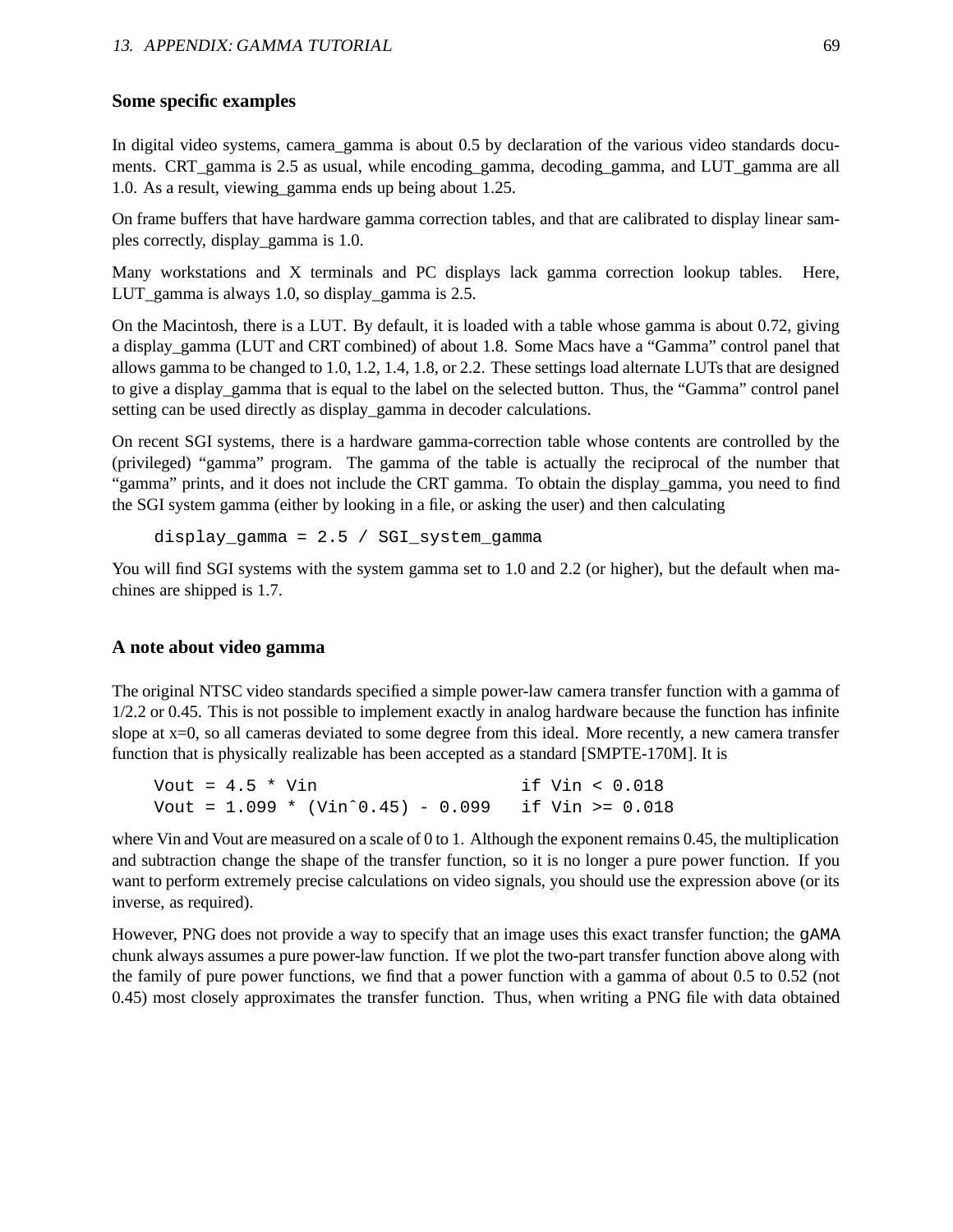from digitizing the output of a modern video camera, the gAMA chunk should contain 0.5 or 0.52, not 0.45. The remaining difference between the true transfer function and the power function is insignificant for almost all purposes. (In fact, the alignment errors in most cameras are likely to be larger than the difference between these functions.) The designers of PNG deemed the simplicity and flexibility of a power-law definition of gAMA to be more important than being able to describe the SMPTE-170M transfer curve exactly.

The PAL and SECAM video standards specify a power-law camera transfer function with a gamma of 1/2.8 or 0.36 — not the 1/2.2 of NTSC. However, this is too low in practice, so real cameras are likely to have their gamma set close to NTSC practice. Just guessing 0.45 or 0.5 is likely to give you viewable results, but if you want precise values you'll probably have to measure the particular camera.

### **Further reading**

If you have access to the World Wide Web, read Charles Poynton's excellent "Gamma FAQ" [GAMMA-FAQ] for more information about gamma.

## **14 Appendix: Color Tutorial**

(This appendix is not part of the formal PNG specification.)

### **About chromaticity**

The cHRM chunk is used, together with the gAMA chunk, to convey precise color information so that a PNG image can be displayed or printed with better color fidelity than is possible without this information. The preceding chapters state how this information is encoded in a PNG image. This tutorial briefly outlines the underlying color theory for those who might not be familiar with it.

Note that displaying an image with incorrect gamma will produce *much* larger color errors than failing to use the chromaticity data. First be sure the monitor set-up and gamma correction are right, then worry about chromaticity.

### **The problem**

The color of an object depends not only on the precise spectrum of light emitted or reflected from it, but also on the observer — their species, what else they can see at the same time, even what they have recently looked at! Furthermore, two very different spectra can produce exactly the same color sensation. Color is not an objective property of real-world objects; it is a subjective, biological sensation. However, by making some simplifying assumptions (such as: we are talking about *human* vision) it is possible to produce a mathematical model of color and thereby obtain good color accuracy.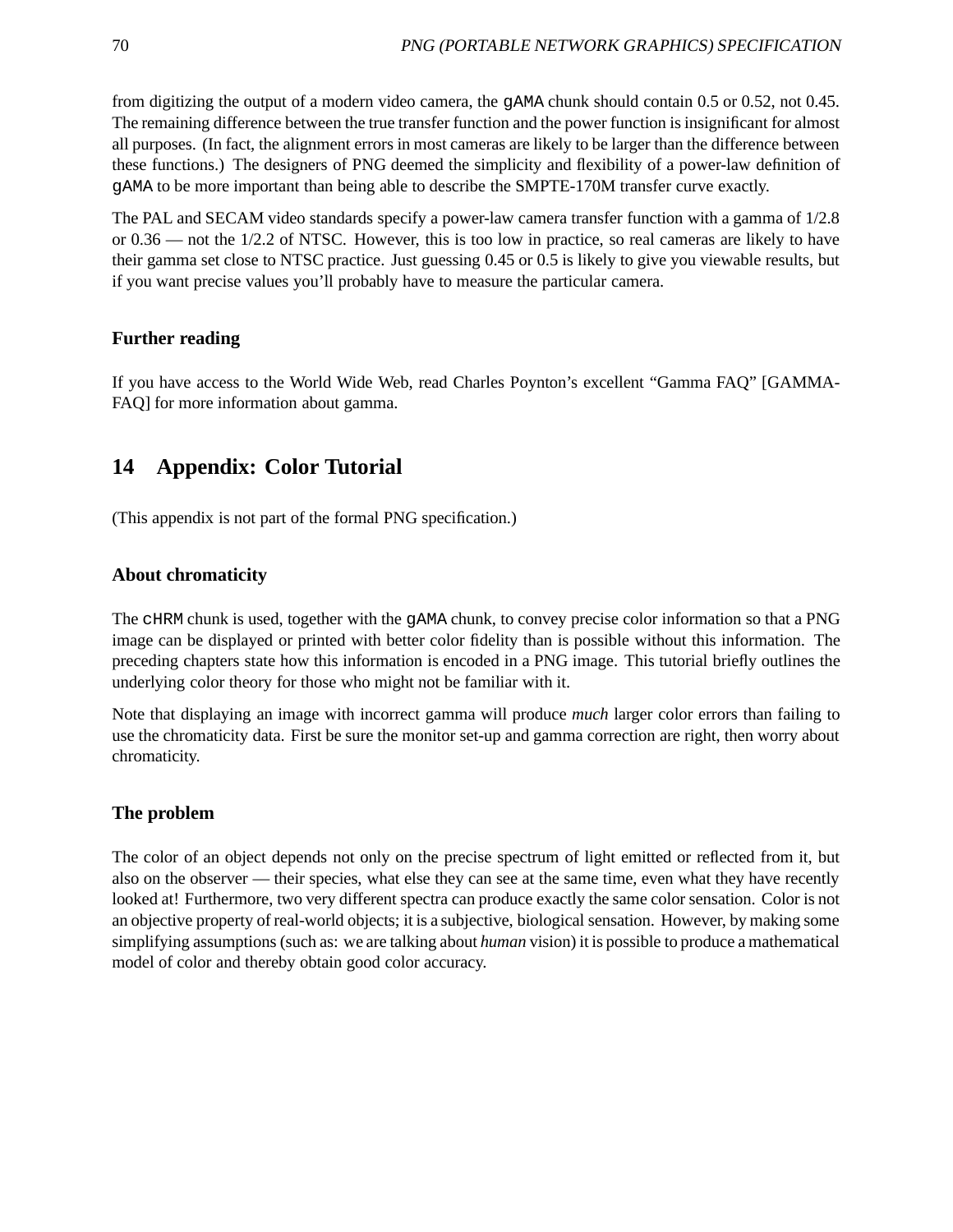### **Device-dependent color**

Display the same RGB data on three different monitors, side by side, and you will get a noticeably different color balance on each display. This is because each monitor emits a slightly different shade and intensity of red, green, and blue light. RGB is an example of a *device-dependent color model* — the color you get depends on the device. This also means that a particular color — represented as say RGB 87, 146, 116 on one monitor — might have to be specified as RGB 98, 123, 104 on another to produce the *same* color.

### **Device-independent color**

A full physical description of a color would require specifying the exact spectral power distribution of the light source. Fortunately, the human eye and brain are not so sensitive as to require exact reproduction of a spectrum. Mathematical, device-independent color models exist that describe fairly well how a particular color will be seen by humans. The most important device-independent color model, to which all others can be related, was developed by the International Lighting Committee (CIE, in French) and is called XYZ.

In XYZ, X is the sum of a weighted power distribution over the whole visible spectrum. So are Y and Z, each with different weights. Thus any arbitrary spectral power distribution is condensed down to just three floating point numbers. The weights were derived from color matching experiments done on human subjects in the 1920s. CIE XYZ has been an International Standard since 1931, and it has a number of useful properties:

- two colors with the same XYZ values will look the same to humans
- two colors with different XYZ values will not look the same
- the Y value represents all the brightness information (luminance)
- the XYZ color of any object can be objectively measured

Color models based on XYZ have been used for many years by people who need accurate control of color — lighting engineers for film and TV, paint and dyestuffs manufacturers, and so on. They are thus proven in industrial use. Accurate, device-independent color started to spread from high-end, specialized areas into the mainstream during the late 1980s and early 1990s, and PNG takes notice of that trend.

### **Calibrated, device-dependent color**

Traditionally, image file formats have used uncalibrated, device-dependent color. If the precise details of the original display device are known, it becomes possible to convert the device-dependent colors of a particular image to device-independent ones. Making simplifying assumptions, such as working with CRTs (which are much easier than printers), all we need to know are the XYZ values of each primary color and the CRT\_gamma.

So why does PNG not store images in XYZ instead of RGB? Well, two reasons. First, storing images in XYZ would require more bits of precision, which would make the files bigger. Second, all programs would have to convert the image data before viewing it. Whether calibrated or not, all variants of RGB are close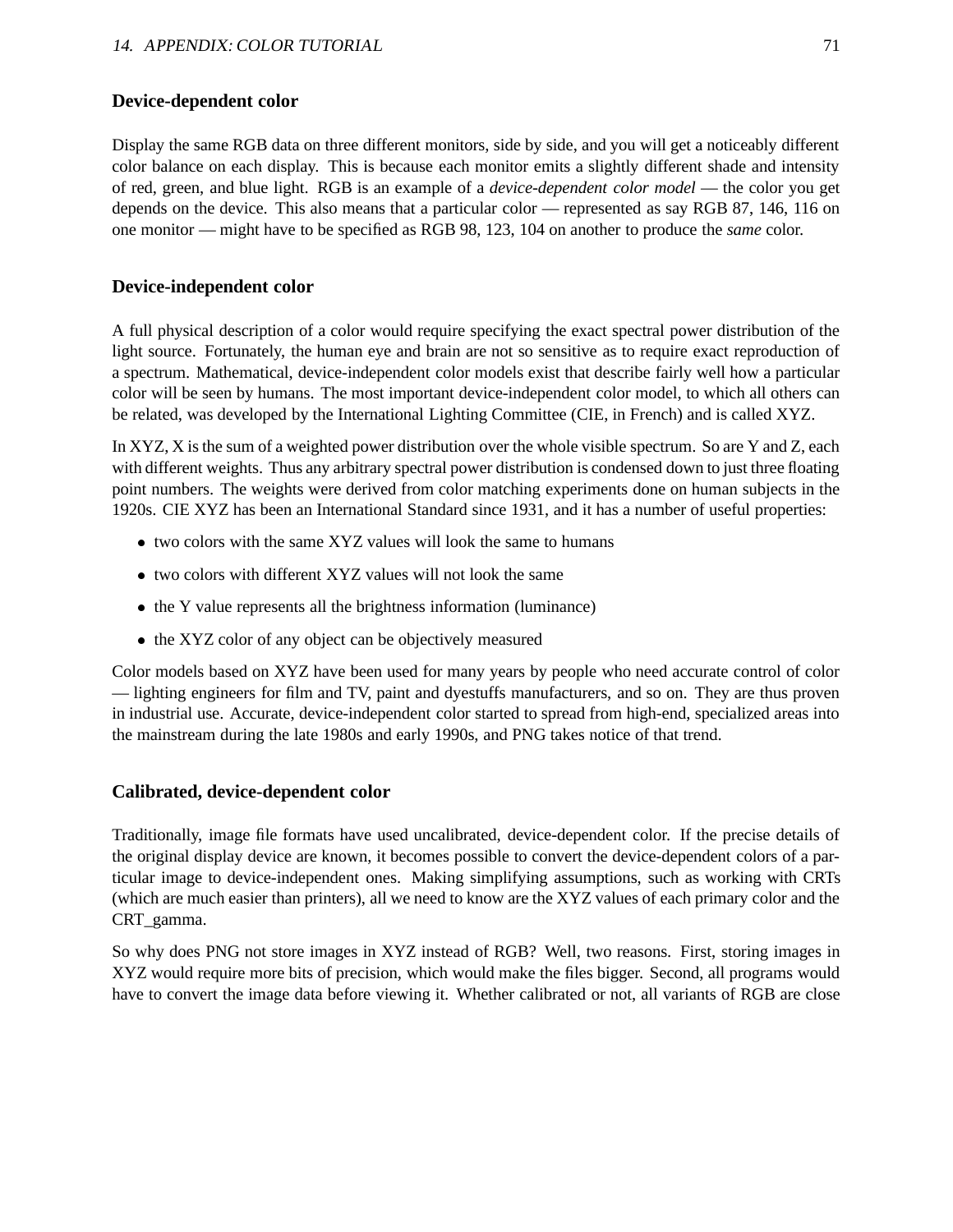enough that undemanding viewers can get by with simply displaying the data without color correction. By storing calibrated RGB, PNG retains compatibility with existing programs that expect RGB data, yet provides enough information for conversion to XYZ in applications that need precise colors. Thus, we get the best of both worlds.

## **What are chromaticity and luminance?**

Chromaticity is an objective measurement of the color of an object, leaving aside the brightness information. Chromaticity uses two parameters *x* and *y*, which are readily calculated from XYZ:

> $x = X / (X + Y + Z)$  $y = Y / (X + Y + Z)$

XYZ colors having the same chromaticity values will appear to have the same hue but can vary in absolute brightness. Notice that *x,y* are dimensionless ratios, so they have the same values no matter what units we've used for X,Y,Z.

The Y value of an XYZ color is directly proportional to its absolute brightness and is called the luminance of the color. We can describe a color either by XYZ coordinates or by chromaticity *x,y* plus luminance Y. The XYZ form has the advantage that it is linearly related to (linear, gamma=1.0) RGB color spaces.

### **How are computer monitor colors described?**

The "white point" of a monitor is the chromaticity  $x, y$  of the monitor's nominal white, that is, the color produced when R=G=B=maximum.

It's customary to specify monitor colors by giving the chromaticities of the individual phosphors R, G, and B, plus the white point. The white point allows one to infer the relative brightnesses of the three phosphors, which isn't determined by their chromaticities alone.

Note that the absolute brightness of the monitor is not specified. For computer graphics work, we generally don't care very much about absolute brightness levels. Instead of dealing with absolute XYZ values (in which X,Y,Z are expressed in physical units of radiated power, such as candelas per square meter), it is convenient to work in "relative XYZ" units, where the monitor's nominal white is taken to have a luminance  $(Y)$  of 1.0. Given this assumption, it's simple to compute XYZ coordinates for the monitor's white, red, green, and blue from their chromaticity values.

Why does cHRM use *x,y* rather than XYZ? Simply because that is how manufacturers print the information in their spec sheets! Usually, the first thing a program will do is convert the cHRM chromaticities into relative XYZ space.

### **What can I do with it?**

If a PNG file has the gAMA and cHRM chunks, the source RGB values can be converted to XYZ. This lets you: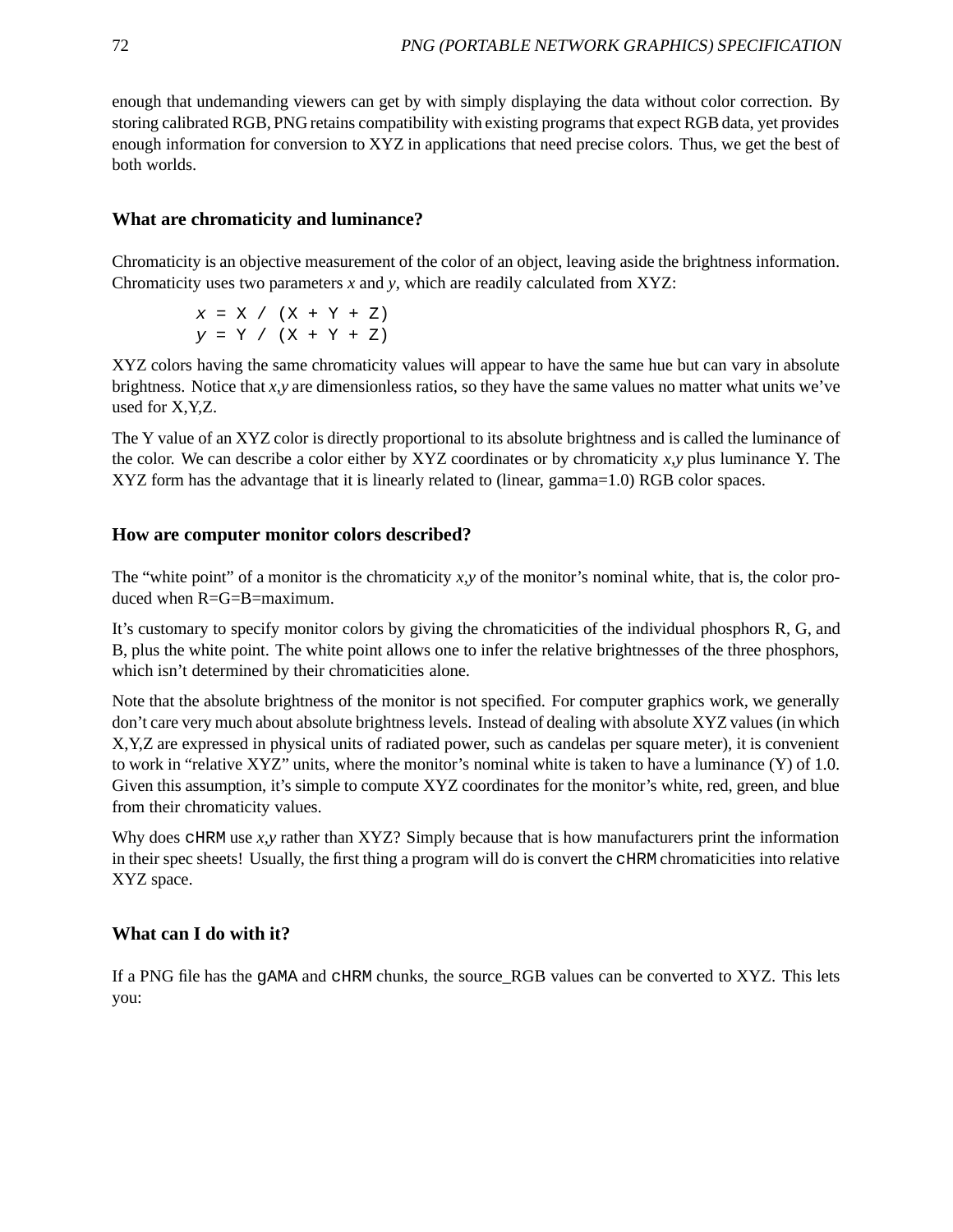- do accurate grayscale conversion (just use the Y component)
- convert to RGB for your own monitor (to see the original colors)
- print the image in Level 2 PostScript with better color fidelity than a simple RGB to CMYK conversion could provide
- calculate an optimal color palette
- pass the image data to a color management system
- *etc.*

### **How do I convert from source\_RGB to XYZ?**

Make a few simplifying assumptions first, like the monitor really is jet black with no input and the guns don't interfere with one another. Then, given that you know the CIE XYZ values for each of red, green, and blue for a particular monitor, you put them into a matrix m:

$$
mr Xg Xb
$$
  

$$
m = Yr Yg Yb
$$
  

$$
Zr Zg Zb
$$

Here we assume we are working with *linear* RGB floating point data in the range 0..1. If the gamma is not 1.0, make it so on the floating point data. Then convert source\_RGB to XYZ by matrix multiplication:

X R  $Y = m G$ Z B

In other words,  $X = Xr^*R + Xg^*G + Xb^*B$ , and similarly for Y and Z. You can go the other way too:

$$
\begin{array}{ccc}\nR & & X \\
G & = & \text{im } Y \\
B & & Z\n\end{array}
$$

where im is the inverse of the matrix m.

#### **What is a gamut?**

The gamut of a device is the subset of visible colors which that device can display. (It has nothing to do with *gamma*.) The gamut of an RGB device can be visualized as a polyhedron in XYZ space; the vertices correspond to the device's black, blue, red, green, magenta, cyan, yellow and white.

Different devices have different gamuts, in other words one device will be able to display certain colors (usually highly saturated ones) that another device cannot. The gamut of a particular RGB device can be determined from its R, G, and B chromaticities and white point (the same values given in the cHRM chunk). The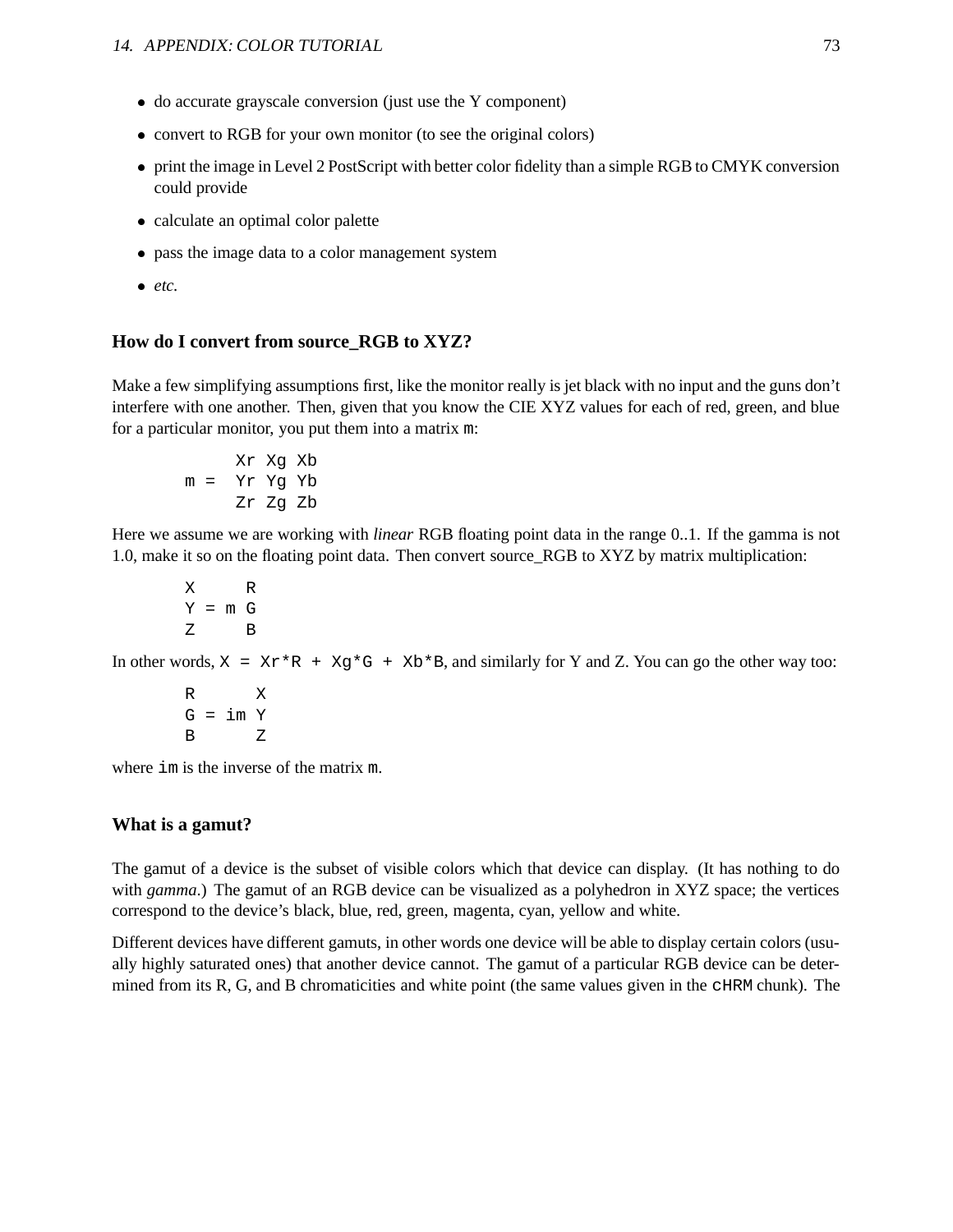gamut of a color printer is more complex and can only be determined by measurement. However, printer gamuts are typically smaller than monitor gamuts, meaning that there can be many colors in a displayable image that cannot physically be printed.

Converting image data from one device to another generally results in gamut mismatches — colors that cannot be represented exactly on the destination device. The process of making the colors fit, which can range from a simple clip to elaborate nonlinear scaling transformations, is termed gamut mapping. The aim is to produce a reasonable visual representation of the original image.

## **Further reading**

References [COLOR-1] through [COLOR-5] provide more detail about color theory.

# **15 Appendix: Sample CRC Code**

The following sample code represents a practical implementation of the CRC (Cyclic Redundancy Check) employed in PNG chunks. (See also ISO 3309 [ISO-3309] or ITU-T V.42 [ITU-V42] for a formal specification.)

The sample code is in the ANSI C programming language. Non C users may find it easier to read with these hints:

**&**

```
Bitwise AND operator.
```
**ˆ**

Bitwise exclusive-OR operator. (Caution: elsewhere in this document,  $\hat{ }$  represents exponentiation.)

 $>>$ 

Bitwise right shift operator. When applied to an unsigned quantity, as here, right shift inserts zeroes at the left.

**!**

Logical NOT operator.

**++**

"n++" increments the variable n.

#### **0xNNN**

0x introduces a hexadecimal (base 16) constant. Suffix L indicates a long value (at least 32 bits).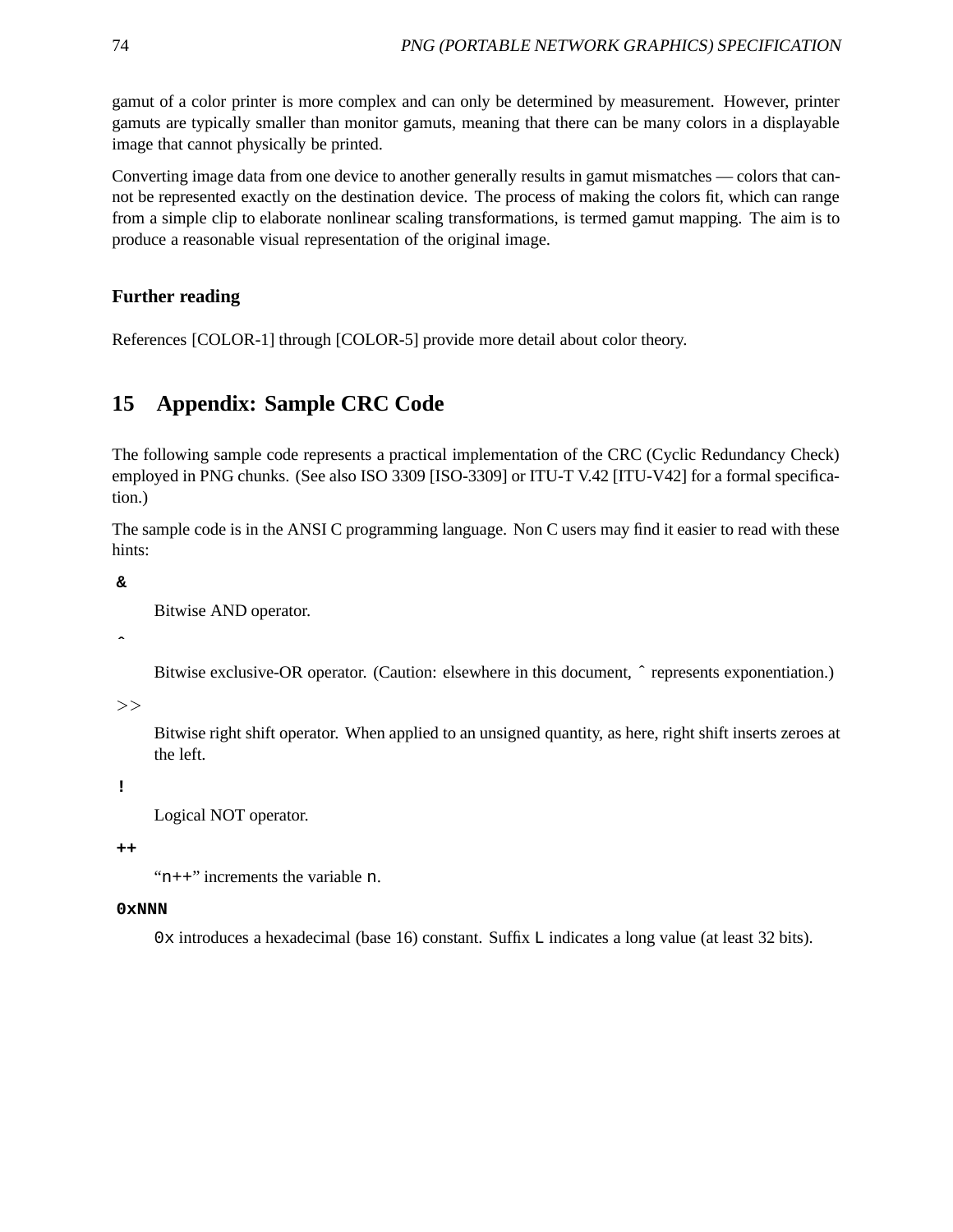```
/* Table of CRCs of all 8-bit messages. */
unsigned long crc_table[256];
/* Flag: has the table been computed? Initially false. */
int crc_table_computed = 0;
/* Make the table for a fast CRC. */
void make_crc_table(void)
{
  unsigned long c;
  int n, k;
  for (n = 0; n < 256; n++) {
    c = (unsigned long) n;
    for (k = 0; k < 8; k++) {
      if (c & 1)
        c = 0xedb88320L (c \gg 1);else
        c = c \times 1;}
    crc\_table[n] = ci}
  crc_table_computed = 1;
}
/* Update a running CRC with the bytes buf[0..len-1]-the CRC
   should be initialized to all 1's, and the transmitted value
   is the 1's complement of the final running CRC (see the
   crc() routine below)). */
unsigned long update_crc(unsigned long crc, unsigned char *buf,
                          int len)
{
  unsigned long c = cre;
  int n;
  if (!crc_table_computed)
   make_crc_table();
  for (n = 0; n < len; n++) {
    c = crc\_table[(c \cap but[n]) & 0xff] \land (c \gg 8);}
  return c;
}
/* Return the CRC of the bytes buf[0..len-1]. */
unsigned long crc(unsigned char *buf, int len)
{
 return update_crc(0xffffffffL, buf, len) ˆ 0xffffffffL;
}
```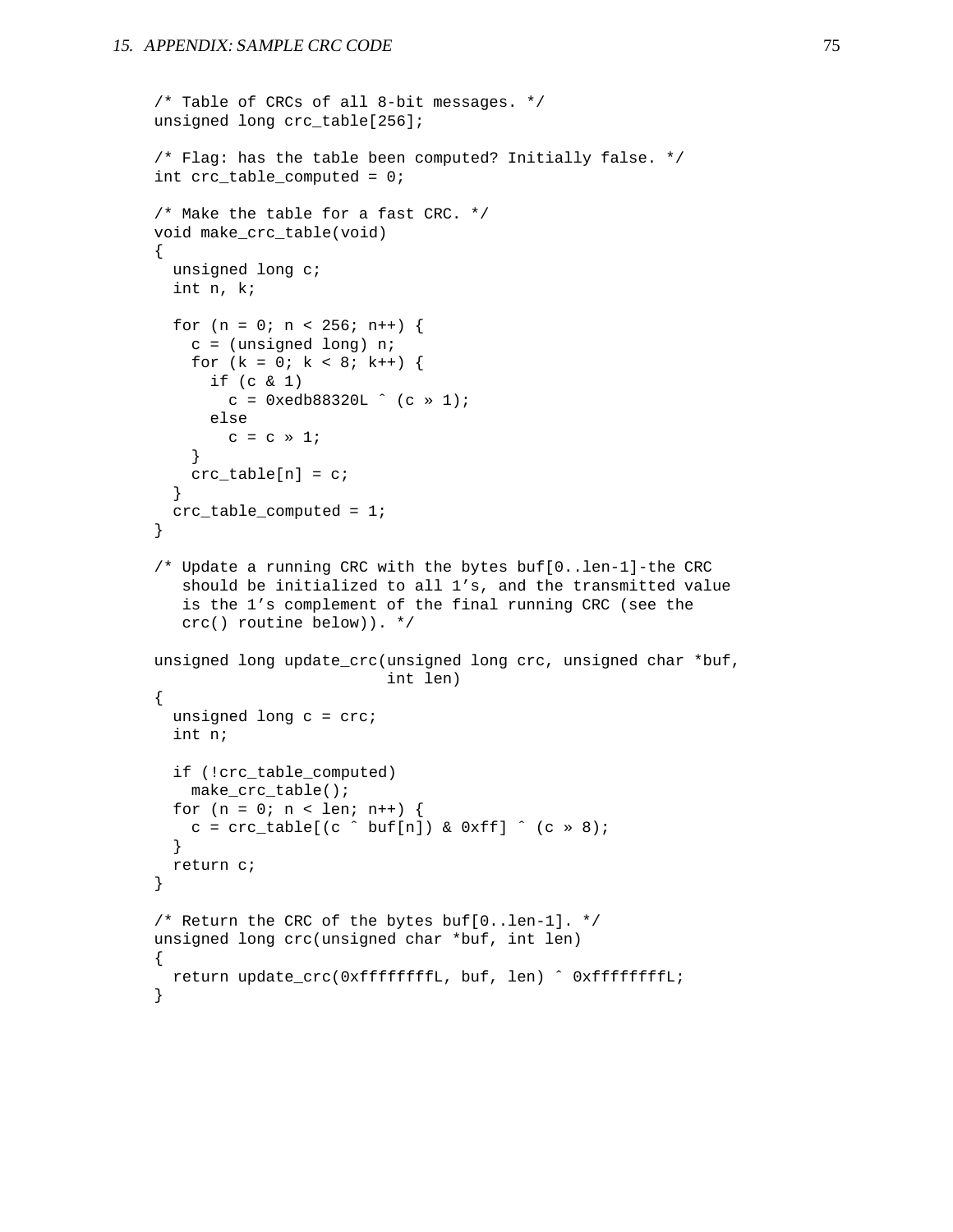# **16 Appendix: Online Resources**

(This appendix is not part of the formal PNG specification.)

This appendix gives the locations of some Internet resources for PNG software developers. By the nature of the Internet, the list is incomplete and subject to change.

## **Archive sites**

The latest released versions of this document and related information can always be found at the PNG FTP archive site, ftp://ftp.uu.net/graphics/png/. The PNG specification is available in several formats, including HTML, plain text, and PostScript.

## **Reference implementation and test images**

A reference implementation in portable C is available from the PNG FTP archive site, ftp://ftp.uu.net/graphics/png/src/. The reference implementation is freely usable in all applications, including commercial applications.

Test images are available from ftp://ftp.uu.net/graphics/png/images/.

## **Electronic mail**

The maintainers of the PNG specification can be contacted by e-mail at png-info@uunet.uu.net or at png-group@w3.org.

## **PNG home page**

There is a World Wide Web home page for PNG at http://quest.jpl.nasa.gov/PNG/. This page is a central location for current information about PNG and PNG-related tools.

# **17 Appendix: Revision History**

(This appendix is not part of the formal PNG specification.)

The PNG format has been frozen since the Ninth Draft of March 7, 1995, and all future changes are intended to be backwards compatible. The revisions since the Ninth Draft are simply clarifications, improvements in presentation, and additions of supporting material.

On 1 October 1996, the PNG specification was approved as a W3C (World Wide Web Consortium) Recommendation.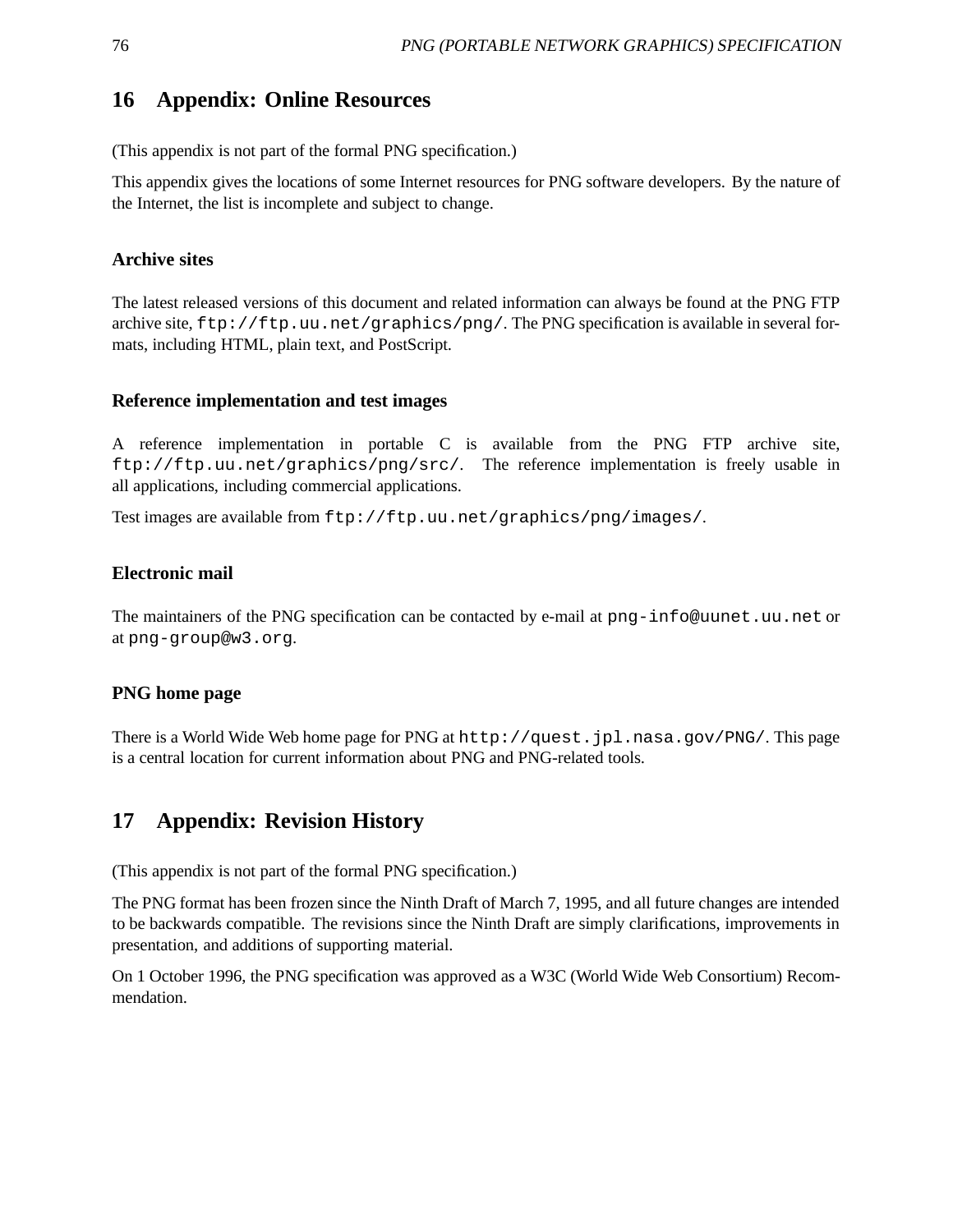#### 18. REFERENCES 77

At that time, it was awaiting publication as an Informational RFC.

### **Changes since the Tenth Draft of 5 May, 1995**

- Clarified meaning of a suggested-palette PLTE chunk in a truecolor image that uses transparency
- Clarified exact semantics of sBIT and allowed sample depth scaling procedures
- Clarified status of spaces in tEXt chunk keywords
- Distinguished private and public extension values in type and method fields
- Added a "Creation Time" tEXt keyword
- Macintosh representation of PNG specified
- Added discussion of security issues
- Added more extensive discussion of gamma and chromaticity handling, including tutorial appendixes
- Clarified terminology, notably sample depth vs. bit depth
- Added a glossary
- Editing and reformatting

# **18 References**

#### **[COLOR-1]**

Hall, Roy, *Illumination and Color in Computer Generated Imagery*. Springer-Verlag, New York, 1989. ISBN 0-387-96774-5.

### **[COLOR-2]**

Kasson, J., and W. Plouffe, "An Analysis of Selected Computer Interchange Color Spaces", ACM Transactions on Graphics, vol 11 no 4 (1992), pp 373-405.

### **[COLOR-3]**

Lilley, C., F. Lin, W.T. Hewitt, and T.L.J. Howard, *Colour in Computer Graphics*. CVCP, Sheffield, 1993. ISBN 1-85889-022-5. Also available from

<sup>&</sup>lt;URL:http://info.mcc.ac.uk/CGU/ITTI/Col/colour\_announce.html<sup>&</sup>gt;

#### **[COLOR-4]**

Stone, M.C., W.B. Cowan, and J.C. Beatty, "Color gamut mapping and the printing of digital images", ACM Transactions on Graphics, vol 7 no 3 (1988), pp 249-292.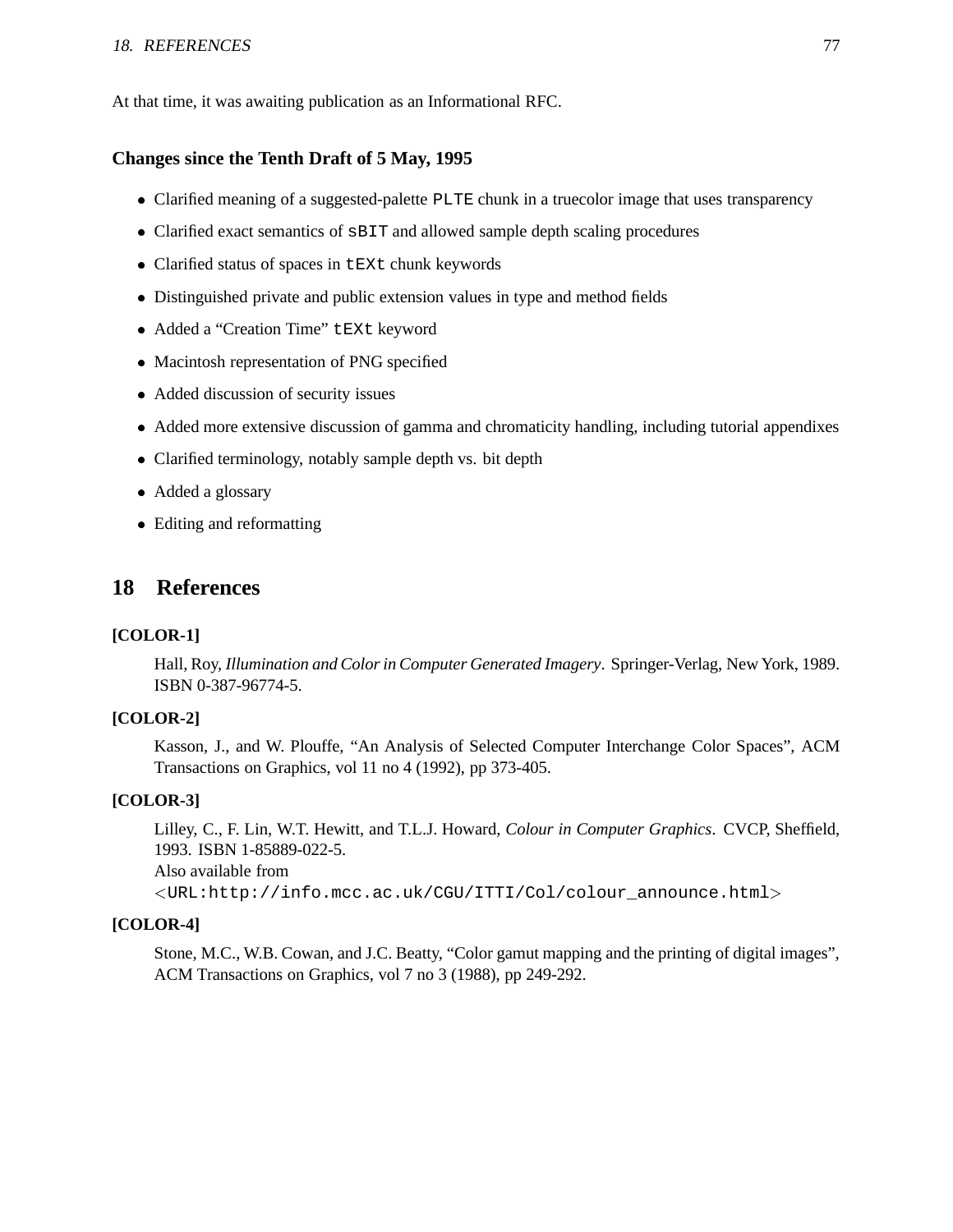### **[COLOR-5]**

Travis, David, *Effective Color Displays — Theory and Practice*. Academic Press, London, 1991. ISBN 0-12-697690-2.

#### **[GAMMA-FAQ]**

Poynton, C., "Gamma FAQ".

<sup>&</sup>lt;URL:http://www.inforamp.net/%7Epoynton/Poynton-colour.html<sup>&</sup>gt;

#### **[ISO-3309]**

International Organization for Standardization, "Information Processing Systems — Data Communication High-Level Data Link Control Procedure — Frame Structure", IS 3309, October 1984, 3rd Edition.

#### **[ISO-8859]**

International Organization for Standardization, "Information Processing — 8-bit Single-Byte Coded Graphic Character Sets — Part 1: Latin Alphabet No. 1", IS 8859-1, 1987. Also see sample files at ftp://ftp.uu.net/graphics/png/documents/iso\_8859-1.\*

#### **[ITU-BT709]**

International Telecommunications Union, "Basic Parameter Values for the HDTV Standard for the Studio and for International Programme Exchange", ITU-R Recommendation BT.709 (formerly CCIR Rec. 709), 1990.

### **[ITU-V42]**

International Telecommunications Union, "Error-correcting Procedures for DCEs Using Asynchronous-to-Synchronous Conversion", ITU-T Recommendation V.42, 1994, Rev. 1.

#### **[PAETH]**

Paeth, A.W., "Image File Compression Made Easy", in *Graphics Gems II*, James Arvo, editor. Academic Press, San Diego, 1991. ISBN 0-12-064480-0.

### **[POSTSCRIPT]**

Adobe Systems Incorporated, *PostScript Language Reference Manual*, 2nd edition. Addison-Wesley, Reading, 1990. ISBN 0-201-18127-4.

#### **[PNG-EXTENSIONS]**

PNG Group, "PNG Special-Purpose Public Chunks". Available in several formats from ftp://ftp.uu.net/graphics/png/documents/pngextensions.\*

#### **[RFC-1123]**

Braden, R., Editor, "Requirements for Internet Hosts — Application and Support", STD 3, RFC 1123, USC/Information Sciences Institute, October 1989. <URL:ftp://ds.internic.net/rfc/rfc1123.txt>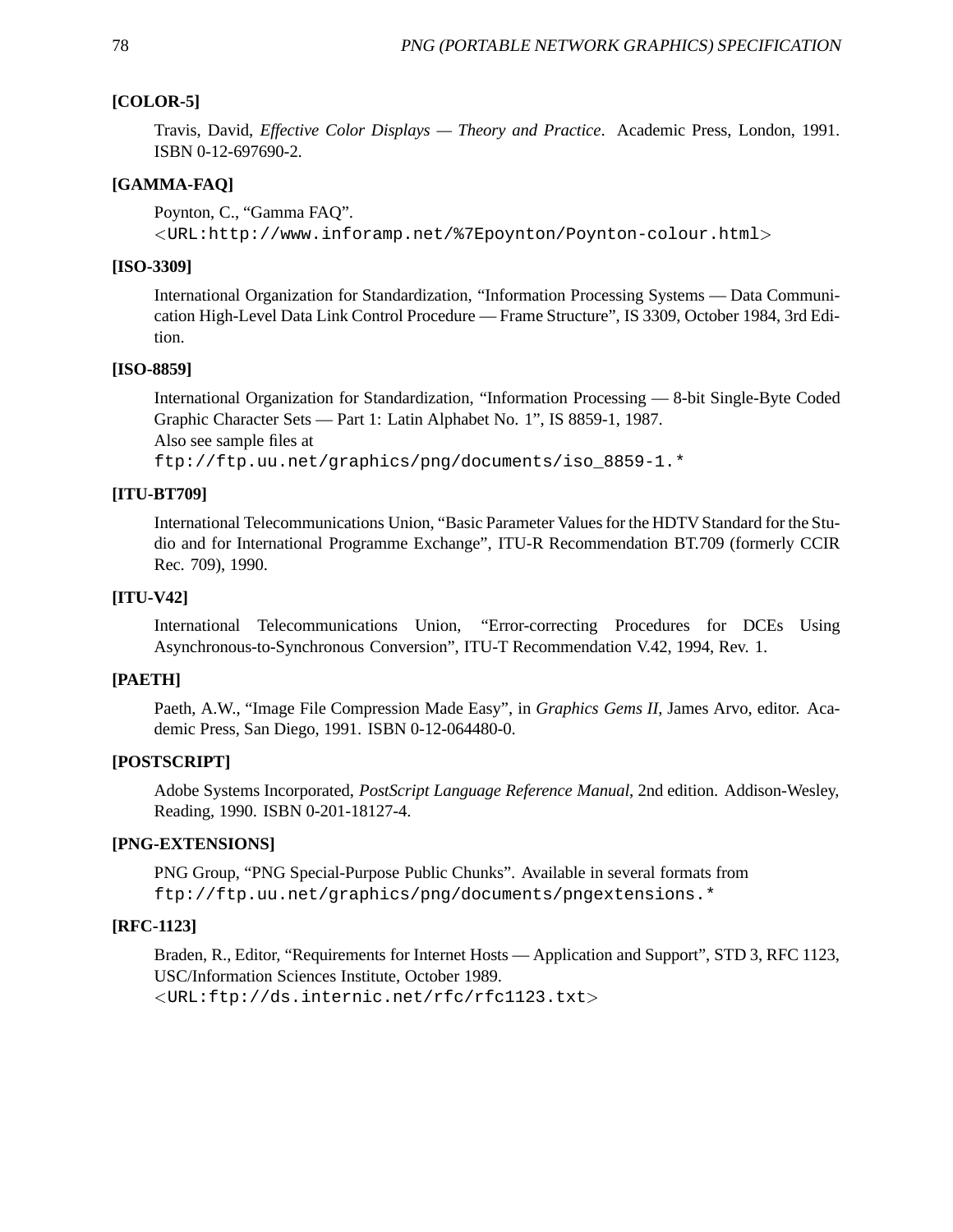## **[RFC-1521]**

Borenstein, N., and N. Freed, "MIME (Multipurpose Internet Mail Extensions) Part One: Mechanisms for Specifying and Describing the Format of Internet Message Bodies", RFC 1521, Bellcore, Innosoft, September 1993.

<sup>&</sup>lt;URL:ftp://ds.internic.net/rfc/rfc1521.txt<sup>&</sup>gt;

## **[RFC-1590]**

Postel, J., "Media Type Registration Procedure", RFC 1590, USC/Information Sciences Institute, March 1994.

<sup>&</sup>lt;URL:ftp://ds.internic.net/rfc/rfc1590.txt<sup>&</sup>gt;

## **[RFC-1950]**

Deutsch, P. and J-L. Gailly, "ZLIB Compressed Data Format Specification version 3.3", RFC 1950, Aladdin Enterprises, May 1996.

<sup>&</sup>lt;URL:ftp://ds.internic.net/rfc/rfc1950.txt<sup>&</sup>gt;

## **[RFC-1951]**

Deutsch, P., "DEFLATE Compressed Data Format Specification version 1.3", RFC 1951, Aladdin Enterprises, May 1996.

<sup>&</sup>lt;URL:ftp://ds.internic.net/rfc/rfc1951.txt<sup>&</sup>gt;

## **[SMPTE-170M]**

Society of Motion Picture and Television Engineers, "Television — Composite Analog Video Signal — NTSC for Studio Applications", SMPTE-170M, 1994.

# **19 Credits**

## **Editor**

Thomas Boutell, boutell@boutell.com

## **Contributing Editor**

Tom Lane, tgl@sss.pgh.pa.us

## **Authors**

*Authors' names are presented in alphabetical order.*

Mark Adler, madler@alumni.caltech.edu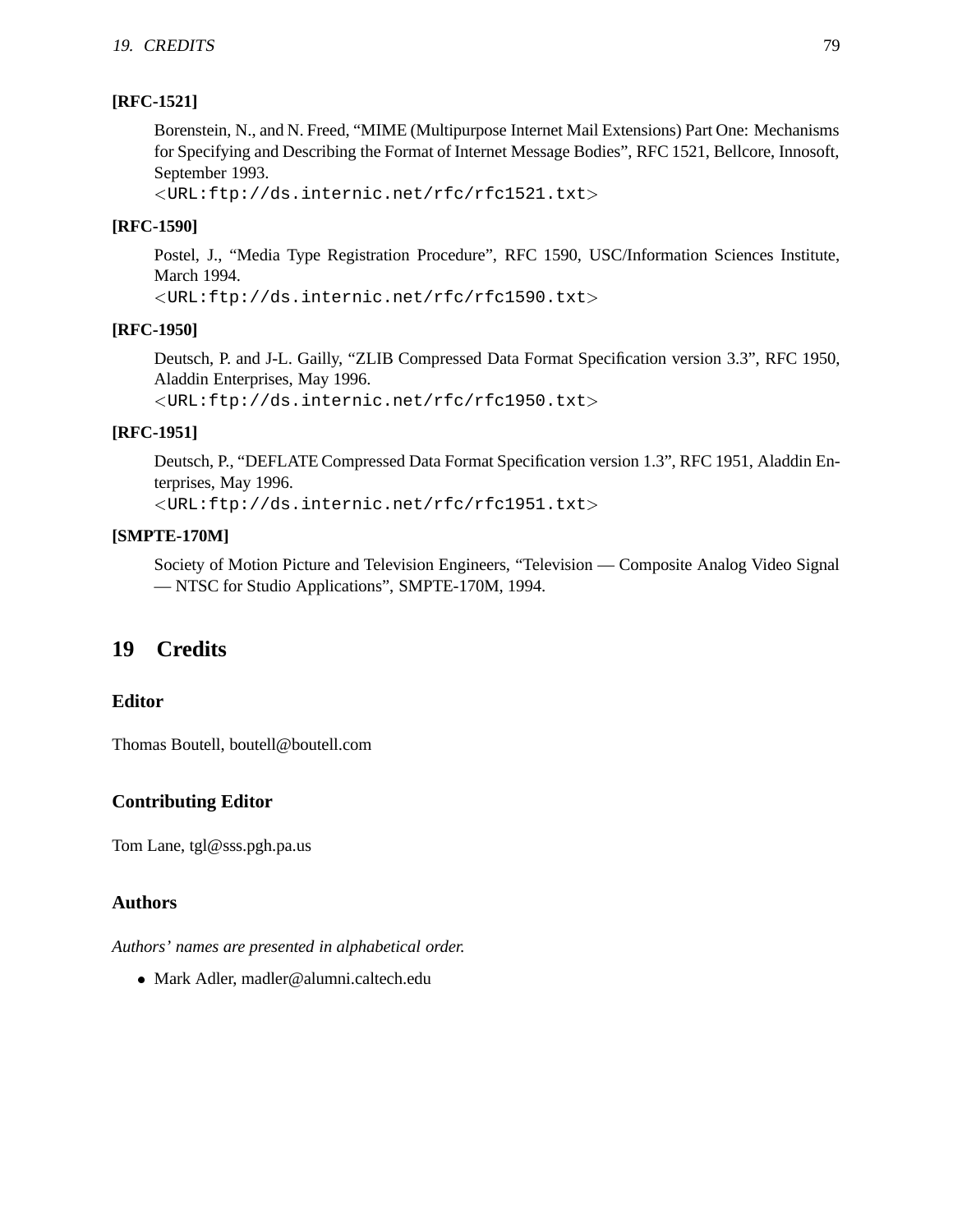- Thomas Boutell, boutell@boutell.com
- Christian Brunschen, cb@df.lth.se
- Adam M. Costello, amc@cs.berkeley.edu
- Lee Daniel Crocker, lee@piclab.com
- Andreas Dilger, adilger@enel.ucalgary.ca
- Oliver Fromme, fromme@rz.tu-clausthal.de
- Jean-loup Gailly, gzip@prep.ai.mit.edu
- Chris Herborth, chrish@qnx.com
- Alex Jakulin, Aleks.Jakulin@snet.fri.uni-lj.si
- Neal Kettler, kettler@cs.colostate.edu
- Tom Lane, tgl@sss.pgh.pa.us
- Alexander Lehmann, alex@hal.rhein-main.de
- Chris Lilley, chris@w3.org
- Dave Martindale, davem@cs.ubc.ca
- Owen Mortensen, 104707.650@compuserve.com
- Keith S. Pickens, ksp@swri.edu
- Robert P. Poole, lionboy@primenet.com
- Glenn Randers-Pehrson, glennrp@arl.mil or randeg@alumni.rpi.edu
- Greg Roelofs, newt@pobox.com
- Willem van Schaik, willem@gintic.gov.sg
- Guy Schalnat
- Paul Schmidt, pschmidt@photodex.com
- Tim Wegner, 71320.675@compuserve.com
- Jeremy Wohl, jeremyw@anders.com

The authors wish to acknowledge the contributions of the Portable Network Graphics mailing list, the readers of comp.graphics, and the members of the World Wide Web Consortium (W3C).

The Adam7 interlacing scheme is not patented and it is not the intention of the originator of that scheme to patent it. The scheme may be freely used by all PNG implementations. The name "Adam7" may be freely used to describe interlace method 1 of the PNG specification.